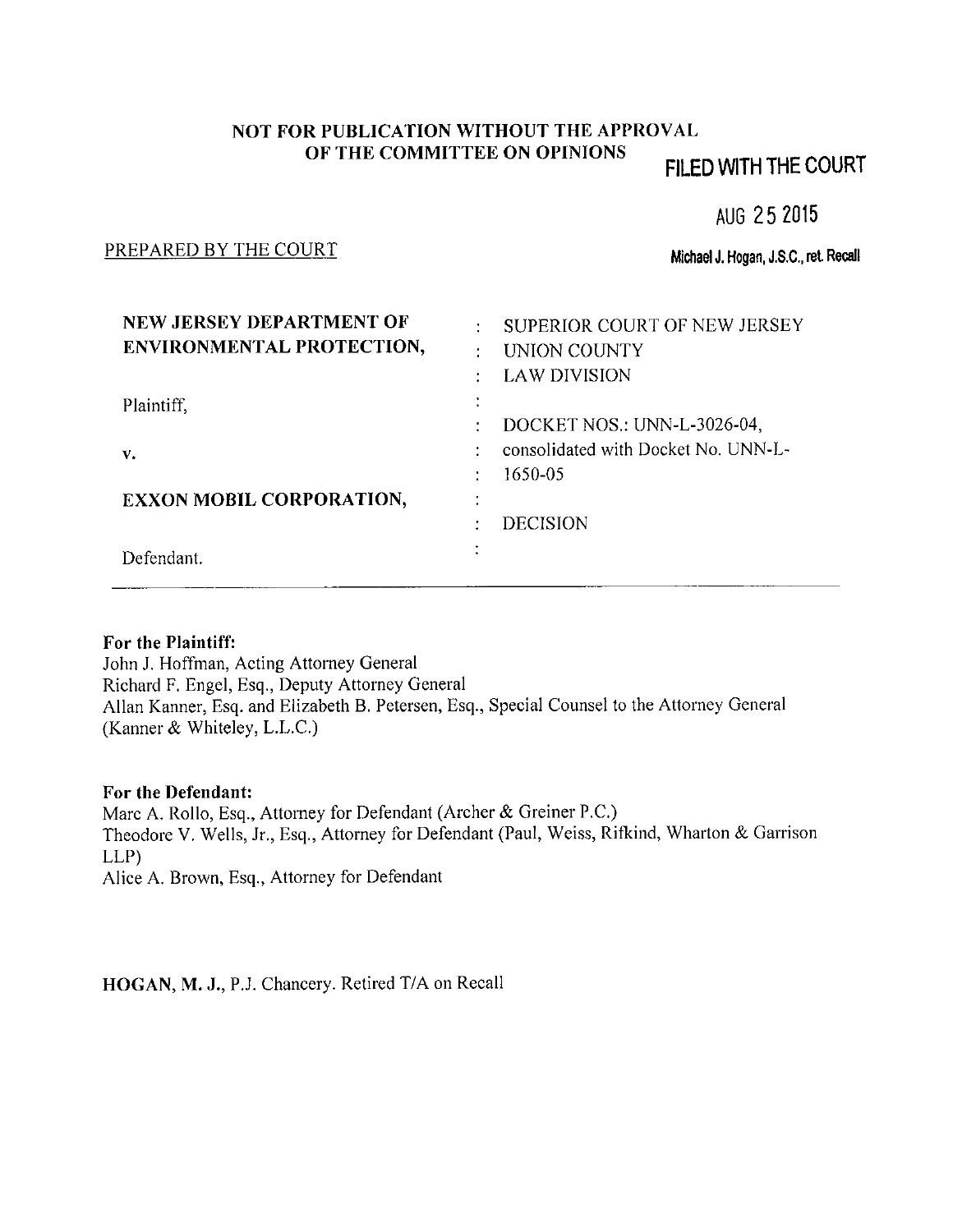#### **I. Introduction, Statement of Facts, and Procedural History**

"Nearly any consent decree can be viewed simultaneously as 'a crackdown or a sellout.'" United States v. Telluride Co., 849 F. Supp. 1400, 1402 (D. Colo. 1994) (quoting William A. Rodger, Jr., 2 Environmental Law: Air and Water, § 4.40 at 584 (1986)). This quote rings especially true for the settlement that this court has been tasked with reviewing. After eleven years of litigation, including a sixty-six day trial before this court, the New Jersey Department of Environmental Protection ("DEP," State," or "Department") and ExxonMobil Corporation ("Exxon") have agreed to a consent judgment ("Proposed Consent Judgment" or "Consent Judgment") that resolves the State's claims for natural resource damages in New Jersey Department of Environmental Protection v. Exxon Mobil Corp., Docket No. UNN-L-3026-04, consolidated with Docket No. UNN-L-1650-05 ("Bayway/Bayonne Litigation"). The Consent Judgment also resolves (1) the State's pending claims in New Jersey Department of Environmental Protection v. Exxon Mobil Corp. f/k/a GATX Terminals Corp., Docket No. L-1063-07, consolidated with Docket No. L-0563-03; and (2) certain potential claims the DEP may have against Exxon at fifteen other facilities and 1768 retail gas stations.

After giving considerable time and thought to its task, for the reasons stated in this opinion, the court finds that the proposed consent judgment is fair, reasonable, in the public interest, and consistent with the goals of the Spill Compensation and Control Act ("Spill Act"), N.J.S.A. 58:10-23.11 to -23.24. It therefore approves the Consent Judgment. The facts and procedural history have been set out in a number of previously issued opinions.<sup>1</sup> However,

 $<sup>1</sup>$  Additional information can be found in the Appellate Division's three interlocutory appeal opinions and this</sup> court's opinion disposing of four intervention motions. N.J. Dep't of Envtl. Prot. v. Exxon Mobil Corp., 420 N.J. Super. 395, 397-401 (App. Div. 2011); N.J. Dep't of Envtl. Prot. v. Exxon Mobil Corp., No. A-0316-09T2, 2011 N.J. Super. LEXIS 1385, at \*1-2, \*27-28 (App. Div. 2011); N.J. Dep't of Envtl. Prot. v. Exxon Mobil Corp., 393 N.J. Super. 388, 391-97 (App. Div. 2007); N.J. Dep't of Envtl. Prot. v. Exxon Mobil Corp., No. UNN-L-3026-04, slip op. at 1-6 (N.J. Super. Ct. Law Div. July 13, 2015).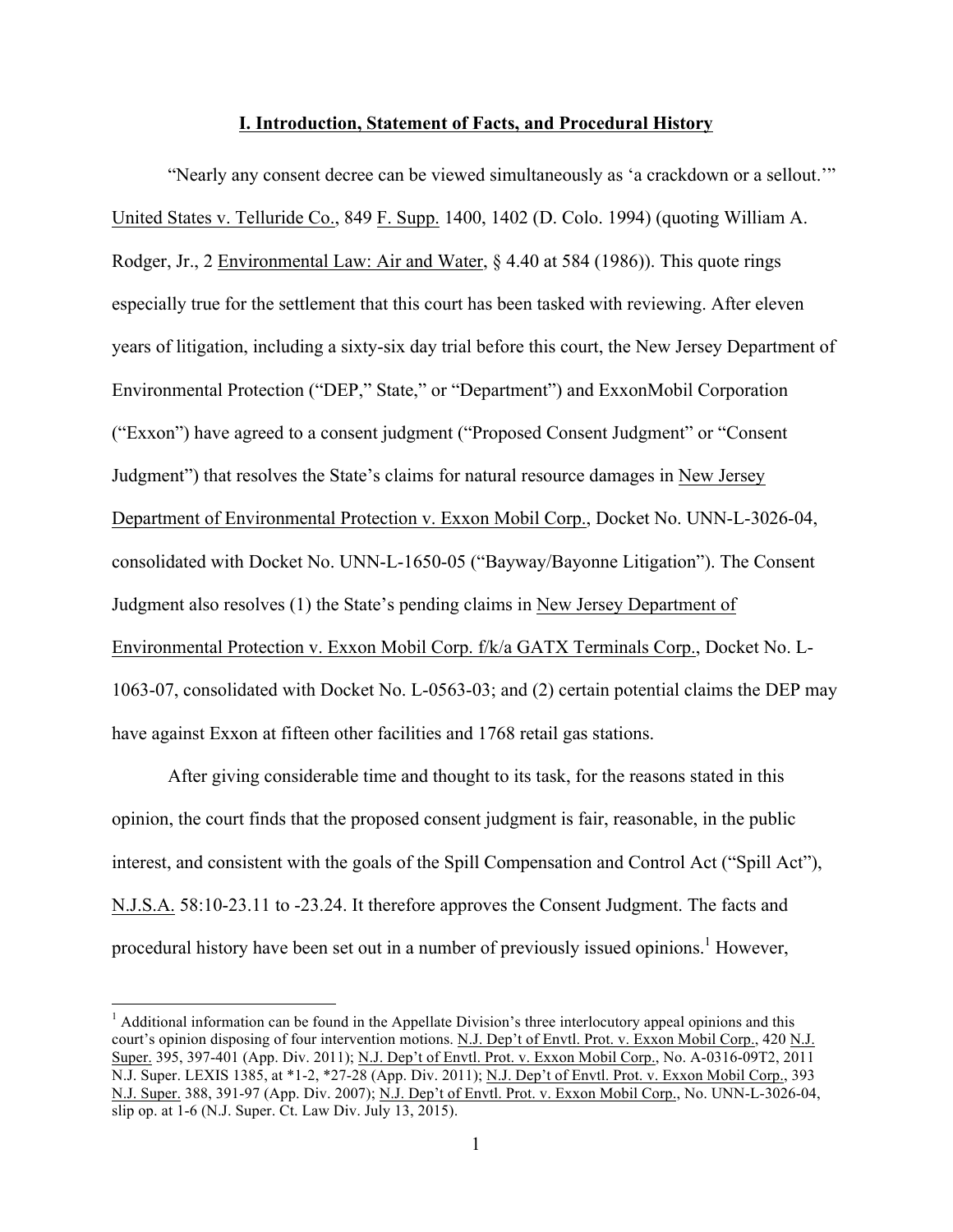because an understanding of this case's facts and history is integral to understanding the court's approval of the Proposed Consent Judgment, the court provides its own Statement of Facts and Procedural History.<sup>2</sup>

### **I.A. Statement of Facts**

During the mid-1800s, the Constable Hook peninsula, which is located in the Upper New York Bay, was composed of salt marshes and intertidal wetlands. Farming was the main local occupation at this time, but by the 1870s, industry began to spring up.<sup>3</sup> One such operation was the Prentice Oil Company, which was established in 1875 and produced kerosene.<sup>4</sup> It is this company that John D. Rockefeller, through his Standard Oil Company,<sup>5</sup> first set his sights on in establishing what would become the Bayonne Facility ("Bayonne") at issue in this case.<sup>6</sup>

Although Prentice had only twenty employees when Standard Oil acquired it in  $1877$ ,<sup>7</sup> Standard soon began to extensively modify the land, expand its holdings, and develop infrastructure for an oil refinery. For example, to eliminate the cost of shipping oil to the coast, in 1887 Standard finished constructing an oil pipeline that transported 10,000 barrels of crude oil from the fields of Pennsylvania directly to Bayonne for processing.<sup>8</sup> Outward expansion continued until the refinery hit its peak in 1936, at which time it employed 5000 workers and consisted of 650 acres.<sup>9</sup> After this time, Standard began selling off tracts of land.<sup>10</sup> Even though all refining and manufacturing had ceased by 1971, the site continued to function as a petroleum

<sup>&</sup>lt;sup>2</sup> Throughout this opinion, the court will reference a number of authorities from the Bayway/Bayonne Litigation trial. These include select witnesses' trial transcripts and exhibits that either side introduced into evidence. "PEX" and "DEX" are shorthand for "Plaintiff's Exhibit" and "Defendant's Exhibit," respectively.

 $3$  Trial Transcript, Southgate, Jan. 29, 2014, Pg. 179, Ln. 18-22. Such industry included a lead and zinc company, varnish works, and powder mill. Id. at Pg. 204, Ln. 2-19.

<sup>&</sup>lt;sup>4</sup> Trial Transcript, Southgate, Feb. 10, 2014, Pg. 204, Ln. 7-25; PEX 694A, Pg. 21.<br><sup>5</sup> Standard Oil is Exxon's predecessor in interest. In this opinion, the company names are used interchangeably.

<sup>&</sup>lt;sup>6</sup> Bayonne is currently situated at 250 East  $22^{nd}$  Street, Bayonne, New Jersey. Proposed Consent Judgment,  $\P$  4.<br><sup>7</sup> Trail Transcript, Southgate, Feb. 10, 2014, Pg. 205, Ln. 9-10.<br><sup>8</sup> Trail Transcript, Southgate, Feb.

 $10$  Id. at 37-38.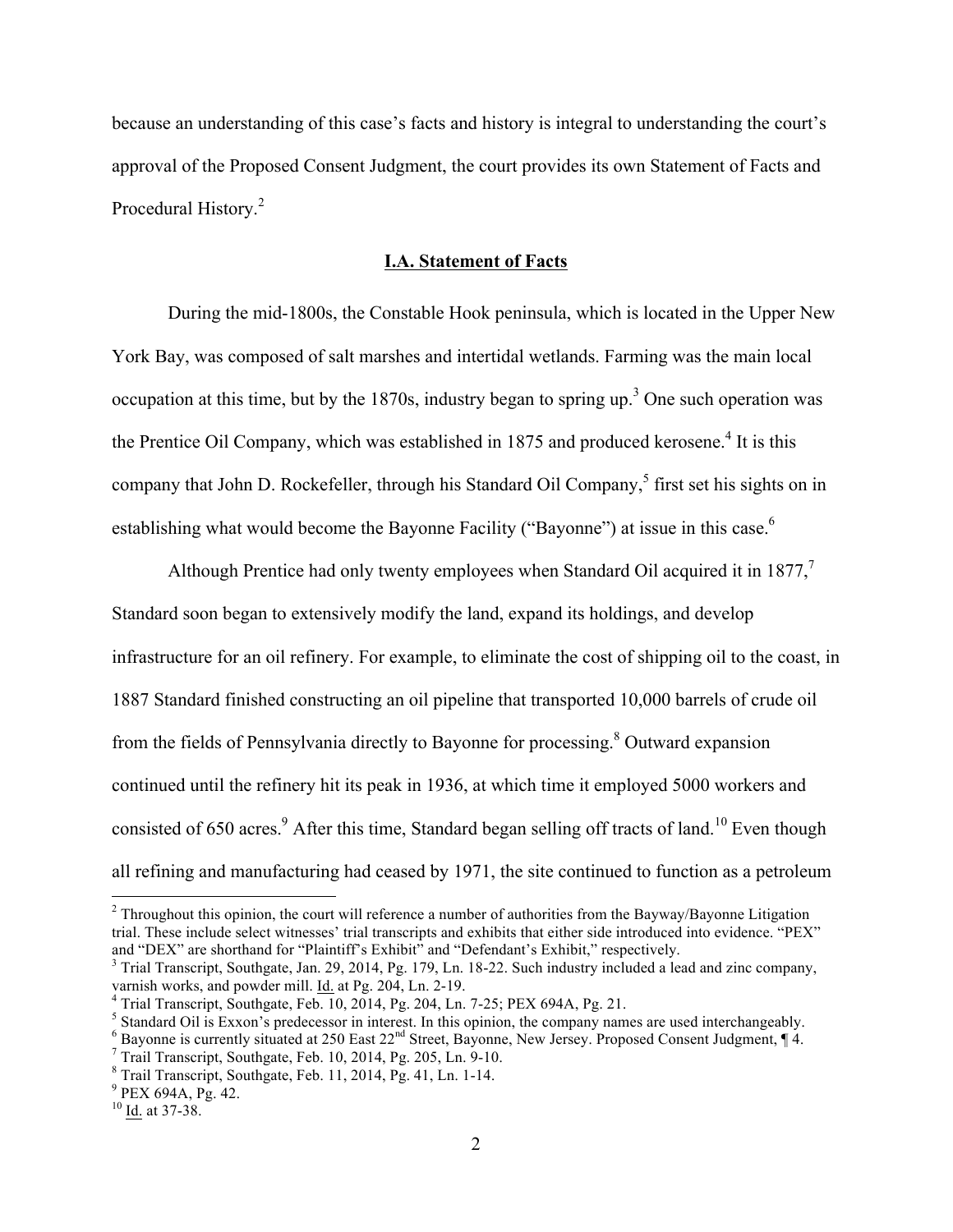storage facility and wholesale distribution center.<sup>11</sup> In 1993, Exxon sold approximately 210 acres of the site to International Matex Tank Terminals ("IMTT"), while still retaining ownership of a few acres.<sup>12</sup>

At the turn of the twentieth century, the land that would eventually become the Linden Bayway Refinery ("Bayway") was similarly composed of marshes and wetlands.<sup>13</sup> Although farming used to be the main occupation, $14$  by the time Standard Oil began acquiring land in 1907, the area was beginning to industrially develop. For instance, the Pennsylvania and Short Line Railroads of Monopoly fame cut across the area.<sup>15</sup> After Standard first acquired land at Bayway, it began constructing refinery infrastructure and did not begin producing petroleum products until 1909.<sup>16</sup> Over the course of the 1900s, Exxon continued to expand operations, refine crude oil, and manufacture chemicals until December 1992, when it sold the site to the Bayway Refining Company, a wholly-owned subsidiary of the Tosco Corporation.<sup>17</sup> Tosco ultimately sold the site to Conoco, <sup>18</sup> which in turn sold it to Phillips 66.<sup>19</sup> Currently, Bayway is owned by both Phillips 66 and Infineum,<sup>20</sup> although several other companies have easements and leaseholds. $21$ 

During the course of Exxon's ownership and operation of the two sites, large amounts of hazardous substances,<sup>22</sup> including petroleum products, were discharged into the lands and waters

<sup>&</sup>lt;sup>11</sup> Id. at 23, 38.<br>
<sup>12</sup> PEX 865C, Pg. 8. IMTT entered into an NRD settlement with the State for \$3 million.<br>
<sup>13</sup> Bayway is currently situated at 1400 Park Avenue, Linden, New Jersey. Proposed Consent Judgment, ¶ 4.<br>
<sup>1</sup>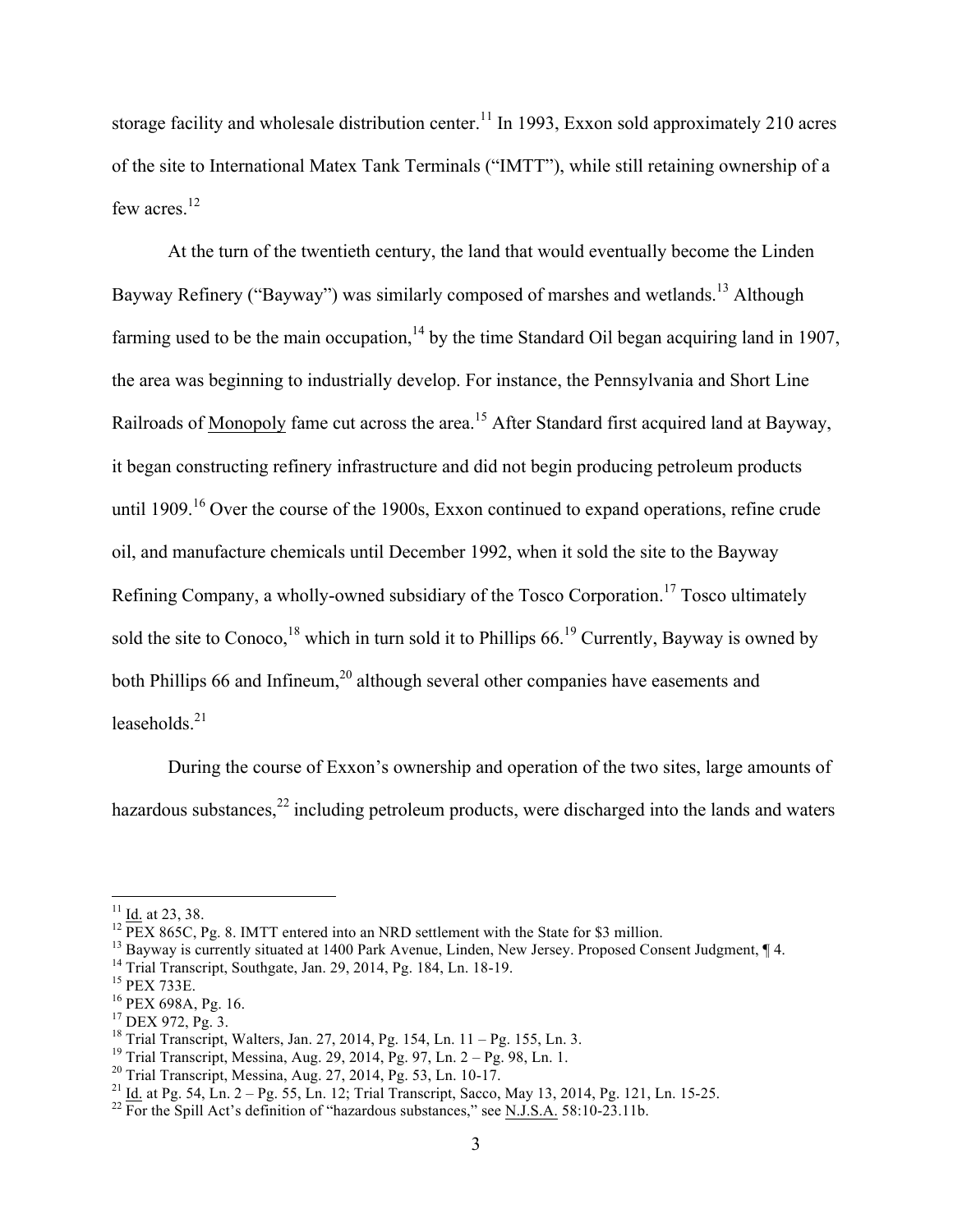at and near the sites.<sup>23</sup> To address the cleanup of this chronic contamination, the State and Exxon voluntarily entered into two Administrative Consent Orders ("ACOs") on December 19, 1991. Although Exxon denied any statutory or regulatory violation, they agreed to pay a civil penalty of \$1,500,000 for Bayway<sup>24</sup> and \$1,350,000 for Bayonne.<sup>25</sup> In order to "determine the nature and extent of the problems presented by the discharges of hazardous substances and pollutants at the Site[s]," Exxon and the Department agreed on the necessity to conduct a remedial investigation and feasibility study of remedial action alternatives.<sup>26</sup> They also agreed "to develop and implement a plan for remedial action to remove or remediate the hazardous substances and pollutants from the Site[s]."27 Through December 31, 2014, Exxon has spent \$136,101,470 in remediation-related costs for Bayway and \$121,616,000 in remediation-related costs for Bayonne.<sup>28</sup> Importantly, both ACOs contained a "Reservation of Rights" section that stated, "This Administrative Consent Order shall not be construed to affect or waive the claims of federal or State natural resources trustees against any party for damages for injury to, destruction of, or loss of natural resources."29

#### **I.B. Procedural History**

On August 19, 2004, the DEP elected to exercise this reserved right and filed two

complaints against Exxon for alleged injuries to natural resources at Bayway and Bayonne.<sup>30</sup> The

<sup>&</sup>lt;sup>23</sup> PEX 0001A (Bayway),  $\P$  4, 9-10; PEX 505A (Bayonne),  $\P$  5, 9-10.<br><sup>24</sup> PEX 0001A,  $\P$  16.<br><sup>25</sup> PEX 505A,  $\P$  16.<br><sup>25</sup> PEX 0001A,  $\P$  12; PEX 505A,  $\P$  12.<br><sup>27</sup> PEX 0001A,  $\P$  12; PEX 505A,  $\P$  12.<br><sup>27</sup> PEX 0001A,  $\P$ and the Bayonne Complaint was filed in Hudson County, the complaints were eventually consolidated under Union County Docket Numbers: UNN-L-3026-04 (Bayway) and UNN-L-1650-05 (Bayonne).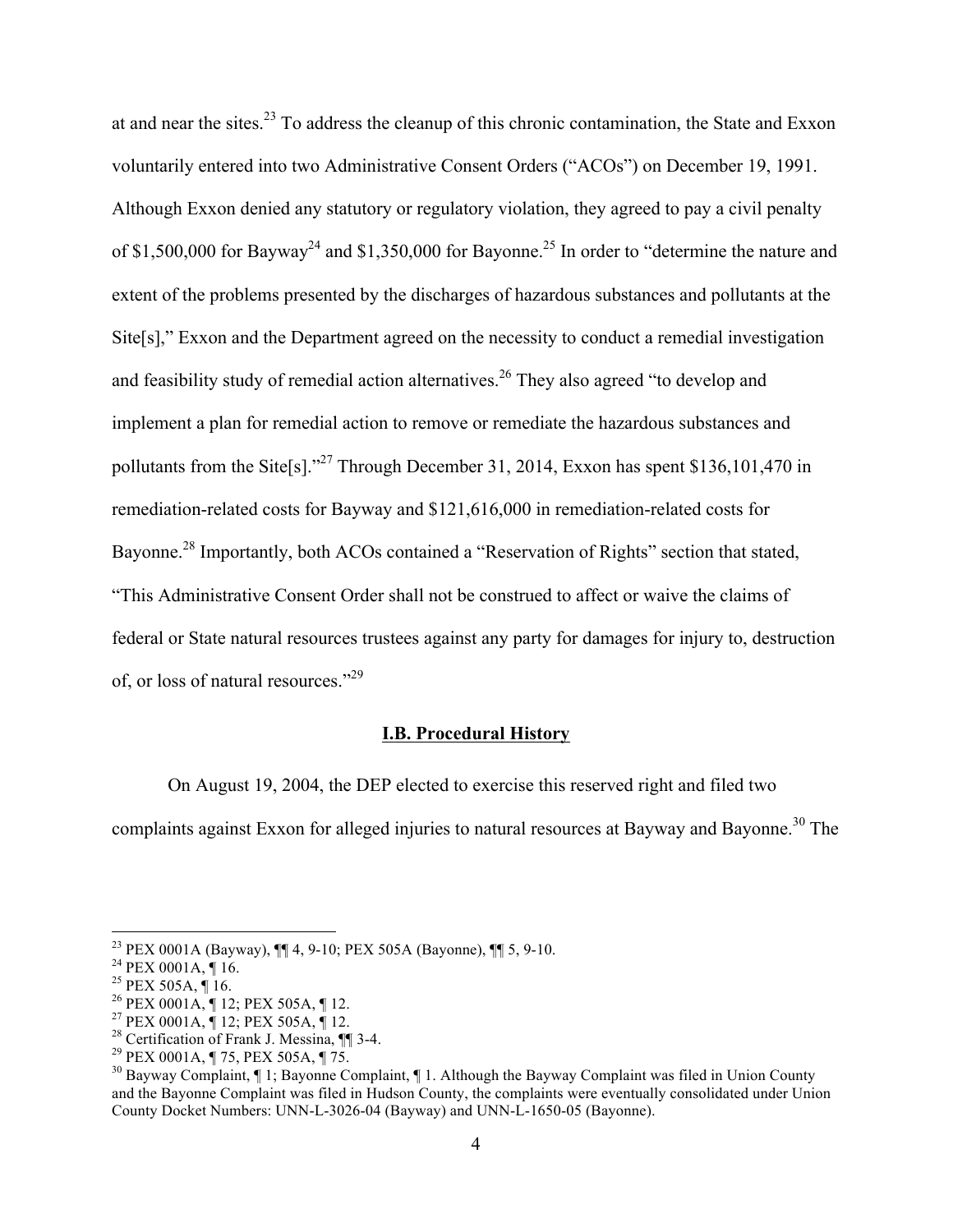complaints brought statutory Spill Act claims, $31$  as well as common law public nuisance and trespass claims,  $32$  for alleged injuries to groundwater, surface water, and ecological resources.  $33$ On October 7, 2004, Exxon attempted to remove the case to the United States District Court for the District of New Jersey. This attempt was unsuccessful, and the matter was remanded back to the Superior Court by a March 24, 2005 order. Pursuant to a January 11, 2006 case management order, Judge Ross Anzaldi, the motion judge at the time, bifurcated the case between the State's Property Claims and Surface Water Claims.<sup>34</sup>

On the same date, the DEP moved for partial summary judgment, seeking a determination that Exxon was strictly liable as a matter of law for all cleanup and removal costs under the Spill Act, including the restoration of natural resources. Exxon cross-moved for summary judgment on the ground that the Spill Act does not provide liability for "loss of use" of natural resources. On May 26, 2006, Judge Anzaldi granted both motions in part, holding that Exxon was strictly liable under the Spill Act for natural resource damages ("NRD"), including restoration, but dismissing the DEP's Spill Act claims for loss of use damages. N.J. Dep't of Envtl. Prot. v. Exxon Mobil Corp., 393 N.J. Super. 388, 397-98 (App. Div. 2007) (hereinafter "Exxon I"). Although Exxon elected not to appeal the strict liability ruling, the DEP sought an interlocutory appeal on the loss of use issue. Id. at 398. After examining the Spill Act's language, intent, and recent amendments, the Appellate Division reversed and held that loss of use damages "are a component of costs of mitigating damage to public natural resources." Id. at 402.

<sup>&</sup>lt;sup>31</sup> Bayway Complaint,  $\P$  27-33; Bayonne Complaint,  $\P$  38-44.<br><sup>32</sup> Bayway Complaint,  $\P$  34-43; Bayonne Complaint,  $\P$  45-54.<br><sup>33</sup> Bayway Complaint,  $\P$  8-19; Bayonne Complaint,  $\P$  11-22.<br><sup>34</sup> Case Management Order,  $\P$ involving the Surface Water Claims (the Kill Van Kull, Upper New York Bay, Arthur Kill, and Rahway River) was expected to include hundreds of potentially responsible parties. On the other hand, they expected litigation involving the Property Claims to only involve the State and Exxon. All further references in this opinion to the Bayway/Bayonne Litigation concern the State's Property Claims.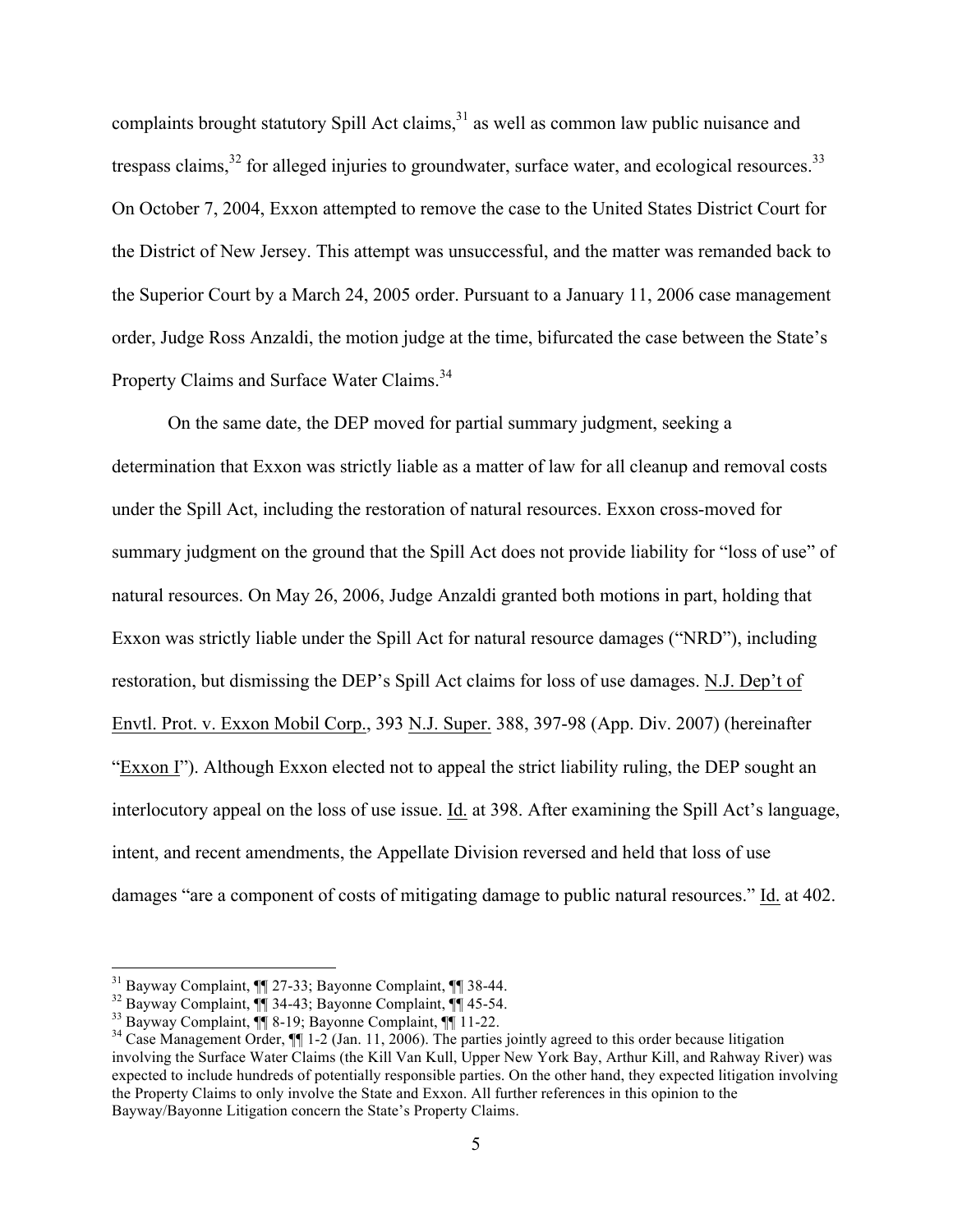While this appeal was pending, on November 3, 2006, the State's natural resource damage assessment ("NRDA") expert, Stratus Consulting, issued its damages report. At Bayway, the report identified 1252 acres of intertidal wetland, palustrine meadow/forest ("palustrine meadow"), and upland forest/meadow ("upland meadow") habitats that were contaminated.<sup>35</sup> At Bayonne, the report identified 475.7 acres of contaminated habitats.<sup>36</sup> Stratus quantified these damages at \$8.9 billion, \$2.5 billion for on-site "primary restoration" and \$6.4 billion for off-site "compensatory restoration."<sup>37</sup>

After the Appellate Division decided Exxon I in the State's favor, the DEP moved to amend its complaints to include common law strict liability counts. N.J. Dep't of Envtl. Prot. v. Exxon Mobil Corp., 420 N.J. Super. 395, 398 (App. Div. 2011) (hereinafter "Exxon II"). Exxon then moved for partial summary judgment, seeking to dismiss the strict liability counts on the theory that the statute of limitations had run and that the extension statute, N.J.S.A. 58:10B-17.1, did not apply. Exxon II, 420 N.J. Super. at 398.<sup>38</sup> On July 23, 2009, Judge Anzaldi ruled in Exxon's favor and dismissed the DEP's common law strict liability counts. Id. at 401. On May 31, 2011, the Appellate Division reversed and held that the statute of limitations did not bar the common law strict liability counts because the common law could be considered part of the

<sup>&</sup>lt;sup>35</sup> PEX 1576.<br><sup>36</sup> PEX 1581.<br><sup>37</sup> Compensatory damages were broken down as follows: \$3.014 billion for intertidal salt marsh restoration, \$3.042<br>billion for palustrine meadow restoration, and \$308 million for upland mead <sup>38</sup> Prior to 1991, statutes of limitation did not run against the State, pursuant to the common law doctrine of nullum tempus occurrit regi ("no time runs against the king"). After the New Jersey Supreme Court abolished this doctrine, the Legislature responded by adopting a general ten-year statute of limitations. N.J.S.A. 2A:14-1.2. In July 2001, this general statute was amended to reference an extension statute governing environmental contamination matters. This statute was again amended and extended in December 2005. Currently, the extension statute expands the tenyear limitation by five years and six months, so that the statute does not run until fifteen years and six months after a cause of action accrues under the State's environmental laws. Exxon II, 420 N.J. Super. at 398-400.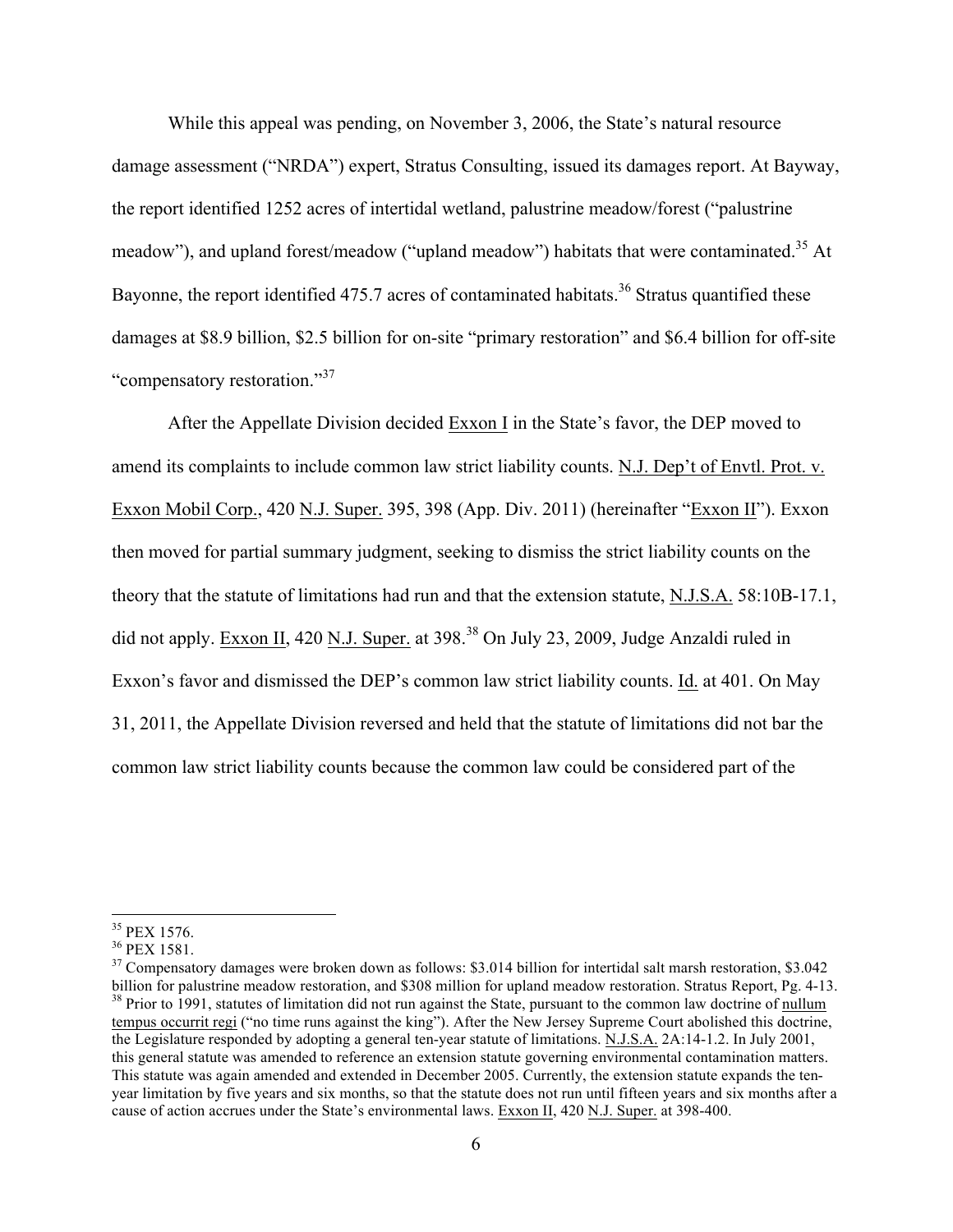State's environmental laws, which have been legislatively granted an extension on their statute of limitations. Id. at  $411^{39}$ 

During 2009, Judge Anzaldi also made three key rulings, none of which were appealed by the losing party. First, on January 22, 2009, he ruled that the Spill Act applies retroactively for natural resource damages that occurred before 1977, the year the Act came into effect. N.J. Dep't of Envtl. Prot. v. Exxon Mobil Corp., No. UNN-L-3026-04, letter op. at 5 (N.J. Super. Ct. Law Div. Jan. 22, 2009) (hereinafter "Retroactivity Ruling"). Second, on June 5, 2009, he granted Exxon's "physical modification" motion. This ruling dismissed "the DEP's claims, under the Spill Act and the common law, for damages for injuries to natural resources of the State on the Bayway and Bayonne sites that are the result of physical modifications to the Bayway and Bayonne sites." N.J. Dep't of Envtl. Prot. v. Exxon Mobil Corp., No. UNN-L-3026- 04, at ¶ 1 (N.J. Super. Ct. Law Div. June 5, 2009) (hereinafter "Physical Modification Ruling"). Finally, in his July 24, 2009 Public Trust Ruling, he held that "[a]ny lands which are contaminated as a result of actions by Exxon or its predecessors could be subject to damages under the Spill Act." N.J. Dep't of Envtl. Prot. v. Exxon Mobil Corp., No. UNN-L-3026-04, letter op. at 4 (N.J. Super. Ct. Law Div. July 24, 2009) (hereinafter "Public Trust Ruling"). With these rulings decided, and settlement negotiations unable to bear fruit, the parties prepared for trial, which was to begin January  $2014<sup>40</sup>$ 

<sup>&</sup>lt;sup>39</sup> On the same day that he ruled in Exxon's favor concerning the statute of limitation's application to the common law strict liability count, Judge Anzaldi also denied the DEP's motion for interlocutory payment of approximately \$1 million in natural resource damage assessment costs. Although the DEP also appealed this decision, the Appellate Division, on the same day that it released Exxon II, also released a third interlocutory appeal decision affirming Judge Anzaldi's denial of the payment motion. N.J. Dep't of Envtl. Prot. v. Exxon Mobil Corp., No. A-0316-09T2, 2011 N.J. Super. LEXIS 1385, at \*1-2 (App. Div. 2011).

 $^{40}$  Due to the expected length of the trial, and as a convenience to the court, the parties agreed to have the case tried in Burlington County.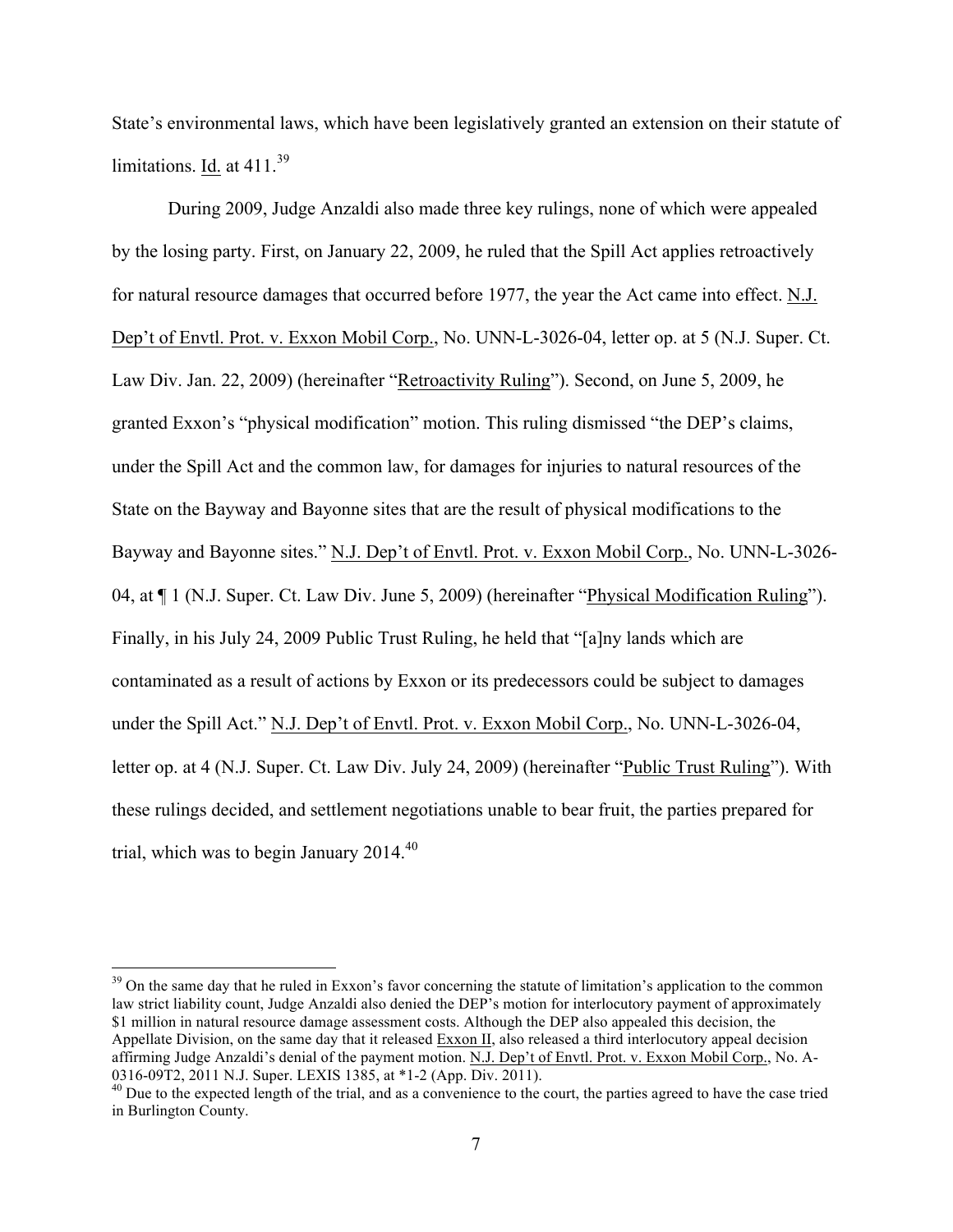#### **I.C. The Parties' Experts and the Trial**

Each side assembled a host of expert witnesses for what was agreed to be the "battle of experts" that was to unfold over the coming months. The only thing matching the number of each sides' expert witnesses were the number of "Rule 104 Motions"<sup>41</sup> that the opposing side filed in an attempt to exclude the opposing witnesses: the State retained eight experts, seven of which Exxon sought to exclude with Rule 104 Motions; Exxon sought to introduce six experts, and the State countered with six Rule 104 Motions. Such hearings are normally held before the expert testifies and outside the presence of the jury so that the jury will not hear inadmissible testimony if the judge ultimately excludes the expert. In the interest of judicial economy, because the present case was to be a bench trial expected to last many months, the court and the parties agreed to allow all experts to testify at trial. The parties agreed that post-trial, the court would then decide the pending 104 Motions. Further, it was agreed that the court would not consider the testimony of excluded experts in forming its opinion.

The court intended to release its 104 decisions as part of its opinion. Due to the settlement of this case, that opinion, and thus the 104 rulings that it contains, has not been released. However, a brief discussion of each sides' experts is warranted in order to understand this court's approval of the Proposed Consent Judgment.

The State proffered Dr. Joshua Lipton and Dr. Eldon Blancher II of the aforementioned Stratus Consulting, their central witnesses, as experts in the fields of (1) natural resource damage assessment; (2) environmental toxicology and chemistry; (3) ecology; and (4) environmental science. The State retained Lipton to determine the extent of natural resource injury to the

<sup>&</sup>lt;sup>41</sup> Pursuant to New Jersey Rule of Evidence 104(a), "When the qualification of a person to be a witness, or the admissibility of evidence . . . is in issue, that issue is to be determined by the judge." N.J.R.E. 104(a). At these "104 Hearings," either party may challenge the qualifications of the other side's expert witness or the admissibility of that witness's testimony.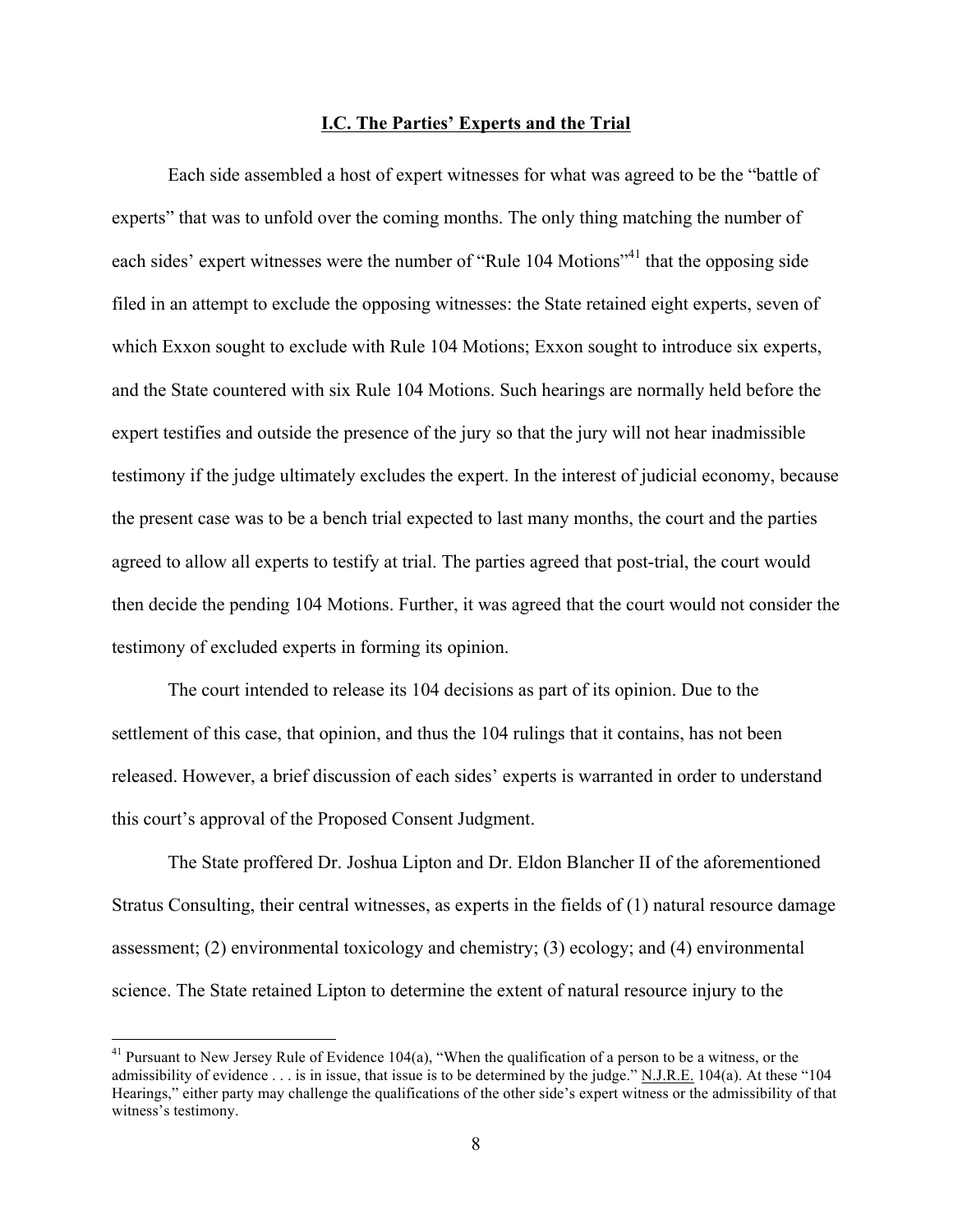Bayway and Bayonne sites and to quantify the value of any allegedly lost resources or services. Although Blancher did not testify at trial, he collaborated with Lipton to produce the combined expert report on injury and damages at the sites (the "Stratus Report"). As mentioned above, Lipton testified that this Report quantified primary restoration damages at \$2.5 billion and compensatory restoration damages at \$6.4 billion. To arrive at this \$6.4 billion figure, Lipton employed a Habitat Equivalency Analysis ("HEA"), a complex, mathematical methodology. Lipton's HEA required a number of inputs, which Exxon contested, for the formula to reach its ultimate output: the \$6.4 billion figure. Some of these inputs were allegedly within Lipton's area of expertise, such as (1) the number of injured acres of certain habitats; (2) the per-acre cost to restore allegedly injured intertidal, subtidal, and palustrine meadow habitats; (3) the alleged start dates for the accrual of damages; (4) how long it would take to implement restoration; (5) the end date for the benefits of restoration; (6) the base year by which to measure the value of a dollar; and (7) the proper discount rate. For two other key inputs, the State needed to retain other witnesses.

The first of these was Dr. Emily Southgate, who opined on the condition of Bayonne and Bayway prior to Standard Oil's arrival. The State sought to have her qualified as an expert in the field of historical ecology. Her testimony was critical to the State's case for two reasons. First, her opinion on the sites' condition before Standard Oil's arrival was important because the Appellate Division has held that the Spill Act "requires the return of natural resources to their pre-discharge condition." Exxon I, 393 N.J. Super. at 405-06. Secondly, the sites' condition was important because one of the inputs to Lipton's HEA was the habitat condition prior to the accrual of damages, i.e., the first discharge.

9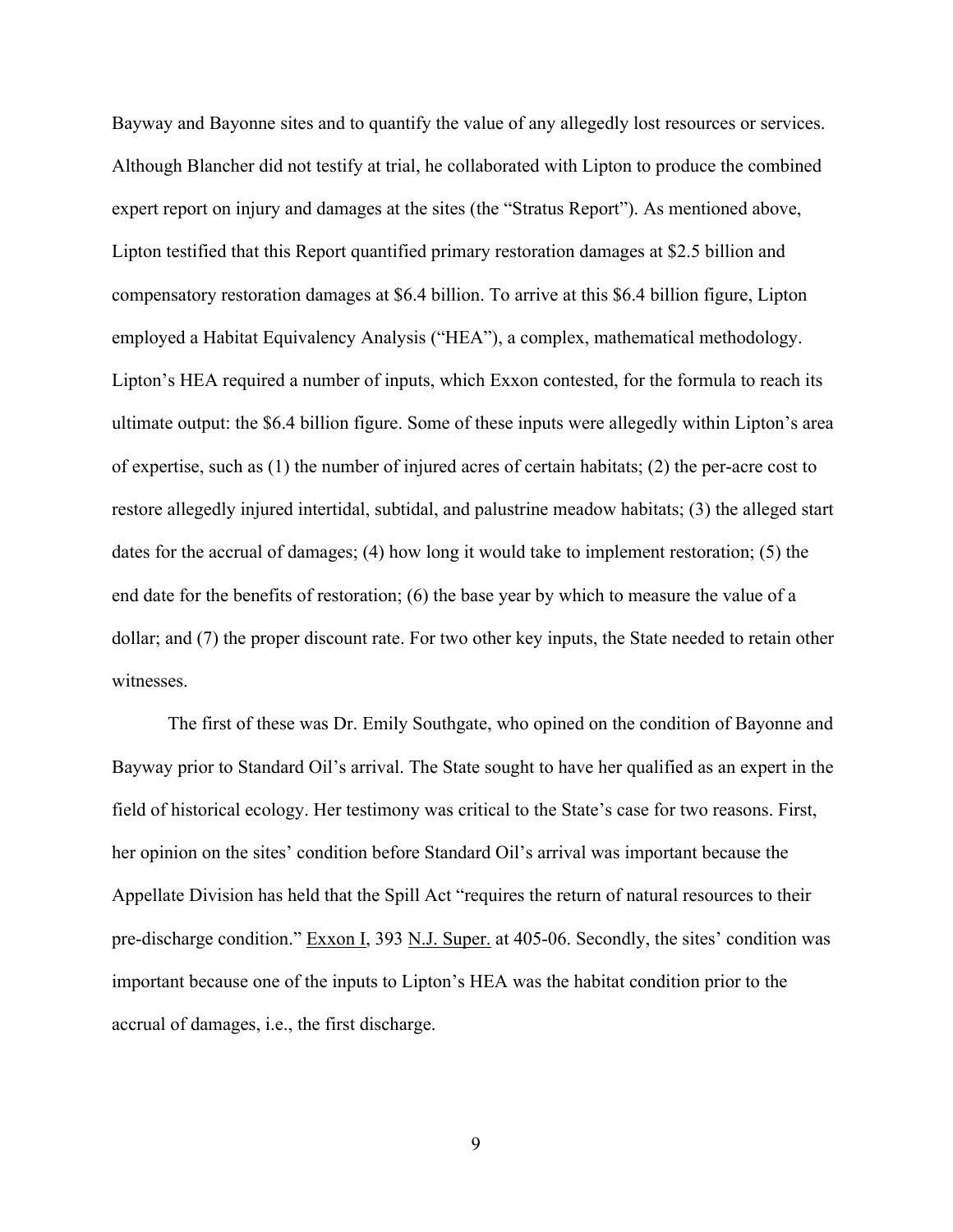The second of these expert witnesses was Robert Williams, a proffered expert in the fields of forestry, forest reforestation, and forest restoration cost estimation. The State retained Williams to estimate the cost of restoring an uplands meadow as part of their overall restoration plan. Williams' estimate was key to determining the per-acre uplands meadow restoration cost input for the HEA.

In support of its claim for on-site primary restoration at Bayway and Bayonne, the State retained Randy Horsak, head of the consulting firm 3TM, and sought to have him qualified in the fields of environmental engineering and engineering cost estimation. Horsak's charge was to give cost estimates of the State's proposed wetlands restoration project and overall cost for primary restoration at Bayway and Bayonne. The State also sought to introduce Ronald Ostermiller, a purported expert in the fields of engineering, project development, conceptual design, and cost estimation. He testified to support the State's assertion that its primary restoration plan was practicable, as required under the Spill Act. N.J.S.A. 58:10-23.11u.b(4).

The State's final two witnesses were John Sacco, current head of the Office of Natural Resources Restoration, and Dr. Robert Morrison, a chemist. The State offered Sacco as an expert in the fields of (1) environmental management, including restoration projects; (2) environmental science with emphasis on coastal ecosystems and restoration; (3) applied ecology; (4) natural resource damage assessment practice in New Jersey; and (5) New Jersey trust resources. Morrison was retained to review Exxon's soil sampling results from Bayway and Bayonne and develop a database of chemicals detected in the soils and sediments. Although Exxon did not seek to exclude Morrison's opinions on 104 grounds, it retained its own chemist, who sought to undercut these opinions. $42$ 

<sup>&</sup>lt;sup>42</sup> For how the State's proffered experts are relevant to the court's decision to approve the Proposed Consent Judgment, see infra Part III.B.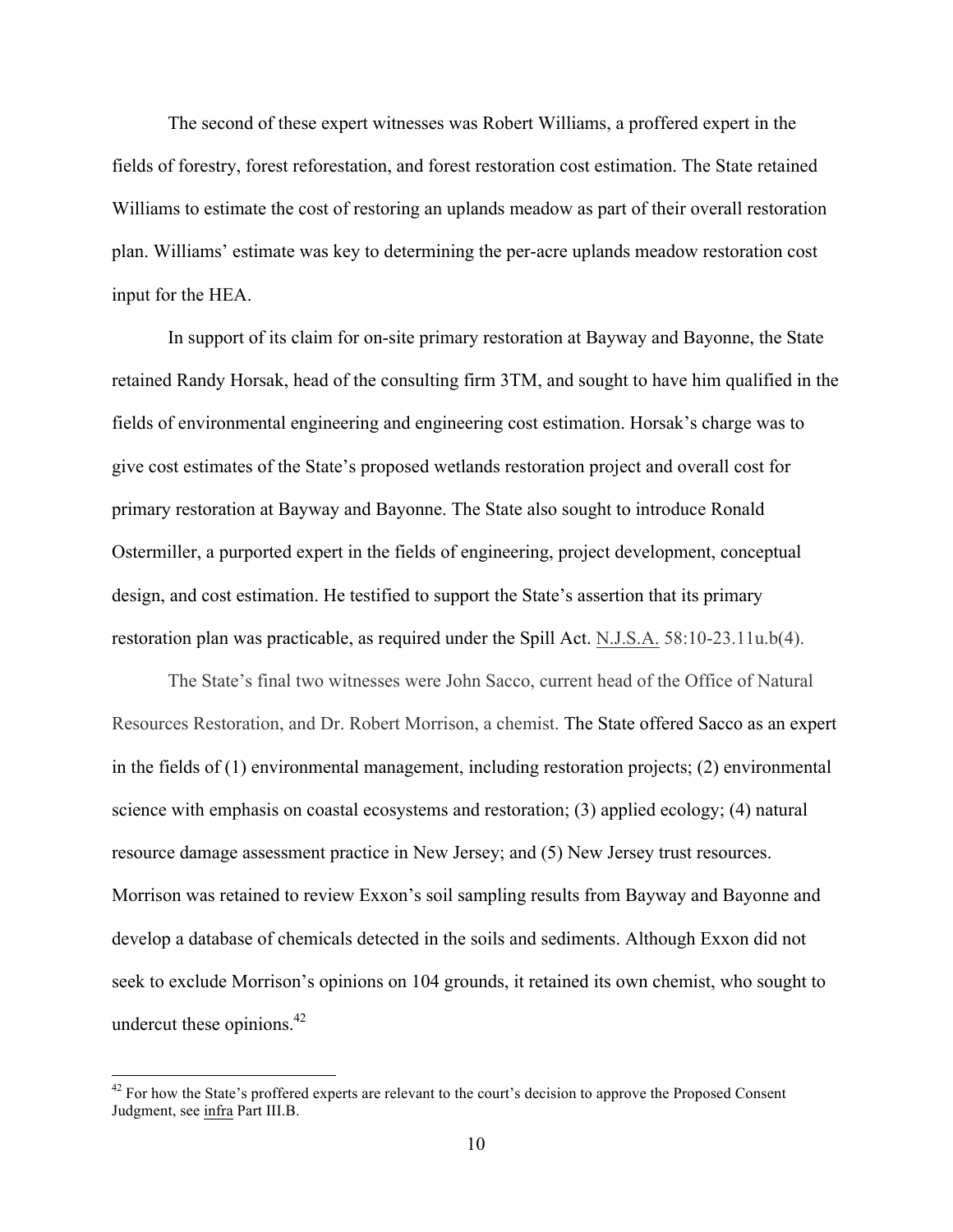This expert was Dr. Paul Boehm, whom Exxon proffered in the fields of (1)

environmental organic chemistry; (2) environmental forensics; (3) environmental assessment and chemistry; and (4) fate and transport of chemicals. Exxon retained Boehm (1) to review Drs. Lipton's and Morrison's reports, to understand the methodologies that they used, and to determine whether those were generally accepted methodologies; and (2) to analyze the chemical background information in the Bayonne and Bayway areas. In a further effort to undermine Lipton's and Morrison's testimony, Exxon retained Dr. Thomas Ginn, whom they proffered as an expert in the fields of (1) ecotoxicology; (2) ecology; (3) natural resource damage assessments; (4) habitat equivalency analysis; (5) environmental risk assessment; and (6) resource equivalency analysis. Exxon retained him to (1) review the State's experts' reports and give opinions on them; (2) evaluate the ecological conditions at Bayway and Bayonne; and (3) provide his own opinions concerning the injuries to natural resources at the sites. As another critique of not only the Stratus Report, but also Horsak's 3TM Report, Exxon retained Dr. John Rodgers and proffered him as an expert in the fields of (1) wetlands; (2) construction and restoration of wetlands; (3) estimating costs of wetland construction and restoration; (4) ecotoxicology; and (5) environmental toxicology.

These three proffered experts collaborated with Dr. William Desvousges, who was to be Exxon's counterpart to Dr. Lipton. Exxon offered him as an expert in the fields of economics and natural resource damage assessments and the subfield of natural resource economics. Exxon retained Desvousges to (1) provide an objective assessment of potential economic losses associated with Bayway and Bayonne; and (2) evaluate the expert reports of the State's witnesses. In addition to pointing out alleged flaws in Dr. Lipton's NRDA and HEA,

11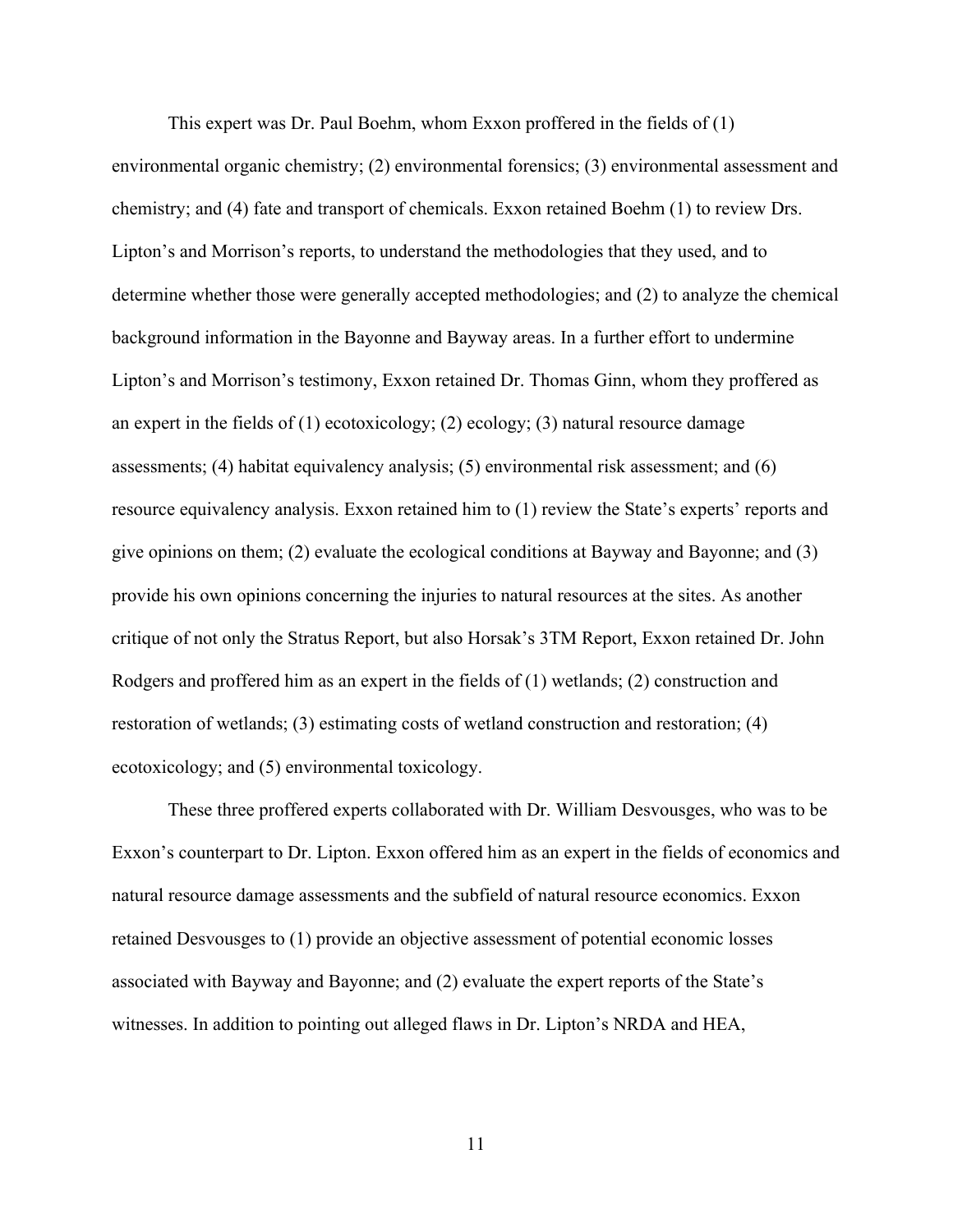Desvousges, along with Boehm, Ginn, and Rodgers, formulated his own HEA, which estimated damages as being between \$1.4 million and \$3 million.

Exxon proffered Dr. Maury Klein as an expert in the field of history and retained him to discuss (1) the value of wetlands and how this value has changed over time; (2) the benefits New Jersey received from the Bayonne and Bayway refineries; and (3) the role these refineries played in World War II ("WWII"). By showing how the value of wetlands has changed over time, Exxon sought to discredit Lipton's HEA. They argued that for a HEA to reliably function, a key assumption was that the value of the natural resource must not change over time. As for the alleged refinery benefits and the refineries' role during WWII, Exxon sought to argue that they deserved a credit for these benefits and that the State could not recover damages during the War years under the Spill Act's "Act of War" affirmative defense. N.J.S.A. 58:10-23.11g(d)(1).

Last was Dr. Tod Delaney, whom Exxon offered as an expert in the fields of engineering and site investigations. Exxon retained Delaney to examine the Bayway and Bayonne site development from the commencement of infrastructure construction until the late 1970s. With his testimony, Exxon sought to show that, pursuant to Judge Anzaldi's Physical Modification Ruling, all or most of the State's alleged natural resource damages were not due to the discharge of hazardous substances, but rather lawful industrial modifications. See N.J.S.A. 58:10-23.11b (defining "discharge" as "any intentional or unintentional action or omission resulting in the releasing, spilling, leaking, pumping, pouring, emitting, emptying or dumping of hazardous substances into the waters or onto the lands of the State, or into waters outside the jurisdiction of the State when damage may result to the lands, waters or natural resources within the jurisdiction of the State").

12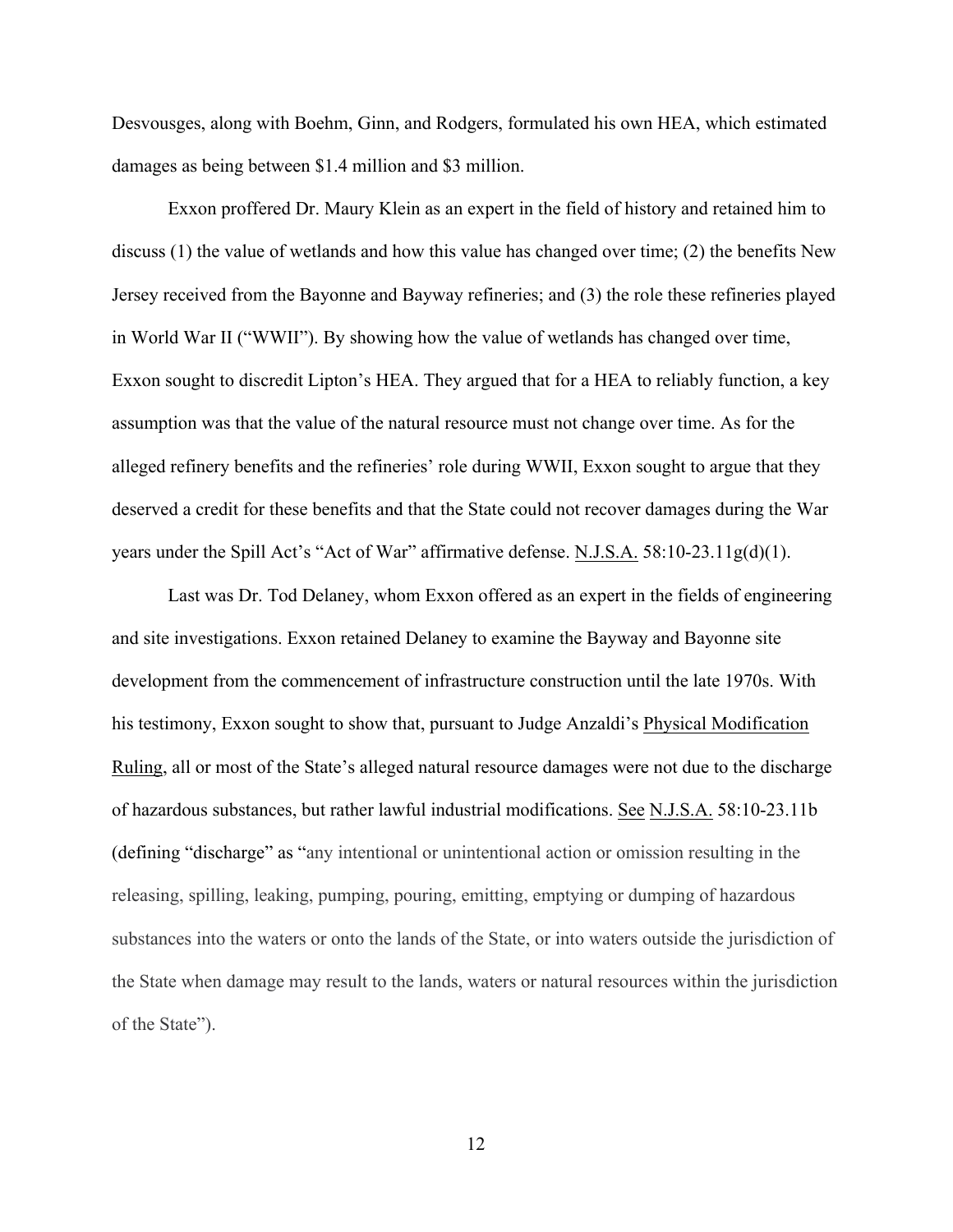From January to September 2014, this court heard sixty-six days of trial, which included expert opinion testimony, factual lay testimony, and two days for closing arguments. At the end of trial, the court set off to begin work on its written opinion, which it estimated would not be ready until spring 2015. In November 2014, the parties submitted their extensive post-trial briefs, which maintained the same positions they asserted at trial. Then, in February 2015, a letter from the parties arrived notifying the court that they were on the cusp of reaching a settlement. On February 20, 2015, they notified the court that an agreement had been struck.

### **II. The Proposed Consent Judgment**

Under the terms of the Proposed Consent Judgment, Exxon agrees to pay the State "\$225 million by certified check made payable to 'Treasurer, State of New Jersey,' or by wire transfer pursuant to instructions provided by the [State]."<sup>43</sup> The State shall place that money into a segregated account within the Hazardous Discharge Site Cleanup Fund, where it will earn interest and shall not be used by the State for any purpose, until the Consent Judgment becomes final and non-appealable.<sup>44</sup> In return, the State  $(1)$  releases with prejudice and covenants not to sue Exxon for all claims that it asserted or could have asserted in the Bayway/Bayonne Litigation;<sup>45</sup> (2) dismisses the Surface Water Claims without prejudice and agrees that the Surface Water Claims can only be brought in the future in a multi-defendant action if a formal natural resource damage assessment is completed by the applicable trustee through a procedure that allows for Exxon's participation;  $46(3)$  releases with prejudice and covenants not to sue Exxon for all NRD relating to Exxon Retail Stations (the "Retail Gas Stations") located within the state (this excludes any claims involving any Exxon Retail Station where methyl tertiary

<sup>&</sup>lt;sup>43</sup> Proposed Consent Judgment,  $\P$  5.<br><sup>44</sup> <u>Ibid.</u><br><sup>45</sup> <u>Id.</u> at  $\P$  7.<br><sup>46</sup> Id. at  $\P$  8.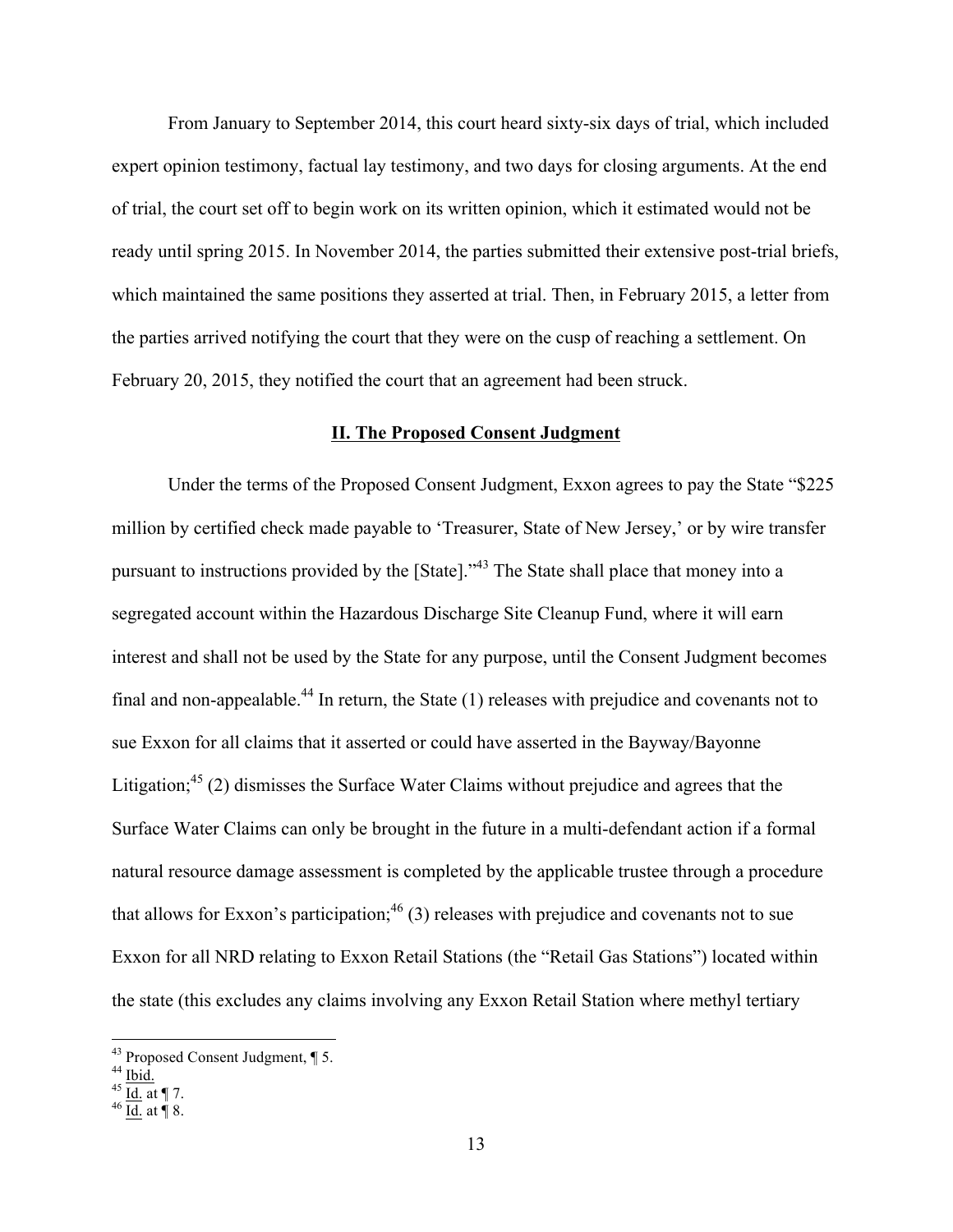butyl ether ("MTBE") has been discharged);  $47$  (4) releases and covenants not to sue Exxon for all NRD relating to sixteen facilities listed in Attachment C (the "Attachment C Facilities"), excluding any claims involving any facility listed on Attachment C where MTBE has been discharged (one of these facilities is the Former Paulsboro Terminal #3045 that has been the subject of ongoing litigation in Gloucester County, New Jersey Department of Environmental Protection v. Exxon Mobil Corp. f/k/a/ GATX Terminals Corp., Docket No. L-1063-07 consolidated with L-0563-03 ("Paulsboro Litigation");<sup>48</sup> and (5) agrees to defer the final remedy determination and remediation for Morses Creek "until the cessation of refining operations at the [Bayway] site, which will be when operational conditions at [Bayway] no longer require the regular discharge into Morses Creek of 30 million gallons per day or more of once-through noncontact cooling water pursuant to NJPDES Permit No. NJ0001511 (or as renewed/reissued)."<sup>49</sup>

Further, the parties agree that (1) each party shall bear its own costs and expenses in the Bayway/Bayonne Litigation and Paulsboro Litigation;<sup>50</sup> (2) the Proposed Consent Judgment will not alter, suspend, or otherwise impact Exxon's obligations under any ACOs, with the exception of the Morses Creek deferral;<sup>51</sup> (3) the State shall retain full authority and sole discretion to require Exxon to take any action to "address an immediate environmental concern, an imminent and substantial endangerment to public health, welfare or the environment, or an emergency response arising from or related to the Bayonne Facility, the Bayway Facility, any of the

<sup>&</sup>lt;sup>47</sup> Id. at ¶ 9.<br><sup>48</sup> Id. at ¶ 10. The sixteen Attachment C Facilities are: (1) Atlantic City Terminal 99-ACP; (2) Atlantic City Terminal #3001; (3) Edison Research Lab; (4) Edison Synthetics Plant; (5) Flemington Terminal; (6) Florham Park Facility; (7) Trenton Terminal #29005; (8) Linden Technical Center; (9) Linden Terminal #29074; (10) Long Branch Terminal; (11) Morristown Municipal Airport Fuel Farm; (12) Paulsboro Terminal #3045; (13) Paulsboro Lube Plant #29004; (14) Former Tomah Facility; (15) Pennington Facility; and (16) Teterboro Airport Fuel Farm. Id. at Attachment C.<br>
<sup>49</sup> <u>Id.</u> at ¶ 13.<br>
<sup>50</sup> <u>Id.</u> at ¶ 14.<br>
<sup>51</sup> Id. at ¶ 15. In addition to the Bayway/Bayonne ACOs, Exxon has entered into ACOs for the Attachment C

Facilities and Retail Gas Stations.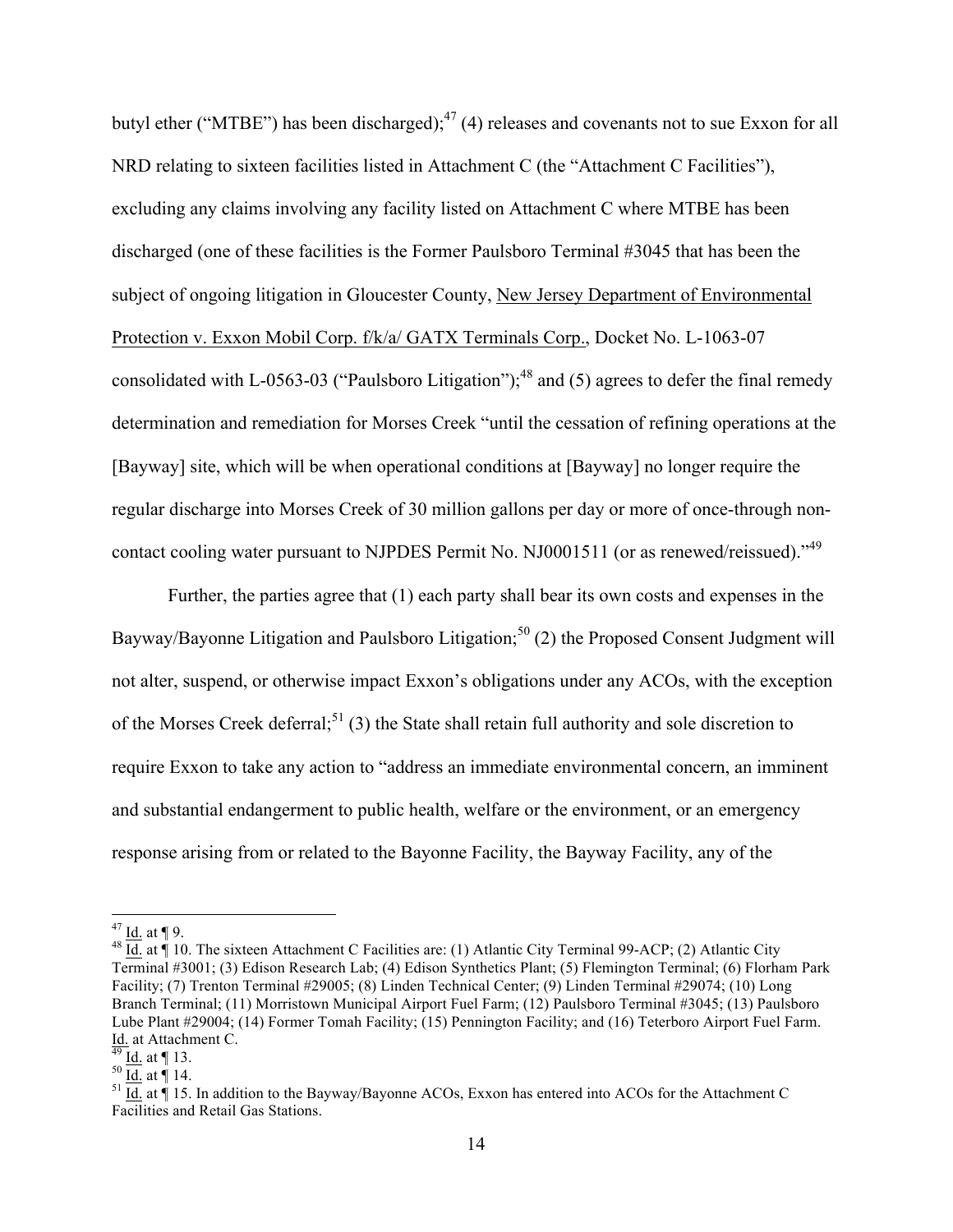ExxonMobil Retail Stations, and any of the sites listed in Attachment  $C_i^{5,52}$  and (4) Exxon will not "sue or assert any claim or cause of action against the State concerning the Matters Addressed<sup>"53</sup>

The agreement also states that "[n]othing contained in this Consent Judgment shall be considered an admission by  $[Exxon] \dots$  of any wrongdoing or liability on [its] part,<sup> $54$ </sup> and it grants Exxon contribution protection "to the fullest extent possible pursuant to Section 113(f)(2) of [the Comprehensive Environmental Response, Compensation, and Liability Act] CERCLA, 42 U.S.C.A. §§ 9613(f)(2), the Spill Act, N.J.S.A. 58:10-23.11f.a.(2)(b) and any other statute, regulation, or common law principle that provides contribution rights against ExxonMobil . . . <sup>555</sup> Finally, the agreement contains a non-severability clause that states:

All Sections, Paragraphs and provisions of the Consent Judgment (except headings and section titles) are integral to the Consent Judgment, and any Court Order that does not approve this Consent Judgment in its entirety or attempts to modify this Consent Judgment, except as to ministerial changes, shall cause this Consent Judgment to be void and of no effect, unless otherwise agreed in writing by the Parties.<sup>56</sup>

In accordance with N.J.S.A. 58:10-23.11e2, the State published a copy of the Proposed Consent Judgment on the DEP's website, published notice in the New Jersey Register, and arranged for notice in twelve newspapers.<sup>57</sup> Details of the settlement were made public April 6, 2015. The settlement immediately received extensive public backlash and has since been the topic of a number of media sources. Although the DEP usually gives the public thirty days to comment on any proposed settlement, due to the heightened public interest, it extended the time period prescribed in N.J.S.A. 58:10-23.11e2 to sixty days. This Public Comment Period ended

 $52 \underline{\text{Id}}$ . at  $\P$  16.<br>  $53 \underline{\text{Id}}$ . at  $\P$  18.<br>  $55 \underline{\text{Id}}$ . at  $\P$  20.<br>  $56 \underline{\text{Id}}$ . at  $\P$  29.<br>  $57 \underline{\text{Id}}$ . at  $\P$  24-25.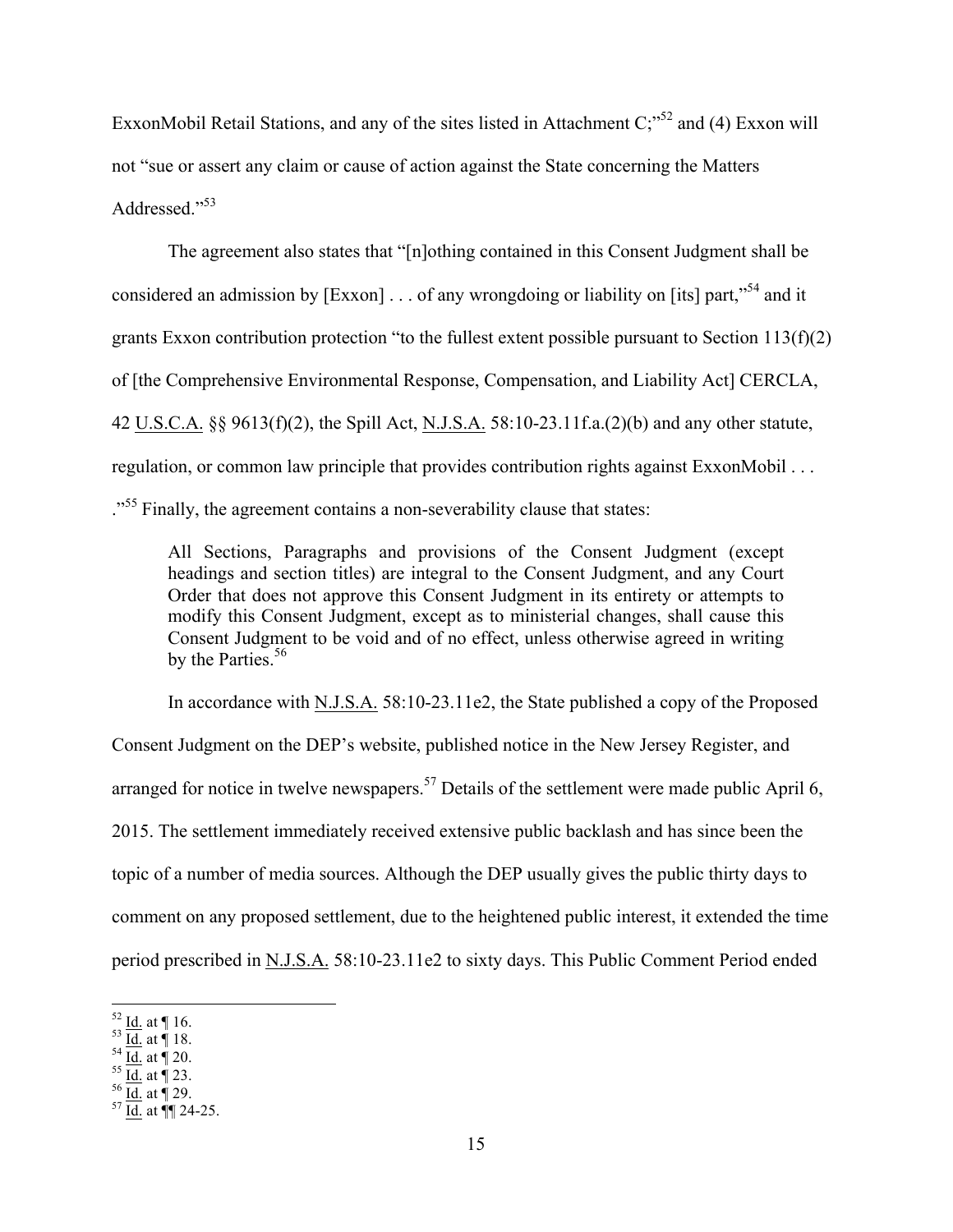June 5, 2015, by which time the DEP had received 16,013 public comments ("Public Comments" or "Public Commenters"),<sup>58</sup> the vast majority of which were opposed to the settlement. The purpose of soliciting these comments is twofold. First, in any settlement under the Spill Act, the DEP reviews the comments before it decides to make a formal application for approval of a settlement. Second, the court ultimately charged with approving a settlement can review the comments for assistance in determining if the settlement is fair, reasonable, and in the public interest<sup>59</sup>

On June 9, 2015, the New York/New Jersey Baykeeper, New Jersey Sierra Club, Clean Water Action, Delaware Riverkeeper, Delaware Riverkeeper Network, Environment New Jersey, Natural Resources Defense Council, and New Jersey Audubon (the "Environmental Groups") collectively filed a motion to intervene as of right under N.J. Ct. R. 4:33-1 or, alternatively, for permissive intervention under N.J. Ct. R. 4:33-2. On June 19, 2015, New Jersey State Senator Raymond Lesniak, individually and as a member of the New Jersey State Senate for the 20th Legislative District (Union), filed motions seeking intervention under the same court rules. The Environmental Groups and Senator Lesniak opposed the Proposed Consent Judgment and sought to intervene so that they could (1) brief and orally argue against the Consent Judgment; and (2) have a right of appeal should the court approve it.

On July 13, 2015, the court denied these motions without prejudice. N.J. Dep't of Envtl. Prot. v. Exxon Mobil Corp., No. UNN-L-3026-04, slip op. at 32 (N.J. Super. Ct. Law Div. July

<sup>&</sup>lt;sup>58</sup> Response of the New Jersey Department of Environmental Protection to Public Comments Received on Proposed Natural Resource Damage Consent Judgment with Exxon Mobil Corporation, 3 (hereinafter "DEP Response to Public Comments").

<sup>&</sup>lt;sup>59</sup> After reviewing these comments, on July 9, 2015, the DEP released its "Response to Public Comments" and formally moved for approval of the Proposed Consent Judgment. Exxon also filed a brief in support of the Consent Judgment.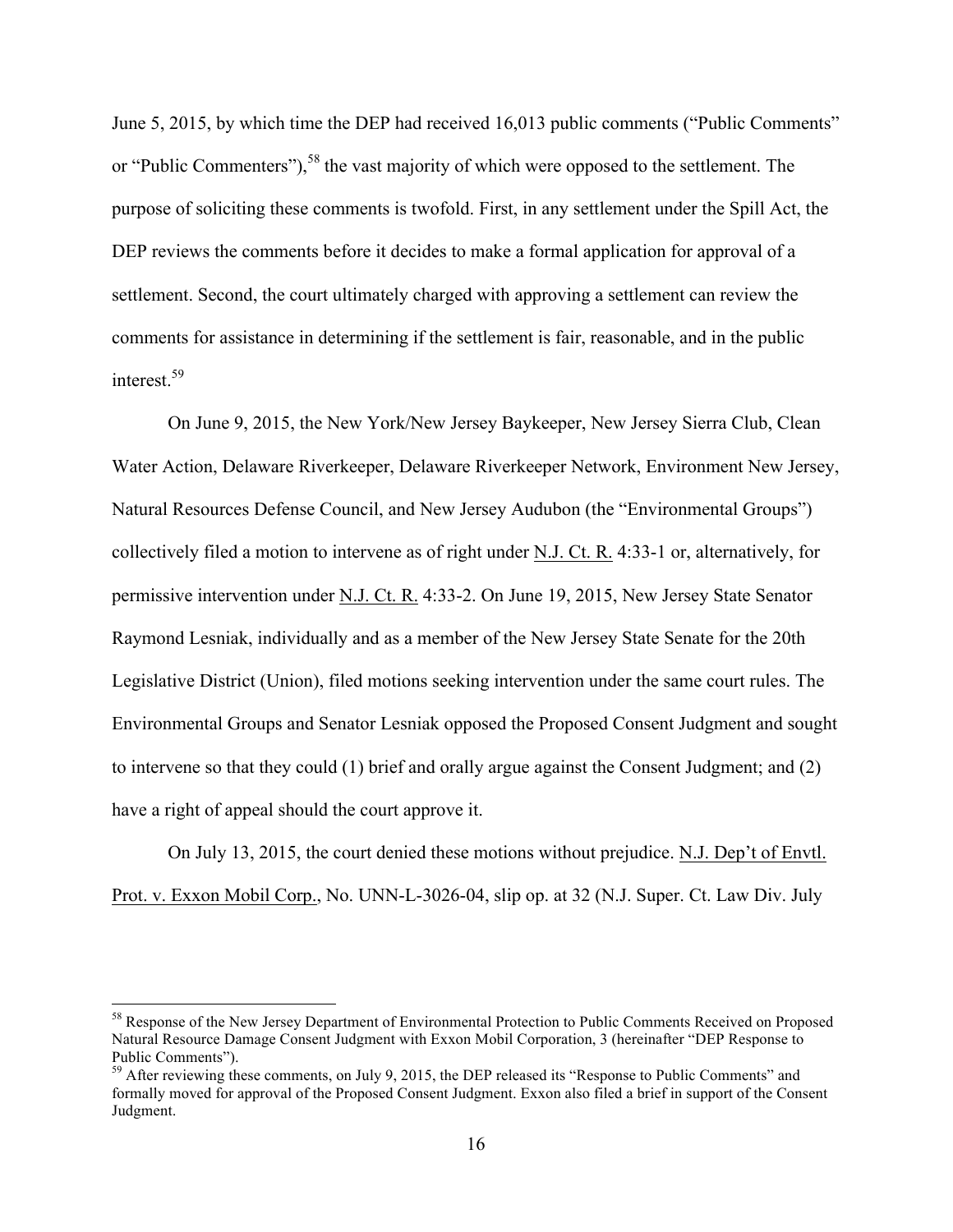13, 2015) (hereinafter " $\frac{EXxon III''}{.}$ <sup>60</sup> In its written opinion, the court invited the movants to apply for amicus status, something that both the State and Exxon had indicated they would not oppose. Although the court initially intended to hold oral argument on the Consent Judgment July 21, 2015, it delayed the hearing for nine days in order to give the Environmental Groups and Senator Lesniak (collectively "Amici") time to apply for amicus status and submit amicus briefs. $61$ 

Less than three days before this hearing was to occur, on July 27, 2015, the Environmental Groups, through counsel, notified the court that they were appealing Exxon III and filed a motion with the court requesting a stay. On July 30, 2015, after hearing oral argument on the stay request, the court denied the request. N.J. Dep't of Envtl. Prot. v. Exxon Mobil Corp., No. UNN-L-3026-04, letter op. at 12 (N.J. Super. Ct. Law Div. July 13, 2015). That same day, the court heard oral argument on the Proposed Consent Judgment. Urging approval were Acting Attorney General John Hoffman, the State's special counsel, and counsel for Exxon. Amici urged the court to deny the Consent Judgment. At the time this court released this opinion, the Appellate Division had not yet ruled on the Environmental Groups' motion for leave to appeal.

#### **III. Standard of Review and**

#### **Application of that Standard to the Proposed Consent Judgment**

In certain respects, this is a case of first impression for New Jersey state courts, which have never adopted a Spill Act consent judgment review standard. When reviewing Spill Act settlements, federal courts apply the same standard to these settlements that they apply to federal

 $60$  As to the Intervention as of Right Motions, the court found that the DEP adequately represented the movants and that their motions were not timely. Exxon III, slip op. at 25-26. As to the permissive intervention motions, the court found that they were not timely, would unduly delay proceedings, and prejudice the adjudication of the rights of the original parties. <u>Id.</u> at 31.<br><sup>61</sup> Amicus Curiae Scheduling Order, 1-2.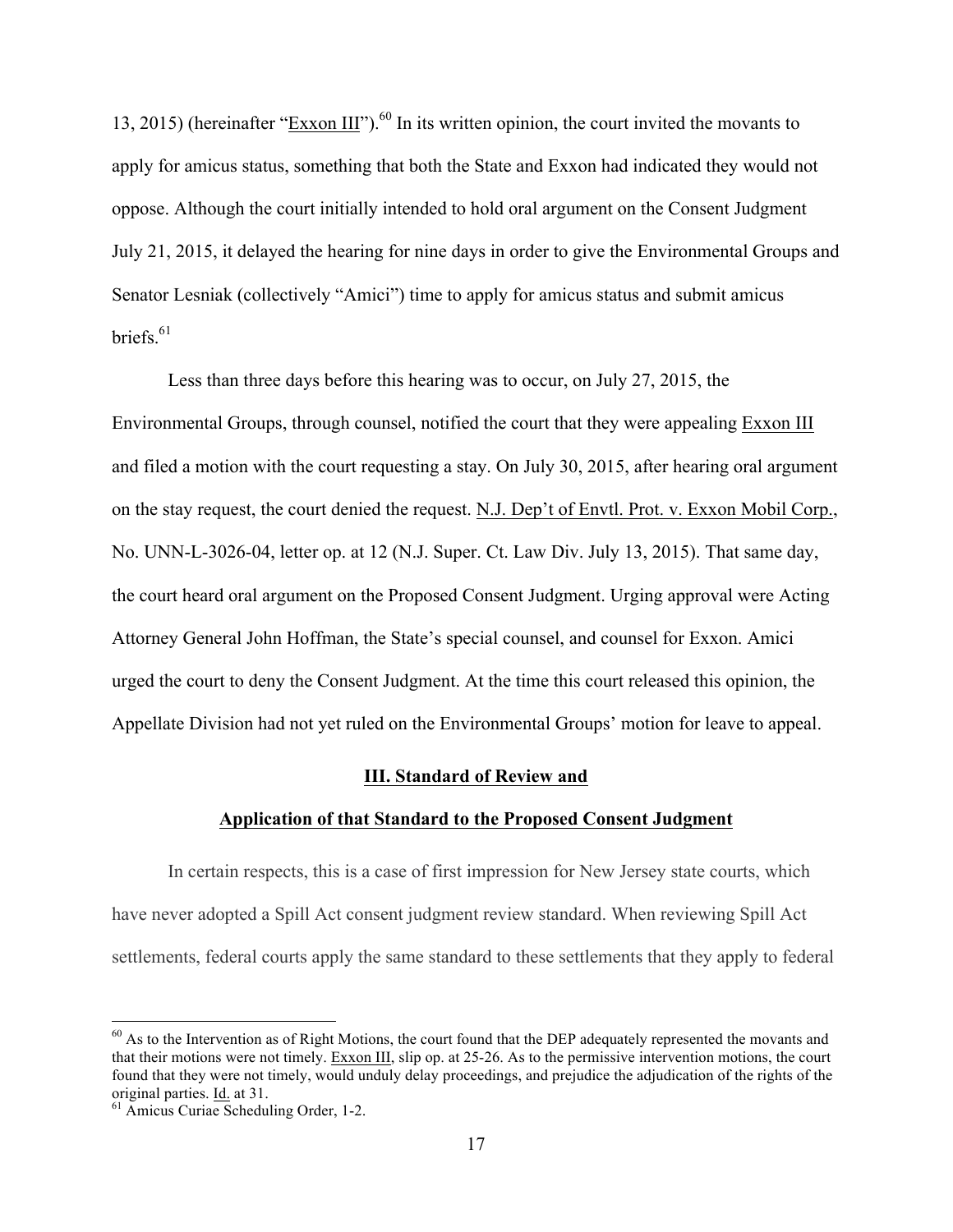CERCLA settlements. See, e.g., N.J. Dep't of Envtl. Prot. v. Atl. Richfield Co. (In re Methyl Tertiary Butyl Ether "MTBE" Prods. Liab. Litig.), 33 F. Supp. 3d 259, 264 (S.D.N.Y. 2014) (citing Reichhold, Inc. v. U.S. Metals Refining Co., 655 F. Supp. 2d 400, 444 (D.N.J. 2009); N.J. Dep't of Envtl. Prot. v. Gloucester Envtl. Mgmt. Servs., Inc., 821 F. Supp. 999, 1009 (D.N.J. 1993)). Under this standard, courts review consent decrees to ensure they are fair, reasonable, consistent with CERCLA's goals, and in the public interest.<sup>62</sup> Additionally, the DEP,  $^{63}$  Exxon,  $^{64}$ and Amici<sup>65</sup> all agree that the court should apply this standard. Despite this general consensus, the Spill Act does not mandate a specific settlement review standard, <sup>66</sup> and this court is aware of no New Jersey state court that has adopted any specific standard. Indeed, neither the parties nor Amici have pointed to any such case. For the reasons stated below, however, the court will adopt this standard: Spill Act consent judgments, whether approved judicially or administratively, should be fair, reasonable, faithful to the objectives of the Spill Act, and in the public interest.

This section proceeds by first discussing a court's role in reviewing a CERCLA settlement. It then explains why the federal standard is harmonious with New Jersey general settlement caselaw. This section will then conclude with a number of subsections that explain why the Proposed Consent Judgment is (1) procedurally fair; (2) substantively fair; (3) reasonable; and (4) consistent with the Spill Act's intent and goals. Section IV will then address specific objections to the Proposed Consent Judgment and explain why it is in the public interest.

 $62$  The In re MTBE litigants also agreed on this standard for review of Spill Act settlements. 33 F. Supp. 3d at 264 n.39.<br><sup>63</sup> DEP's Brief in Support of Motion to Approve the Proposed Consent Judgment, 9 ("DEP's Brief").

 $64$  Defendant Exxon Mobil Corporation's Memorandum of Law in Support of the New Jersey Department of Environmental Protection's Motion to Approve the Proposed Consent Judgment, 17 ("Exxon's Brief").<br><sup>65</sup> Brief of Movants Amici Curiae in Opposition to Proposed Consent Judgment, 3 ("Environmental Groups' Brief");

Brief of Amicus Curiae Senator Raymond J. Lesniak in Response to Motions to Approve Proposed Consent Judgment, 12 ("Senator Lesniak's Brief").<br><sup>66</sup> The CERCLA review standard comes from the Superfund Amendments and Reauthorization Act of 1986's

legislative history. Cannons, 899 F.2d at 85 (citing H.R. Rep. No. 253, Pt. 3, 99th Cong., 1st Sess. 19 (1985), reprinted in 1986 U.S.C.C.A.N. 3038, 3042).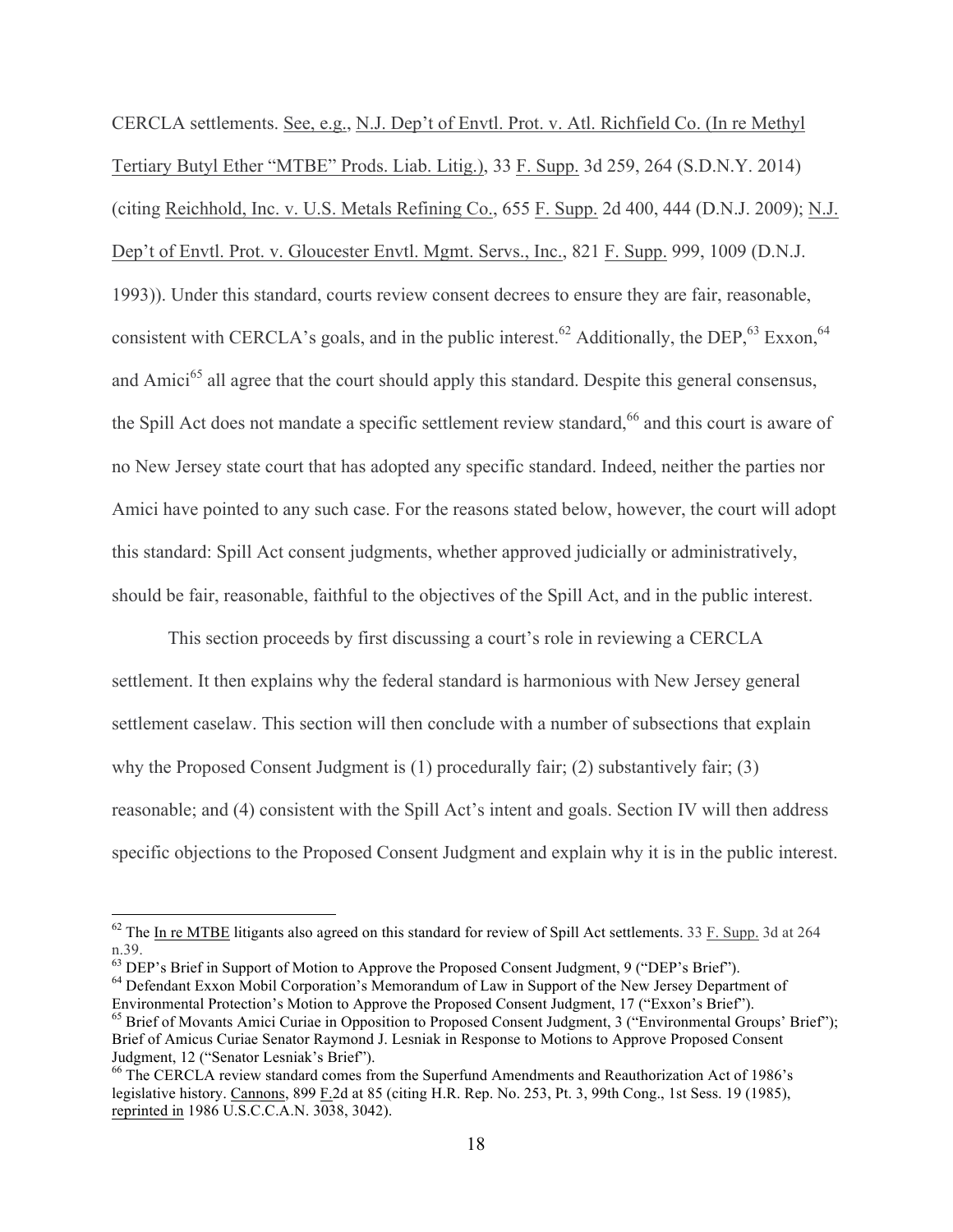\* \* \*

The policy of the law to encourage settlements has particular force where "a government actor committed to the protection of the public interest has pulled the laboring oar in constructing the proposed settlement." United States v. Cannons Eng'r Corp., 899 F.2d 79, 84 (1st Cir. 1990) (citing F.T.C. v. Standard Fin. Mgmt. Corp., 830 F.2d 404, 408 (1st Cir. 1987)). Although judicial deference is warranted in these situations, "'the true measure of the deference due depends on the persuasive power of the agency's proposal and rationale, given whatever practical considerations may impinge and the full panoply of the attendant circumstances.'" Ibid. (quoting Standard Fin., 830 F.2d at 408). "Respect for the agency's role is heightened in a situation where the cards have been dealt face up and a crew of sophisticated players, with sharply conflicting interests, sit at the table." Ibid.; see also New York v. Panex Indus., No. 94- CV-0400E(H), 2000 U.S. Dist. LEXIS 7913, at \*14-15 (W.D.N.Y. June 6, 2000) (inferring substantive fairness when "the consent decrees were the product of vigorous negotiations by skilled negotiators").

In such situations, "the district court must refrain from second-guessing the Executive Branch," Cannons, 899 F.2d at 84 (emphasis added), as the standard "is not whether the settlement is one which the court itself might have fashioned, or considers ideal, but whether the proposed decree is fair, reasonable, and faithful to the objectives of the governing statute." Ibid. (citing Durrett v. Housing Auth., 896 F.2d 600, 604 (1st Cir. 1990)); see also United States v. Charles George Trucking, 34 F.3d 1081, 1085 (1st Cir. 1994) ("[A] trial court, without abdicating its responsibility to exercise independent judgment, must defer heavily to the parties' agreement and the EPA's expertise."); Arizona ex rel. Woods v. Nucor Corp., 825 F. Supp. 1452, 1456 (D. Ariz. 1992) ("Thus, the court will not conduct a de novo review of the merits of

19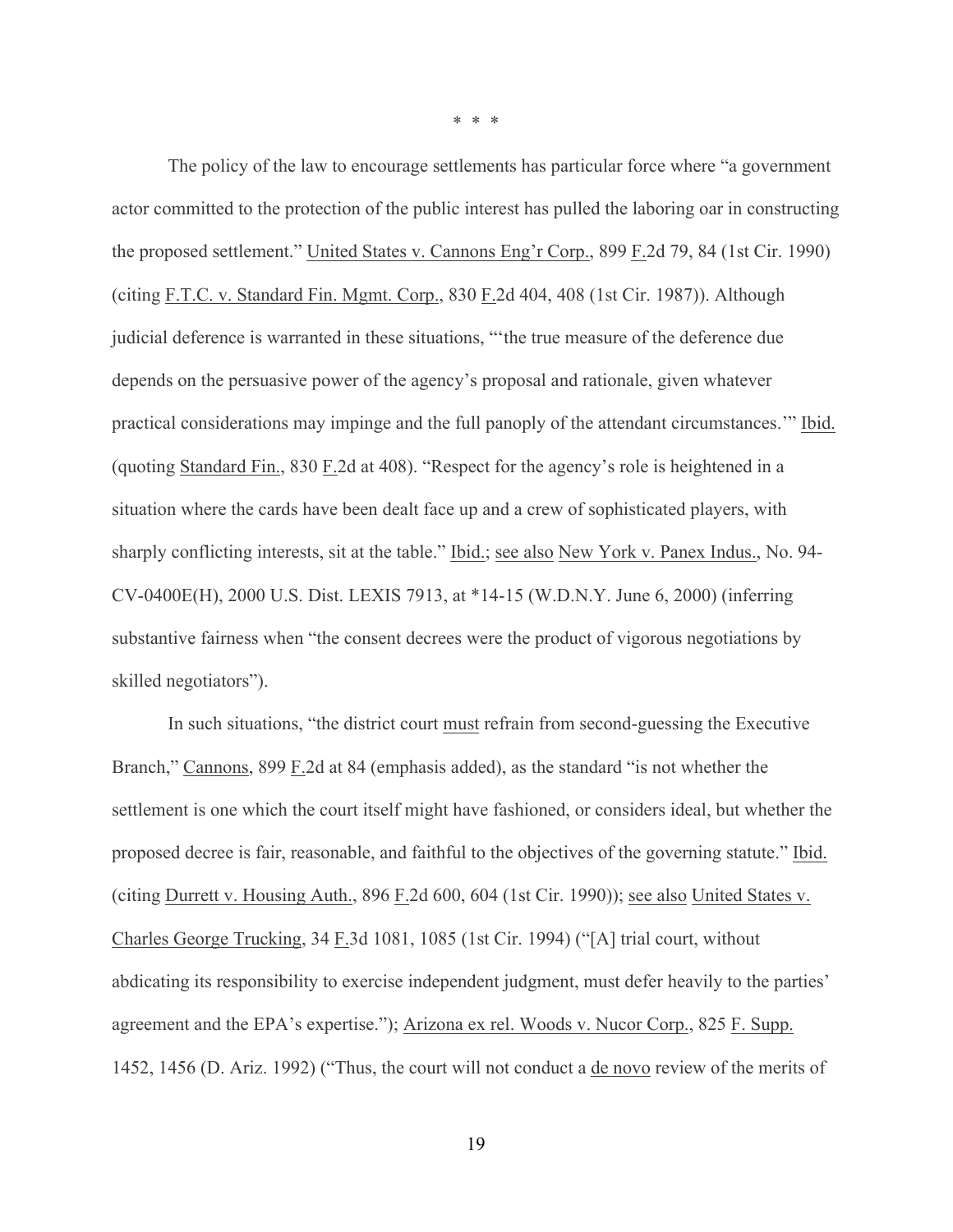the proposed settlement, but neither will it 'mechanistically rubberstamp' the Agreement." (quoting Cannons, 899 F.2d at 84)); In re Acushnet River & New Bedford Harbor, 712 F. Supp. 1019, 1032 (D. Mass. 1989) (stating that courts are "not required to ensure that the sovereigns have struck the best deal possible"). This is so due to "congressional intent concerning the role of agency expertise," and because the "federal courts have neither the time nor the expertise to do so, and CERCLA has properly left the scientific decisions regarding toxic substance cleanup to the President's delegate, the EPA administrator and his staff." United States v. Akzo Coatings of Am., 949 F.2d 1409, 1424 (6th Cir. 1991). While giving proper deference, courts are to "ensure that the agency has considered all the relevant evidence in the record and has acted within the public interest." Id. at 1426; see also Plaskett v. Esso Standard Oil S.A. (In re Tutu Water Wells CERCLA Litig.), 326 F.3d 201, 207 (3d Cir. 2003) ("Where the appropriate agency has reviewed the record and has made a reasonable determination of fault and damages, that determination is owed some deference."). "Protection of the public interest is the key consideration in assessing whether a decree is fair, reasonable and adequate." Akzo, 949 F.2d at 1435 (citing Acushnet River, 712 F. Supp. at 1028; United States v. Ketchikan Pulp Co., 430 F. Supp. 83, 86 (D. Ala. 1977)); see also United States v. Kramer, 19 F. Supp. 2d 273, 280 (D.N.J. 1998) (stating that Congress intended federal courts to take "into account the interests of the public at large, the settling parties and the non-settlers alike").

The fairness and reasonableness of a consent decree are "pragmatic concepts, and evaluating them requires common sense, practical wisdom, and a dispassionate assessment of the attendant circumstances." Charles George, 34 F.3d at 1085. This pragmatic evaluation does not require "mathematical exactitude" or "precise calculations." Mathes v. Century Alumina Co., Civ. Nos. 2005/0062, 2007/114, 2008 U.S. Dist. LEXIS 85590, at \*8 (D.V.I. Oct. 22, 2008).

20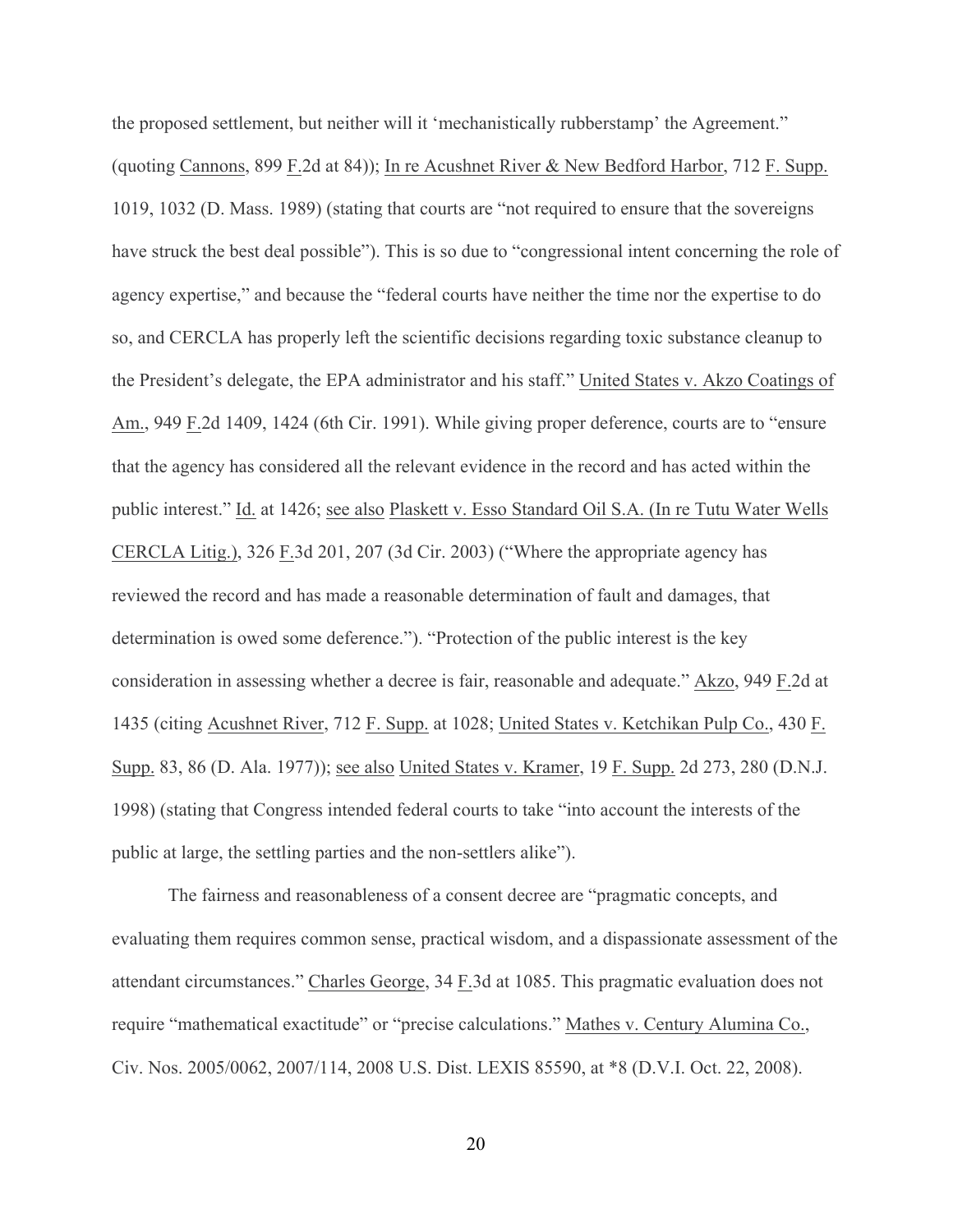This is due to the reality that "[i]n settlement negotiations, particularly in the early phases of litigation, precise data relevant to determining the total extent of harm caused and the role of each PRP is often unavailable." Cannons, 899 F.2d at 88 (citing Superfund Settlements with De Minimis Waste Contributors: An Analysis of Key Issues by the Superfund Settlements Project, May 8, 1987, Vol. XIV Chem. Waste Lit. Rptr. 34, 46 (June 1987));<sup>67</sup> see also Charles George, 34 F.3d at 1088 ("[A] muddled record is the norm in most CERCLA litigation."). Courts do not "leave matters in limbo until more precise information is amassed" because to do so "would disserve a principal end of the statute -- achievement of prompt settlement and a concomitant head start on response activities . . . ." Cannons, 899 F.2d at 88. As long as the data "falls along the broad spectrum of plausible approximations, judicial intrusion is unwarranted . . . ." Ibid. (citing United States v. Rohm & Haas, 721 F. Supp., 666, 685-86 (D.N.J. 1989)). Courts must "compare the proportion of total projected costs to be paid by the settlors with the proportion of liability attributable to them, and then factor into the equation any reasonable discounts for litigation risks, time savings, and the like that may be justified. United States v. Montrose Chem. Corp., 50 F.3d 741, 747 (9th Cir. 1995) (citing Charles George, 34 F.3d at 1087).<sup>68</sup> A final consideration is that although it is "self-evident that generally defendants do not settle litigation for the full value of the asserted damages . . . . [I]n the general run of CERCLA cases . . . defendants will generally settle for substantially less -- indeed, often for far less given the inherent problems of proof in these cases -- than the asserted damages." Acushnet River, 712 F. Supp. at 1032 (emphasis added).

<sup>&</sup>lt;sup>67</sup> "PRP" is shorthand for "potentially responsible party."<br><sup>68</sup> In Montrose, the Ninth Circuit used the word "settlor" to refer to parties settling a lawsuit. Other courts use the word "settler" to refer to the same thing. When quoting sources, this court will use the word used in the source. When not quoting sources, the court will use "settler."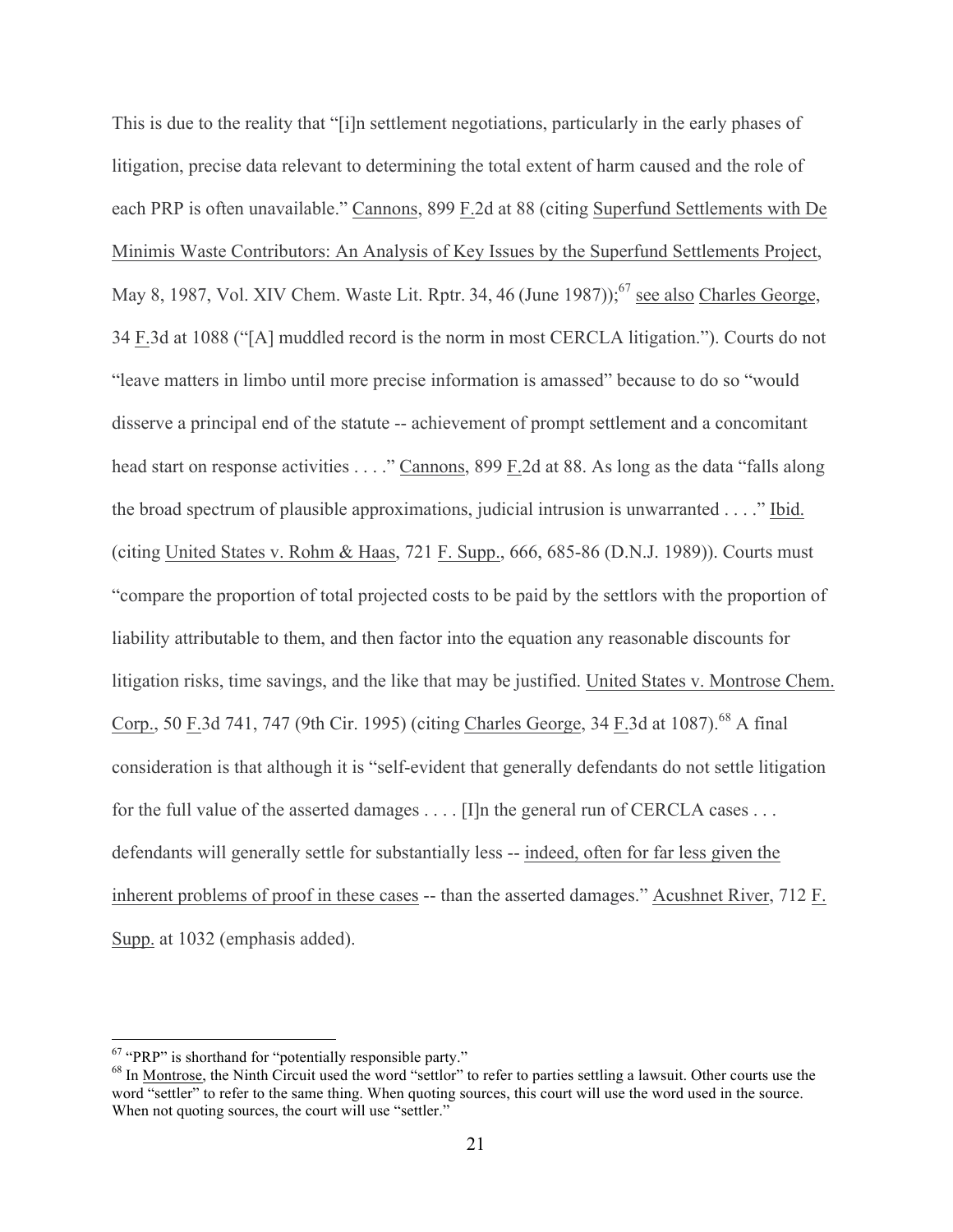Although the court's task is "quite limited," Rohm & Haas, 721 F. Supp. at 685, the standard is not without teeth. Courts should deny proposed consent decrees if they do not have "at least an estimate of the projected total natural resource damages at issue in th[e] case." Montrose, 50 F.3d at 743 (rejecting a proposed consent decree because the governments' preliminary damage estimate was known only to the Special Master and not the district court judge). This estimate is necessary so that courts have some benchmark with which to compare proposed consent decrees. Id. at 746. Once they have this information, courts must "actually engage with [it] and explain in a reasoned disposition why the evidence indicates that the consent decrees" meet CERCLA's standard. Arizona v. City of Tucson, 761 F.3d 1005, 1012 (9th Cir. 2014) (rejecting a proposed consent decree because, inter alia, the district court's "entire numerical analysis [was] found in a single footnote" and its "opinion even fail[ed] to mention the parties' individual and aggregate settlement amounts"). Importantly, courts must remember that deference "does not mean turning a blind eye to an empty record on a critical aspect of settlement evaluation." Montrose, 50 F.3d at 748.<sup>69</sup>

Although this standard may seem amorphous, as this opinion will show, fairness and reasonableness "have more than a superficial meaning." Telluride, 849 F. Supp. at 1402. In many ways, fairness concerns the interactions among parties (settlers, non-settlers, and trustees) and the methods trustees use to (1) calculate total damages; (2) apportion liability; and (3) calculate the amount each settler pays. Public interest and consistency with the governing statute concern

<sup>&</sup>lt;sup>69</sup> In addition to Montrose and Tucson, the United States District Courts for the Districts of the Virgin Islands, Colorado, and Southern District of New York have rejected proposed consent decrees under this standard. In re MTBE, 33 F. Supp. 3d at 271 (rejecting a Spill Act judicial consent order because the DEP "created an unreliable list of 498 sites to determine total damages" and "assigned a an *[sic]* arbitrary \$50,000 damages value" to 4547 other sites); Mathes, 2008 U.S. Dist. LEXIS 85590, at \*20 (rejecting a CERCLA proposed consent decree because the government produced "neither the total natural resource damages assessment nor the total project costs"); Telluride, 849 F. Supp. at 1403-04 (rejecting a Clean Water Act consent decree because "the EPA relied heavily, if not exclusively," on the defendant's expert report "to produce the work plan for . . . remediation and mitigation projects").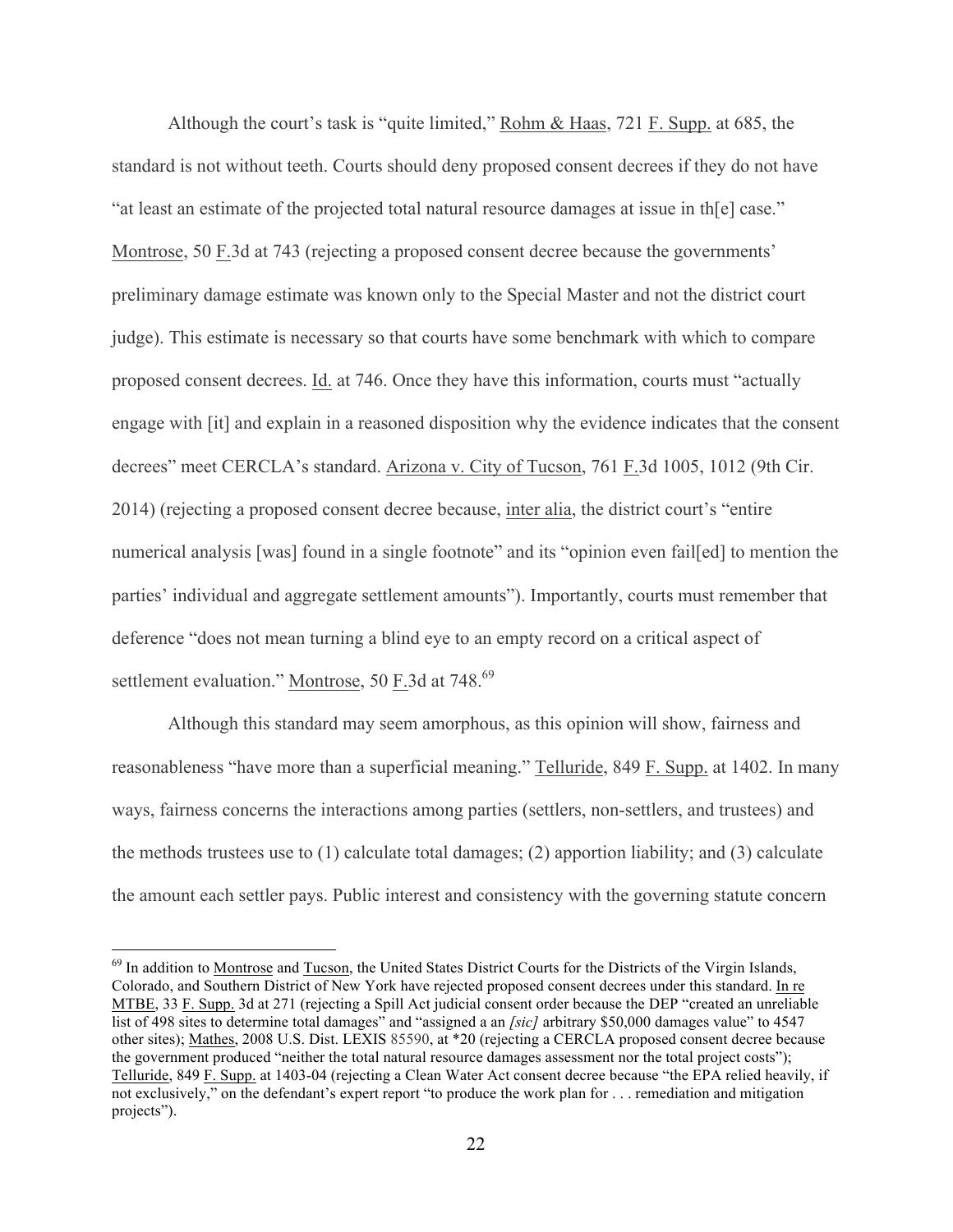whether the settlement is an appropriate mechanism for accomplishing environmental cleanup. Reasonableness links fairness with these two concepts by comparing the total recovery with the total damages estimate. Under this prong, courts examine whether the settlement amount appropriately reflects litigation risks and is a large enough sum to further the statute's goals and the public interest.

\* \* \*

The court's review of the relevant New Jersey caselaw concerning settlements shows that New Jersey courts generally review settlements to ensure fairness, reasonableness, consistency with the governing statute, and public interest, the same assurances federal courts look for when reviewing CERCLA consent decrees. For instance, when reviewing DEP settlements under the Freshwater Wetlands Protection Act ("FWPA"), N.J.S.A. 13:9B-1 to -30, New Jersey courts ensure that settlements are not "unreasonable or inconsistent with the policies underlying the FWPA." Ocean Cnty. Chapter Inc. of Izaak Walton League of Am. v. Dep't of Envtl. Prot., 303 N.J. Super. 1, 11 (App. Div. 1997). Under Ocean County, courts are also to establish that "the procedures which the DEP follow[s] in entering into the settlement . . . [are not] unfair," id. at 12, and can approve a settlement with less than a full record, just as under CERCLA. Compare id. at 9 ("We also conclude that appellant failed to show . . . that there is a need for a remand to develop a complete record supporting the settlement."), with Cannons, 899 F.2d at 88 ("Yet, it would disserve a principal end of the statute -- achievement of prompt settlement and a concomitant head start on response activities -- to leave matters in limbo until more precise information is amassed."). Furthermore, when reviewing Mount Laurel settlements, $\frac{70}{10}$  courts make sure they are "fair and reasonable" and "adequately protect[] the interests of the persons on whose behalf the action was brought." Morris Cnty. Fair Housing Council v. Boonton Twp., 197

 $70$  These settlements involve fairness in affordable housing.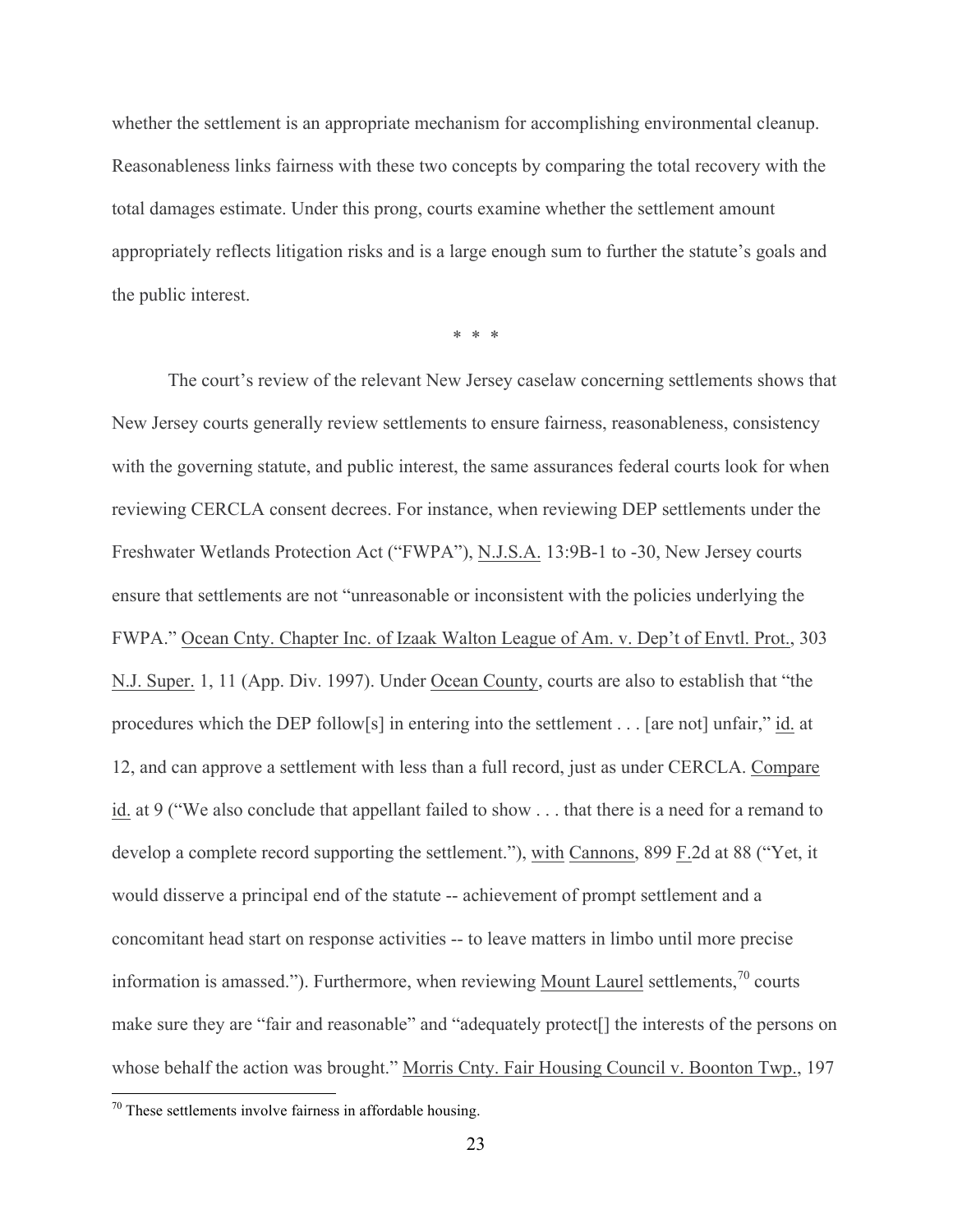N.J. Super. 359, 370 (App. Div. 1984) (citing Armstrong v. Milwaukee Bd. of Sch. Dirs., 616 F.2d 305, 314-15 (7th Cir. 1980); Cotton v. Hinton, 559 F.2d 1326, 1330 (5th Cir. 1977)).<sup>71</sup> This standard of review is appropriate because it allows for enough deference to balance New Jersey's strong public policy favoring settlements, Nolan v. Lee Ho, 120 N.J. 465, 472 (1990); Ocean Cnty., 303 N.J. Super. at 10, with the need to protect settling parties and the public interest. Additionally, this standard recognizes that like the EPA, the DEP has been charged by the Legislature with the duty of "facilitat[ing] and coordinat[ing] activities and functions designed to clean up contaminated sites in the State." N.J.S.A. 58:10-23.11a; see also In re Stream Encroachment Permit, Permit No. 0200-04-0002.1 FHA, 402 N.J. Super. 587, 596 (App. Div. 2008) ("The NJDEP is authorized to 'formulate comprehensive policies for the conservation of the natural resources of the State, the promotion of environmental protection and the prevention of pollution of the environment of the State." (citing N.J.S.A. 13:1D-9)).

Despite their general agreement that the court should apply the CERCLA standard,<sup> $72$ </sup> at times, the DEP and Exxon have urged this court to apply even more deferential standards. For instance, the DEP has argued that:

The Spill Act was enacted before CERCLA, against a state law backdrop in which New Jersey courts long have been instructed to uphold governmental lawsuit settlements "absent clear and convincing evidence of fraud or other compelling circumstances." Ocean Cnty. Chapter Inc. v. N.J. Dep't of Envtl. Prot., 303 N.J. Super. 1, 12 (App. Div. 1997). The Legislature never indicated, either upon enactment of, or any amendment to, the Spill Act, that a more probing review applies to Spill Act settlements.<sup>73</sup>

 $71$  Courts' review of these settlements to ensure they "adequately protect<sup>[]</sup> the interests of the persons on whose behalf the action was brought," is analogous to protection of the public interest. Mount Laurel suits are brought on behalf of those seeking affordable housing, while Spill Act NRD suits are brought by the DEP on behalf of the public.

 $72$  The court views the parties' assertion in the Proposed Consent Judgment that "this Consent Judgment is fair, reasonable, and in the public interest," as further evidence that they agree with Amici that this is the correct standard. Proposed Consent Judgment, ¶ I.

 $^{73}$  Plaintiff's Reply to Amici Briefs and in Further Support of Motion to Approve the Proposed Consent Judgment, 10 ("DEP's Reply Brief").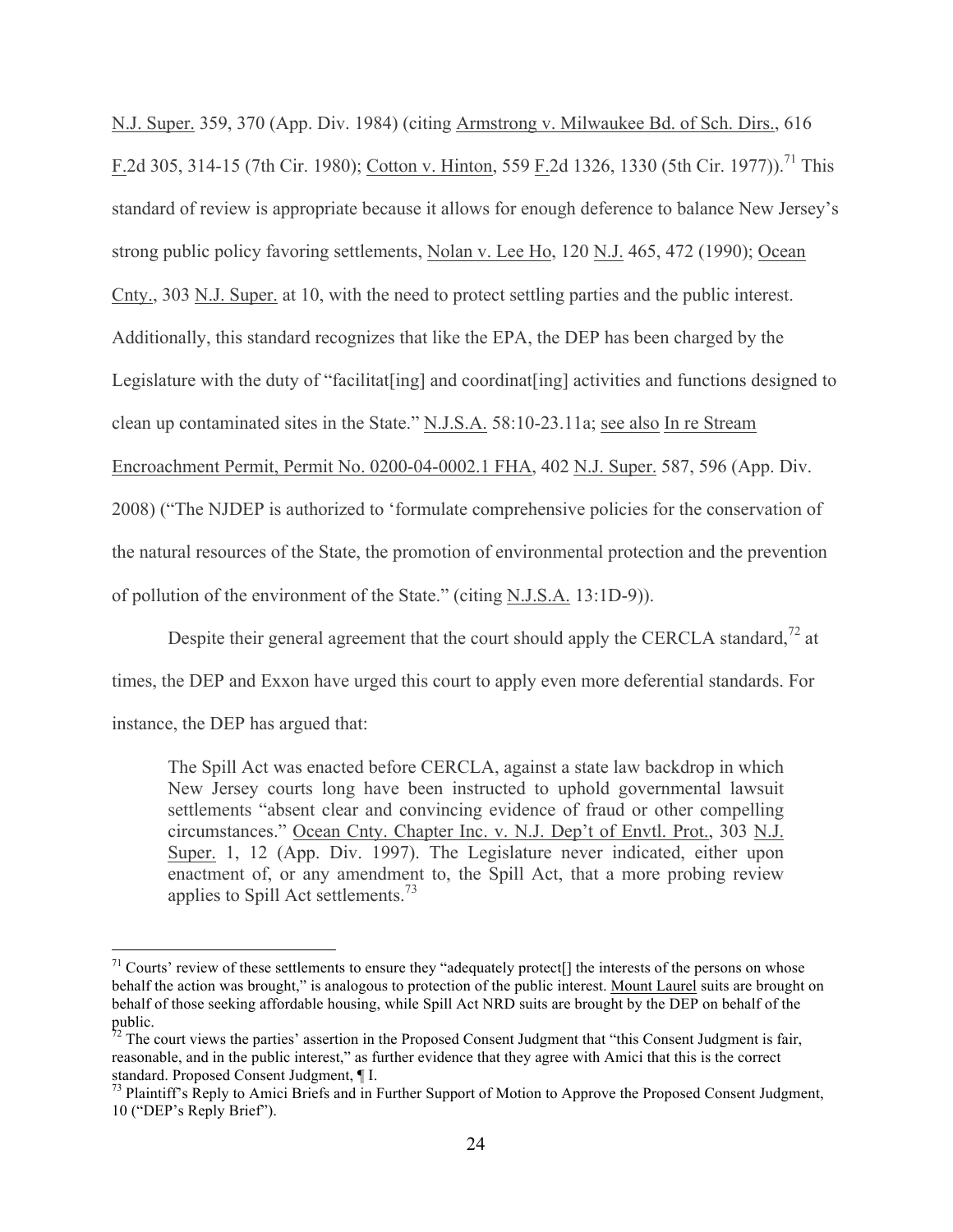This is not an inaccurate assertion, but it comes from Ocean County, the same case that held that FWPA settlements must be fair, reasonable, and consistent with the policies underlying the FWPA. The court finds that the DEP's "fraud" argument is best understood as a component of a settlement's "fairness," for if settlement negotiations are premised on fraud, they cannot be considered fair.

Likewise, Exxon has argued that, "The Spill Act does not, however, expressly provide the standard for such judicial approval, and there is no New Jersey caselaw squarely on point. New Jersey law nonetheless sets forth a clear standard for the review of agency action pursuant to statutory mandate."<sup>74</sup> Exxon asserts that "agency decisions 'will generally be upheld so long as they advance the agency's purpose and function,"<sup>75</sup> and that courts "may reverse an agency" decision if it is arbitrary, capricious, or unreasonable.<sup>76</sup> Further, they contend that agency decisions should only be disturbed if they are "patently corrupt, arbitrary or illegal."<sup>77</sup>

Again, these considerations have their place in the standard, but they are not the be-all and end-all for Spill Act settlements. Although Exxon is correct that DEP decisions will only be reversed if they are "arbitrary, capricious, or unreasonable," In re Stream Encroachment Permit, 402 N.J. Super. at 597 (citations omitted), the DEP has "no superior ability to resolve purely legal questions," such as whether the Proposed Consent Judgment is fair, reasonable, and in the public interest. Greenwood v. State Police Training Ctr., 127 N.J. 500, 513 (1992) (emphasis added). When reviewing CERCLA settlements, federal courts, however, apply the arbitrary and capricious standard to a number of settlement components and trustee decisions made in order to formulate these components. Federal trustee decisions that are reviewed under the arbitrary and

<sup>&</sup>lt;sup>74</sup> Exxon's Brief, 13-14.<br>
<sup>75</sup> <u>Id.</u> at 14 (quoting Gonzalez v. N.J. Prop. Liab. Ins. Guar. Ass'n, 412 N.J. Super. 406, 417 (App. Div. 2010)).<br>
<sup>76</sup> <u>Id.</u> at 15 (quoting In re Proposed Quest Acad. Charter Sch. of Montcl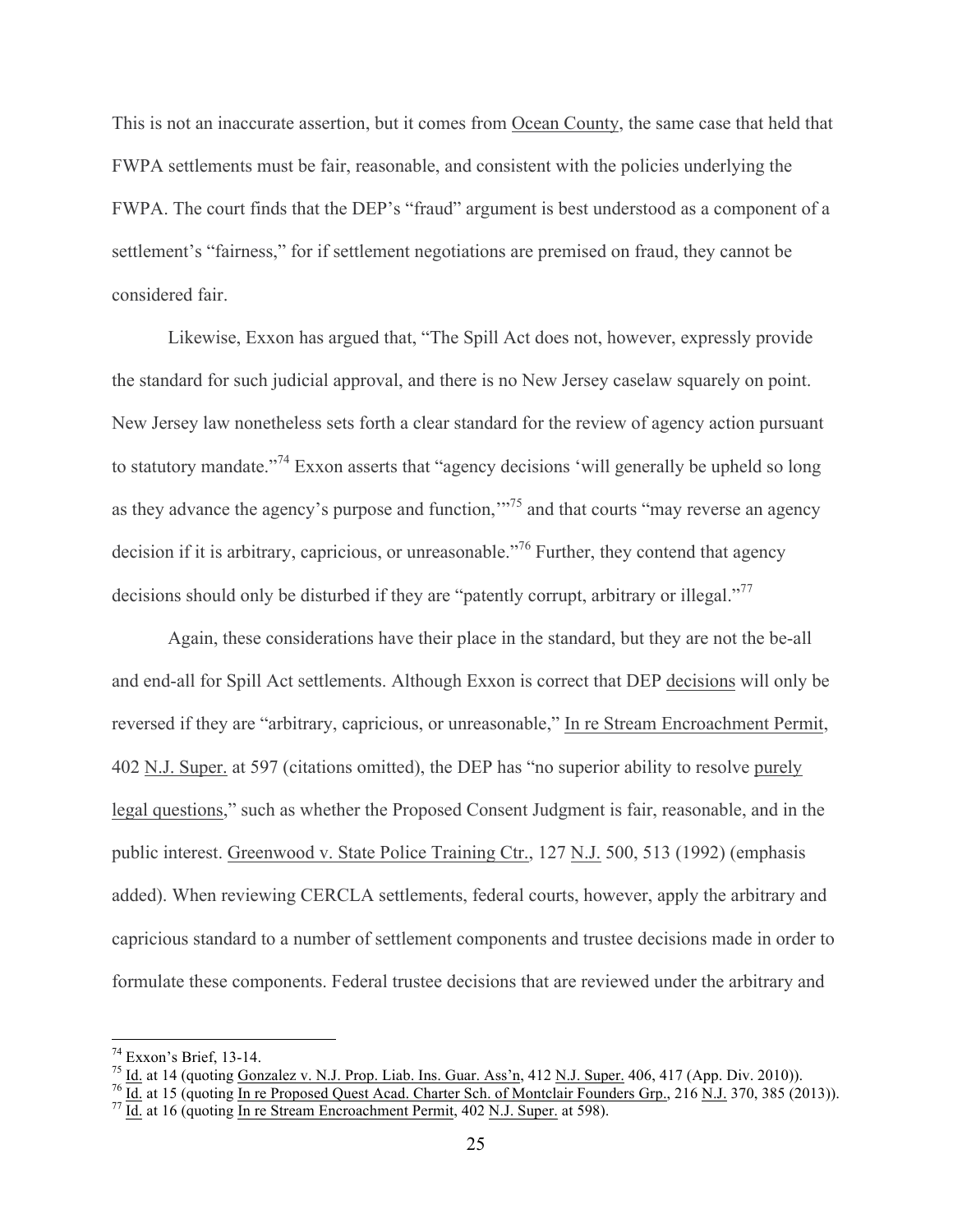capricious standard include (1) estimation of total damages, In re MTBE, 33 F. Supp. 3d at 265; (2) the chosen measure of comparative fault and apportionment of liability, Cannons, 899 F.2d at 87; Mathes, 2008 U.S. Dist. LEXIS 85590, at \*7-8; and (3) the chosen method of determining the total projected costs to be paid by each settler. In re MTBE, 33 F. Supp. 3d at 268-70. In other words, the inputs (trustees' calculations and methods) used to produce the final consent decree are reviewed under arbitrary and capricious, while the output (the consent decree itself) is reviewed for fairness, reasonableness, faithfulness to the objectives of the governing statute, and public interest.

In conclusion, the court finds that CERCLA's settlement review standard is harmonious with general New Jersey settlement law. It therefore adopts this standard for Spill Act settlements. In the following subsections, the court will review the Proposed Consent Judgment for fairness, reasonableness, consistency with the Spill Act's objectives and intent, and public interest. During its review, when the court encounters technical decisions made by the DEP, it reviews them under the arbitrary and capricious standard.

#### **III.A. Fairness**

#### **III.A.1. Procedural Fairness**

"[F]airness in the CERCLA settlement context has both procedural and substantive components." Cannons, 899 F.2d at 86 (citing United States v. Cannons Eng'r Corp., 720 F. Supp. 1027, 1039-40 (D. Mass. 1989)). "To measure procedural fairness, a court should ordinarily look to the negotiation process and attempt to gauge its candor, openness, and bargaining balance." Ibid. (citing Cannons, 720 F. Supp. at 1040; Rohm & Haas, 721 F. Supp. at 680-81; Kelley v. Thomas Solvent Co., 717 F. Supp. 507, 517-18 (W.D. Mich. 1989); Acushnet River, 712 F. Supp. at 1031; City of New York v. Exxon Corp., 697 F. Supp. 677, 693 (S.D.N.Y.

26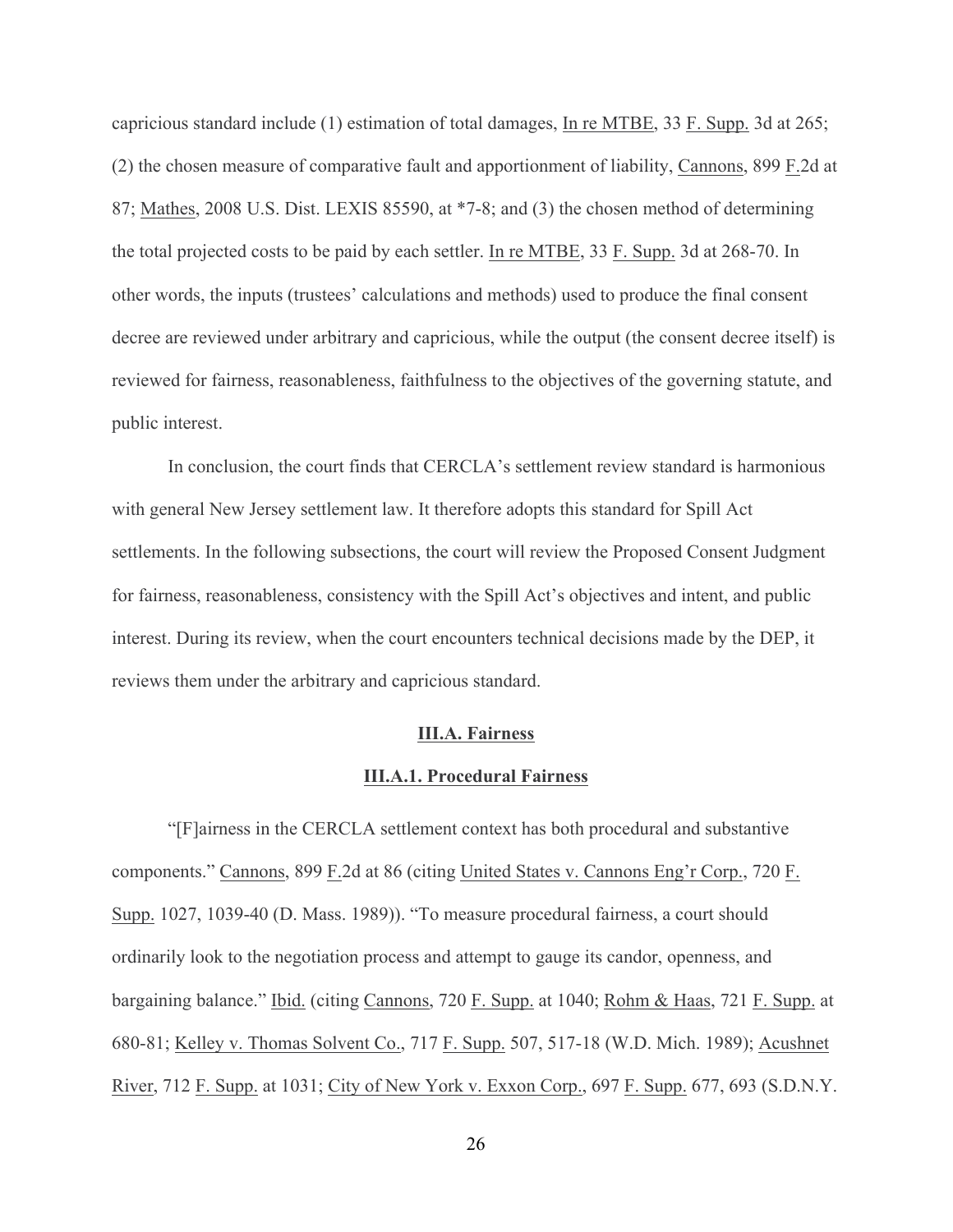1988); New York v. Town of Oyster Bay, 696 F. Supp. 841, 844-45 (E.D.N.Y. 1988); United States v. Hooker Chems. & Plastics Corp., 540 F. Supp. 1067, 1080 (W.D.N.Y. 1982)). Negotiations must be "conducted at arm's length," Tutu Water Wells, 326 F.3d at 206, and the parties must act "forthrightly and in good faith." See Cannons, 899 F.2d at 86.

In determining whether the government entered into the decree in good faith, courts examine the "willingness of [the trustee] to thoroughly consider all oral and written comments made with regard to the proposed decree." Akzo, 949 F.2d at 1435. When governments supply the court and commenters with additional technical information, this is evidence of good faith and fairness. See Nucor Corp, 825 F. Supp. at 1459 (discussing substantive fairness). On the other hand, if the government's reaction to unfavorable comments is "to dismiss them as unfounded," this evinces a lack of good faith. Telluride, 849 F. Supp. at 1406.

The court finds that the Proposed Consent Judgment is procedurally fair. The record shows that the negotiations between two highly sophisticated parties with sharply conflicting interests were full of adversarial vigor. Cannons, 899 F.2d at 84, 87 n.4. Further, the parties were on equal footing, and the process was open and candid. Id. at 86. Finally, the DEP provided numerous substantive responses to the Public Comments and supplied the court and commenters with additional information after digesting them. Even though Amici do not seriously question the Consent Judgment's procedural fairness, a review of the negotiating process is helpful to understanding other aspects of its fairness and reasonableness.

Amici contend that the State's decision to settle for \$225 million, an amount they consider "suspiciously low,"<sup>78</sup> was an abrupt change of course.<sup>79</sup> This is not the case, as

<sup>&</sup>lt;sup>78</sup> Brief Supporting Environmental Groups' Motions to Intervene, 1.<br><sup>79</sup> Id. at 7.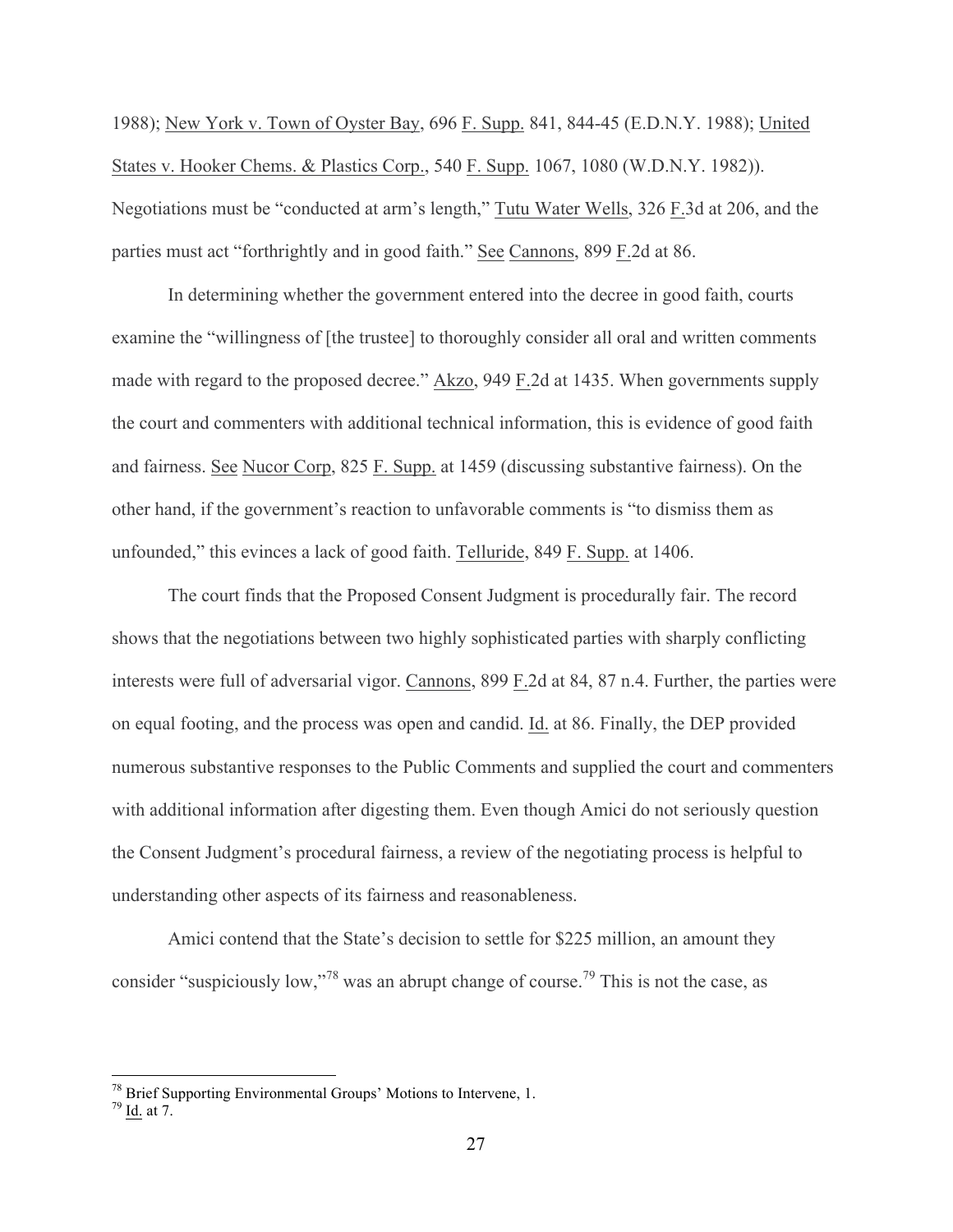settlement negotiations began under the Corzine Administration, as far back as 2007.<sup>80</sup> In 2008, during mediation conducted by retired Associate Justice Daniel O'Hern, <sup>81</sup> "the State proposed a settlement whereby Exxon Mobil would pay \$95 million to the State, \$55 million in attorneys' fees and costs to the State's outside counsel, and perform off-site remedial projects which the State valued at approximately \$400 million.<sup>82</sup> Exxon immediately rebuffed this proposal, and Justice O'Hern concluded that further negotiations at that time would be useless.<sup>83</sup> Although the total dollar figure on this proposal was \$550 million, the Corzine Administration had performed an internal valuation of the package that, due to the effect of the pretrial special counsel retainer agreement, valued the whole package at \$350 million.<sup>84</sup> Negotiations did not resume until early  $2012^{85}$ 

Later that year, after the State made a settlement demand of \$325 million, Exxon countered with an offer of only \$20 million.<sup>86</sup> The parties were still far apart. At this time, the State adopted a strategy under which they believed the only way to force Exxon "into a reasonable settlement posture" was to aggressively push their case at trial.<sup>87</sup> This gambit bore fruit, as negotiations reopened late in the trial.

For the first time, Exxon offered a substantial sum of money to settle the case: \$100 million.<sup>88</sup> This time, however, it was the State, emboldened by its effort at trial and believing that

<sup>&</sup>lt;sup>80</sup> Oral Argument Transcript, Hoffman, July 30, 2015, Pg. 49, Ln. 4-12.<br><sup>81</sup> Negotiations conducted through a mediator, especially a respected jurist, are a particularly effective way of ensuring a consent judgment's procedural fairness, and this court urges the DEP and future defendants to take advantage of this technique.

<sup>&</sup>lt;sup>82</sup> Certification of Acting Attorney General John J. Hoffman in Support of Plaintiff's Motion to Approve the Proposed Consent Judgment, ¶ 3 ("Hoffman Certification"). Although this document is only a certification, not a trial exhibit, and General Hoffman was not subject to any cross-examination, it was still submitted under oath, subject to penalty of perjury. Additionally, there are other sources that reference negotiations under the Corzine Administration, and the court has no reason to doubt General Hoffman's veracity. Finally, the court reminds readers that the benefit of detailed exhibits and witness testimony is the rare exception for NRD settlements. Cases often settle with far less of a record.<br><sup>83</sup> <u>Ibid.</u><br><sup>84</sup> Oral Argument Transcript, Hoffman, July 30, 2015, Pg. 49, Ln. 16 – Pg. 50, Ln. 2.<br><sup>85</sup> Hoffman Certification, ¶ 4.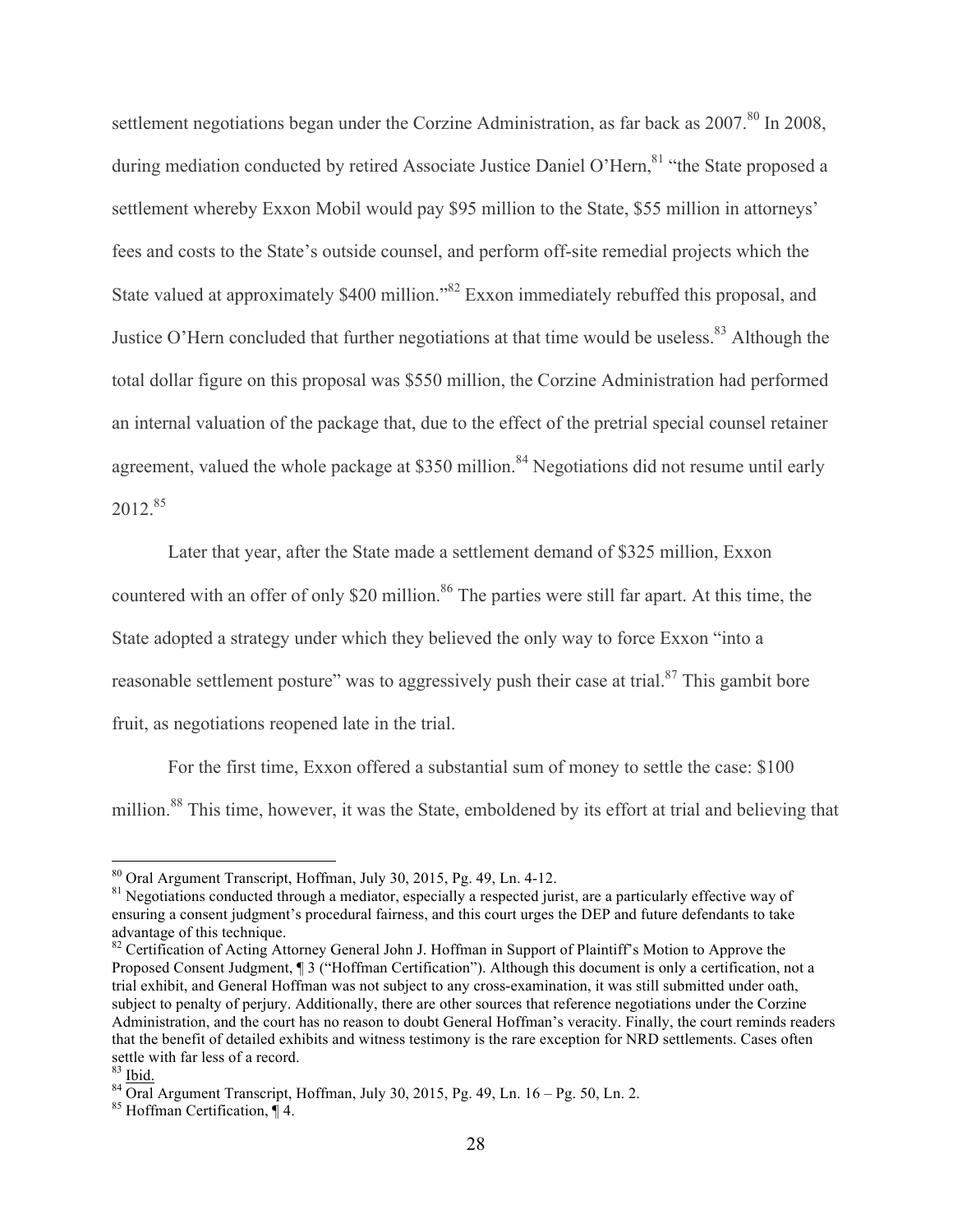this sum was inadequate, that took a hardline approach and rejected the offer.<sup>89</sup> Post-trial, negotiations continued in a "protracted and arduous" fashion<sup>90</sup> until "the parties arrived at a figure that exceeded what the State had considered to be fair and reasonable:" \$225 million, in addition to maintaining Exxon's duty to continue to clean up and remediate the sites under the  $ACOs.<sup>91</sup>$ 

The State proceeded under two different governors and numerous DEP Commissioners to attempt to settle this case for a guaranteed sum of money, rather than leaving it to the uncertainties of trial. For seven years, Exxon repeatedly responded to the State's olive branches with only token offers. An aggressive trial strategy is often the only way to bring reluctant parties to the table, and the State employed this tactic with success. The February 2015 agreement was not made on a whim, but was the end product of lengthy negotiations and zealous advocacy at trial.

Furthermore, Amici's contention that the State's inclusion of the Attachment C Facilities and Retail Gas Stations was done without consideration of the facts is also without merit. As General Hoffman made clear, during the 2012 negotiations, "the notion of a global settlement resolution was discussed."<sup>92</sup> In that year, these additional sites were analyzed, and that analysis "was consistent with the de minimis value that is accorded those initial sites in the [Proposed Consent Judgment]."93 The State has known the limited value of these sites for years now, and,

<sup>&</sup>lt;sup>86</sup> Ibid.<br><sup>87</sup> Id. at ¶ 5; Oral Argument Transcript, Hoffman, July 30, 2015, Pg. 51, Ln. 6-19.<br><sup>88</sup> Oral Argument Transcript, Hoffman, July 30, 2015, Pg. 54, Ln. 7-14.<br><sup>89</sup> Ibid.<br><sup>90</sup> Hoffman Certification, ¶ 12.<br><sup>91</sup> Or Consent Judgment's reaffirmation of Exxon's ACO remediation duties is meaningless, this reaffirmation is important because without it, Exxon had a colorable argument that a primary restoration award released them from their remediation responsibilities.<br> $\frac{92 \text{ Id.}}{24 \text{ Id.}}$  at Pg. 51, Ln. 20-22.

 $^{93}$  Id. at Pg. 51, Ln. 22 – Pg. 52, Ln. 2.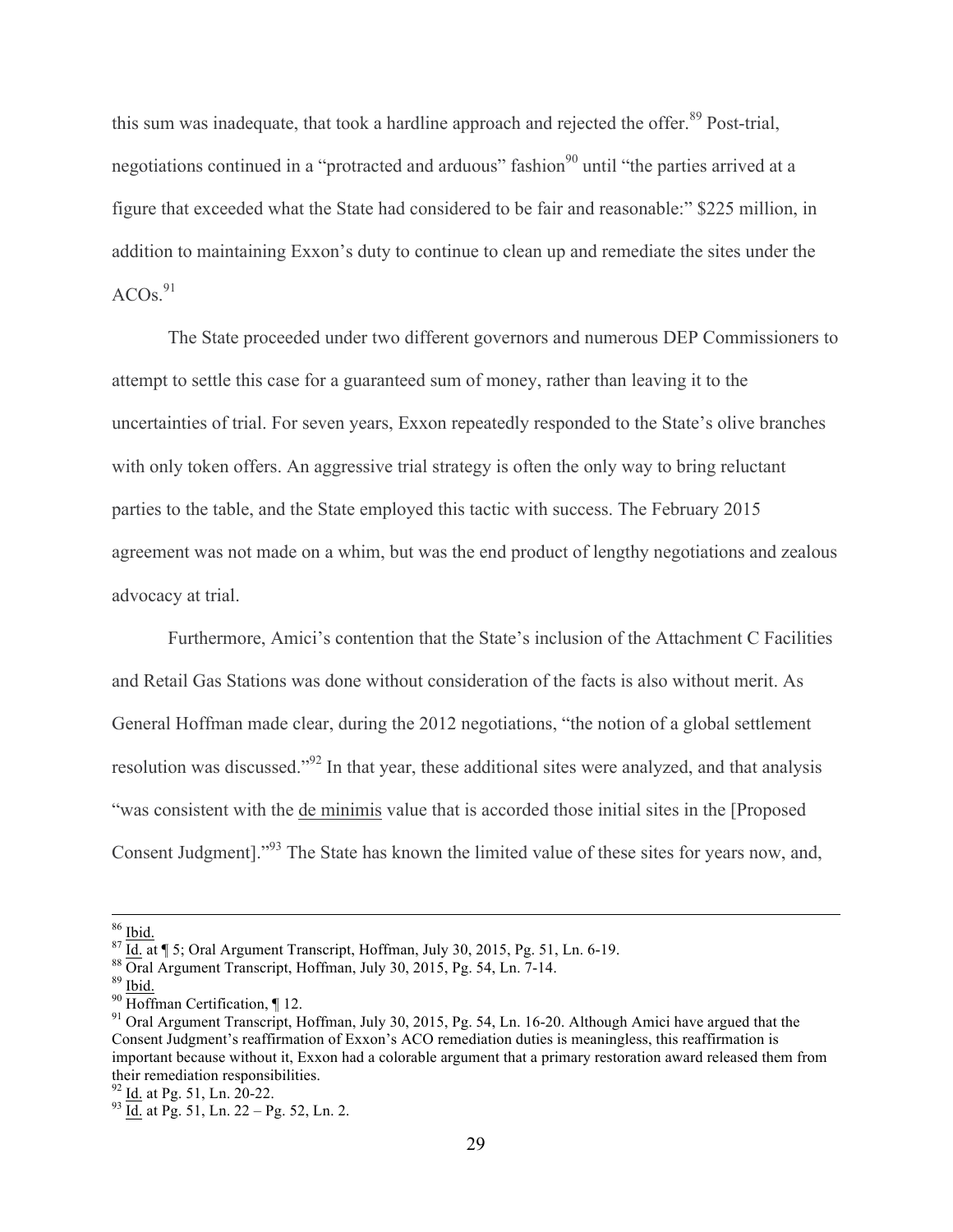contrary to Amici's contention, the justifications and valuations of these sites laid out in the DEP Response to Public Comments were not post-hoc rationalizations.

The court also finds that the DEP Response to Public Comments evinces the fact that the Consent Judgment was entered into in good faith. Released July 9, 2015, this document contains a nine-page introduction, twenty-two pages of substantive comments/responses, and a lengthy attachment listing all Exxon Retail Gas Stations located in New Jersey.<sup>94</sup> The DEP provided numerous, substantive responses to the public's comments and concerns on the Consent Judgment's (1) Surface Water Claims provision; (2) Morses Creek deferral; (3) grant of contribution protection to Exxon; (4) denial of liability provision; (5) adequacy of recovery; (6) inclusion of the Attachment C Facilities and Retail Gas Stations; (7) reaffirmation of Exxon's ACO duties; (8) lack of a provision mandating that the entire \$225 million be used for environmental purposes; (9) the amount of money the State will spend in attorneys' fees; and  $(10)$  tax issues.<sup>95</sup> In response to calls for more complete information, when the State formally notified the court that it was seeking approval of the Proposed Consent Judgment on July 9, 2015, it provided additional certifications on the negotiation process and inclusion of the additional facilities. Furthermore, the DEP opened its Attachment C Facility files to the public and did not oppose the Environmental Groups' and Senator Lesniak's amicus applications.

The court gives no weight to two of Amici's final critiques of the Consent Judgment's procedural fairness. Senator Lesniak contends that because the Attorney General and DEP Commissioner issued press releases praising the Consent Judgment when it was first announced to the public, this shows "that they were firmly committed to the settlement" even before

<sup>&</sup>lt;sup>94</sup> See generally DEP Response to Public Comments.<br><sup>95</sup> See generally id. For the court's analysis of these issues, see <u>infra</u> Section IV.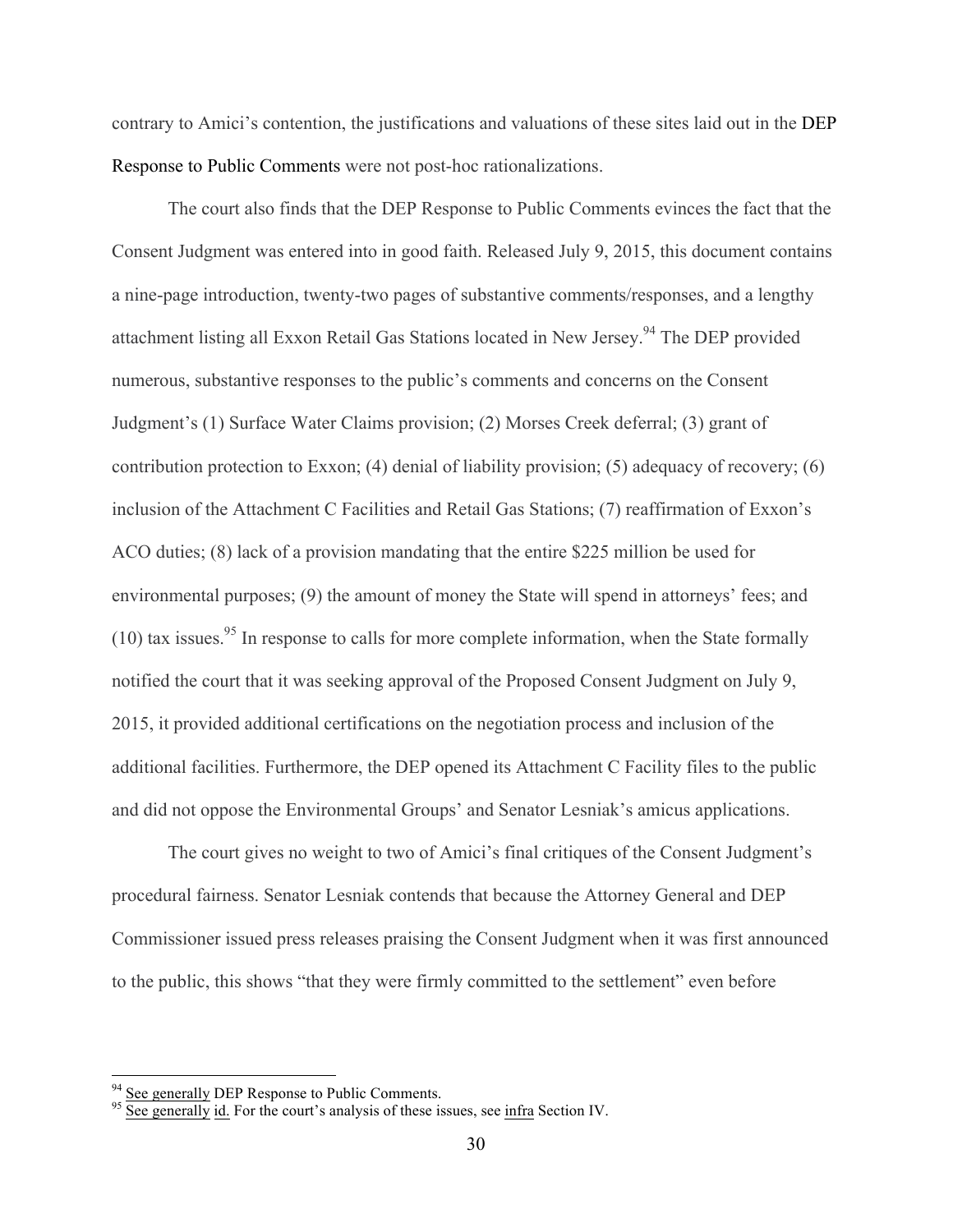considering the Public Comments.<sup>96</sup> The court is uncertain what the Senator expected the Attorney General and Commissioner to say in their press releases. Viewed against the backdrop of eight years of settlement negotiations where Exxon's initial position was \$0, the State saw the settlement as a victory.

In a similar vein, the Environmental Groups fault the DEP for maintaining in its post-trial brief that it proved \$8.9 billion worth of damages and asserting that Exxon's defenses were weak.<sup>97</sup> Again, the court is at a loss for what the Environmental Groups expected the DEP to argue in its post-trial briefs. Although the trial influenced settlement negotiations, the two events were traveling on parallel paths. The DEP was all too aware that over the past seven years, negotiations had repeatedly broken down. It makes perfect sense that the DEP would attempt to lock in a certain sum of money through settlement, while maintaining their trial arguments in the event negotiations collapsed.

In conclusion, the court finds that the Proposed Consent Judgment is procedurally fair. It was the product of arm's length, adversarial negotiations between two highly motivated, sophisticated parties. Moreover, the DEP demonstrated good faith with their Response to Public Comments and allowance of Amici to submit briefs and argue orally.

### **III.A.2. Substantive Fairness**

While the procedural fairness inquiry examines the process, the substantive fairness inquiry examines the output of that process. "Substantive fairness introduces into the equation concepts of corrective justice and accountability: a party should bear the total cost of the harm for which it is legally responsible." Cannons, 899 F.2d at 87 (citing Developments in the Law – Toxic Waste Litigation, 99 Harv. L. Rev. 1458, 1477 (1986)). These concepts dictate that

<sup>&</sup>lt;sup>96</sup> Senator Lesniak's Brief, 7.<br><sup>97</sup> Environmental Groups' Brief, 8.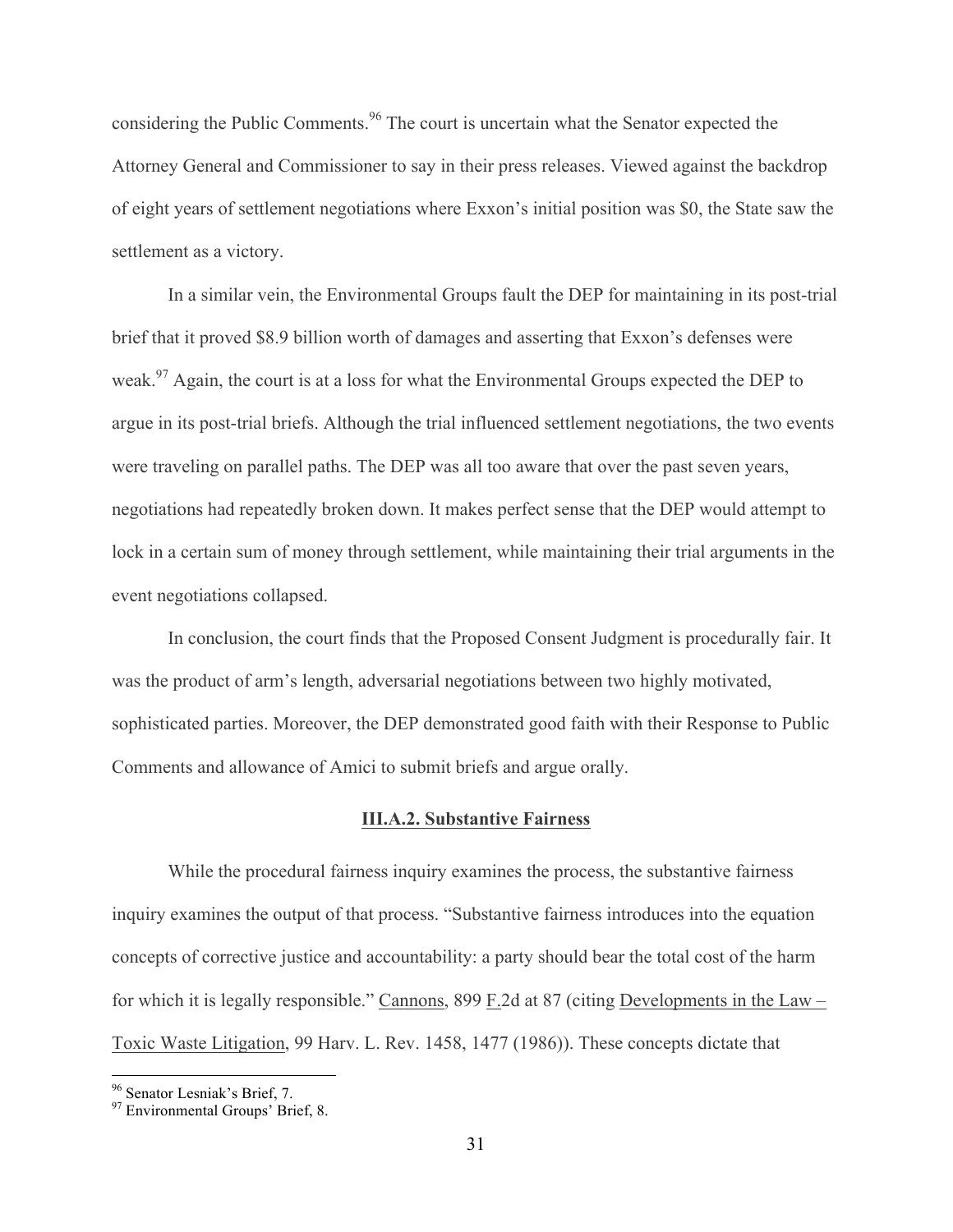"settlement terms must be based upon, and roughly correlated with, some acceptable measure of comparative fault, apportioning liability among the settling parties according to rational (if necessarily imprecise) estimates of how much harm each PRP has done." Ibid. (citing Rohm & Haas, 721 F. Supp. at 685; Cannons, 720 F. Supp. at 1043; Kelley, 717 F. Supp. at 517; United States v. Conservation Chem. Co., 628 F. Supp. 391, 401 (W.D. Mo. 1985)). "As long as the measure of comparative fault on which the settlement terms are based is not 'arbitrary, capricious, and devoid of a rational basis,' the district court should uphold it." United States v. Se. Pa. Transp. Auth., 235 F.3d 817, 824 (3d Cir. 2000) (quoting Cannons, 899 F.2d at 87).

Likewise, a trustee's calculation of total damages must not be arbitrary, capricious, and unreasonable. In re MTBE, 33 F. Supp. 3d at 265. "In addition, the ultimate measure of accountability 'is the extent of the overall recovery, not the amount of money paid by any individual defendant.'" United States v. Davis, 261 F.3d 1, 25 (1st Cir. 2001) (quoting Charles George, 34 F.3d at 1086).<sup>98</sup> Finally, to account for the fact that precise data is often unavailable, "particularly in the early phases of environmental litigation," Cannons, 899 F.2d at 88, a trial court's "finding of procedural fairness may also be an acceptable proxy for substantive fairness, when other circumstantial indicia of fairness are present." Davis, 261 F.3d at 23 (citing Charles George, 34 F.3d at 1089); see also Cannons, 899 F.2d at 87 n.4 ("To the extent that the process was fair and full of 'adversarial vigor,' Exxon, 697 F. Supp. at 693, the results come before the court with a much greater assurance of substantive fairness.").

<sup>&</sup>lt;sup>98</sup> In the present case, this consideration might not seem to have that much relevance because Exxon is the only defendant. In its seminal CERCLA settlement decision, however, the First Circuit noted that reasonableness, fairness, and fidelity to the statute "are all mutable figures taking on different forms and shapes in different factual settings. . . . We believe that Congress intended, first, that the judiciary take a broad view of proposed settlements . . . ." Cannons, 899 F.2d at 85. The court finds that the broad principles of this tripartite formula are applicable in all Spill Act settlement cases. As a note to future reviewing trial courts, in situations where there are multiple defendants, "The proper way to gauge the adequacy of settlement amounts to be paid by settlings PRPs is to compare the proportion of total projected costs to be paid by the settlors with the proportion of liability attributable to them." Davis, 261 F.3d at 24 (citing Charles George, 34 F.3d at 1087).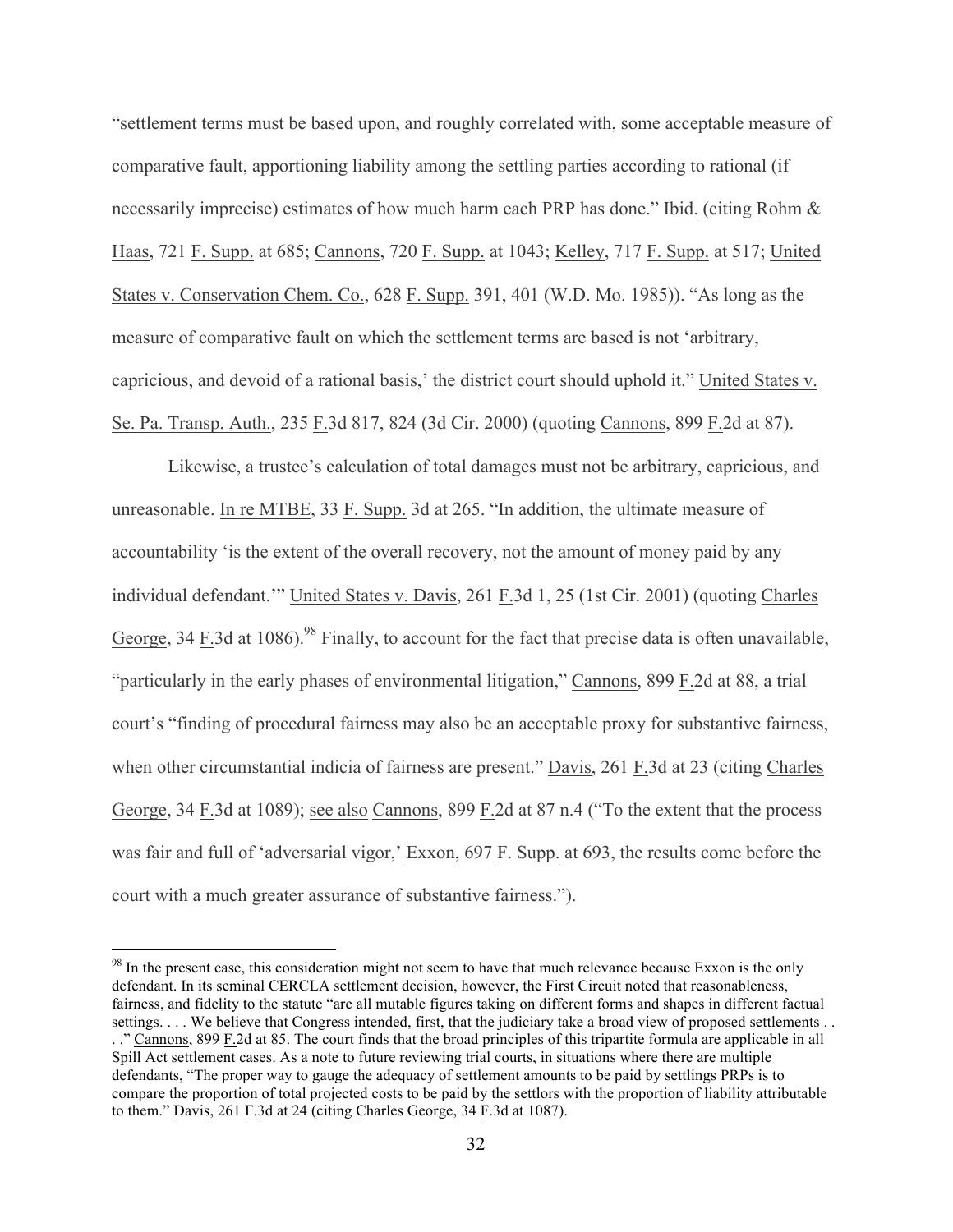Due to the high level of procedural fairness, the Proposed Consent Judgment comes before the court with strong indicia of substantive fairness. The court finds, however, that even without these indicia, the Consent Judgment is substantively fair on its own merits. This section continues by examining the DEP's method of calculating total damages, method of calculating an adequate sum paid by Exxon, and decision to not bring suits for fifteen of the Attachment C Facilities and Retail Gas Stations. Because these are the types of decisions well within the DEP's area of technical expertise and statutorily delegated duties, the court, as stated above, will review them under the arbitrary and capricious standard.

### **III.A.2.a. The DEP's Total Damages Estimates**

Amici do not contest the substantive fairness of the DEP's total damages estimate for Bayway and Bayonne. In fact, if Amici had things their way, this is the amount of money that Exxon would pay for damages to these sites. This estimate, \$8.9 billion, was calculated by Dr. Lipton's Stratus Consulting after conducting a natural resource damage assessment at the sites. The court does not pass judgment on the accurateness of this figure, but it finds that the DEP's decisions to retain Stratus and accept its assessment of the sites were well within its discretion and not arbitrary and capricious. Amici, however, fiercely contest the DEP's total damages estimates for the Attachment C Facilities and Retail Gas Stations.

The court finds that these estimates are also substantively fair. Of the sixteen Attachment C Facilities, only one is part of a pending suit: the Former Paulsboro Terminal #3045 ("Paulsboro"). The DEP initiated this suit in 2007 against Exxon and two other larger-fault defendants.<sup>99</sup> Based on an expert report and NRDA, the DEP initially estimated total damages at \$84 million: \$81 million for primary restoration and \$3.4 million for compensatory

 <sup>99</sup> DEP's Reply Brief, 20.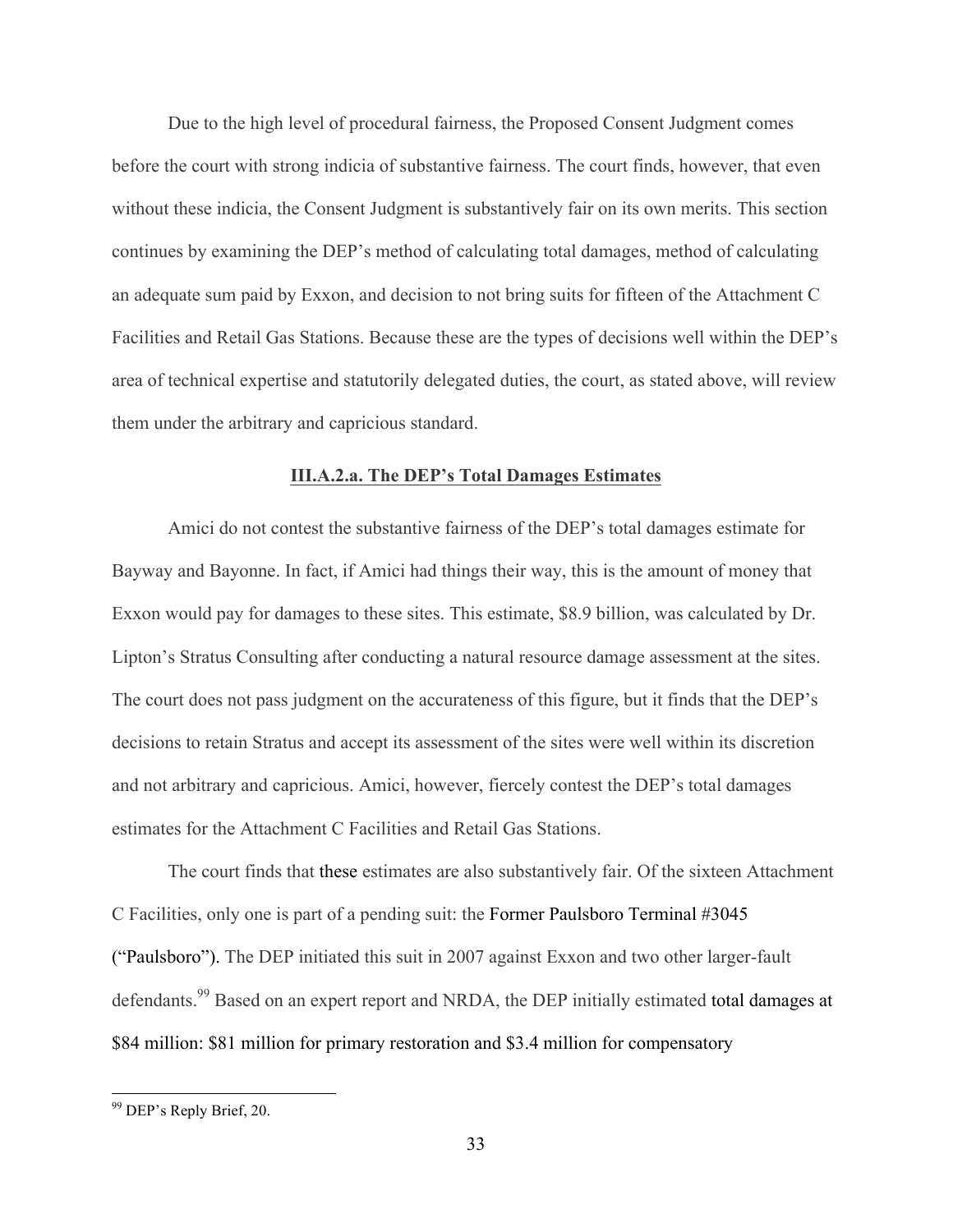restoration.<sup>100</sup> In 2011, the DEP settled with the non-Exxon defendants for \$1.1 million, a settlement that the Honorable Anne McDonnell, J.S.C., approved.<sup>101</sup> This payment was for post-1989 damages, the year Exxon stopped operating the facility. After this settlement, the DEP's experts re-examined the data to determine the pre-1989 damages attributable to Exxon and estimated these damages at \$12.4 million for primary restoration and \$1.4 – \$3.2 million for compensatory restoration.<sup>102</sup> The court finds that the method used to estimate total damages at Paulsboro, the employment of specialized experts to conduct a formal NRDA, is much like the method it has determined is substantively fair for the Bayway/Bayonne estimation. The DEP's initial and post-2011 estimates were plausible and rational.

Review of the DEP's total damages estimate for the other fifteen Attachment C Facilities presents more of a challenge for the court because NRDAs have not been completed for the sites. However, the court is mindful of the fact that because "a muddled record is the norm," formally completed NRDAs are the rare exception in CERCLA and Spill Act NRD settlements. See Charles George, 34 F.3d at 1088 (citing Cannons, 899 F.2d at 88; Lynnette Boomgaarden & Charles Breer, Surveying the Superfund Settlement Dilemma, 27 Land & Water L. Rev. 83, 121 (1992); Barry S. Neuman, No Way Out? The Plight of the Superfund Nonsettlor, 20 Envtl. L. Rep. 10,295, 10,299 (July 1990)). The court agrees that in these situations, trustees must be given flexibility and that trial courts "should give the [DEP]'s expertise the benefit of the doubt when weighing substantive fairness." Cannons, 899 F.2d at 88; see also Charles George, 34 F.3d at 1088 (citations omitted).

Applying these principles to the DEP's total damages estimate for the fifteen other Attachment C Facilities, the court finds that this estimate is not arbitrary and capricious and is

 $\frac{100}{101}$  <u>Id.</u> at 20-21.<br>  $\frac{101}{102}$  Id. 21.<br> **102** Ibid.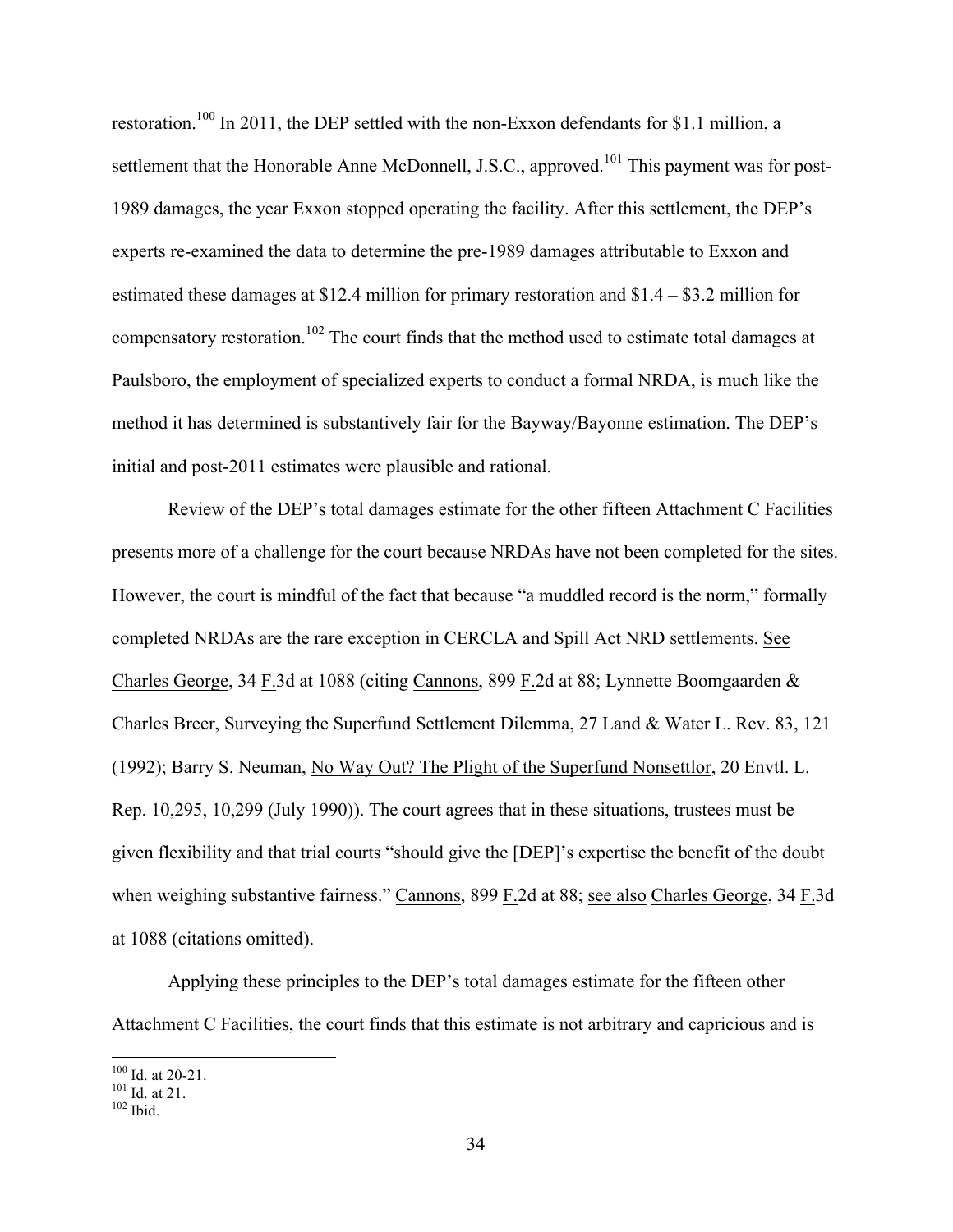supported by substantial, credible evidence. Exxon has remediation obligations for all these Facilities, but the DEP has no plans to bring NRD suits for any of them. This is because the contamination is so insubstantial, that none of the sites have "groundwater or other contamination that would make it cost effective for [Commissioner Martin] to recommend that suit be filed." $103$ 

The court has examined the following evidence of contamination and injury at these sites. First, attached to Commissioner Martin's Certification in Support of the Consent Judgment are sixteen certifications from his professional staff describing the size of groundwater plumes at each site. With the exception of three plumes that are sixteen, twenty, and twenty-five acres large, all plumes are less than five acres in size.<sup>104</sup> In fact, half are less than two acres in size.<sup>105</sup> Second, Commissioner Martin's Certification laid out six factors that his staff evaluated to determine what they would expect to claim as NRD: (1) the location of the site; (2) whether the site is in a water supply deficit or surplus area; (3) what water supply planning area the site is in; (4) the size of the classification exemption area ("CEA") (which indicated how much groundwater may not be used due to possible contamination); (5) the duration of the injury; and  $(6)$  the water recharge rate.<sup>106</sup> Based on these factors, the DEP estimated total damages for these fifteen Attachment C Facilities at \$4 million.<sup>107</sup> According to Commissioner Martin, this recovery "compares favorably to . . . prior similar settlements."<sup>108</sup> Finally, the court has weighed General Hoffman's statements made during oral argument. Responding to an Amici assertion

<sup>&</sup>lt;sup>103</sup> Certification of Commissioner Bob Martin in Support of Motion to Approve Consent Judgment, ¶ 29 ("Martin Certification").<br><sup>104</sup> See generally Martin Certification (Staff Certifications).

 $\frac{105}{26}$  See generally id.<br>  $\frac{106}{106}$  Id. at ¶ 31.<br>  $\frac{107}{107}$  DEP Response to Public Comments, 14. The \$4 million amount does not include the DEP's estimate of injuries caused by the discharge of MTBE, which is present at eight of the sixteen Attachment C Facilities. The Proposed Consent Judgment specifically reserves the DEP's right to bring future suits to recover for MTBE damages. Proposed Consent Judgment, ¶ 10. <sup>108</sup> Martin Certification, ¶ 34.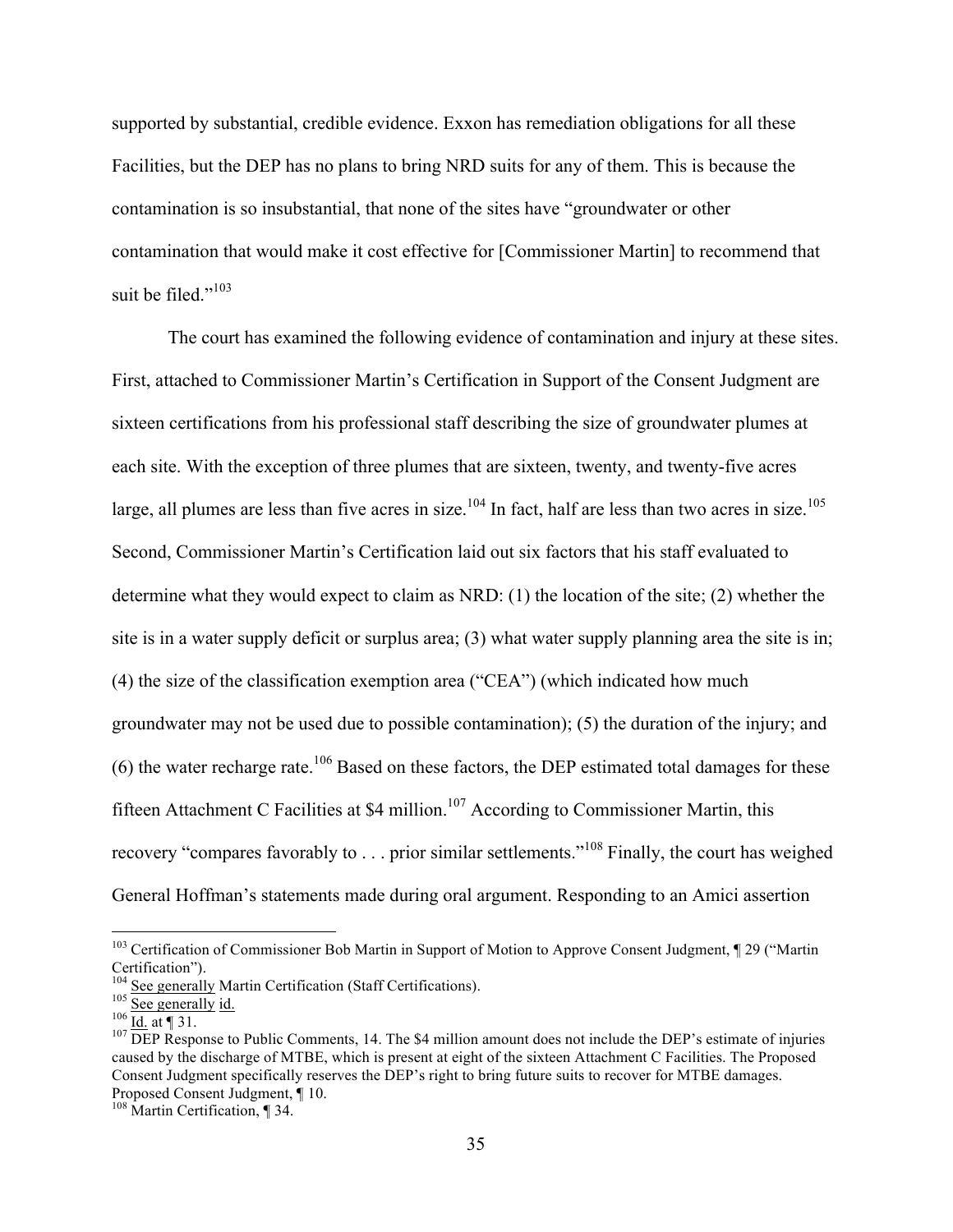that the DEP's evaluation and valuation of these sites was done after the Public Comment Period ended, he clarified that "valuation was done in [20]12, that was similar to the valuation that was done every year before the information came in, was that these sites are not worth the litigation costs."<sup>109</sup> Based on this information, the court cannot say the DEP's valuation was "'willful and unreasoning . . . without consideration and in disregard of circumstances.'" Gloucester, 591 F. Supp. 2d at 753 (quoting In re Proposed Xanadu Redevelopment Project, 402 N.J. Super. 607, 642 (App. Div. 2008)).

Amici point out that some of the sixteen staff certifications admit that some groundwater studies are not 100% complete and that there exists contamination other than just groundwater. For these reasons, they have sought to intervene in this case in order to conduct supplemental site investigations and get additional discovery. Whatever their motives, the caselaw makes clear that when the DEP has performed a rational analysis after reviewing the evidence, such detailed investigations are not required for this court to approve the Consent Judgment. For example, in Arizona ex rel. Woods v. Nucor Corp., two public commenters urged the U.S. District Court for the District of Arizona to reject a settlement because a remedial investigation and feasibility study ("RI/FS") had not been formally completed. 825 F. Supp. at 1462. Rejecting this argument, the court reasoned, "Completion of an RI/FS undoubtedly would reduce the uncertainty regarding the total clean up cost at the Study Area and possibly reduce uncertainty regarding the proportional fault of the PRPs. Uncertainty, however, is inevitable even with an RI/FS." Id. at 1463. Both the Spill Act and CERCLA seek to achieve early settlements in order to expedite remediation and restoration, and were this court to accept Amici's argument, it "conceivably could preclude all agreements, a result contrary to [the Spill Act's] objective." See ibid. The DEP is aware of the contamination, groundwater and otherwise, at the Attachment C Facilities, has

 <sup>109</sup> Oral Argument Transcript, Hoffman, July 30, 2015, Pg. 52, Ln. 10-14.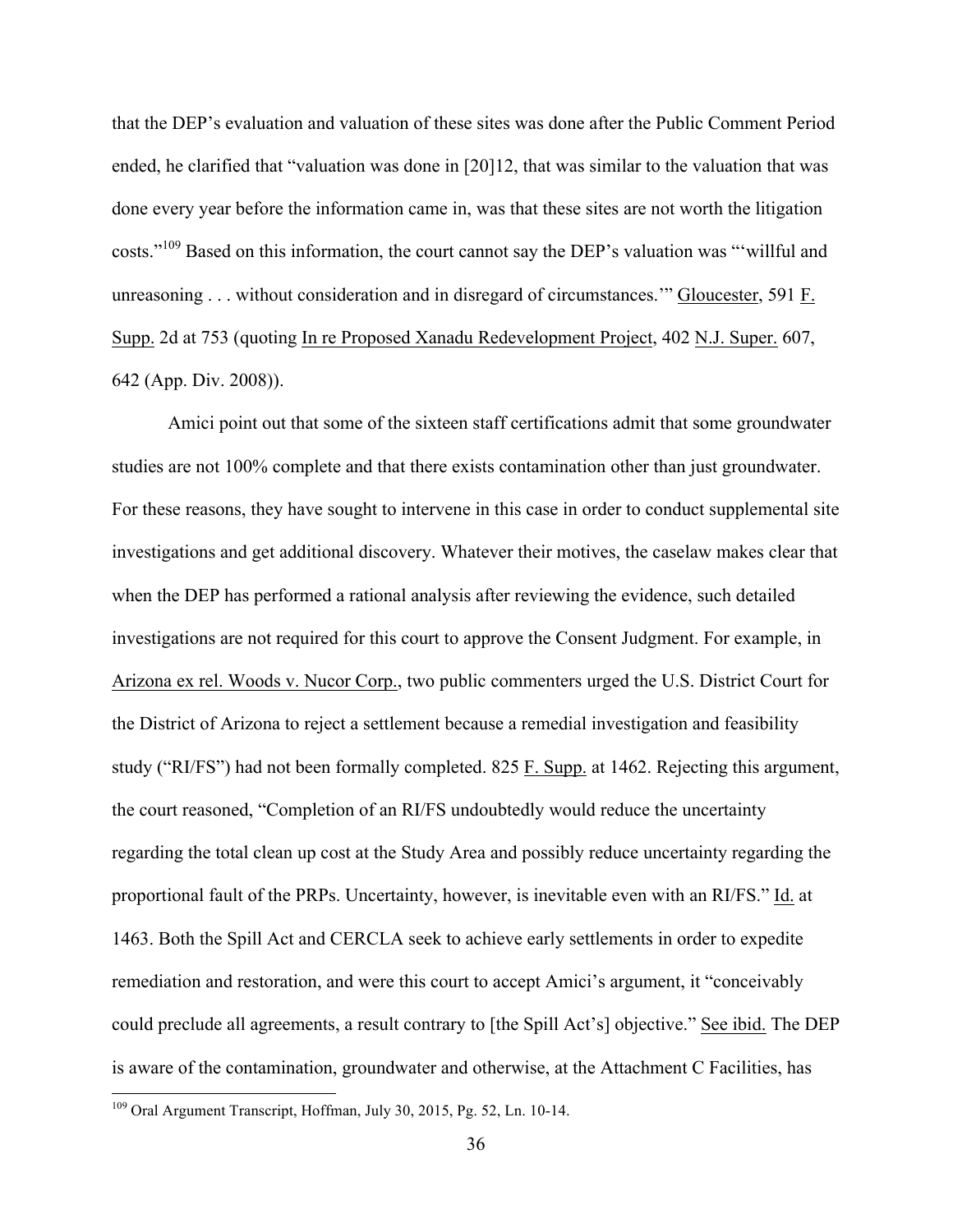applied their technical expertise in a rational fashion, and reached a total damages dollar figure. The caselaw and practical realities of a limited budget require no more.

Applying these same principles to the DEP's total damages estimate for the 1768 Retail Gas Stations, the court reaches the same conclusion. Since 2007, many of these retail stations have been part of New Jersey Department of Environmental Protection v. Atlantic Richfield Co. (In re Methyl Tertiary Butyl Ether "MTBE" Products Liability Litigation), the MTBE litigation in the Southern District of New York.<sup>110</sup> To be clear, as with the Attachment C Facilities, the Proposed Consent Judgment releases Exxon for only non-MTBE NRD at these stations.<sup>111</sup> Of these 1768 retail stations, 716 have had discharges of MTBE and are the subject of the In re MTBE litigation.

As with the fifteen non-Paulsboro Attachment C Facilities, the DEP has known about non-MTBE NRD at these stations for years and has consistently concluded that these stations are not worth litigating.<sup>112</sup> During settlement negotiations, however, Commissioner Martin's staff reexamined their records to be sure. Specifically, this effort checked which of the remaining 1052 sites have CEAs that "would indicate ground water contamination that requires non-use of the ground water for potable purposes."<sup>113</sup> This review identified only thirty sites, with plume sizes ranging "from .02 acres, to just over seven acres."<sup>114</sup> Running these thirty sites through the six factor algorithm that it used for the Attachment C Facilities, $115$  the DEP concluded that the total monetary damages estimate for the Retail Gas Stations was "nominal."116 Again, the court's task is always easier when formal NRDAs have been completed for sites being settled. However,

 $110$  Although the In re MTBE district court initially rejected a settlement between the DEP and Citgo, that settlement has since been approved.<br><sup>111</sup> Proposed Consent Judgment, ¶ 9.

<sup>&</sup>lt;sup>112</sup> Oral Argument Transcript, Hoffman, July 30, 2015, Pg. 52, Ln. 10-14.<br><sup>113</sup> Martin Certification, ¶ 18.<br><sup>114</sup> <u>Id.</u> at ¶ 19.<br><sup>116</sup> <u>Id.</u> at ¶ 20.<br><sup>116</sup> DEP Response to Public Comments, 11.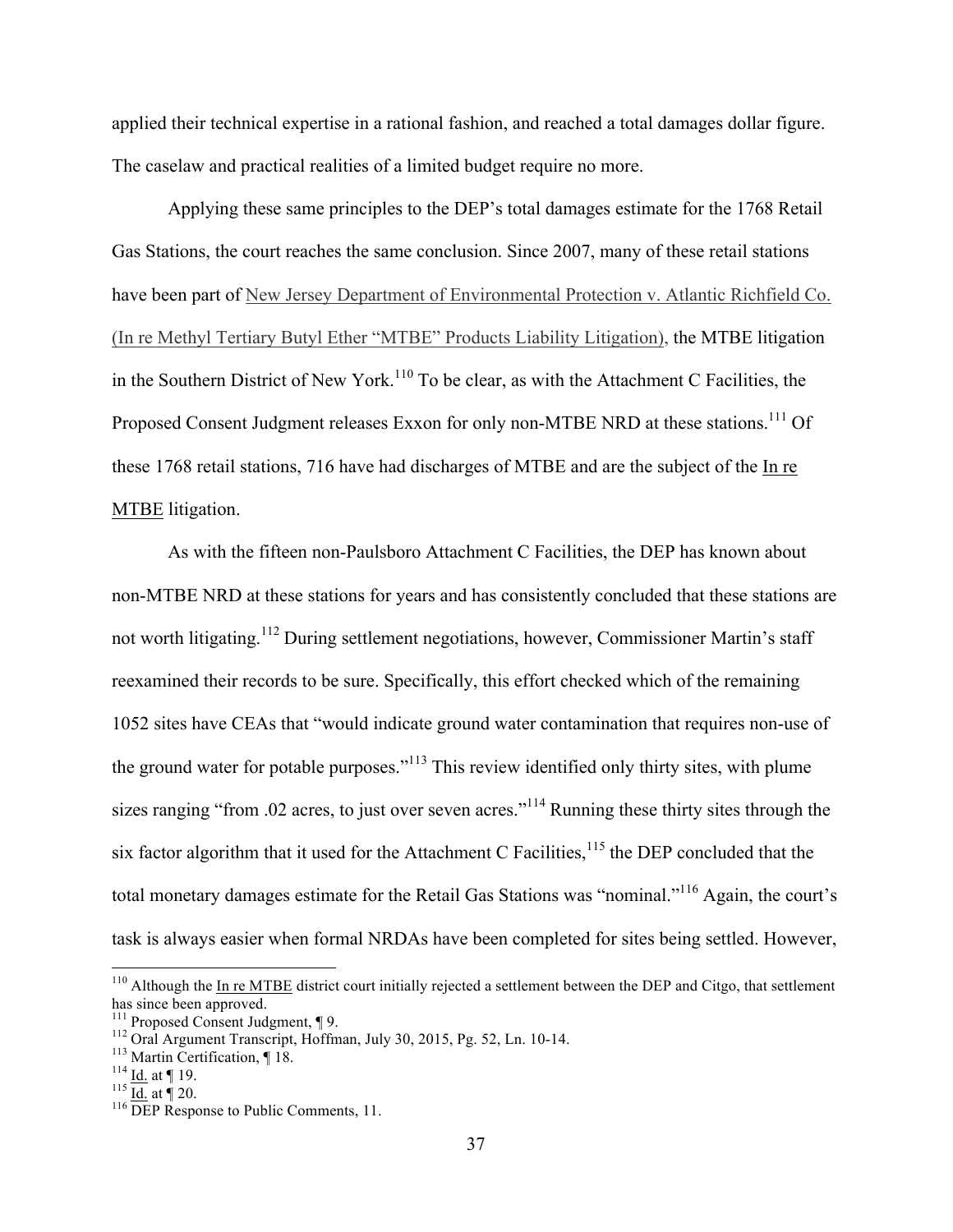no court or state requires the completion of a formal NRDA and attachment of a precise dollar figure to each settlement site. Through the administrative settlement process, the DEP has developed the CEA threshold system and applied the six damage estimate factors in a reliable fashion for years now.<sup>117</sup> Importantly, although the DEP has not quantified damages with mathematical exactness for the Attachment C Facilities and Retail Gas Stations, qualitative methods, such as the CEA threshold analysis and six factored damage estimate analysis suffice. See Mathes, 2008 U.S. Dist. LEXIS 85590, at \*16.

In response to the DEP's total damages estimates, Amici rely on the aforementioned In re MTBE and Mathes v. Century Alumina Co. These cases, however, are easily distinguishable from the DEP's estimates. The district court initially rejected the In re MTBE settlement between the DEP and Citgo Petroleum Corporation for a number of reasons. First, the DEP had formulated a list of 498 sites that contained MTBE above 700 parts per billion. In re MTBE, 33 F. Supp. 3d at 263. The DEP then multiplied 498 by \$4,657,608 (the average cost of restoration at ten DEP selected sites) to reach a portion of their total damages estimate. Ibid. The district court took issue with this procedure because a review of the 498 sites on the list showed that seven of the ten DEP selected sites were excluded from the list and it included at least one site where the DEP's experts conducted no discovery. Id. at 268. Second, the district court took issue with the fact that for 4547 other sites, the DEP arbitrarily attributed a \$50,000 damages tag to each of these sites. Ibid. The DEP provided no explanation for how it reached this \$50,000 figure. Ibid. In the present case, the DEP has provided a rational explanation for its total damages estimates, unlike for its In re MTBE estimate.

In Mathes, the district court refused to approve the settlement because the trustee provided no total damages estimate whatsoever. Mathes, 2008 U.S. Dist. LEXIS 85590, at \*12-

 <sup>117</sup> Oral Argument Transcript, Hoffman, July 30, 2015, Pg. 53, Ln. 5-25.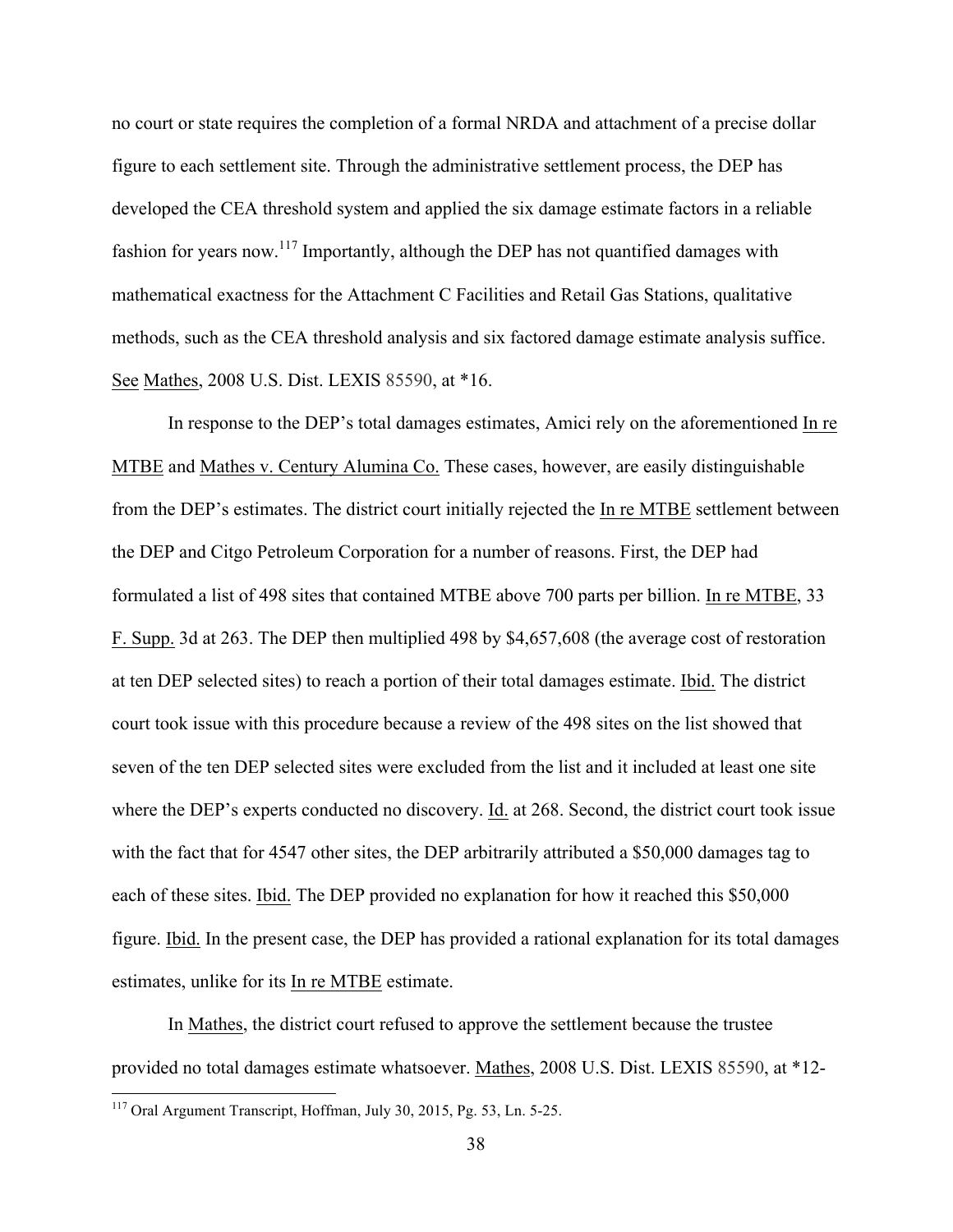13. The court found that it could not determine whether the settlement was substantively fair because it had no number by which to compare the share being paid by the settling defendant. This court has the DEP's total damages estimates for all four of the above-discussed areas: (1) \$8.9 billion for Bayway and Bayonne; (2) between \$13.8 million and \$15.6 million for Paulsboro; (3) \$4 million for the fifteen other Attachment C Facilities; and (4) nominal for the Retail Gas Stations.

As a final argument against the substantive fairness of the total damages estimate for the retail stations, Amici contest that the DEP has not made their files available to the public for these sites, in contrast to its decision to open up its files for the Attachment C Facilities. There is a perfectly reasonable explanation for this seeming discrepancy. A number of the retail stations are part of ongoing In re MTBE litigation. Many of these files contain privileged information and estimates for these stations, and it makes sense that the DEP would not want to hand over analyses and strategies that their adversaries could use against them in other lawsuits. See United States v. BP Exploration & Oil Co., 167 F. Supp. 2d 1045, 1052 (N.D. Ind. 2001) ("The Government is under 'no obligation to telegraph its settlement offers, divulge its negotiating strategy in advance, or surrender the normal prerogatives of strategic flexibility which any negotiator cherishes.'" (quoting Cannons, 899 F. 2d at 93)).

### **III.A.2.b. The DEP's Methods of Calculating an Adequate Settlement Sum**

The court finds that the DEP's methods for calculating the amount to be paid by Exxon for Bayway/Bayonne, Paulsboro, the fifteen other Attachment C Facilities, and the Retail Gas Stations are supported by a rational basis and not arbitrary and capricious. See Mathes, 2008 U.S. Dist. LEXIS 85590, at \*7 (requiring "'rational estimates of the harm each party has caused'" (quoting Tutu Water Wells, 326 F.3d at 207)). During the 2012 negotiations, then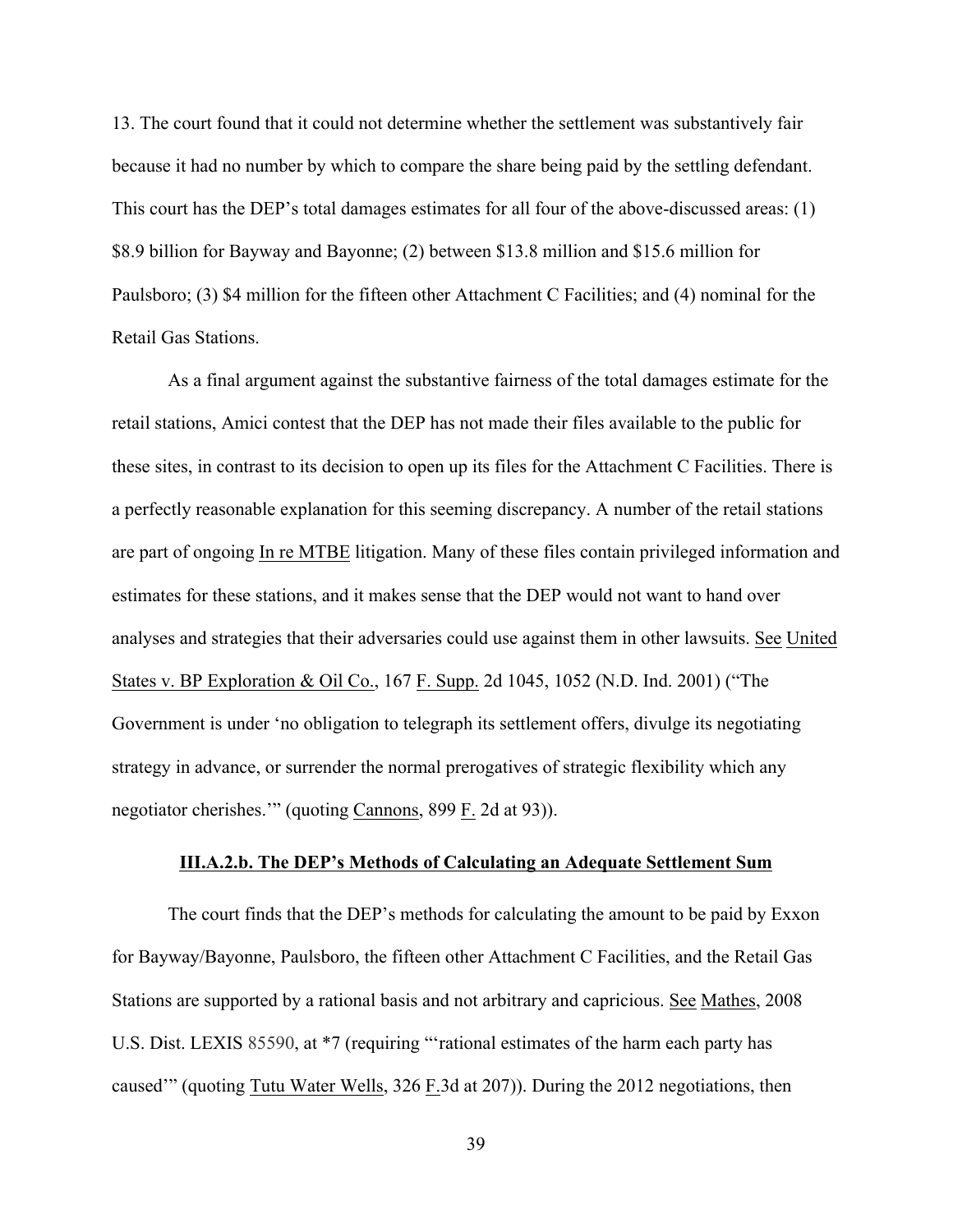Executive Assistant Attorney General Hoffman established a benchmark for the State's settlement demand.<sup>118</sup> He did this by analyzing comparable NRD settlements<sup>119</sup> and determining what the State's average compensation was for an acre of contaminated wetlands.<sup>120</sup> In consultation with the DEP, he determined that the average per-acre recovery was  $$83,770$ .<sup>121</sup> Had the State recovered this amount per-acre for Bayway/Bayonne, Exxon's payment for these sites would have only been approximately  $$159$  million.<sup>122</sup>

As \$220 million of the total \$225 million from the Proposed Consent Judgment is for the Bayway/Bayonne recovery, this means the State beat its historical average by \$61 million. For four reasons, this method was a rational process for determining how much Exxon should pay for the injuries it has allegedly caused. First, determining a per-acre recovery amount for injured wetlands falls squarely within the DEP's technical expertise. Second, the \$83,770 figure was calculated based on past settlements that were determined, either administratively or judicially, to be fair, reasonable, and in the public interest. This means that both state regulators and jurists alike considered this per-acre recovery to be substantively fair. Third, all of these prior settlements were published and put out for public comments. According to General Hoffman, "Nobody ever contested that they were not fair and reasonable settlements."123 Finally, three of the four settlements off which this \$83,770 figure is based were conducted jointly with federal trustees.<sup>124</sup> The federal government conducted their own cross-check of these amounts and determined that they were fair and reasonable. Using this number as a benchmark, and then

 $\frac{118}{119}$  Id. at Pg. 46, Ln. 5-17.<br><sup>119</sup> These were "settlements in which the State both received and could tie a monetary award for both primary and compensatory restoration to specified acres of contaminated wetlands and in which defendants still had their cleanup and remedial obligations." Id. at Pg. 46, Ln. 19-23.

<sup>&</sup>lt;sup>120</sup> Id. at Pg. 47, Ln. 13-18.<br><sup>121</sup> Hoffman Certification,  $\P$  20.<br><sup>122</sup> <u>Ibid.</u>; Oral Argument Transcript, Hoffman, July 30, 2015, Pg. 56, Ln. 16-23.<br><sup>123</sup> Oral Argument Transcript, Hoffman, July 30, 2015, Pg. 56, Ln.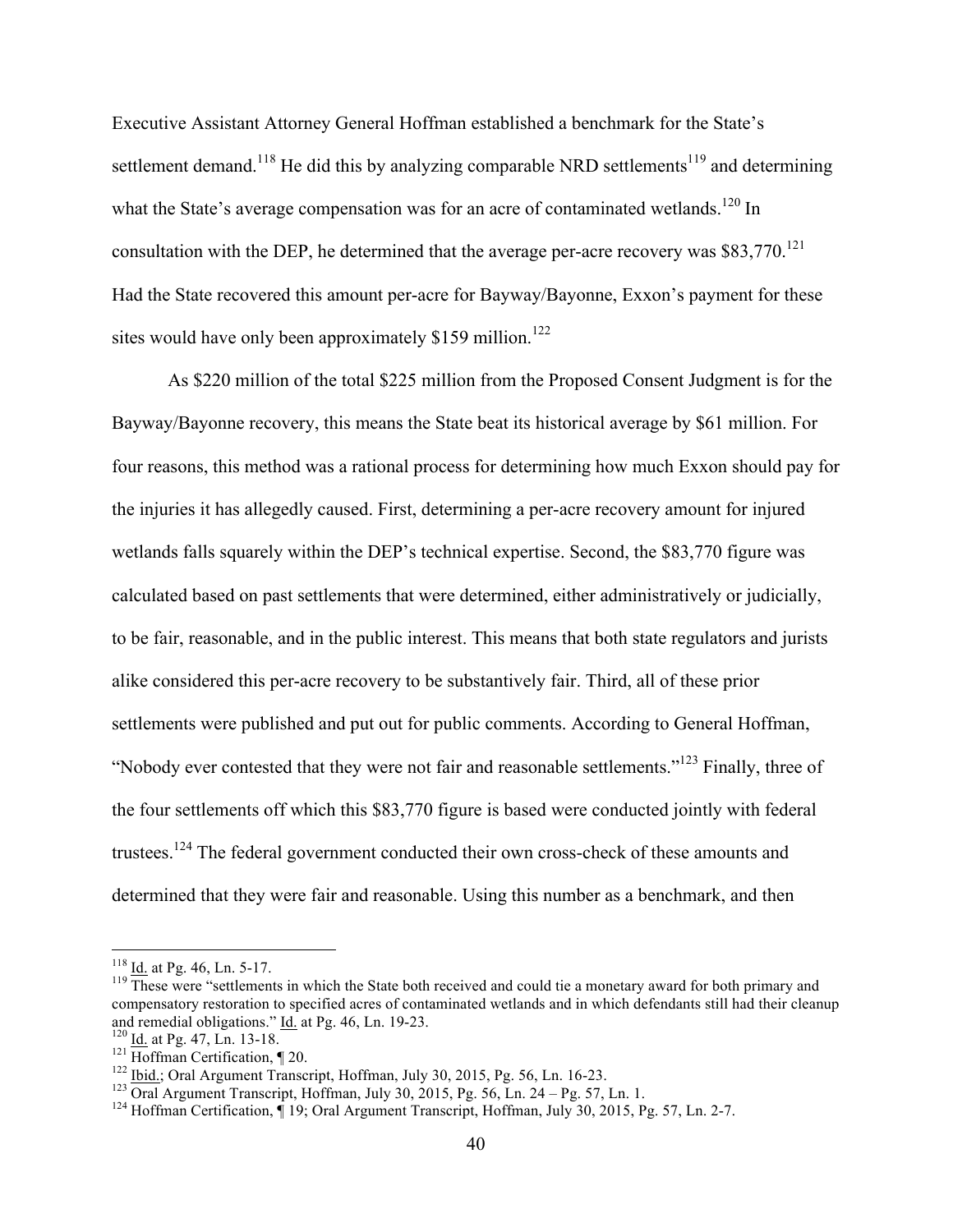beating it by almost 40%, is a highly rational method for determining the amount Exxon should pay for their discharges at Bayway and Bayonne.

The DEP's method for calculating the amount paid by Exxon for injuries at Paulsboro also was not arbitrary and capricious. As discussed above in the "Total Damages" Section, the State settled with two of the three Paulsboro defendants for \$1.1 million out of their estimated \$68.1 – \$70.8 million in damages. Again, no one contested through the public comments this roughly 1.6% recovery by the State. When the State reviewed these numbers and settled Exxon's \$13.4 – \$15.6 million total damages share for \$1 million, this was a rational decision. There is nothing substantively improper with the DEP's decision to use this as a benchmark and then recover a far larger percentage, on top of Exxon's Paulsboro remediation obligations.

The DEP's method of determining the amount paid by Exxon for contamination at the fifteen other Attachment C Facilities and Retail Gas Stations is also rational. As discussed above, for these two groups of sites, the DEP analyzed CEAs and the six damage factors. For the fifteen remaining Attachment C Facilities, the DEP recovery is \$2.6 million.<sup>125</sup> This 65% recovery of the \$4 million estimate (2.6/4.0) is per se fair and reasonable.

In an effort to draw a parallel to In re MTBE, Amici have attempted to paint the DEP's explanation for recovery at these fifteen sites as "inconsistent." 33 F. Supp. 3d at 268 (rejecting DEP settlement with Citgo because, inter alia, the DEP's list of 498 sites contained inconsistencies). The Environmental Groups assert:

The Department's defense of the Settlement's natural resources damage releases for the other fifteen Attachment C sites is similarly incomplete and selfcontradictory. Although the Department ascribes a value to these sites, the sum varies from document to document. Commissioner Martin says he valued them at \$2.6 million. Supra Pt. III.A. (citing Martin Cert. ¶ 24, 32-33). In its public-

<sup>&</sup>lt;sup>125</sup> Martin Certification, ¶ 33.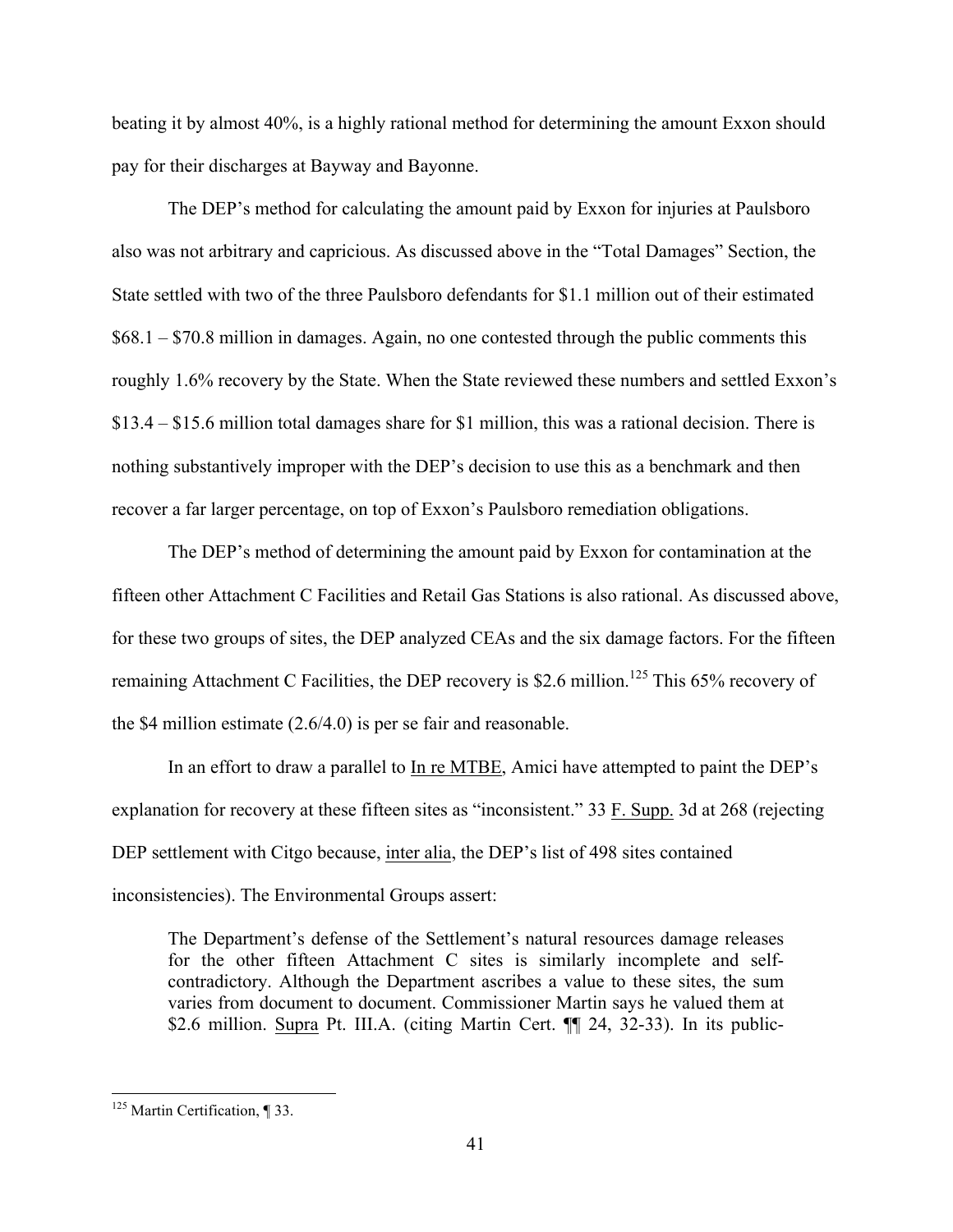comment response, the Department says it valued them at about \$4 million. Comment Response 14.126

This contention results from their misreading and misunderstanding of Commissioner Martin's Certification and the DEP Response to Public Comments. In the Public Comment Response, the DEP states, "Based on the information in DEP's site remediation files, the total value of NRD for the 15 sites other than Paulsboro was estimated to be approximately \$4 million.<sup> $127$ </sup> In his certification, Commissioner Martin states, "I allocated \$2.6 million of the total settlement to the Appendix C portion of the settlement.<sup>"128</sup> The two numbers, 2.6 million and \$4 million, are not inconsistent, but rather refer to different things.

Like the Attachment C Facilities, the DEP has no current plans, had no past plans, and has no future plans to bring NRD suits for the Retail Gas Stations. The costs of bringing these suits and performing NRDAs outweighs any potential recovery at these sites.<sup>129</sup> Therefore, the fact that the DEP is recovering anything, let alone \$1.4 million<sup>130</sup> for non-MTBE NRD at these sites, is per se fair and reasonable and results in an unexpected recovery for the People of New Jersey.

## **III.A.2.c. The DEP's Decisions Not to Bring Suits for the**

#### **Attachment C Facilities and Retail Gas Stations**

The Legislature has vested the DEP with broad discretion to bring and settle NRD suits. Implicit in this power is the ability to decide when it is not proper to bring a lawsuit. In everyday life, people make cost/benefit decisions that lawsuits are an inefficient waste of time and resources compared to the potential recovery they would bring. The same is true for the DEP.

<sup>&</sup>lt;sup>126</sup> Environmental Groups' Brief, 19.<br><sup>127</sup> DEP Response to Public Comments, 14 (emphasis added).<br><sup>128</sup> Martin Certification, ¶ 33 (emphasis added).<br><sup>129</sup> <u>See id.</u> at ¶ 13.<br><sup>130</sup> Id. at ¶ 22.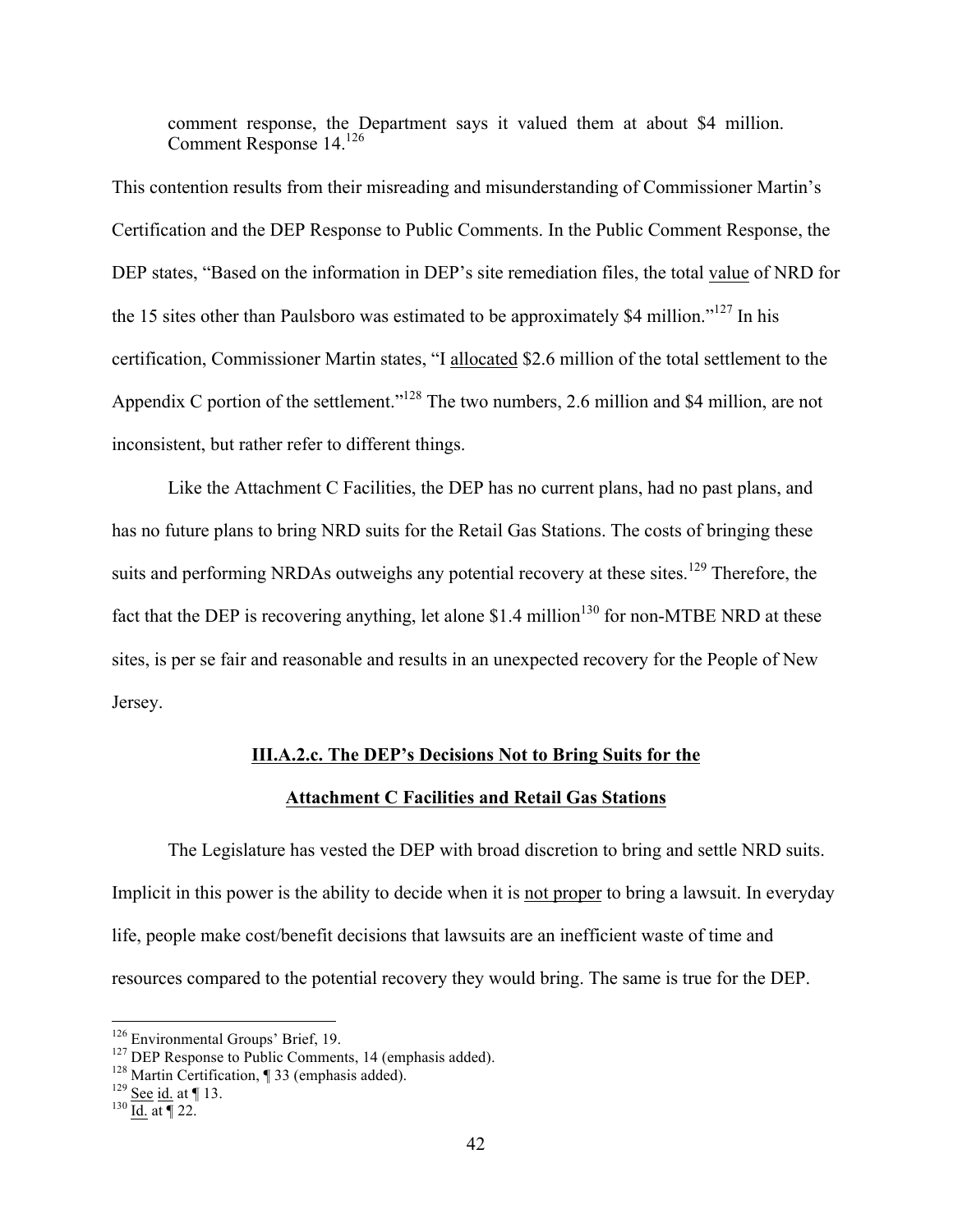To this point, the court has belabored this reality with citations to caselaw that make clear the fact that trustees can settle suits with far less than a full damages picture. Routinely, district courts reject objectors' calls for full evidentiary hearings. Rohm & Haas, 721 F. Supp. at 686-87 (citing Acushnet River, 712 F. Supp. at 1031 n.21; United States v. Laskin, 1989 U.S. Dist. LEXIS 4900, at \*30 (N.D. Ohio Feb. 27, 1989); Exxon, 697 F. Supp. at 691; Kelley, 717 F. Supp. at 507). The DEP has demonstrated that the fifteen Attachment C Facilities and Retail Gas Stations have nominal potential NRD claims. They have applied reasoned, if imprecise, methods to determine these sites' values. For two additional reasons, their decisions not to bring these suits is rational.

First, Exxon and the State have differing views on the statute of limitations' application to these sites. Exxon contends that the statute has run, but the State contends that the statute does not run until remediation is completed at the sites. Litigation over the proper application of the statute would only add to the time and expense of these suits and would further dilute any potential recovery.

Second, 716 of the 1768 Retail Gas Stations have discharges of MTBE at the sites and are part of the Southern District of New York litigation. This means that if the DEP did not include non-MTBE NRD claims in that suit, they would most likely be estopped from doing so in the future under the "entire controversy doctrine." McNeil v. Legislative Apportionment Comm'n, 177 N.J. 364, 395 (2003). This concern, together with the potential statute of limitations issue, makes it all the more clear that any recovery on non-MTBE claims is an unexpected gain. With these potential claims now settled, the DEP has extra time and resources to pursue the In re MTBE claims and other MTBE claims at the Attachment C Facilities, claims the DEP believes are substantial.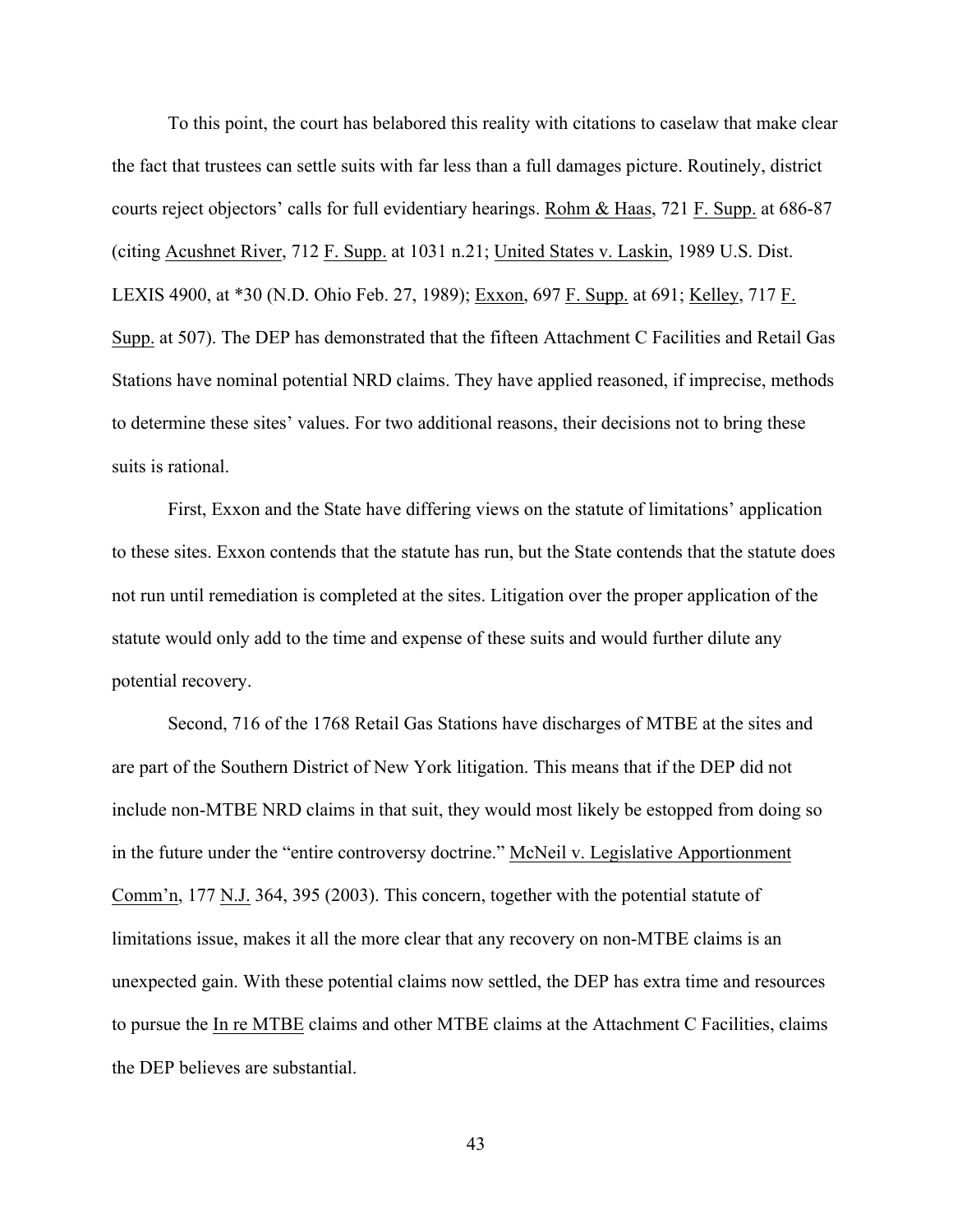Contrary to Amici's wishes, the court will not penalize the DEP for properly exercising its discretion, especially when both the Appellate Division and Supreme Court have recognized that the DEP must perform this task "'in the context of complex environmental cleanups and a finite source of cleanup funds.'" Exxon I, 393 N.J. Super. at 400 (quoting Marsh v. N.J. Dep't of Envtl. Prot., 152 N.J. 137, 144 (1997)). At the conclusion of the Bayway/Bayonne Trial, the State submitted costs of  $$1,199,537.23$  for expert witnesses.<sup>131</sup> These costs are included in its outside counsel's fee and cost application of \$50,096,966.34 million. By any standard, these are large amounts of money. The State has substantial expertise in environmental cost/benefit analysis and has weighed the prospect of such future costs against the benefits of litigating these minor cases. Because they have done this analysis, the court will not make them litigate to attain such Pyrrhic victories when settlement is a less costly and more effective option. See Exxon, 697 F. Supp. at 693 ("Nonetheless, the settling companies are willing to settle because of the inherent risks of continued litigation, and because a 'victory' after protracted litigation may prove to be more expensive than settlement."); Plutarch, Pyrrhus, in THE LIVES OF THE NOBLE GRECIANS AND ROMANS 483 (John Dryden trans., The Modern Library rev. ed. 1864) (c. 120 A.D.) ("The armies separated; and it is said, Pyrrhus replied to one that gave him joy of his victory that one other such would utterly undo him.").

\* \* \*

In conclusion, the court finds that the Proposed Consent Judgment is substantively fair. The following DEP estimates and decisions all pass the arbitrary and capricious standard used to review agency action: (1) the estimate of total damages for Bayway and Bayonne, the Attachment C Facilities, and the Retail Gas Stations; (2) the calculation of adequacy of the

<sup>&</sup>lt;sup>131</sup> PEX 1625, 1662-63.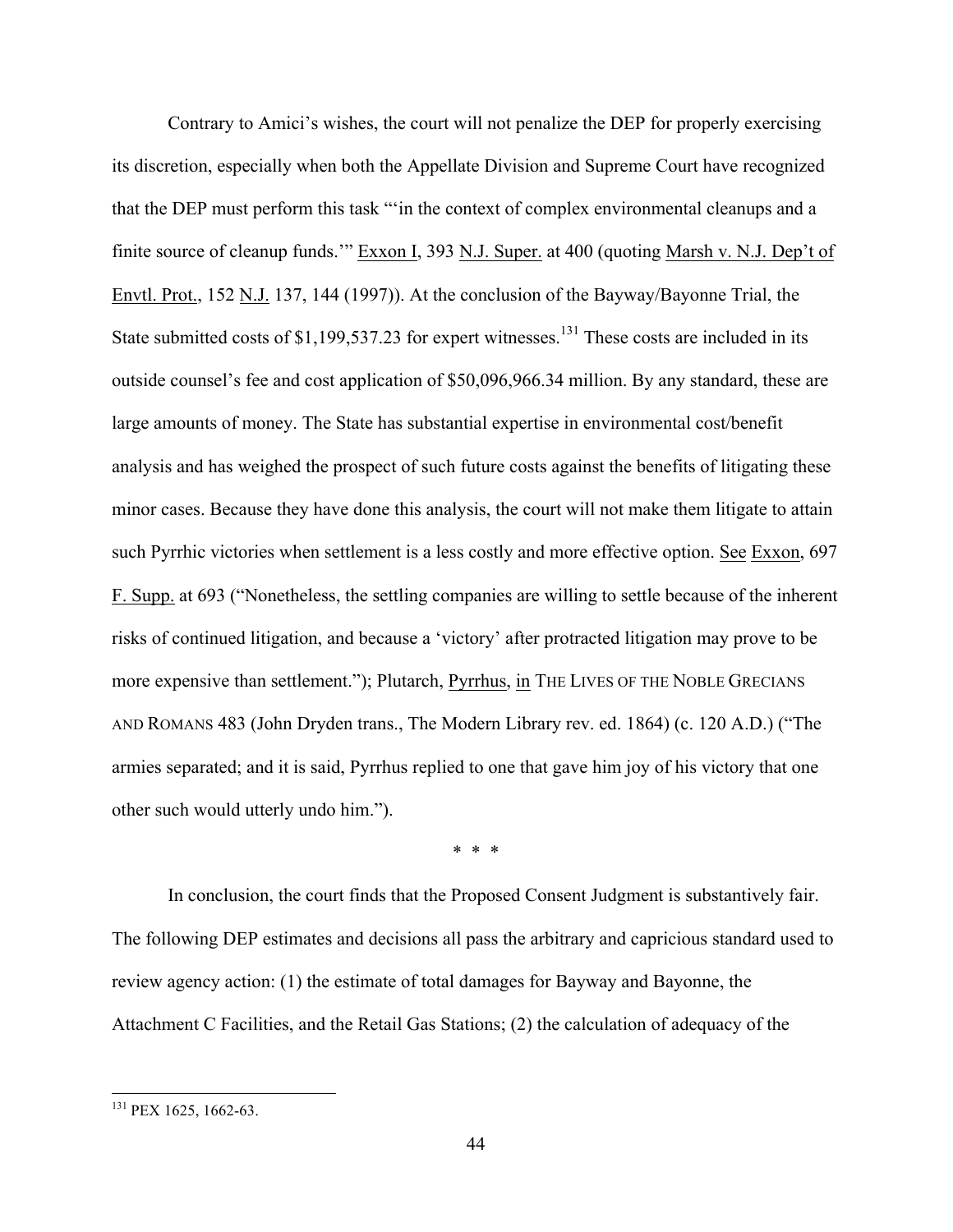amount paid by Exxon for each of these three areas; and (3) the DEP's decision not to file NRD suits for fifteen of the Attachment C Facilities and the Retail Gas Stations.

It bears noting that if the substantive fairness prong did not seem like a difficult hurdle for the Proposed Consent Judgment to jump, this is due to the nature of this settlement. Practically every CERCLA settlement opinion this court has reviewed, whether by a district or circuit court, discussed fairness in the context of a multi-defendant lawsuit. Those courts were mainly concerned with fairness vis-à-vis settling and non-settling defendants or with fairness between non-settlers and the trustee. The typical settlement dispute involves a non-settling defendant objecting to the trustee's liability allocation system or method of calculating total damages and arguing that it in some way prejudices them. But see generally Acushnet River, 712 F. Supp. 1019 (discussing both non-settler and intervening interest group objections).

Because Exxon and the State voluntarily entered into the Proposed Consent Judgment after highly contested negotiations and now simultaneously urge this court to approve it, there is less of a reason for this court to police substantive fairness. Charles George, 34 F.3d at 1088 ("There is little need for a court to police the substantive fairness of a settlement as among settling parties of a particular class. Sophisticated actors know how to protect their own interests, and they are well equipped to evaluate risks and rewards."). The public's interest in this suit and their concern over the perceived inadequacy of the recovery amount, however, begin to come into sharper focus in the next section. There, the reasonableness inquiry shifts the court's attention from fairness among the parties to whether the Consent Judgment adequately compensates the public for harm to its natural resources.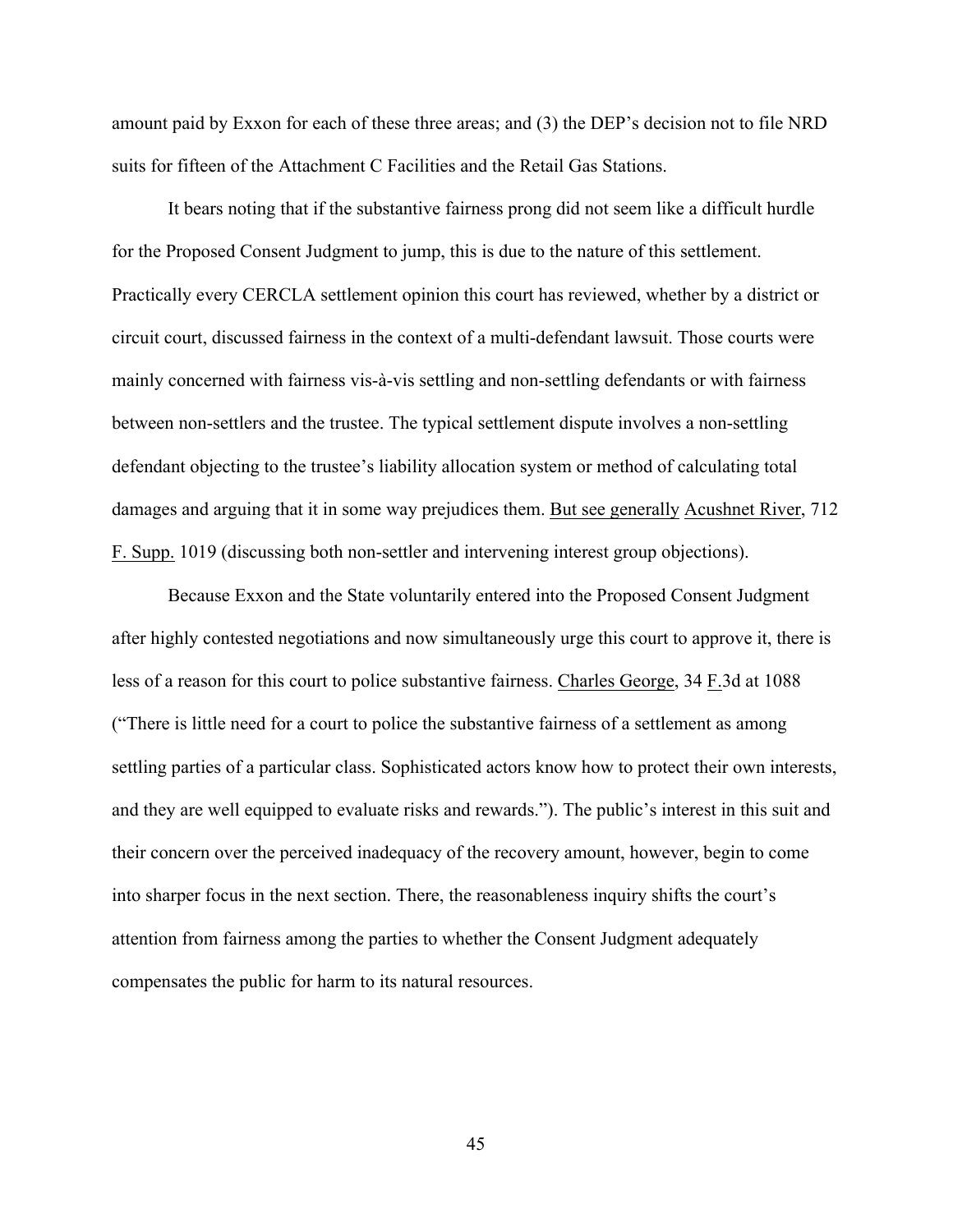## **III.B. Reasonableness**

There are three facets to a consent decree's reasonableness. First, the "decree's likely efficaciousness as a vehicle for cleansing the environment is of cardinal importance." Cannons, 899 F.2d at 89 (citing Cannons, 720 F. Supp. at 1038; Conservation Chem., 628 F. Supp. at 402; United States v. Seymour Recycling Corp., 554 F. Supp. 1334, 1339 (S.D. Ind. 1982)). The second facet "will depend upon whether the settlement satisfactorily compensates the public for the actual (and anticipated) costs of remedial and response measures." Id. at 90. The third factor concerns the relative strength of the parties' litigating positions and litigation risks. Ibid. Bearing this third facet in mind, in conjunction with the fairness and fidelity to the statute prongs, the proper way to gauge the adequacy of the settlement is "to compare the proportion of total projected costs to be paid by the settlors, with the proportion of liability attributable to them, and then to factor into the equation any reasonable discounts for litigation risks, time savings, and the like that maybe justified." Charles George, 34 F.3d at 1087.

As the Bayway/Bayonne Litigation was a natural resource damages case, the first factor might not seem that relevant to the court's review of the Consent Judgment. This is because the first factor is "basically a question of technical adequacy, primarily concerned with the probable effectiveness of proposed remedial responses." Cannons, 899 F.2d at 89-90 (emphasis added). However, the Consent Judgment importantly reaffirms Exxon's remedial obligations at not only Bayway and Bayonne, but also for the Attachment C Facilities and Retail Gas Stations.<sup>132</sup> In the Public Comments, there has been, unfortunately, a lack of understanding over the potential significance of this provision.

<sup>&</sup>lt;sup>132</sup> Proposed Consent Judgment, ¶ 15.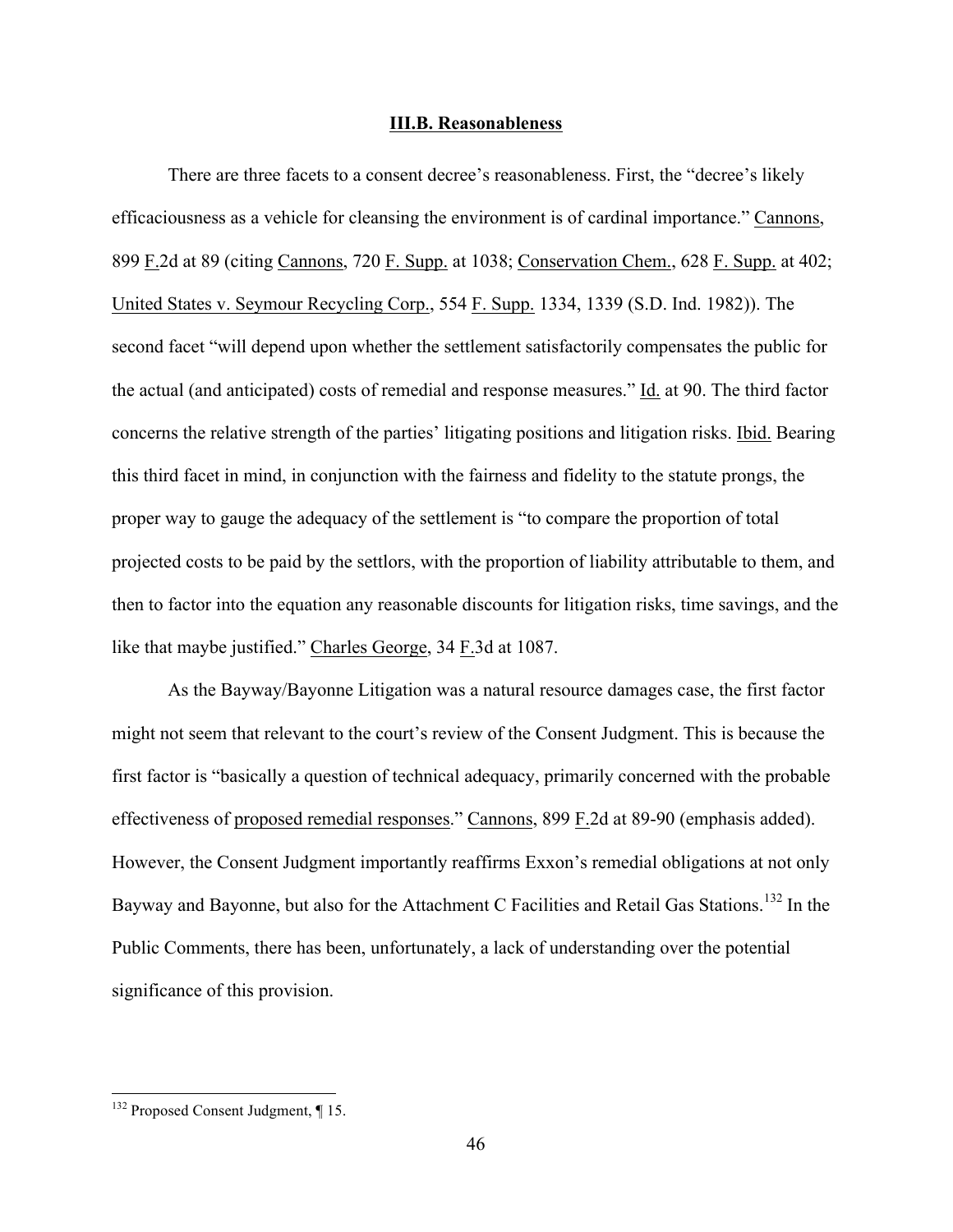One of Exxon's trial arguments was that if the court awarded primary restoration damages, this should release Exxon from their ACO remediation obligations. The distinction between the two types of cleanups is key. "[R]emediation involves the cleanup of contaminants to 'risk-based' levels, whereas '[primary] restoration' and 'replacement' requires return of the natural resource to its pre-discharge condition . . . . " Exxon I, 393 N.J. Super. at 393. Primary restoration, therefore, is more all-encompassing than remediation because if a natural resource is returned to its pre-discharge condition, it is in a better state than if it had only been cleaned up to risk-based levels.

Exxon's argument, then, boils down to the fact that plaintiffs are not allowed a double recovery, and an award of primary restoration that maintains a defendant's remediation obligations could arguably be viewed as a double recovery. The court, in this decision, does not pass judgment on the merits of this argument. For present purposes, however, the fact that Exxon is paying compensatory NRD on top of the Consent Judgment's reaffirmation of their remediation obligations means that the Consent Judgment is technically adequate for cleaning up the environment.

Furthermore, the Consent Judgment is an appropriate vehicle for cleansing the environment because it places "the risks of future uncertainties upon [Exxon] rather than the government[]." Kramer, 19 F. Supp. 2d at 288-89. Paragraph Sixteen of the Consent Judgment states:

The [State] shall retain full authority and sole discretion to require ExxonMobil to take any action, or arrange for action to be taken, to address an immediate environmental concern, an imminent and substantial endangerment to public health, welfare or the environment, or an emergency response arising from or related to the Bayonne Facility, the Bayway Facility, any of the ExxonMobil Retail Stations, and any of the sites listed in Attachment C.<sup>133</sup>

 $133$  Id. at ¶ 16.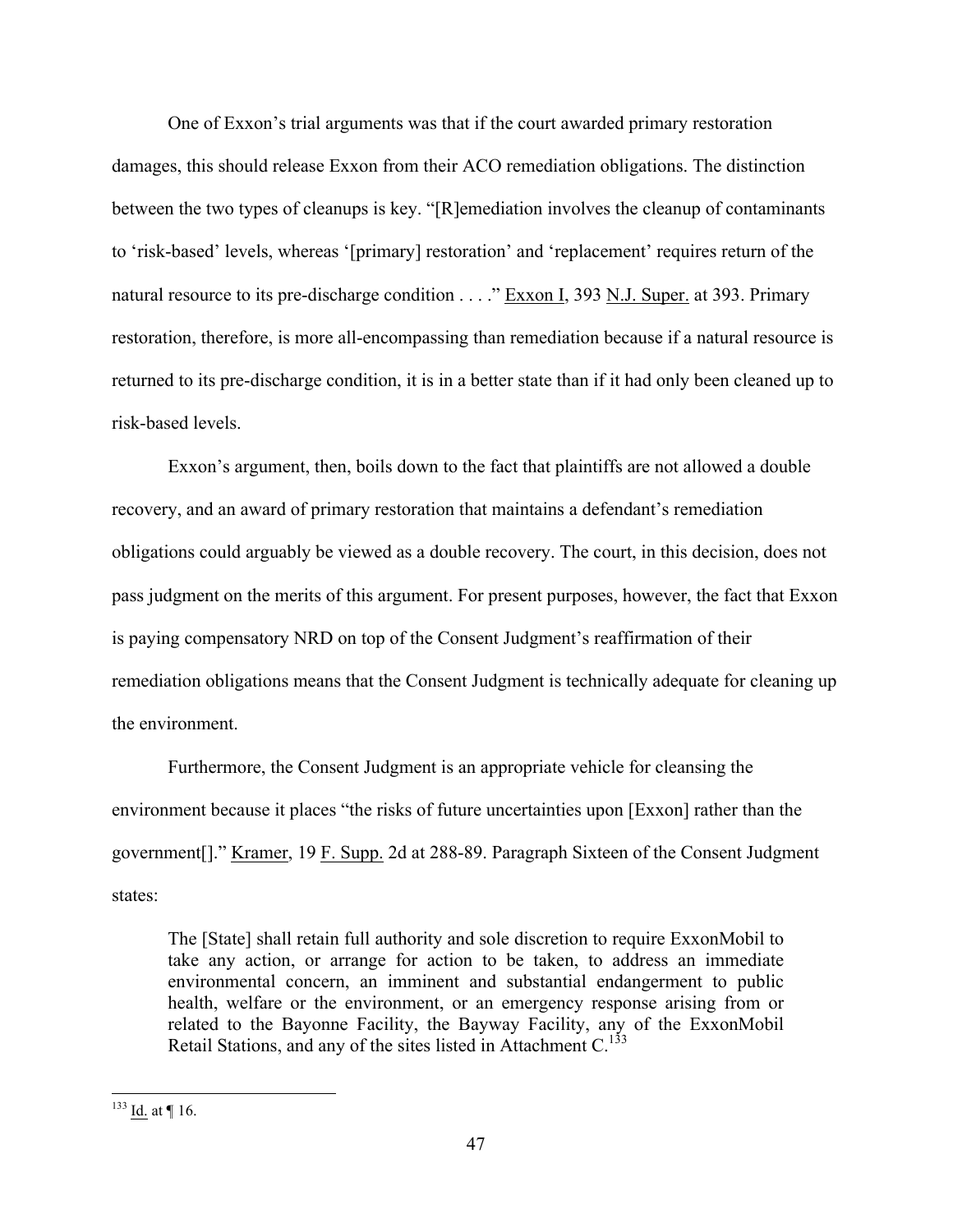The U.S. District Court for the District of New Jersey has found a similar provision to be reasonable. Id. at 289. The first reasonableness factor, therefore, weighs in favor of approving the Consent Judgment.

The Consent Judgment also adequately compensates the public for injuries to natural resources. Adequacy of recovery is not "merely a function of how close a settlement comes to meeting an estimate of projected costs." Charles George, 34 F.3d at 1085. Were this the standard, many NRD settlements could not be considered reasonable due to the fact "that defendants will generally settle for substantially less -- indeed, often for far less given the inherent problems of proof in these cases -- than the asserted damages." See Acushnet River, 712 F. Supp. at 1032. Rather reasonableness is a pragmatic concept that "requires common sense, practical wisdom, and a dispassionate assessment of the attendant circumstances." Ibid. Although much of the analysis for this second factor overlaps with the litigation risks factor, there are a few distinct points. Amici and the Public Commenters have continually argued that the State's \$225 million recovery cannot be reasonable in light of the Stratus Report's \$8.9 billion damages estimate. It is true that Judge Anzaldi found Exxon to be strictly liable and that Exxon did not file an interlocutory appeal challenging this ruling. Exxon I, 393 N.J. Super. at 397-98. For two reasons, however, this finding of liability, together with the Stratus estimate, did not guarantee that the State was going to recover \$8.9 billion at trial.

First, because Exxon reserved their right of appeal on the liability issue, they would have had the right to appeal the ruling to the Appellate Division and Supreme Court. This legal ruling would have been reviewed de novo, and if reversed, would have left the State with a \$0 recovery. Second, assuming Exxon is in fact liable, they are only liable for those damages which the State can prove at trial. For any number of reasons, discussed more fully below, had the State not met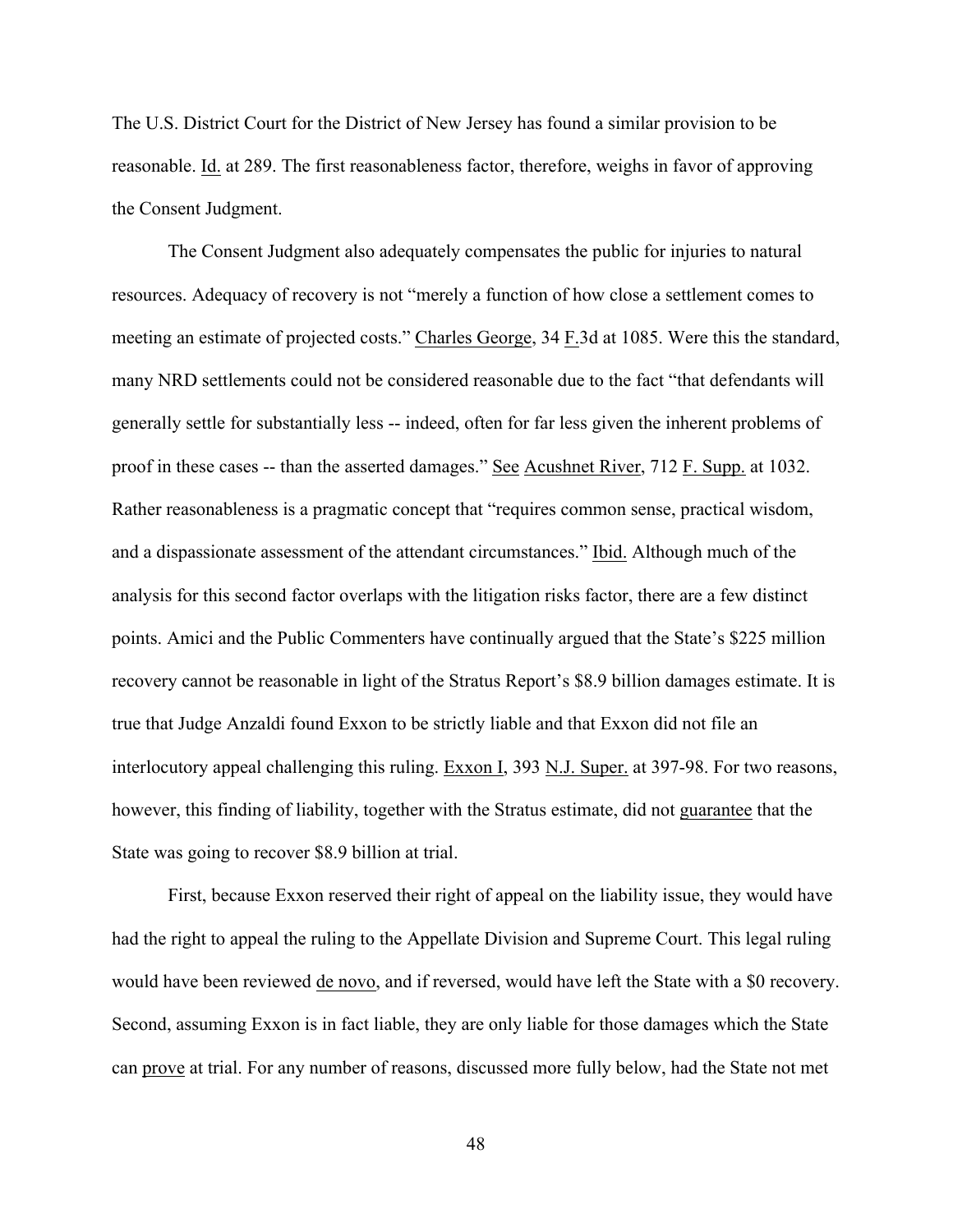the preponderance of evidence hurdle for certain areas of allegedly damaged habitats, it could not have recovered damages for those areas. Although the Consent Judgment's perceived deep discount is only reasonable if justified by litigation risks, courts have held that the public can be adequately compensated when a trustee "only receives a portion of the remediation cost from a party previously adjudicated liable for the entire cost." Davis, 261 F.3d at 25-26 (citing United States v. Davis, 11 F. Supp. 2d 183, 192 (D.R.I. 1998)) (agreeing with district court).

The fact that the recovery amount far outpaces the State's previous wetlands settlement recoveries<sup>134</sup> shows that the amount adequately compensates the public. Bearing in mind that the DEP is accorded deference on this determination, id. at 21, the fact that in the past, both federal trustees and other trial court judges have considered lower per-acre recovery sums to be reasonable, underscores the reasonableness of the DEP's near 40% improvement over their historical average. Moreover, this recovery is adequate considering the litigation risks and real possibility that the State could have walked away from litigation with far less money, or none whatsoever.

Litigation risks can be broken down into trial risks and appellate risks. Trial risks encompass the possibility that this court would have accepted some or all of Exxon's legal contentions and found that the State did not meet their burden of proving injuries to natural resources or loss of natural resource services. Appellate risks encompass the appeals Exxon has made clear they would take from Judge Anzaldi's pre-trial rulings, this court's legal rulings and findings of fact made at trial, and Exxon I and Exxon II. Due to the method the State employed to calculate damages at Bayway and Bayonne, the court is in a unique position to weigh these risks in that it has the ability to estimate, in dollar amounts, the effect that various adverse rulings might have on the State's potential recovery.

 <sup>134</sup> See supra Section III.A.2.b.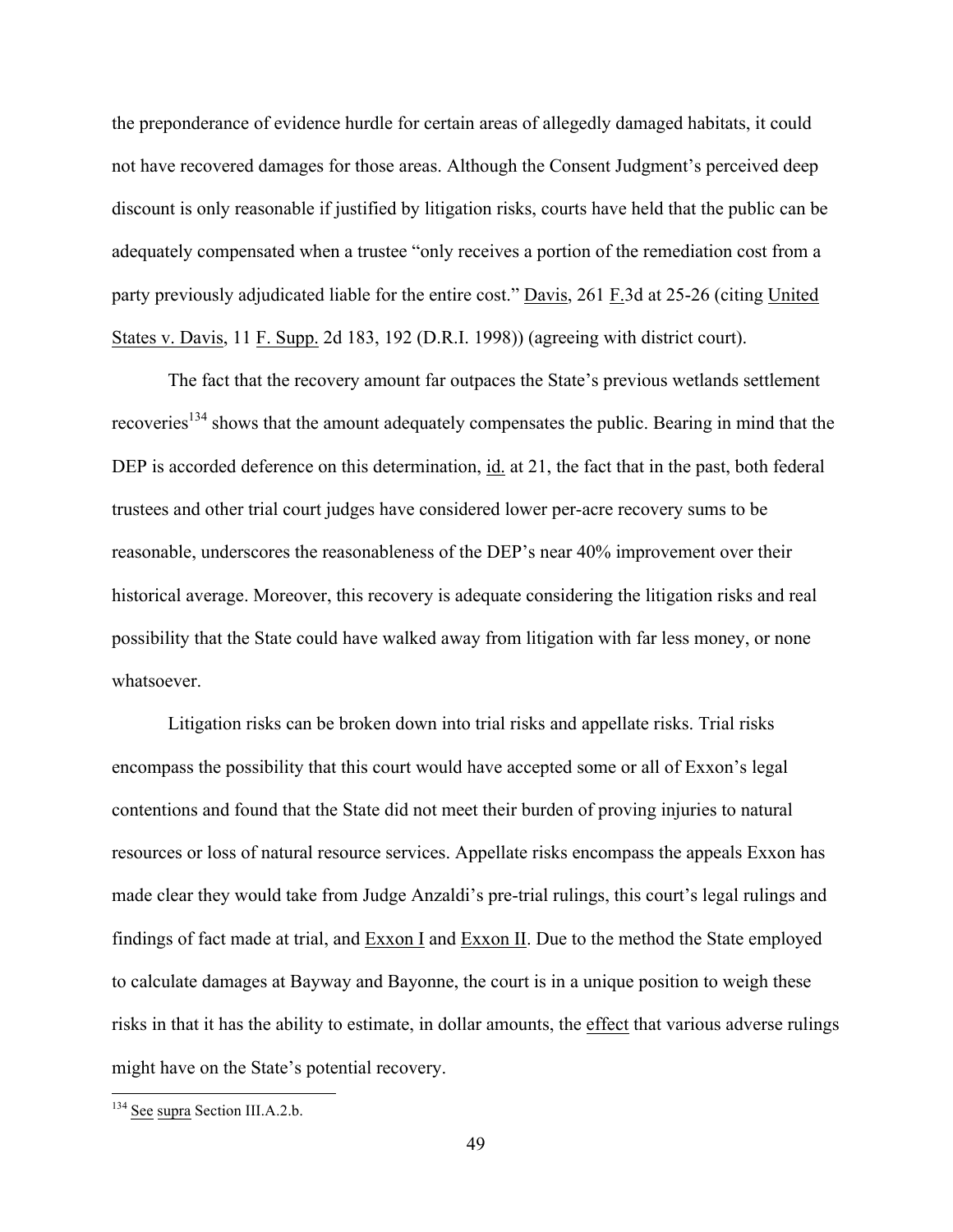As discussed above, the State, through Dr. Lipton and Stratus Consulting, used a HEA to quantify injuries at Bayway and Bayonne. Both trial and appellate risks have a direct impact on the acceptability of the inputs to the HEA formula. At trial, over Exxon's objection, the court accepted as demonstratives two active Excel spreadsheets that Dr. Lipton created.<sup>135</sup> Although the State maintained that they proved all \$8.9 billion in total damages, the purpose behind providing these demonstratives was to allow the court to reliably adjust downward the damages award if, for example, it determined that the State did not prove all of their damages. The result of this is that although Public Commenters and Amici can downplay how risks would affect the State's recovery in theory, the court can actually consider in dollar amounts how adverse rulings would negatively impact the State's recovery.<sup>136</sup> The court finds that although a "reasonableness" inquiry, like that of fairness, is a pragmatic one, not requiring precise calculations," United States v. Charter Int'l Oil Co., 83 F.3d 510, 521 (1st Cir. 1996) (emphasis added) (citing Charles George, 34 F.3d at 1085), nothing in the caselaw prohibits such calculations and estimates, especially when they would help the reader understand the court's decision.

Although not calculated by the HEA, which calculates compensatory damages, the State also sought a \$2.5 billion award for on-site primary restoration. Under N.J.S.A. 58:10- 23.11u.b(4), the State has the burden of demonstrating, by a preponderance of the evidence, that any restoration plan is "practicable." This does not present much of a hurdle for compensatory restoration plans because the State can select sites that will easily accommodate restoration. The State, however, must take sites as it finds them when seeking to conduct primary restoration. This means that if certain site-specific realities make primary restoration non-practicable, the

<sup>&</sup>lt;sup>135</sup> These active spreadsheets were based on the State's static spreadsheets in evidence.<br><sup>136</sup> Whether the court would have accepted the HEA methodology itself, not just its inputs, is also a risk. At trial, HEA's reliability was a question of first impression for New Jersey courts.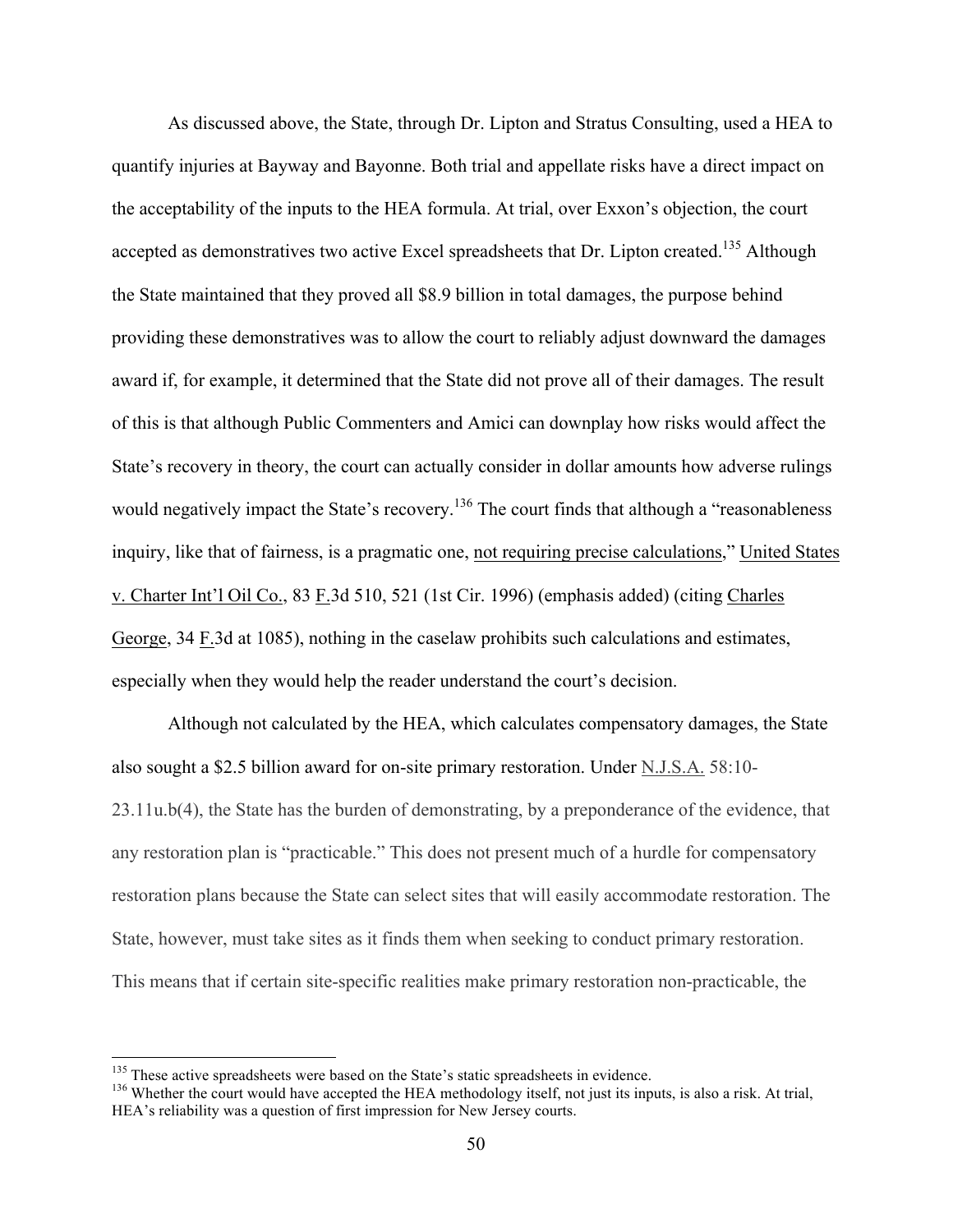State may not conduct primary restoration. If this is the case, courts in turn cannot award primary restoration damages.

In an effort to show that their primary restoration plan for Bayway and Bayonne was practicable, the State sought to introduce the expert engineering testimony of Randy Horsak and Ronald Ostermiller. For several days during trial, Exxon challenged these witnesses on crossexamination with numerous potential difficulties the State would encounter or failed to consider when seeking to restore natural resources at the Bayway and Bayonne sites. These realities included, but were not limited to, the estimated length of time to complete the work, the cost of the plan, the plan's highly conceptual nature, the fact that the plan would need approval and be monitored by many regulatory authorities, which the State had not considered, and the fact that Exxon no longer owns the sites. Exxon also countered with the expert testimony of Dr. John Rodgers and other fact witnesses.

Again, it bears noting that the court never admitted Horsak's, Ostermiller's, or Rodgers' testimony into evidence. They all testified conditionally while the opposing sides' 104 Motions were pending. In this opinion, the court does not pass judgment on their testimony or on the practicability of the State's primary restoration plan. However, if the court had found that the State did not meet its burden of proving practicability, the State would have recovered \$0 for primary restoration damages, and its total potential recovery would have been reduced to \$6.4 billion, a reduction of over 28%.

The next significant litigation risk concerns whether the Spill Act's NRD provision applies retroactively. In 2009, Judge Anzaldi held that the State could seek restoration damages for pre-1977 injuries, the year the Spill Act came into effect. Retroactivity Ruling, letter op. at 5. He based his ruling off New Jersey Department of Environmental Protection v. Ventron Corp.,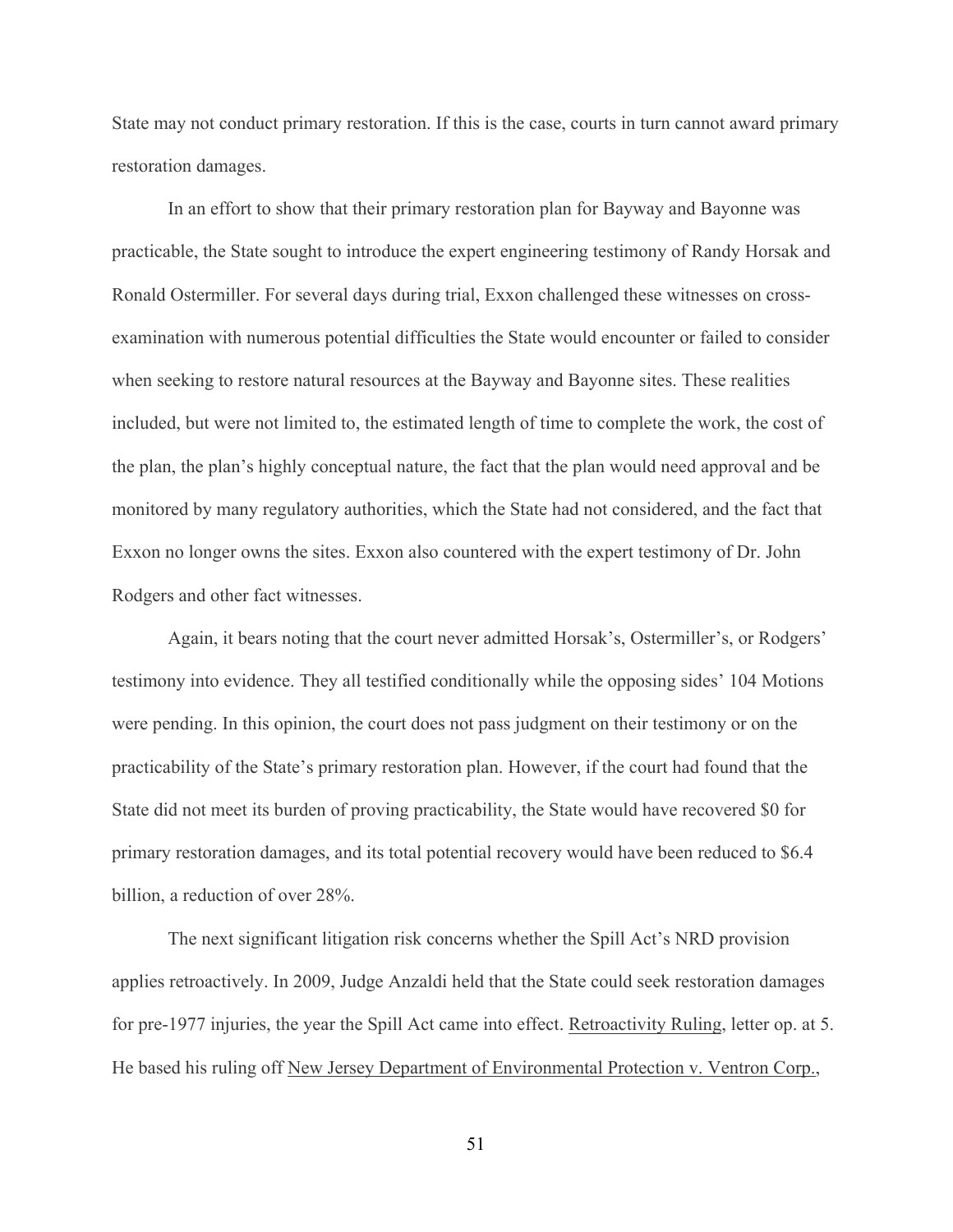94 N.J. 473 (1983), in which the Supreme Court held that the Spill Act's remediation provision applies retroactively. This Retroactivity Ruling was the law-of-the-case, and had this matter concluded with the issuance of this court's opinion, this court would have felt obligated to follow it. The restoration damages retroactivity risk, however, is actually a dual trial and appellate risk, as well as a question of first impression under the Spill Act.

Although the court would have applied the Spill Act's NRD provision retroactively, it still had to interpret Judge Anzaldi's ruling to determine what "retroactivity" meant. In the normal sense, retroactive damages mean the defendant is liable for not only pre-Act damages, but also that they must pay money to compensate the State for the pre-Act years that the natural resource was injured. On the other hand, the court could have construed the Spill Act's NRD provision to reflect CERCLA's provision. Under CERCLA, "There shall be no [NRD] recovery . . . where such damages and the release of a hazardous substance from which such damages resulted have occurred wholly before the enactment of this Act [enacted Dec. 11, 1980]." 42 U.S.C. § 9607(f)(1). Courts have interpreted this provision to mean that if damages occur before 1980, and the natural resources remain damaged after 1980, then trustees can only recover a monetary award from 1980 onwards. Either way this court ruled, its interpretation would have been reviewed on appeal, as well as Judge Anzaldi's Retroactivity Ruling. If these rulings were reversed, because most of the alleged injuries occurred before the Spill Act came into effect – some of which even allegedly occurred over a hundred years ago – the State's recovery would be nominal, if anything at all.

If the Spill Act's NRD provision was determined to be retroactive only to 1977, the year it came into effect, because one of the key HEA inputs was the "year damages begin to accrue," the effect on the State's potential recovery would be significant. Entering "1977" as the input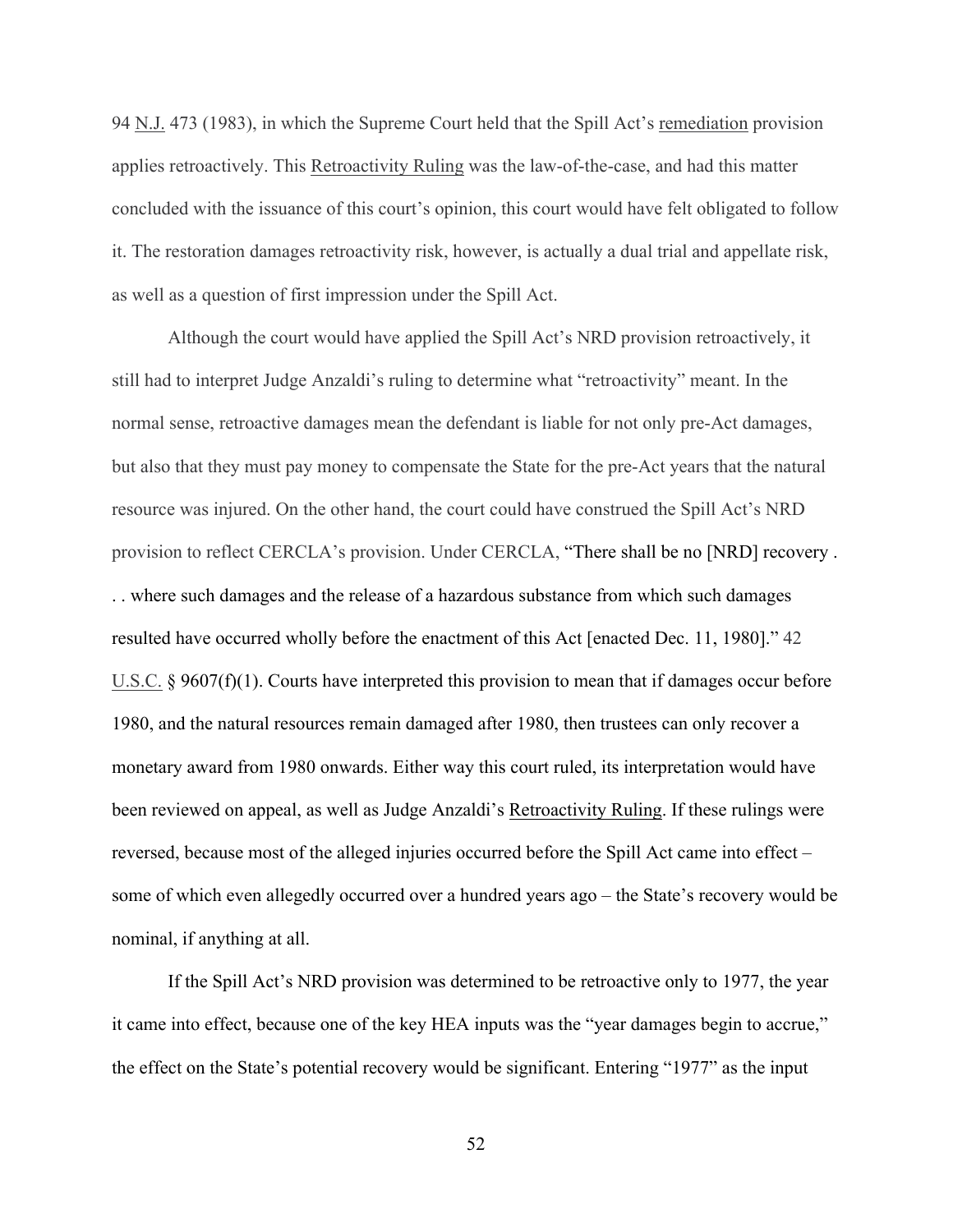into the Bayway and Bayonne HEA demonstratives and assuming no primary restoration, the maximum recovery for the State shrinks to \$1.269 billion, a reduction of over 85% based on only two litigation risks.

The retroactivity risk does not end there, because even if this court interpreted Judge Anzaldi's Retroactivity Ruling to mean full retroactivity, it still would have been obligated to perform "as-applied" Takings and Substantive Due Process analyses under the Fifth and Fourteenth Amendments to the U.S. Constitution. Even if the court, the Appellate Division, and the New Jersey Supreme Court found that retroactive application of the Spill Act's NRD provision did not violate Exxon's Fifth and/or Fourteenth Amendment rights, Exxon could appeal such rulings to the United States Supreme Court.

Under that Court's Fifth Amendment takings test, which has been incorporated against the states through the Fourteenth Amendment, if any of these four courts found that the economic impact of its award impermissibly interfered with Exxon's reasonable investmentbacked expectations, such an award would constitute an impermissible taking without just compensation. Connolly v. Pension Benefit Guar. Corp., 475 U.S. 211, 225 (1986). In fact, applying this test, a plurality of the Court has found that the retroactive application of the Coal Industry Retiree Health Benefit Act of 1992 ("Coal Act") constitutes a taking when it seeks to hold corporations liable for acts that occurred only thirty years before its passage. E. Enters. v. Apfel, 524 U.S. 498, 538 (1998) (plurality opinion). In the instant case, the State was looking for damages back to 1877, a hundred years before the Spill Act came into effect.

Eastern Enterprises only commanded a plurality of the Court, but Justice Kennedy's concurrence raised the specter of substantive due process invalidation of retroactive laws. Although he sharply criticized the plurality for their takings analysis, Justice Kennedy agreed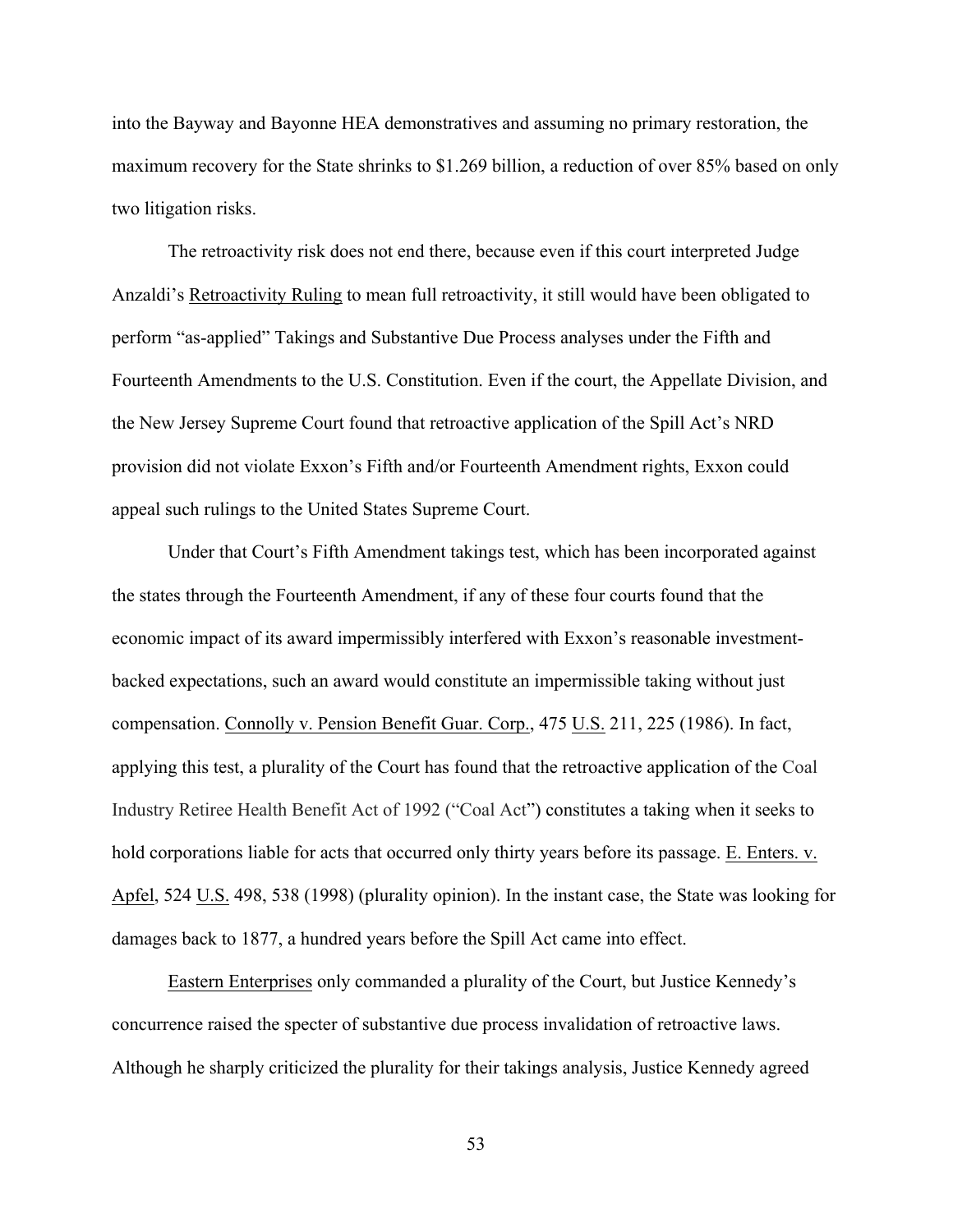with their ultimate conclusion: the Coal Act could not compel Eastern Enterprises to make health care payments for actions that occurred thirty years before the Act's enactment. E. Enters., 524 U.S. at 539 (Kennedy, J., concurring in the judgment and dissenting in part). Importantly, he noted that the retroactive application of laws has been disfavored since before the founding of this country. Id. at 547.

Finally, assuming the State proved damages back to 1877, the Spill Act's retroactive application to the Bayway and Bayonne sites could still have been invalidated under New Jersey courts' "manifest injustice test." Nobrega v. Edison Glen Assocs., 167 N.J. 520, 537, 545 (2001) (discussing this country's "long-standing belief" that retroactive laws are unjust and how the manifest injustice standard is broader than that afforded by the Constitution). If a court found either a takings, substantive due process, or manifest injustice violation, again, the State's maximum compensatory damages recovery would be reduced to \$1.269 billion.

The next risk concerns the Spill Act's interplay with the Public Trust Doctrine. The Spill Act allows the State to seek recovery for injuries to natural resources, which it defines as "all land, fish, shellfish, wildlife, biota, air, waters and other such resources owned, managed, held in trust or otherwise controlled by the State." N.J.S.A. 58:10-23.11b (emphasis added). Because the entirety of Bayway and Bayonne is privately owned property, Exxon contends that the sites cannot be considered land that is owned, managed, or otherwise controlled by the State. Although they do not dispute that the State holds all surface water and groundwater in trust, they argue that courts' historical application of the Public Trust Doctrine negates the possibility that the State can recover damages for injuries to most of the upland soils and sediments at the sites. The New Jersey Supreme Court has defined the public trust as being "the land flowed by the tidal waters, which extend to the mean high water mark." Matthews v. Bay Head Improvement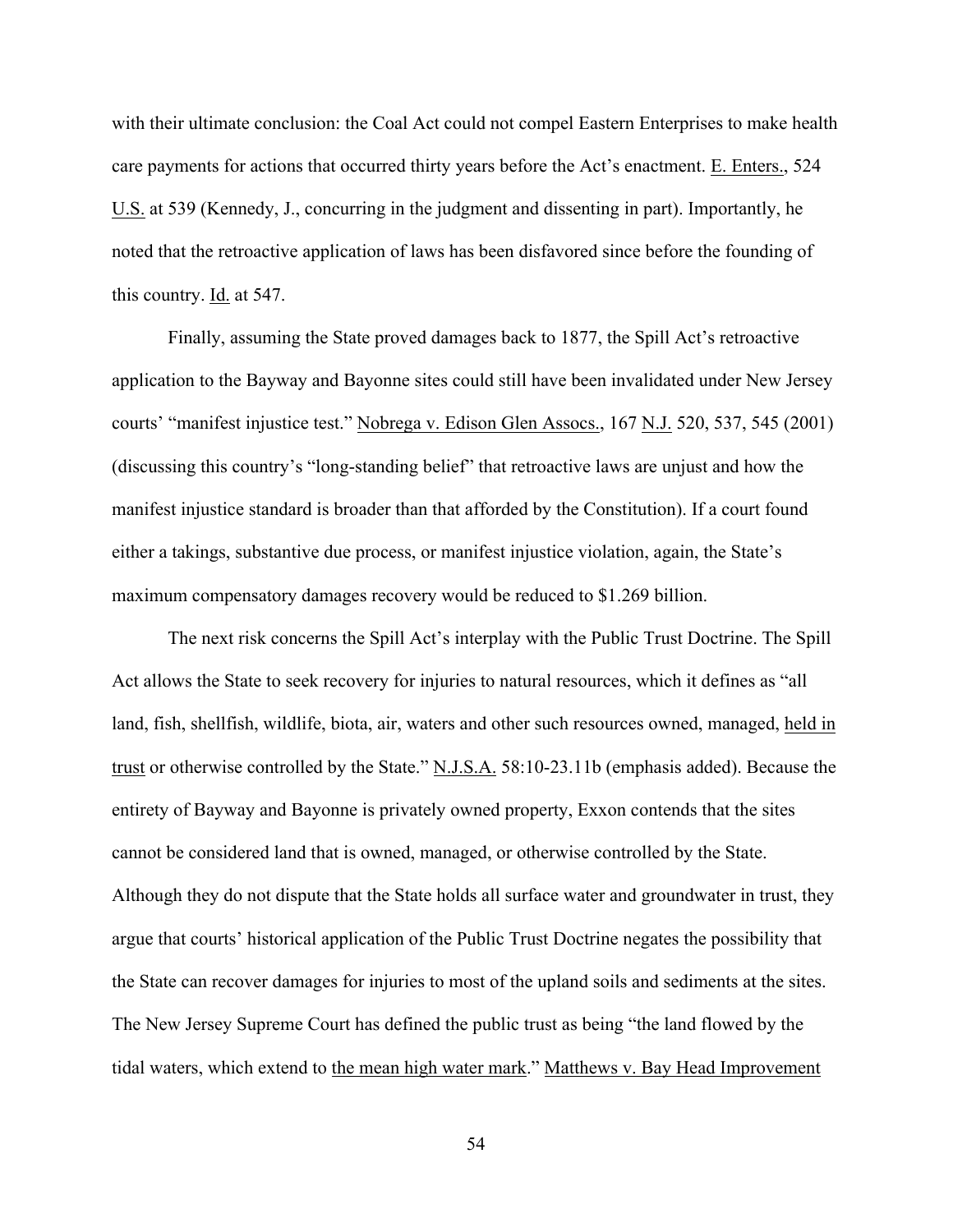Ass'n, 95 N.J. 306, 312 (1984) (emphasis added). Because most of the land at Bayway and Bayonne is inland of the mean high water mark, Exxon contends that these lands are not natural resources, as defined under the Spill Act, for which the State can recover damages. Rejecting this assertion, Judge Anzaldi held that "any lands which are contaminated as a result of actions by Exxon or its predecessors could be subject to damages under the Spill Act." Public Trust Ruling, letter op. at 4 (emphasis added).

Judge Anzaldi's ruling would have constituted law-of-the-case, and this court would have applied it when formulating its opinion. As with the Retroactivity Ruling, and this court's interpretation of that ruling, the Appellate Division and Supreme Court would have reviewed this ruling de novo. Exxon contends, and the court agrees, that if either of these courts reversed, the maximum number of acres for which the State could seek damages, those lands flowed by the mean high water mark, would be approximately 150 to 200 acres of intertidal habitat.<sup>137</sup> Under a 200-acre scenario, assuming no primary restoration and a 1977 start date, the State's maximum potential recovery would have been reduced to approximately \$300 million.

Even if the Appellate Division and Supreme Court upheld the Public Trust Ruling and allowed for full retroactivity, the Uplands Meadow Cost Estimation Risk could have reduced the State's total potential recovery by \$308,000,000. In order to establish the restoration cost per an acre of uplands meadow, the State retained Robert Williams. Although Exxon did not challenge his forestry and forest reforestation credentials, they contended that Williams lacks the requisite expertise in estimating the cost of forest restoration.<sup>138</sup> If the court granted Exxon's Williams 104 Motion and barred his testimony, even assuming the State demonstrated that Exxon injured all acres of uplands meadow for which the State was seeking damages, Dr. Lipton's HEA would not

<sup>137</sup> Exxon's Brief, 44. <sup>138</sup> Trial Transcript, Williams, Apr. 16, 2014*,* Pg. 47, Ln. 8-13.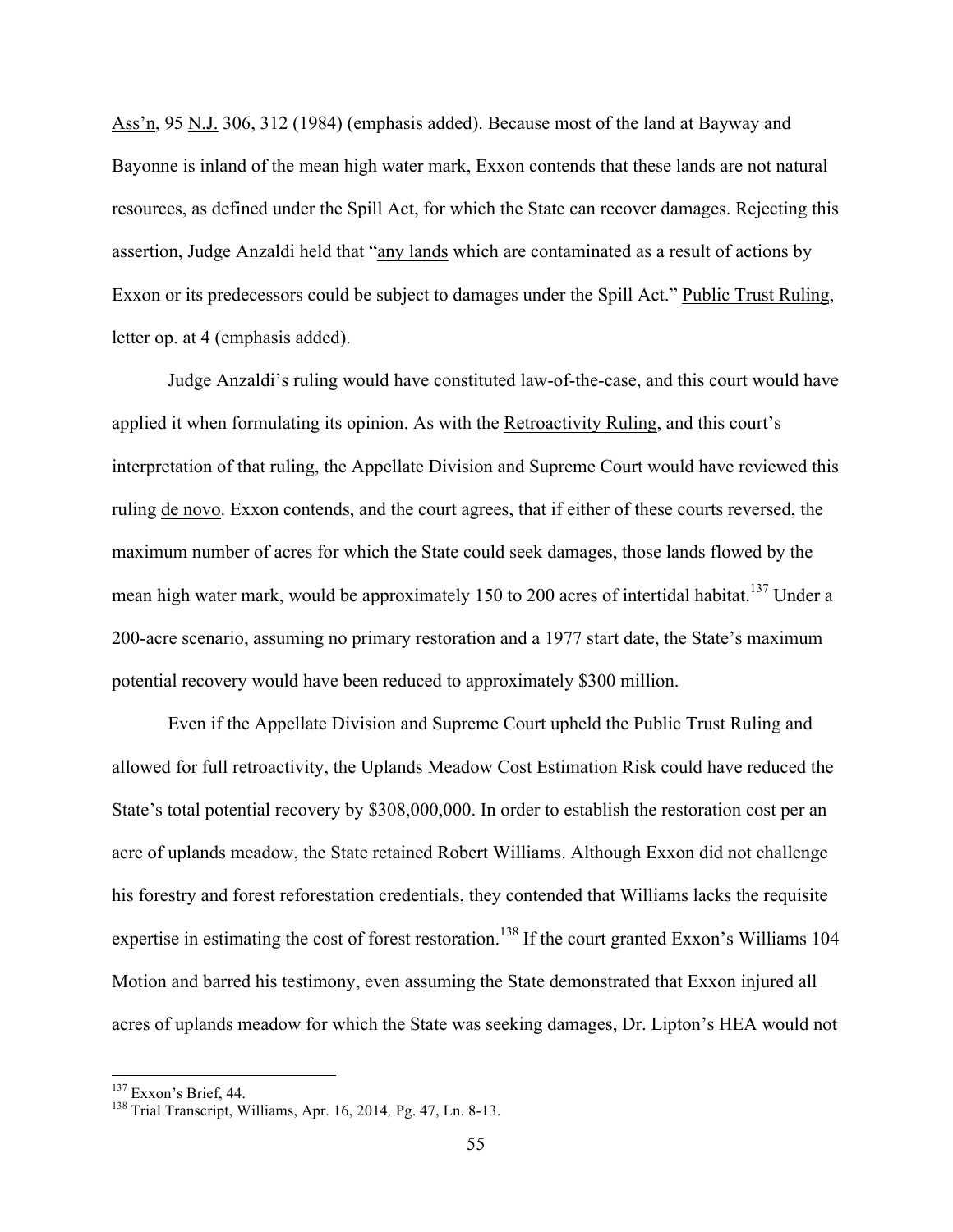have had the necessary per-acre uplands meadow restoration cost input, which Williams estimated at \$90,000. Therefore, the court would have been compelled to award \$0 for uplands meadow injuries.

The one pre-trial ruling that Judge Anzaldi issued in Exxon's favor, his Physical Modification Ruling, was potentially the most significant trial risk for the State. That is because even if all of the above-mentioned risks were resolved in the State's favor, the Physical Modification Risk had the potential to render these victories moot. Although the previously discussed risks were all purely legal issues, this risk involved the overlooked fact that the State still would have had to prove damages at trial.

Under the Spill Act, the State can recover for natural resources that were "damaged or destroyed by a discharge" of a hazardous substance. N.J.S.A. 58:10-23.11u.b(4). A "discharge" is defined as:

[A]ny intentional or unintentional action or omission resulting in the releasing, spilling, leaking, pumping, pouring, emitting, emptying or dumping of hazardous substances into the waters or onto the lands of the State, or into waters outside the jurisdiction of the State when damage may result to the lands, waters or natural resources within the jurisdiction of the State.

N.J.S.A. 58:10-23.11b. Because the State must prove by a preponderance of the evidence that a discharge of a hazardous substance injured a natural resource or impaired a natural resource service, see N.J.A.C. 7:26E-1.8 (defining "injury" under the Spill Act's regulations as "any adverse change or impact of a discharge on a natural resource or impairment of a natural resource service"), the State cannot recover damages under the Spill Act if something other than a discharge of a hazardous substance injures a resource or its services. For this reason, in his Physical Modification Ruling, Judge Anzaldi dismissed "the DEP's claims, under the Spill Act and the common law, for damages for injuries to natural resources of the State on the Bayway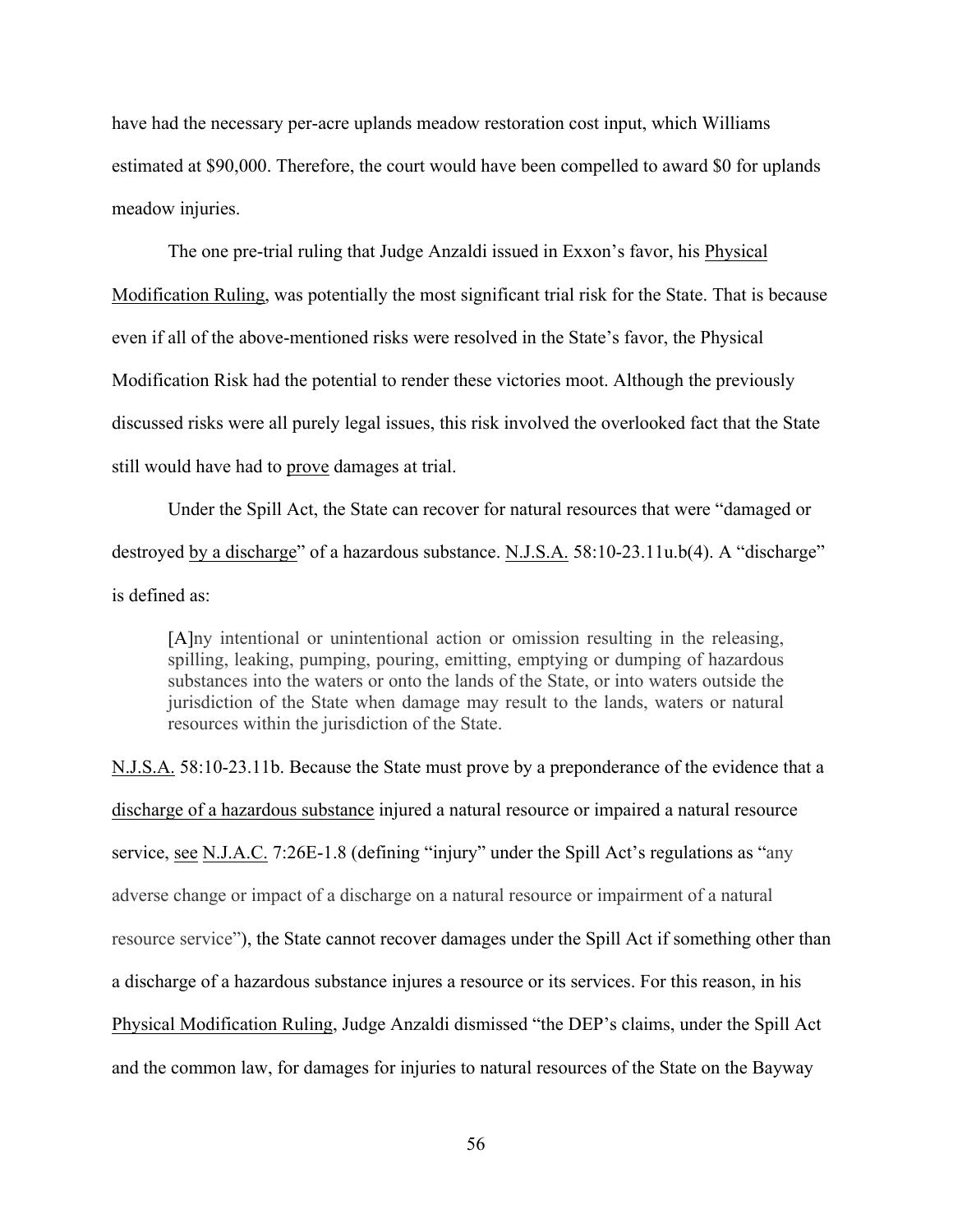and Bayonne sites that are the result of physical modifications to the Bayway and Bayonne sites." Physical Modification Ruling, at ¶ 1.

Due to this ruling, this court's post-trial task interpreting Judge Anzaldi's ruling was to be a highly fact-intensive consideration. According to Exxon, the evidence showed that many wetlands, meadows, and forests were lawfully cleared and/or filled, as authorized by the New Jersey Riparian Commission and Riparian Grants, before they began lawfully building refinery infrastructure. Therefore, if any hazardous substances were discharged, it was argued that this could not have occurred until after the natural resources were lawfully altered from their natural state. Exxon did not dispute that they were liable for remediation, if, for example, oil spilled onto a parking lot, but the gist of their argument is that a defendant cannot be liable for natural resource damages if a discharge does not adversely affect the pre-discharge resource. The State's view of the evidence was that it demonstrated the wetlands were filled with contaminated fill and that this action constituted a "discharge" under the Spill Act. Therefore, the natural resources were injured prior to the commencement of refinery operations. Without passing judgment on the parties' contrasting views, the court finds that this issue, no matter how the court interpreted the Physical Modification Ruling, presented a substantial litigation risk for both the State and Exxon.

Furthermore, the court also had to construe the Physical Modification Ruling and identify modifications to which it applied. The transcript of Judge Anzaldi's Physical Modification Ruling shows that Judge Anzaldi viewed his ruling as a "generic ruling," because, as the evidence had not been established at the time, neither party was able to point to specific structures to which it was to apply.<sup>139</sup> This court could have interpreted it broadly, to dismiss damages for every type of modification, even those that occurred for the purpose of receiving

 <sup>139</sup> Motion Transcript, Anzaldi, J., June 1, 2009, Pg. 19, Ln. 6 – Pg. 21, Ln. 19.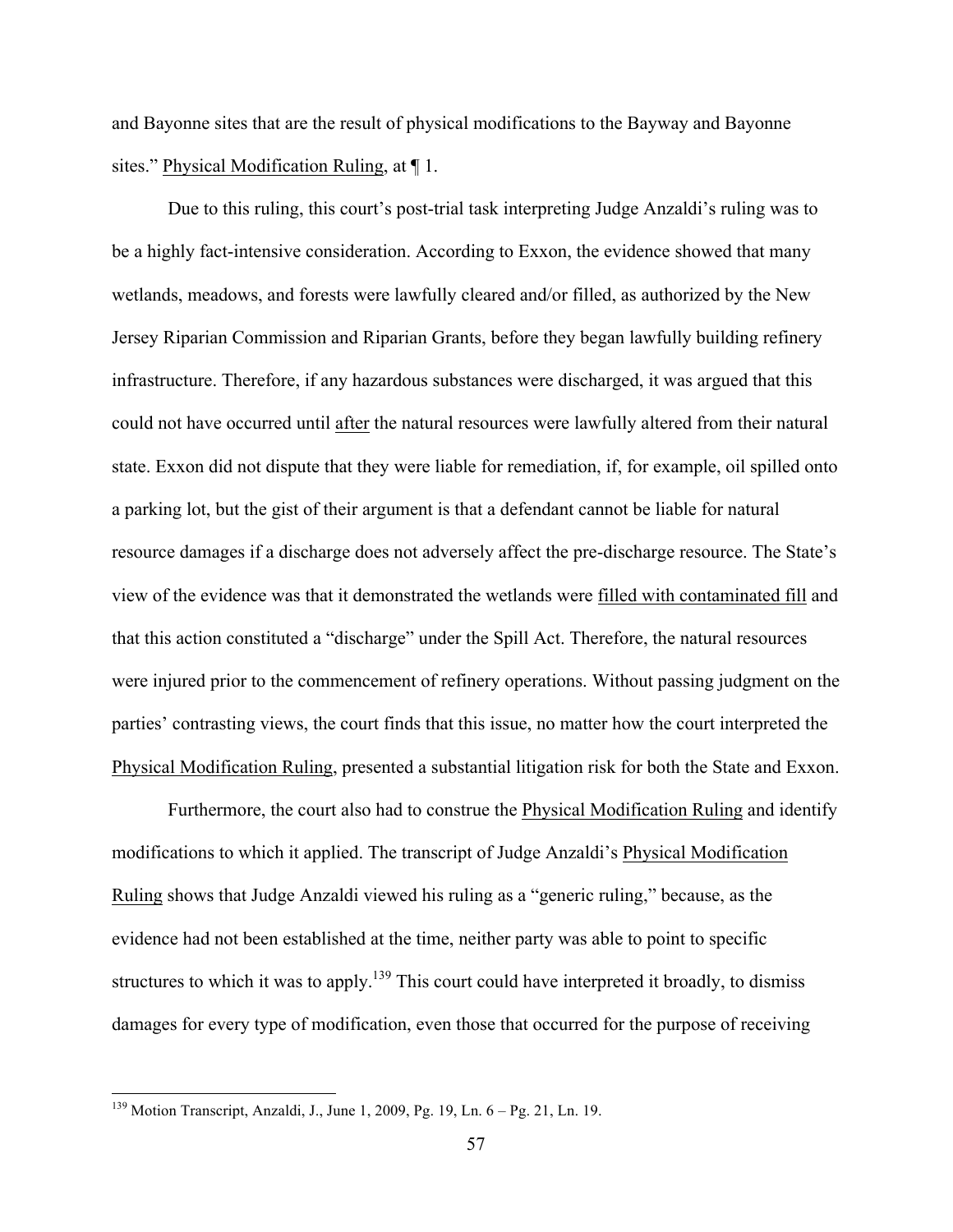hazardous substances. Or, it could have interpreted it narrowly, to dismiss damages for only typical modifications, such as cutting down trees, paving roads, or constructing buildings.

Even if the court interpreted this ruling narrowly, and all the other issues were resolved in the State's favor, the State still would not have been out of the woods. As the court mentioned above, the regulations implementing the Spill Act, the Technical Requirements for Site Remediation ("Technical Regulations"), N.J.A.C. 7:26E-1.1 to -5.8,<sup>140</sup> define injury as "any adverse change or impact of a discharge on a natural resource or impairment of a natural resource service, whether direct or indirect, long term or short term, and that includes the partial or complete destruction or loss of the natural resource or any of its value." N.J.A.C. 7:26E-1.8. For the purposes of the Bayway/Bayonne Litigation, the DEP took the position that the mere presence of contamination not only automatically equaled an "injury," but that it equaled a 100% injury. Although the court does not pass judgment on the DEP's interpretation of this regulation, two specific phrases in its language present additional litigation risks.

The first is the regulation's use of the phrase "adverse change or impact." N.J.A.C. 7:26E-1.8 (emphasis added). According to Mr. Sacco, the "[p]resence of contamination is an adverse change."141 Exxon contested that one cannot assume that the presence of contamination equals an adverse change or impact and that the proper method is to measure the effect contamination has on a natural resource or its service. In fact, even Dr. Lipton was not convinced of Sacco's certitude and referenced the ancient expression of Paracelsus, the father of toxicology, that "the dose makes the poison."142

The second phrase is the regulation's acknowledgement that injuries include "the partial or complete destruction or loss of the natural resource or any of its value." N.J.A.C. 7:26E-1.8

<sup>&</sup>lt;sup>140</sup> Adopted in 1993, the Technical Regulations were amended in 1997 to include natural resource damages.<br><sup>141</sup> Trial Transcript, Sacco, May 1, 2014, Pg. 84, Ln 19.<br><sup>142</sup> Trial Transcript, Lipton, Mar. 31, 2014, Pg. 141,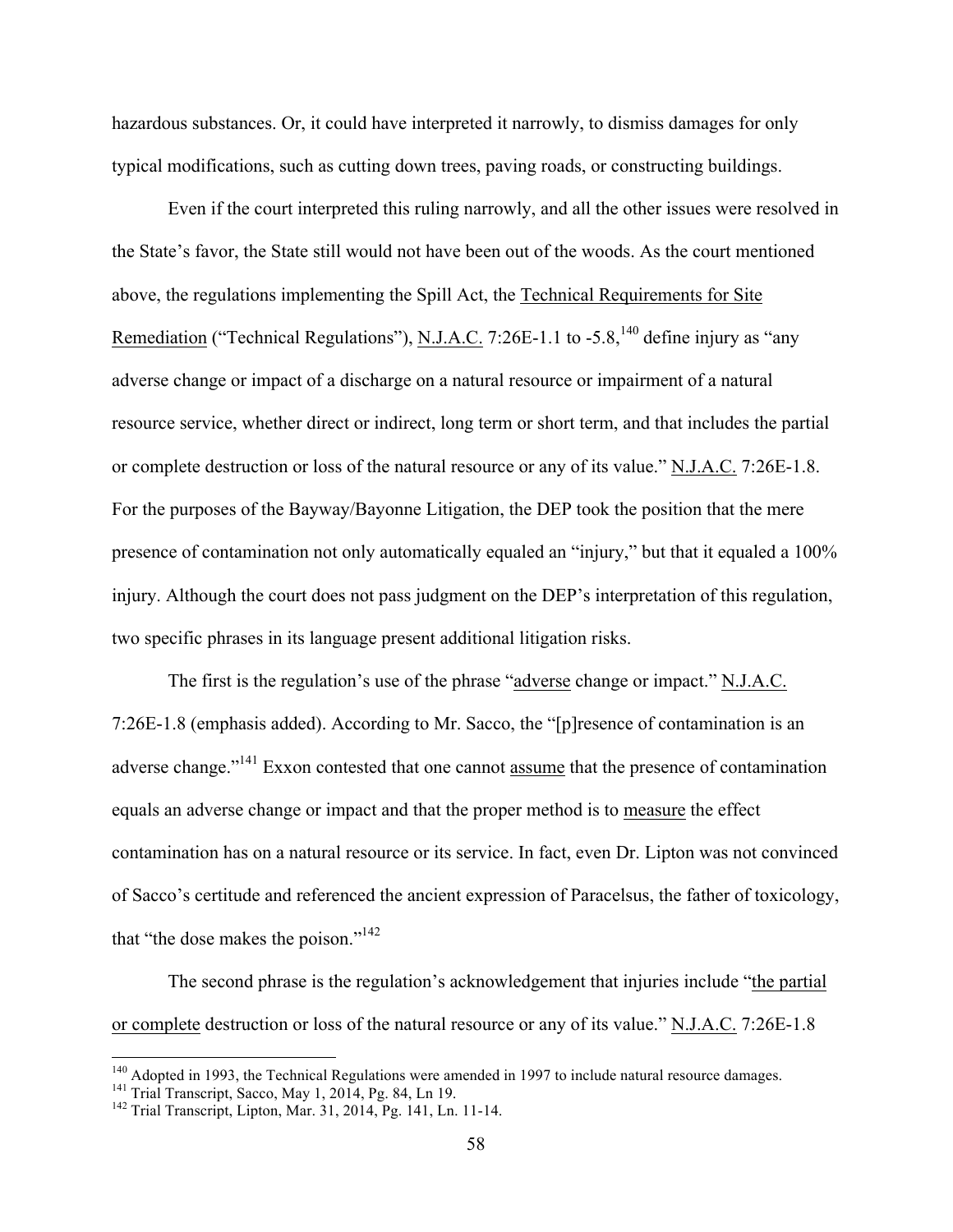(emphasis added). By its plain language, the regulation therefore appears to contemplate losses of natural resources or their services that can be less than 100%. If this is the case, then it presents a litigation risk for the State because, as they admitted, their experts did not measure the losses of natural resources or their services.<sup>143</sup> If the court's review of the trial evidence showed that certain partially injured resources were still providing services, then this too would have reduced the State's damages award.

Even if this court, or any appellate court, found in the State's favor on all of these risks, disputes over two final HEA inputs could have significantly reduced the State's damages award. First, assuming the court accepted any estimate concerning the amount of money it would take to restore one acre of 100% injured intertidal wetland, it could have accepted Dr. Lipton's estimate (\$274,000), Dr. Rodgers' estimate (\$50,000), or some number in-between. If the court found Lipton's estimate unreliable and accepted Rodgers' estimate, assuming all other risks were resolved in the State's favor, this would have reduced the State's compensatory damages recovery by billions of dollars. Assuming the court accepted Rodgers' estimate and used 1977 as the start date, this would have reduced the State's compensatory damages recovery to \$707 million.

The remaining input risk concerns the appropriate HEA discount rate. The State, through Dr. Lipton, contended that practically all trustees, state or federal, and all scholars accept a 3% rate. Exxon countered with the assertion that although this may be true, none of these trustees or scholars have ever attempted to set a discount rate that dates back as far as 1877. They further asserted that a 3% rate can only be reliably used from the late-1970s onward. The court will not delve into the merits of this dispute, but it notes, for example, that had it found the appropriate

 <sup>143</sup> Id. at Pg. 130, Ln. 6-15.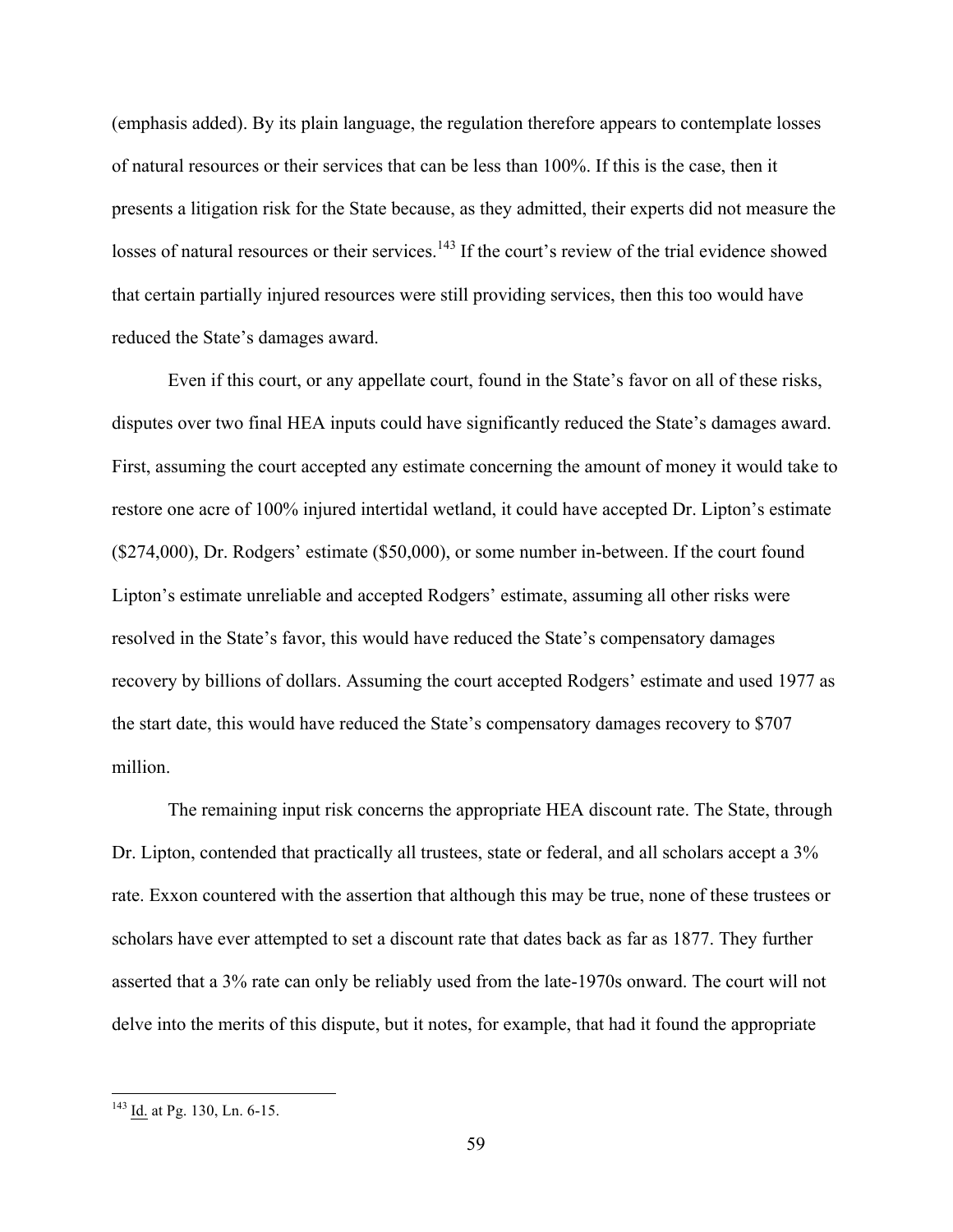discount rate to be 2%, this would have substantially reduced the State's best case compensatory recovery.

Discussed above are some of the most obvious risks the State faced if it did not settle. There are many more, including (1) whether "habitat" is a natural resource under the Spill Act; (2) the appropriate NRDA baseline; (3) the parties' "two foot sampling" dispute; (4) Exxon's argument that an award of primary restoration should obviate their ACO remediation obligations; (5) Exxon's "Act of War" affirmative defense; (6) whether Exxon was entitled to a credit for alleged benefits that the Bayway/Bayonne Facilities provided to New Jersey; (7) Exxon's equitable estoppel defense; (8) the merits of Dr. Desvousges' HEA that calculated damages at \$1.4 to \$3 million; and (9) Exxon's promised appeals of Exxon I and Exxon II. The litigation risk point can, and has been made, without the court reliving the seven months from September 2014 to March 2015 when it was formulating its trial opinion. See Rohm & Haas, 721 F. Supp. at 685-86 ("Ours is not, at this stage, a factfinding *[sic]* mission. It is rather an assignment to ensure that this is a reasonable compromise of this litigation. . . . [I]t must merely be reasonable when measured by the range of plausible interpretations of that record."). Whether by one large risk breaking against the State, or numerous small risks joining forces, the potential existed for the State to walk away from eleven years of litigation with little or nothing to show for it. As a final reminder, most of what the experts on both sides testified to was subject to exclusion in the 104 Motions. All experts, save Dr. Morrison, testified conditionally while 104 Motions were pending.<sup>144</sup> Had the court granted just Exxon's Lipton 104 Motion, the State could not have met its burden of proof and would have recovered  $$0.145$ 

<sup>&</sup>lt;sup>144</sup> During oral argument, Amici admitted that they have not read either parties' 104 motions. Oral Argument Transcript, Kyle, July 30, 2015 Pg. 137, Ln. 24 – Pg. 138, Ln. 12.<br><sup>145</sup> In its merits opinion, the court would have disposed of all trial risks discussed in this section. In this settlement

opinion, the court does not pass judgment on any trial or appellate risks.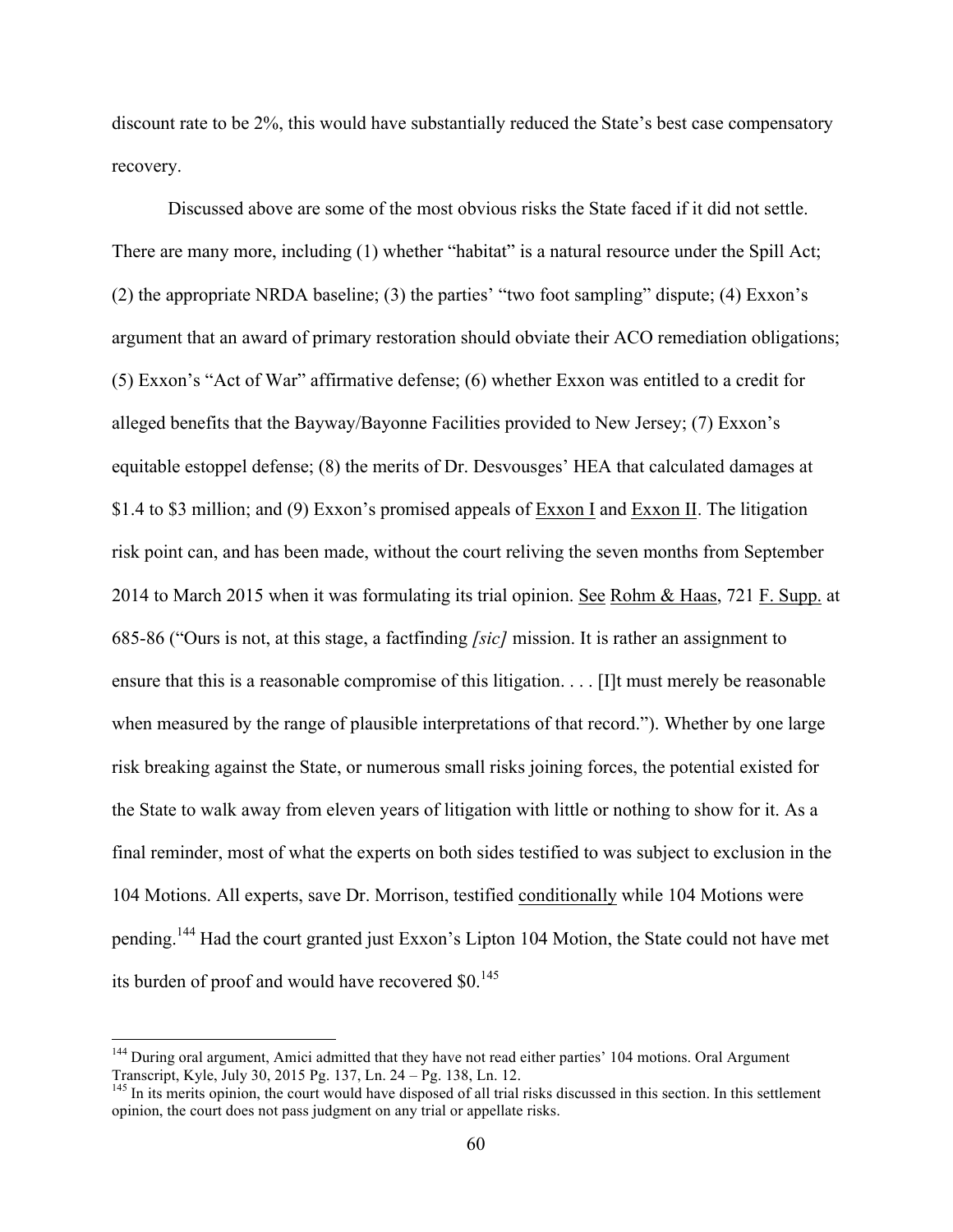Amici contend that because the State has not specifically explained what litigation risks drove them to settle, the Proposed Consent Judgment is not reasonable. The court is aware of no jurisdiction, state or federal, that requires trustees to point out their weaknesses, thereby exposing their vulnerabilities to future polluters. Reasonableness is judged on objective terms and does not rise and fall on a trustee's subjective fears. The court presided over this trial and understands the legal and factual risks the State and Exxon faced in the Bayway/Bayonne Litigation. In light of these risks, the Proposed Consent Judgment is an accurate reflection of the strength of the DEP's case. See id. at 687 (discussing reasonableness factors). In fact, many of these legal and factual risks also apply to potential NRD suits at the Attachment C Facilities and Retail Gas Stations. For these reasons, the court finds that the Proposed Consent Judgment is reasonable.

# **III.C. Faithfulness to the Spill Act's Objectives**

Consideration of whether the Proposed Consent Judgment is consistent with the Spill Act's objectives necessarily "involves matters implicating fairness and reasonableness. The three broad approval criteria were not meant to be mutually exclusive and cannot be viewed in majestic isolation." Cannons, 899 F.2d at 90. "[I]n attempting to gauge a consent decree's consistency with the statute, courts must give wide berth to the agency's choice[s] . . . ." Cannons, 899 F.2d at 91 (finding that the EPA's choice of eligibility criteria for de minimis settlers "fell well within the ambit of Executive discretion"). After reviewing the Spill Act and caselaw interpreting its provisions, the court finds that the Legislature had three broad goals in mind when it passed the Act: (1) assure the prompt, effective cleanup of hazardous substances; (2) place the financial burden of cleanup on polluters; and (3) encourage early settlements.

In the Act's preamble, the Legislature declared the State's policy "to control the transfer and storage of hazardous substances and to provide liability for damage sustained with this State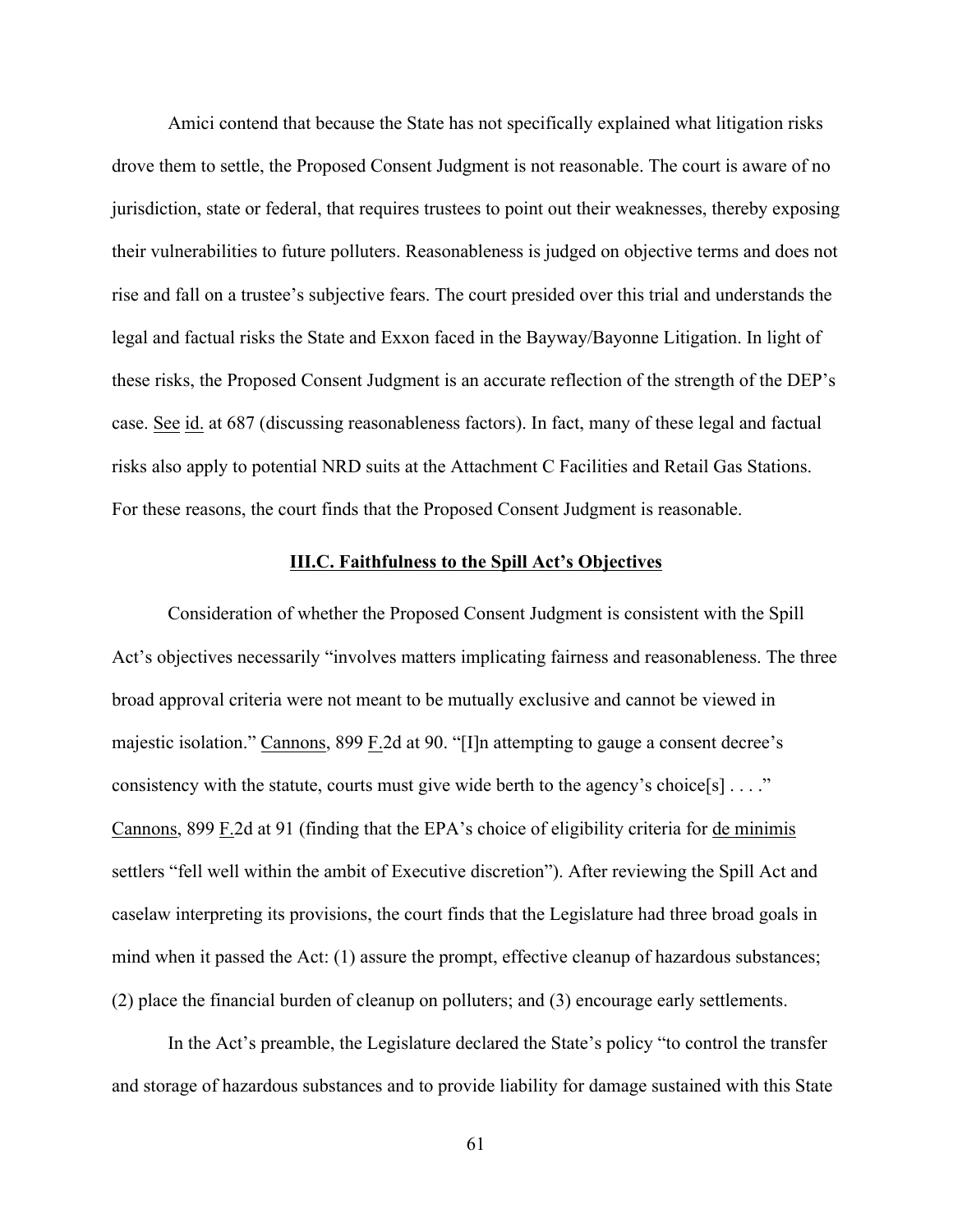as a result of any discharge of said substances, by requiring the prompt containment and removal of such substances . . . ." N.J.S.A. 58:10-23.11a. Interpreting the Spill Act, the Supreme Court has enunciated a "polluter pays" principle. See Ventron, 94 N.J. at 499 ("On the balance, the benefits accorded to the public by the statute outweigh any burden imposed on the polluters."). Likewise, the purpose of the Act's 1991 amendments was to encourage early settlement by granting contribution protection to any defendant who "has entered into an administrative or judicially approved settlement with the State . . . ." See N.J.S.A. 58:10-23.11f. Such early settlements are beneficial because they preserve public finances, "enabling the funds to be used at other sites." Kramer, 19 F. Supp. 2d at 289 (citing 131 Cong. Rec. H11,070 (Dec. 5, 1985) (statement of Rep. Florio); N.J.S.A. 58:10-23.11r). In fact, these are the same three goals that Congress intended to achieve through CERCLA.

First, CERCLA seeks to ensure the prompt, effective cleanup of hazardous wastes. Akzo, 949 F.2d at 1439 (citing Walls v. Waste Res. Corp., 823 F.2d 977, 978-79 (6th Cir. 1987)); Cannons, 899 F.2d at 90 (quoting Dedham Water Co. v. Cumberland Farms Dairy, Inc., 805 F.2d 1074, 1081 (1st Cir. 1986)). Second, Congress intended to place "the financial burden of the cleanup on the PRPs." Akzo, 949 F.2d at 1439 (citing Walls, 823 F.2d at 978-79); see also Cannons, 899 F.2d at 91 (quoting Dedham, 805 F.2d at 1081). Third, by providing broad contribution protection to early settlers, Congress sought to encourage early settlements. Davis, 261 F.3d at 27 (citing 42 U.S.C. § 9613(f)(2); Charter, 83 F.3d at 522; UTC v. Browning-Ferris Ind., Inc., 33 F.3d 96, 103 (1st Cir. 1994)). Because the Proposed Consent Judgment furthers these three goals, it passes the third review standard prong.

First, the Consent Judgment ensures the prompt cleanup of hazardous substances. As previously discussed, it reaffirms Exxon's remediation obligations at Bayway, Bayonne,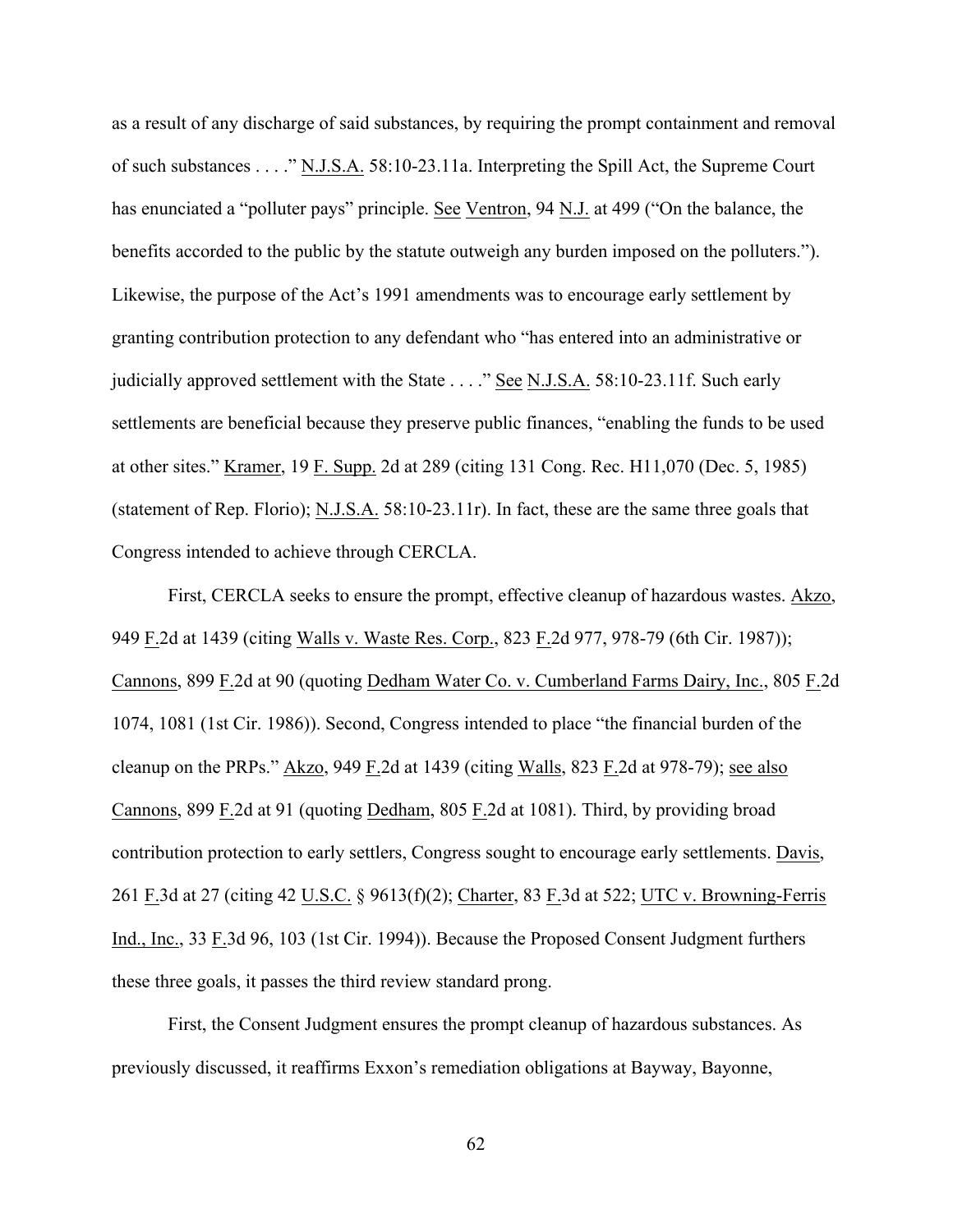Paulsboro, the other fifteen Attachment C Facilities, and the Retail Gas Stations. At Bayway and Bayonne alone, Exxon has already spent over \$257,000,000 remediating these sites, and it is expected that their future expenditures will also be in the hundreds-of-millions range.<sup>146</sup> Amici, however, have raised one troubling aspect of the Consent Judgment that requires discussion.

By its terms, the Consent Judgment does not actually require the State to spend the entire \$225 million on the restoration and replacement of injured natural resources. According to Amici, if the money recovered is not going to be spent on environmental purposes, the Consent Judgment cannot further the Spill Act's intent. This issue arises due to a recently enacted budget provision that states:

Except as otherwise provided in this act and notwithstanding the provisions of any other law or regulation to the contrary, the first \$50,000,000 [and one-half of any additional amounts] in natural resource, cost recoveries and other associated damages recovered by the State, along with such additional amounts as may be determined by the Director of the Division of Budget and Accounting, in consultation with the Attorney General, to be necessary to pay for the costs of legal services related to such recoveries, shall be deposited into the Hazardous Discharge Site Cleanup Fund established pursuant to section 1 of P.L.1985, c.247 (C.58:10-23.34), and are appropriated for: direct and indirect costs of remediation, restoration, and clean up; costs for consulting, expert, and legal services incurred in pursuing claims for damages; and grants to local governments and nonprofit organizations to further implement restoration activities of the Office of Natural Resources Restoration. Recoveries in excess of the amounts appropriated pursuant to this paragraph, consistent with the terms and conditions of applicable settlement agreements or court rulings, shall be deposited in the General Fund as general State revenue.

P.L.2015, c.63, Pg. 75, Ln. 33 – Pg. 76, Ln. 5 (emphasis added) (hereinafter the "Budget

Provision). Because the State's special counsel is seeking \$50,096,966.34 in attorneys' fees,

Amici read this provision to mean that  $$50,096,966.34$  will be deducted from \$225 million,<sup>147</sup>

<sup>&</sup>lt;sup>146</sup> For a discussion of the Proposed Consent Judgment's "Morses Creek Deferral" and how this deferral is both consistent with the Spill Act's goals and furthers the public interest, see infra Section IV.<br><sup>147</sup> This discussion of special counsel's fee is, of course, only relevant if the court approves this fee. By way of letter

opinion and order issued the same day the court approves the Proposed Consent Judgment, the court also approves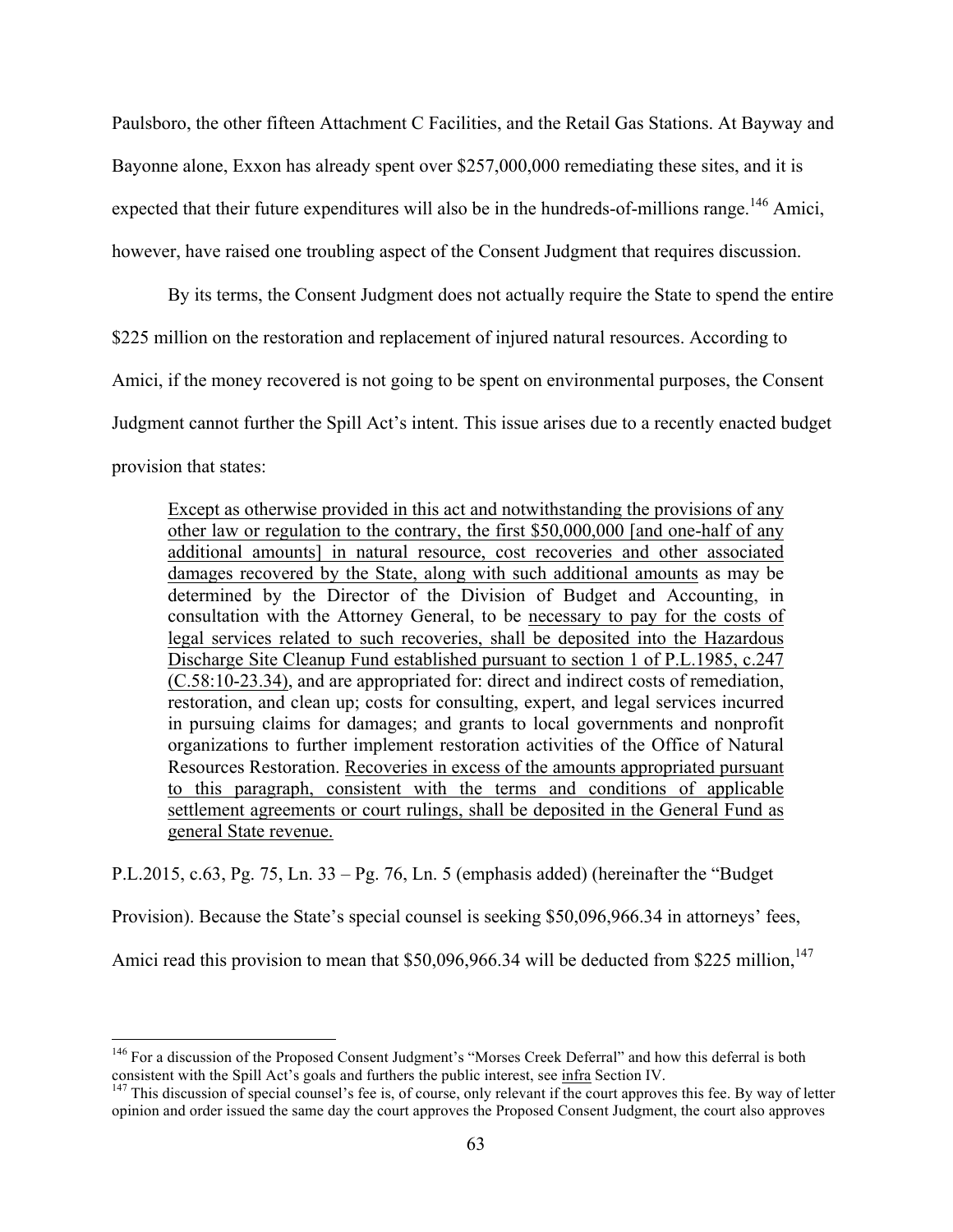and the remainder will be deposited into the General Fund. On the other hand, the State and Exxon argue that, first, this fee will be deducted from the \$225 million. Then, \$50,000,000 will be deposited into the Hazardous Discharge Site Cleanup Fund. Finally, the excess will be deposited into the General Fund. Assuming these are the only two ways to reconcile the Proposed Consent Judgment with the Budget Provision, the court finds that the State's reading is the more plausible interpretation.

The plain language of the Budget Provision states that "the first \$50,000,000 . . . along with such additional amounts . . . necessary to pay for the costs of legal services related to such recoveries, shall be deposited into the Hazardous Discharge Site Cleanup Fund . . . ." Id. at Pg. 75, Ln. 34-39. This language supports the State's reading because \$50,000,000 "along with" \$50,096,966.34 will be deposited into the Hazardous Discharge Site Cleanup Fund. The "excess," \$124,903,033.66, will then be deposited into the General Fund. The Proposed Consent Judgment's fidelity to the Spill Act's objectives, then depends upon the answer to the following question: Can a NRD settlement that only allocates \$50,000,000 to restoration and replacement be considered to further the Spill Act's goal of prompt, effective environmental cleanup? The court answers this question in the affirmative.

When interpreting statutes, "it is not proper statutory construction to reach a result that would render a provision completely meaningless." Exxon I, 393 N.J. Super. at 409-10 (citing Gabin v. Skyline Cabana Club, 54 N.J. 550, 555 (1969)). Here, the court has before it two statutes, the Spill Act and the Budget Provision. The Spill Act expressly contemplates the judicial approval of settlements. N.J.S.A. 58:10-23.11f. The Budget Provision, which acknowledges the settlement of NRD suits, was passed against the backdrop of both N.J.S.A.

the fee. N.J. Dep't of Envtl. Prot. v. Exxon Mobil Corp., No. UNN-L-3026-04, letter op. (N.J. Super. Ct. Law Div. Aug. 25, 2015).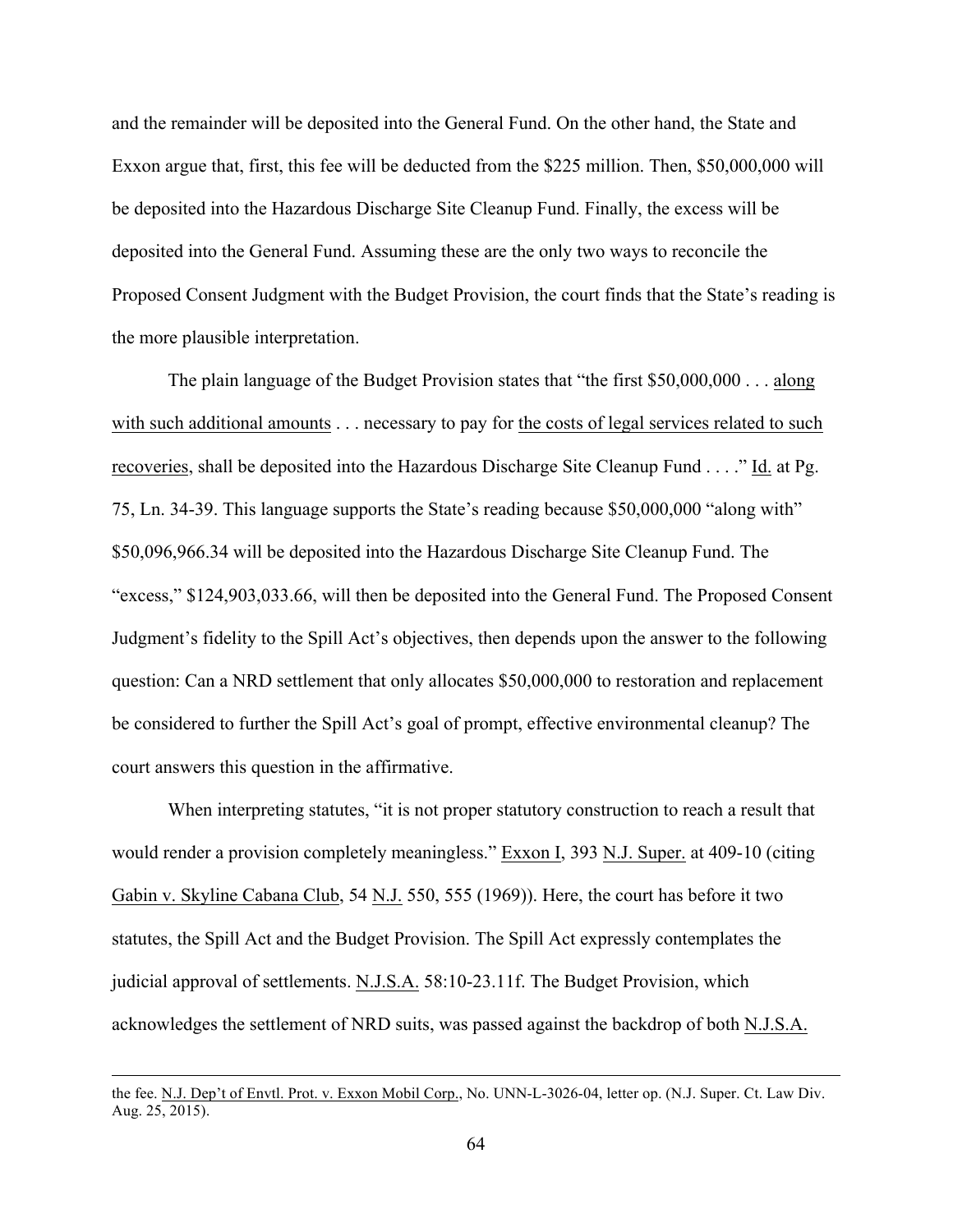58:10-23.11f and a string of federal district court decisions that analyzed Spill Act settlements for fairness, reasonableness, and fidelity to the statute. The court finds that under Gabin's reasoning, courts should also not interpret two statutes so as to render one of them completely meaningless. This is what would happen if the court accepted Amici's reasoning.

With the Budget Provision, the Legislature has implicitly contemplated judicial approval of NRD settlements where only a portion of the recovery goes into the Hazardous Discharge Site Cleanup Fund. If the court used the Budget Provision to find that the Proposed Consent Judgment is not consistent with the Spill Act's goals, then the budget provision would be completely meaningless because no settlement over \$50,000,000 could ever be approved. The Legislature could not have intended such a result. Moreover, in a similar vein, courts have approved consent decrees that do "not provide for full restoration and replacement of the injured natural resources . . . ." Acushnet River, 712 F. Supp. at 1033-37. Had the express terms of the Proposed Consent Judgment mandated that no money would go towards environmental cleanup or restoration purposes, this would be a different issue. This situation, however, is not before the court.

Above, the court used the phrase, "Assuming these are the only two ways to reconcile the Proposed Consent Judgment with the Budget Provision . . . ." This is because there is a third interpretation that reconciles the Consent Judgment with the Budget Provision. As stated in the Consent Judgment, Exxon agrees to pay the State "\$225 million by certified check made payable to 'Treasurer, State of New Jersey,' or by wire transfer pursuant to instructions provided by the [State]."<sup>148</sup> Upon receiving this payment, the State "shall place that money in a segregated account within the Hazardous Discharge Site Cleanup Fund (the "Account"). Until this Consent Judgment becomes final and non-appealable, the settlement funds in the Account shall earn

<sup>&</sup>lt;sup>148</sup> Proposed Consent Judgment, ¶ 5.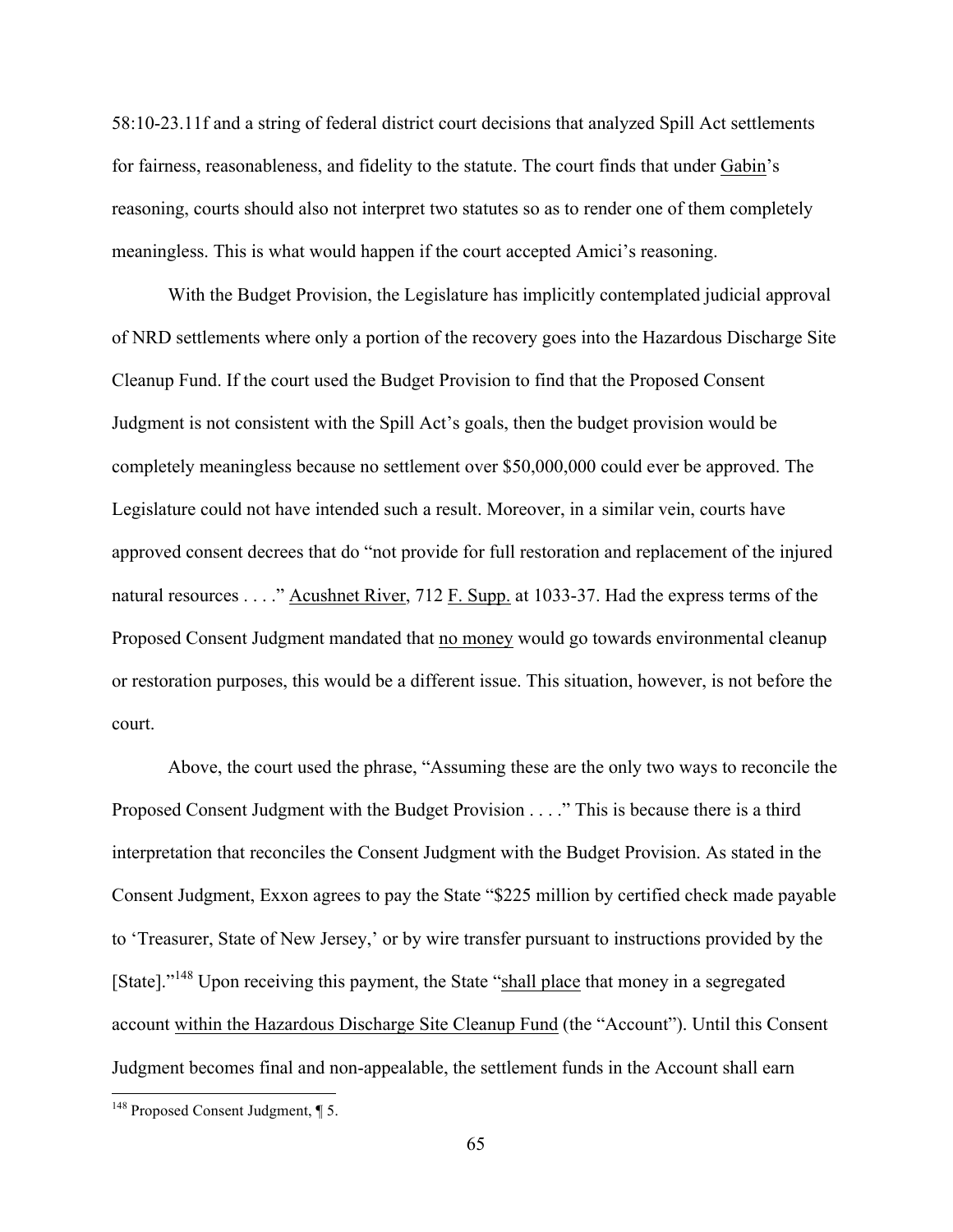interest and may not be used by the State of New Jersey for any purpose."<sup>149</sup> It is well established that, under New Jersey law, a "settlement agreement between parties to a lawsuit is a contract." Nolan, 120 N.J. at 472 (citing Pascarella v. Bruck, 190 N.J. Super. 118, 124 (App. Div. 1983)). This means that, pursuant to general contract law, the proper way to interpret the Proposed Consent Judgment is by giving effect to the plain meaning of its language, Atl. N. Airlines v. Schwimmer, 12 N.J. 293, 301 (1953) ("The polestar of construction is the intention of the parties to the contract as revealed by the language used . . . ."), and under this plain language, the State "shall place [the entire \$225 million] in a segregated account within the Hazardous Discharge Site Cleanup Fund."<sup>150</sup>

Although, pursuant to the Budget Provision, amounts in excess of the first \$50,000,000 "shall be deposited in the General Fund as State revenue," P.L.2015, c.63 Pg. 76, Ln. 4-5, this only occurs when the terms and conditions of a settlement do not mandate the money go elsewhere. See id. at Pg. 76, Ln. 3-4 ("Recoveries in excess of the amounts appropriated pursuant to this paragraph, consistent with the terms and conditions of applicable settlement agreements or court rulings, shall be deposited in the General Fund as general State revenue." (emphasis added)). The Consent Judgment mandates that the State deposit the entire \$225 million in the Account located within the Hazardous Discharge Site Cleanup Fund. Therefore, under this third interpretation, it appears that under the plain language of both the Proposed Consent Judgment and the Budget Provision, the "recoveries in excess" language of the Budget Provision does not apply to the placement of the Proposed Consent Judgment funds.

Neither the parties nor Amici, however, have asked this court to interpret the terms of the Proposed Consent Judgment, and for this reason, the court, at this point, has no role in deciding

 $\frac{149}{150}$  Ibid. (emphasis added).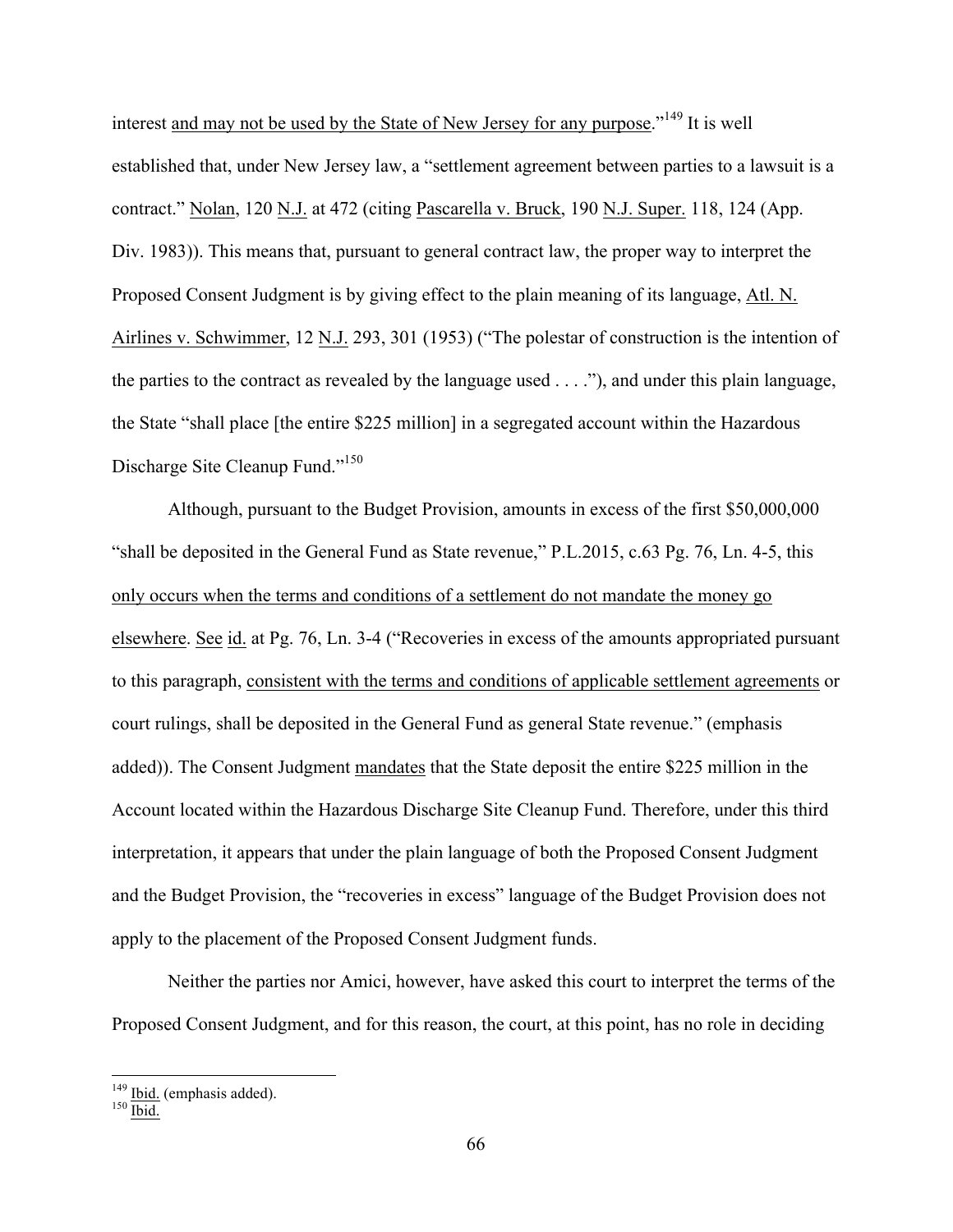the ultimate fate of the State's recovery. The interpretation the court suggests is only provided to add even greater weight to its finding that the Consent Judgment is consistent with the Spill Act's goals. There may very well be a mechanism by which the State can remove amounts initially deposited into the Hazardous Discharge Site Cleanup Fund and use those amounts for other purposes. For the purposes of this decision, the court finds that if only \$50,000,000 is going towards cleanup and restoration, or if the entire \$225,000,000 is going towards cleanup and restoration, under either scenario, the Proposed Consent Judgment ensures the prompt, effective cleanup of hazardous wastes.

The Proposed Consent Judgment also furthers the Spill Act's second goal by placing the financial burden of cleanup on Exxon. Under their ACO remediation obligations, which the Proposed Consent Judgment reaffirms, Exxon must cleanup Bayway, Bayonne, Paulsboro, the other fifteen Attachment C Facilities, and the Retail Gas Stations at their costs. Furthermore, it requires Exxon to pay \$225 million for a release of the State's pending and potential NRD claims at these sites. Additionally, it reserves the State's right to pursue its Surface Water Claims and all MTBE claims. Whether through litigation or settlement, the State may be able recoup further payments from Exxon.

Finally, the Proposed Consent Judgment furthers the Spill Act, and indeed general New Jersey, policy of promoting settlement. Through the passage of CERCLA and the Spill Act, both Congress and the New Jersey Legislature sought "'to encourage settlements that would reduce the inefficient expenditure of public funds on lengthy litigation.'" Mathes, 2008 U.S. Dist. LEXIS 85590, at \*9 (quoting In re Cuyahoga Equip. Corp., 980 F.2d 110, 119 (2d Cir. 1992)). These statutes provide contribution protection to settling defendants in order to induce them into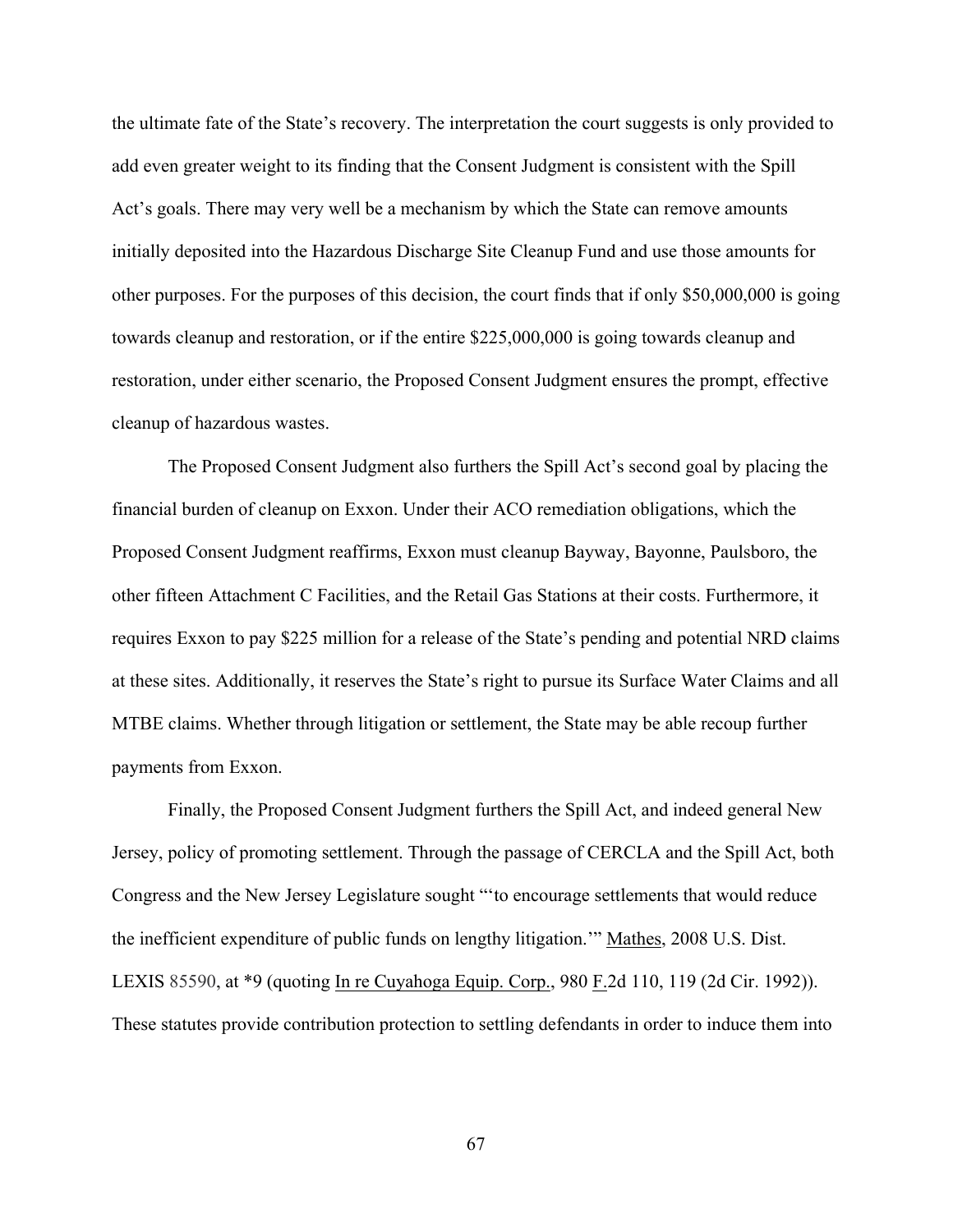settling, protection which the Consent Judgment extends to Exxon.<sup>151</sup> See N.J.S.A. 58:10-23.11f; Acushnet River, 712 F. Supp. at 1027 ("The carrot the EPA can offer potential settlors is that they need no longer fear that a later contribution action by a non-settlor will compel them to pay still more money to extinguish their liability.").

One could argue that the Proposed Consent Judgment does not actually further the "settlement goal" because both CERCLA and the Spill Act favor "early settlements," and this settlement cannot be considered early after eleven years of litigation. This contention ignores the fact that the parties are settling many potential claims at the Attachment C Facilities and Retail Gas Stations. The court finds that the Consent Judgment, therefore, furthers the goal of early settlement by avoiding the lengthy delays and expenses that have plagued the Bayway/Bayonne Litigation and Paulsboro Litigation. Given the protracted nature of the Bayway/Bayonne Litigation, and potentially lengthy litigation concerning the other sites, "the Court believes the public interest in the efficient and expeditious resolution of environmental cleanup claims strongly militates in favor of entering the [Proposed Consent Judgment]." Litgo N.J., Inc. v. Martin, No. 06-2891 (AET), 2011 U.S. Dist. LEXIS 127273, at \*10 (D.N.J. Nov. 2, 2011).

Settlements are a particularly effective way of furthering the Spill Act's goals because they lock in swift guaranteed compensation. Numerous courts have recognized that "the immediate transfer of funds is a significant factor" when considering fidelity to the statute and public interest. See, e.g., Acushnet River, 712 F. Supp. at 1029 ("The immediate transfer of funds is a significant factor because it gives the sovereigns control over and the interest derived from a substantial amount of money."); Exxon, 697 F. Supp. at 693 ("The immediate public benefit is the availability of \$13,798,472 for cleanup and remediation costs which might otherwise be drawn from public coffers."). In fact, settlement has long been the tactic of choice

 $151$  Id. at ¶ 23.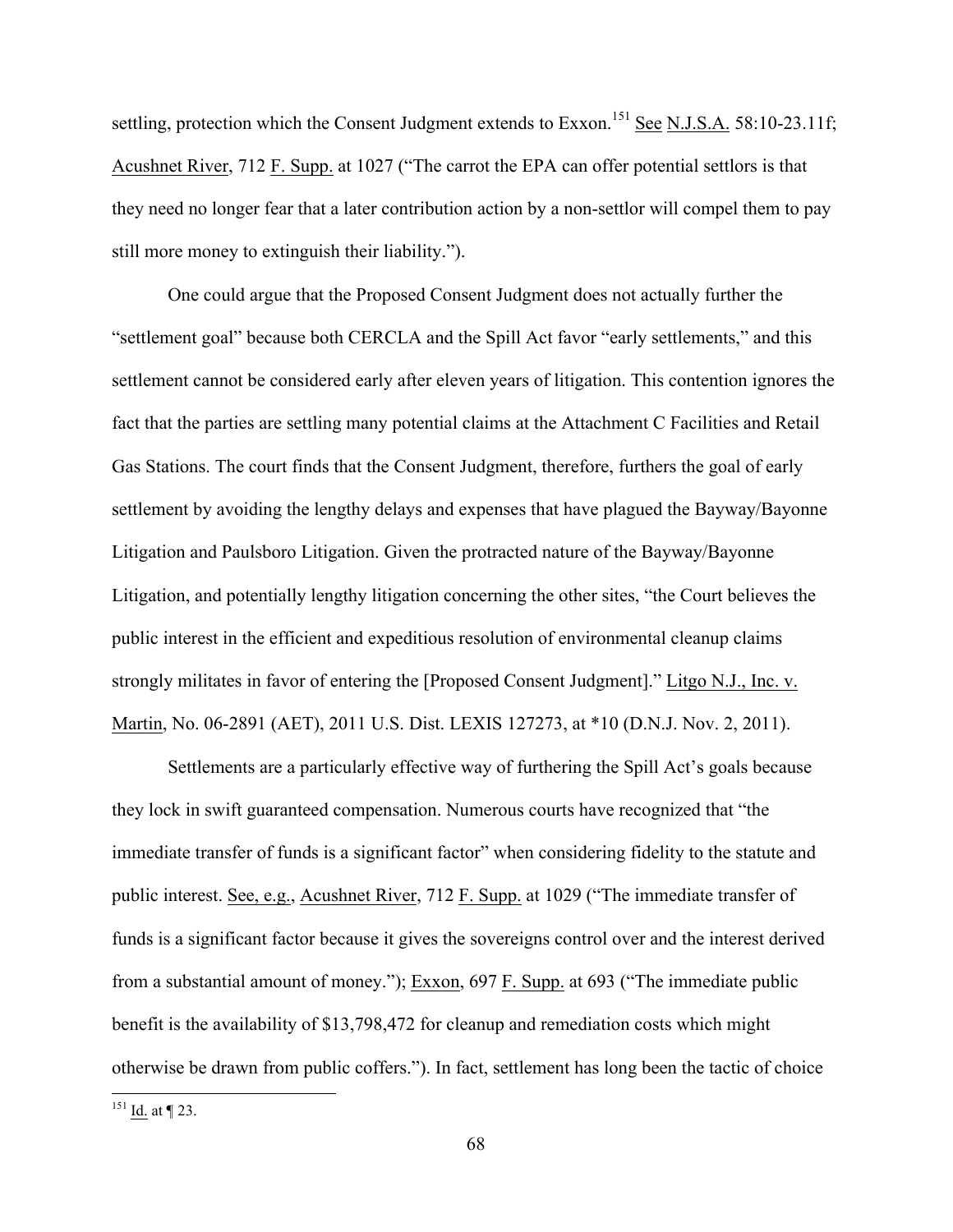for the DEP, which has never won NRD litigation and had recovered only \$115 million in cooperative NRD settlements prior to the commencement of this suit.<sup>152</sup> Even if the court were to reject this settlement and issue its opinion, due to either Exxon's or the State's appeals, the State would not receive any money from Exxon for perhaps another decade.<sup>153</sup> In fact, due to litigation risks, far from being unguaranteed, the State's eventual compensation could be nothing. This settlement also furthers the Spill Act's objectives because it preserves as precedents Exxon I, the Retroactivity Ruling, and the Public Trust Ruling, <sup>154</sup> all decisions that will aid the State in future litigation and settlement negotiations.<sup>155</sup> For these reasons, the court finds that the Proposed Consent Judgment is faithful to the Spill Act's objectives.

## **IV. Public Interest**

The court agrees with the CERCLA caselaw that "[p]rotection of the public interest is the key consideration in assessing whether a decree is fair, reasonable, and adequate." Akzo, 949 F.2d at 1435 (citing cases). In fact, during its review of the Proposed Consent Judgment, this was the court's "core concern." See Rohm & Haas, 721 F. Supp. at 680 ("The court's core concern in deciding whether to approve this proposed decree is with ensuring that the decree furthers the public interest as expressed in CERCLA." (citing Seymour, 554 F. Supp. at 1337; H.R. Rep. No. 253, 99th Cong., 1st Sess. 19 (1985))). For this reason, the court gave special attention to the points raised in the Public Comments and Amici's written and oral arguments, which served a vital role in the present Spill Act settlement review. The Public Commenters, through their

<sup>&</sup>lt;sup>152</sup> Trial Transcript, Sacco, Apr. 30, 2014, Pg. 61, Ln.  $19 - \text{Pg}$ . 62, Ln. 6 (stating that this amount was for the settlement of over 1700 sites).<br><sup>153</sup> This, of course, assumes the court would have awarded any money in the first place.

 $154$  This settlement is also advantageous because it preserves Exxon II. Although this ruling furthers environmental cleanup, the court has not listed it along with these other rulings because it dealt with common law strict liability, not the Spill Act.

<sup>&</sup>lt;sup>155</sup> These rulings may only survive until the Legislature or an appellate court decides to overrule or modify them. For the present time and immediate future, however, these rulings will be valuable to the State's NRD program.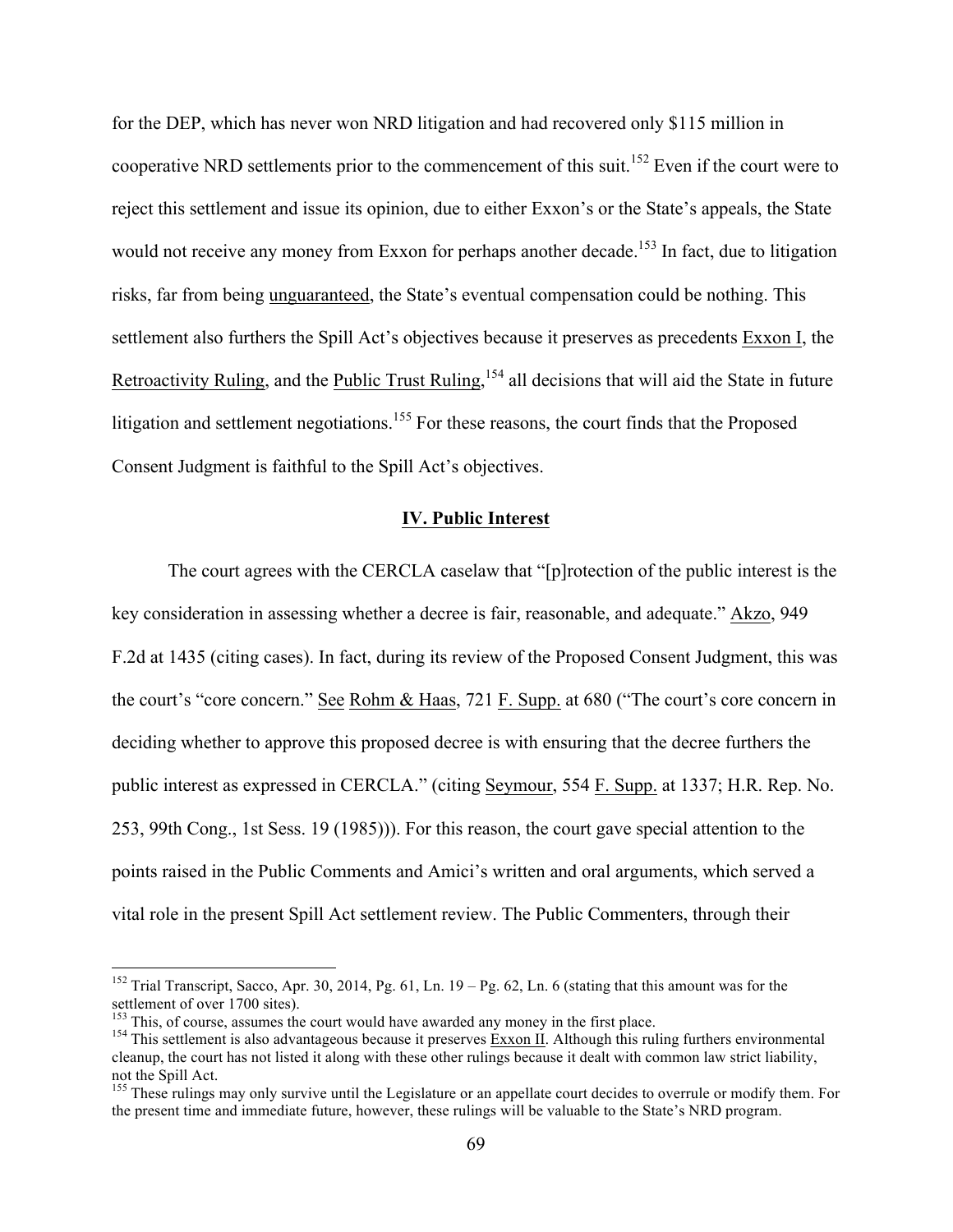observant remarks on the Proposed Consent Judgment have provided the court with invaluable assistance by giving voice to their objections, along with a few supportive comments.

With these public submissions in mind, when an agency charged with acting in the public interest, such as the DEP, finds that the public interest is best served through settlement, that decision is entitled to deference. See Nucor Corp, 825 F. Supp. at 1464. Although the court should not mechanistically rubberstamp an agreement, it "must refrain from second-guessing the Executive Branch," Cannons, 899 F.2d at 84 (emphasis added), as the standard "is not whether the settlement is one which the court itself might have fashioned, or considers ideal, but whether the proposed decree is fair, reasonable, and faithful to the objectives of the governing statute." Ibid. (citing Durrett, 896 F.2d at 604). As settlements are the product of compromise, no settlement will ever perfectly award the State everything that it wants. Due to the reasons discussed in Section III, and the considerations outlined in the remainder of this opinion, the court finds that approval of the Proposed Consent Judgment is in the public interest.

\* \* \*

A number of Public Comments and Amici believe that the Proposed Consent Judgment's Surface Water Claims Provision is a one-sided giveaway to Exxon. Under this provision, the State dismisses the Surface Water Claims without prejudice and agrees that they can only be brought in the future in a multi-defendant action if a formal natural resource damage assessment is completed by the applicable trustee through a procedure that allows for Exxon's participation.<sup>156</sup> Those opposing this provision argue that there is no reason for the State to dismiss its claims because they already have a suit pending. Further, they contend that allowing Exxon, and Exxon alone, to participate in a pre-suit NRDA benefits Exxon at the expense of the State and other potential defendants. On the "surface," the court initially found this to be one of

<sup>156</sup> Proposed Consent Judgment, ¶ 8.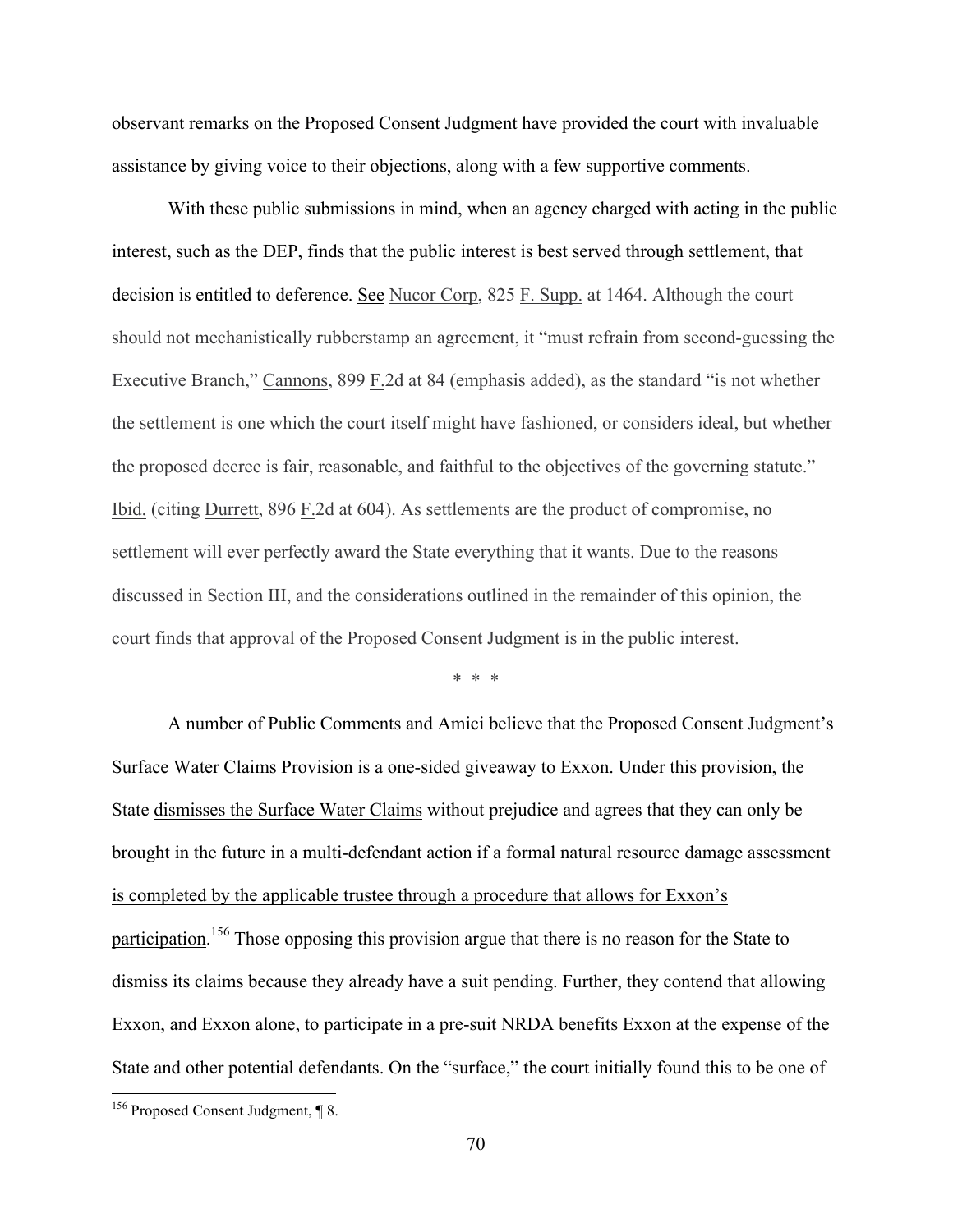the more troubling provisions. After conducting its own independent review of NRDA procedures found in the record and examining the State's and Exxon's responses, the public's concerns have been addressed. It is readily apparent that for at least four reasons, this provision is beneficial to the State, Exxon, and other potential defendants and in the public interest.

First, by performing a NRDA before filing a complaint, the State avoids the very situation for which Amici have faulted the State regarding the Attachment C Facilities and Retail Gas Stations. If, down the road, the DEP believes that settlement of the Surface Water Claims is in the public interest, during that settlement review proceeding, the reviewing judge will have a fuller record. Second, by performing the NRDA pre-complaint, the State will know not only whom to sue, but also against whom its case is strongest.

Third, allowing for Exxon's participation creates the cooperation that the DEP has consistently pointed out was lacking and led to the Bayway/Bayonne Litigation. The vast majority of the DEP's prior settlements were done cooperatively through the less costly administrative process. Indeed, when federal courts see PRPs and trustees working together, they consider this "laudable." Mathes, 2008 U.S. Dist. LEXIS 85590, at \*15 ("Renaissance's cooperation with DPNR and contributions thus far are laudable."). Nothing in the Consent Judgment prevents the DEP from inviting other potential defendants to participate in the NRDA. The State, as well as counsel for Exxon, speaking on the company's behalf during oral argument, has represented that Exxon "welcomes the other major generators being invited to participate."<sup>157</sup> This is because a process that allows for all parties to participate at the beginning allows for cost sharing and prevents the need for a supplemental study done years later. The fact that no companies operating in the vicinity of the Arthur Kill have provided objections to this Consent Judgment provision is suggestive that they too see the benefits of its inclusion.

 <sup>157</sup> Oral Argument Transcript, Wells, July 30, 2015, Pg. 96, Ln. 8-9.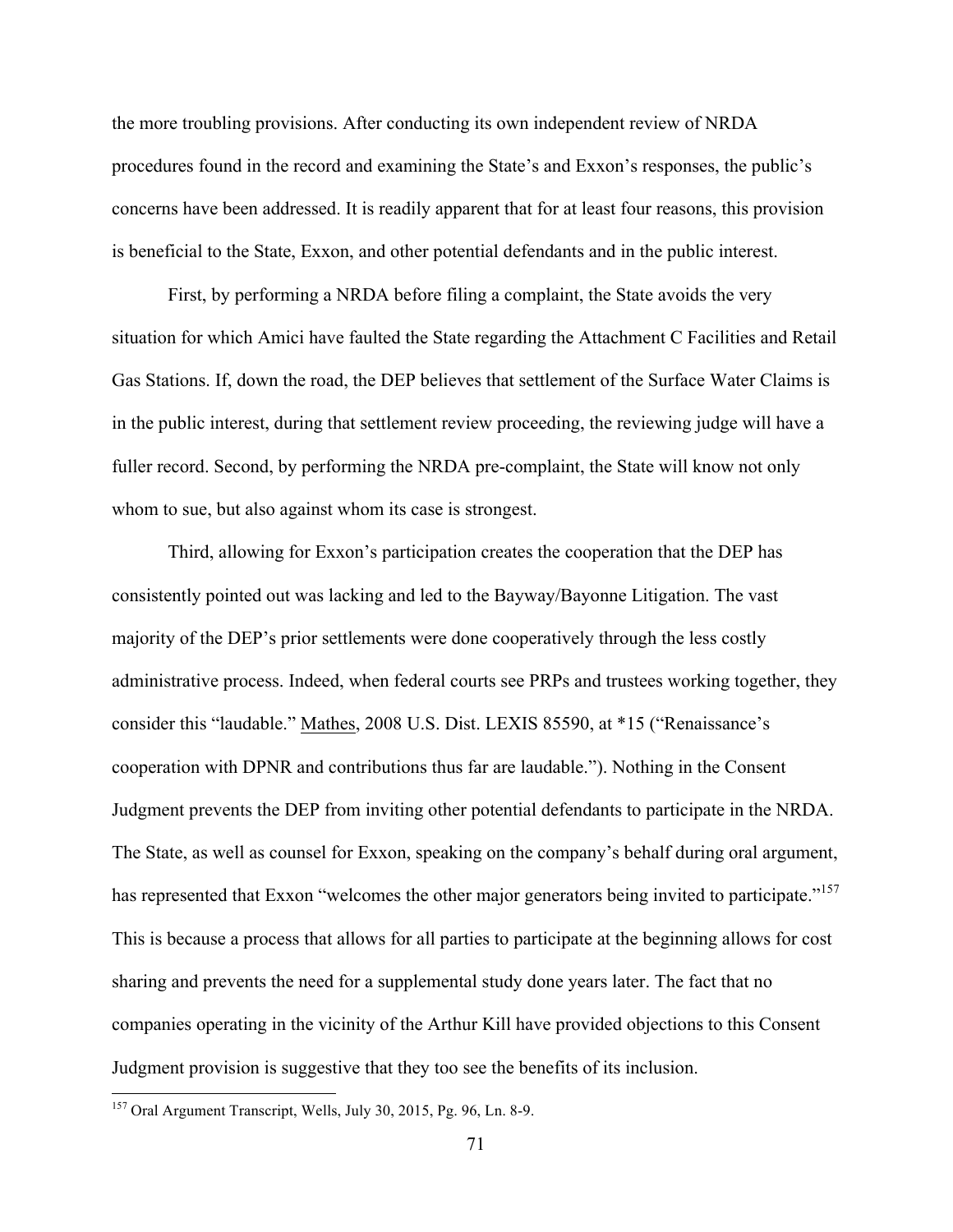Fourth, due to the interstate nature of the surface waters, it is likely that in the re-filed suit, there will be a joint-trusteeship between the DEP and federal government. If CERCLA or Oil Pollution Act claims are brought, the trustees will not get to pick and choose who completes the NRDA, rather they will be required to "invite the participation of [all] potentially responsible part[ies]." 43 C.F.R. 11.32(a)(2)(iii)(A) ("The authorized official shall send a Notice of Intent to Perform an Assessment to all identified potentially responsible parties. The Notice shall invite the participation of the potentially responsible party, or, if several parties are involved . . . in the development of the type and scope of the assessment and in the performance of the assessment." (emphasis added)). For these reasons, the court finds that the Surface Water Claims Provision is in the public interest.

The next two objections concern the Consent Judgment's interplay with legislatively enacted laws. Amici and the Public Comments, particularly those by the Clayton Block Company, Inc. and the Linden Roselle Sewerage Authority ("LRSA"), claim that the contribution protection granted to Exxon in the Consent Judgment is another giveaway. This provision, however, is beyond the court's control. The Spill Act expressly mandates that anyone who "has entered into an administrative or judicially approved settlement with the State, shall not be liable for claims for contribution regarding matters addressed in the settlement or the final remediation document, as the case may be."  $N.J.S.A. 58:10-23.11f(a)(2)(b)$  (emphasis added). In fact, the Legislature amended the Spill Act to include this provision in order to induce defendants into settling. This proverbial carrot is also a tool federal trustees employ to encourage settlement. See 42 U.S.C. § 9613(f)(2). This litigation has been proceeding for eleven years, and during this time, nothing has prevented Clayton Block, the LRSA, or other companies from doing what Exxon has now done: voluntarily settle potential claims against them and receive contribution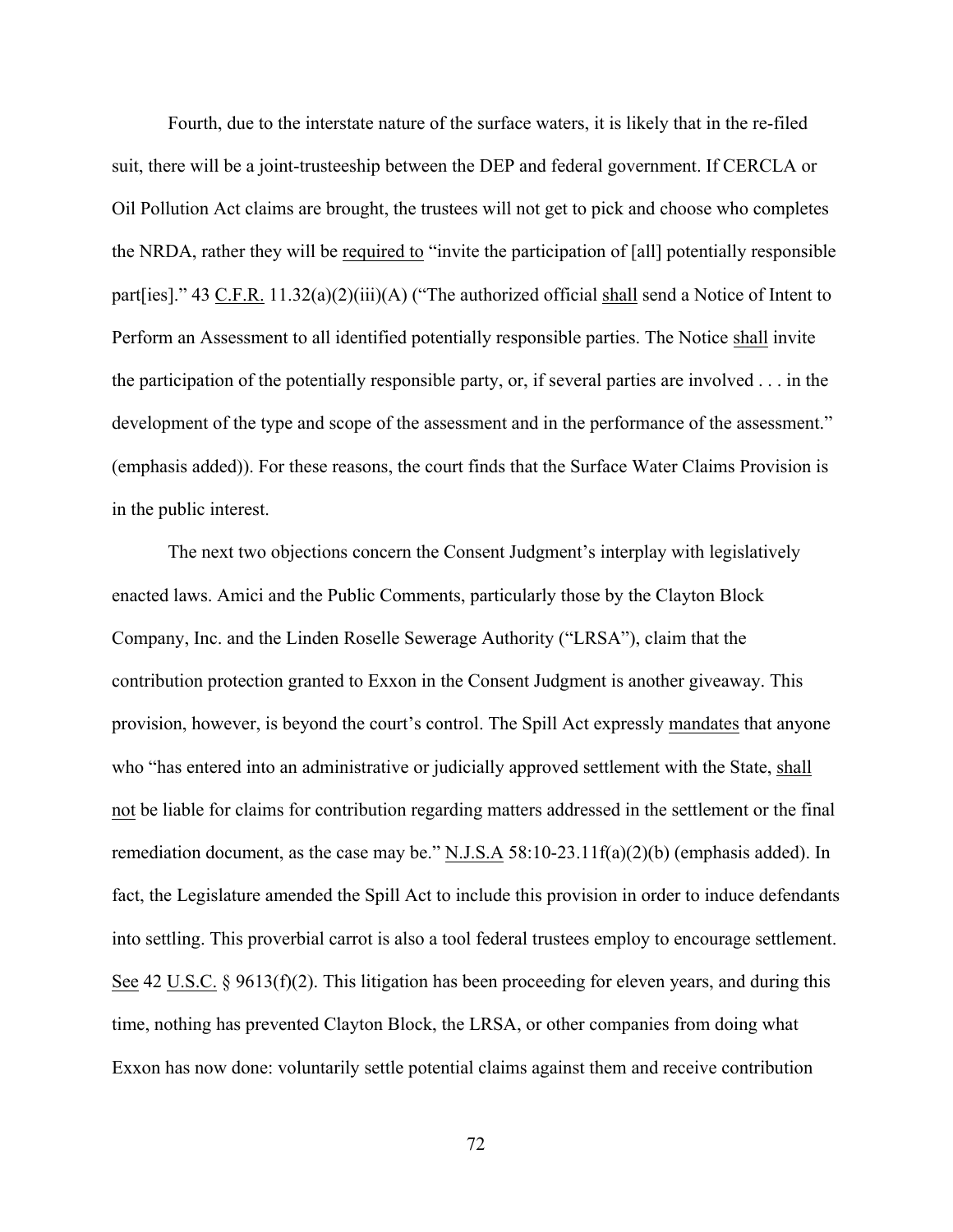protection. Moreover, the court will not disapprove the Consent Judgment for this reason because "the ultimate measure of accountability in an environmental case is the extent of the overall recovery, not the amount of money paid by any individual defendant." Charles George, 34 F.3d at 1086. If the public perceives the Spill Act's contribution protection provision as unfair, their redress is through the political branches of government.

The fact that Exxon may be able to deduct their settlement payment on their state and federal tax returns is also not a reason to deny approval. As with contribution protection, the Legislature and Congress allow settling defendants to deduct settlement payments. The court is aware of no federal or state court that has rejected a NRD settlement because the settling defendant could deduct its payment. In fact, the court is aware of no party that has ever even raised this issue. The court believes this is so because this objection is without merit. Courts do not wade into the tax strategies of multi-national corporations and determine how much, if any, of settlement payments they are going to deduct from their New Jersey state taxes. If this court were to reject the Proposed Consent Judgment for this reason, it would set a draconian precedent whereby every settlement, NRD or otherwise, could be rejected. Such a result would be contrary to this state's pro-settlement policy.

Two other objections concern the fact that the State must bear its own costs and expenses in the Bayway, Bayonne, and Paulsboro Litigation and that Exxon does not admit liability. These provisions are standard settlement language in all fields of the law. In fact, Exxon also denied liability in both 1991 ACOs, and no one took any issue at that time.

The Environmental Groups also argue that the Proposed Consent Judgment cannot be in the public interest because it releases Exxon for "all NRD claims asserted or could have been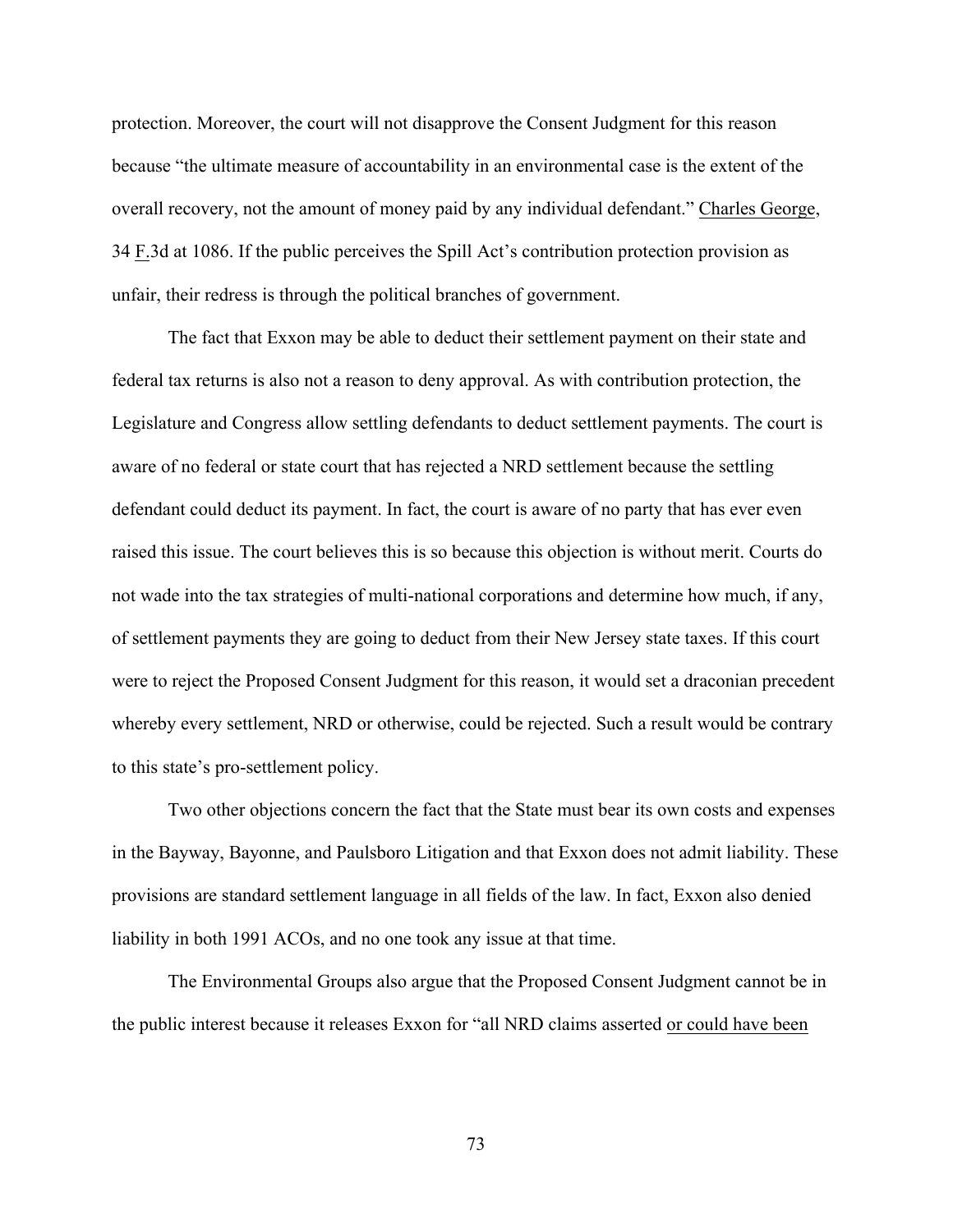asserted" in the Bayway/Bayonne Litigation.<sup>158</sup> According to them, the DEP could have CERCLA, Oil Pollution Act, Clean Water Act, and/or Water Pollution Control Act claims arising out of the contamination at Bayway and Bayonne. This argument must fail for two reasons. First, plaintiffs are not allowed co-extensive double recoveries. If the DEP is recovering from Exxon for damages under the Spill Act, the DEP cannot also recover from Exxon for those same damages under other statutes or common law principles. Second, even if the DEP did not explicitly release Exxon from these claims, these claims are likely implicitly barred by the entire controversy doctrine, which requires plaintiffs to bring all possible claims in the same lawsuit when those claims arise out of the same cause of action. McNeil, 177 N.J. at 395 ("The concept that a party is required to bring all possible claims in one proceeding is embodied in the closely linked concepts of res judicata and the entire controversy doctrine."); Pressler, Current N.J.

Court Rules, cmt. 2 on R. 4:30A (2006).

Although the court's initial fears concerning the Surface Water Claims Provision have been completely allayed, the Proposed Consent Judgment's Morses Creek Deferral Provision still gives the court pause, though not fatally so. Paragraph Thirteen states:

Because Morses Creek receives process water discharges from the Bayway Refinery Complex ("BRC"), and because of resulting operational conditions and restrictions at Morses Creek, the final remedy determination and remediation for Morses Creek, as depicted in Attachment A attached hereto, will be deferred until the cessation of refining operations at the BRC site, which will be when operational conditions at the BRC no longer require the regular discharge into Morses Creek of 30 million gallons per day or more of once-through non-contact cooling water pursuant to NJPDES Permit No. NJ0001511 (or as renewed/reissued). Notwithstanding this deferral, ExxonMobil will continue to timely comply with its permit and other regulatory obligations through the completion of the feasibility study for Morses Creek.<sup>159</sup>

<sup>&</sup>lt;sup>158</sup> Proposed Consent Judgment,  $\P$  7 (emphasis added).<br><sup>159</sup> Id. at  $\P$  13 (emphasis added).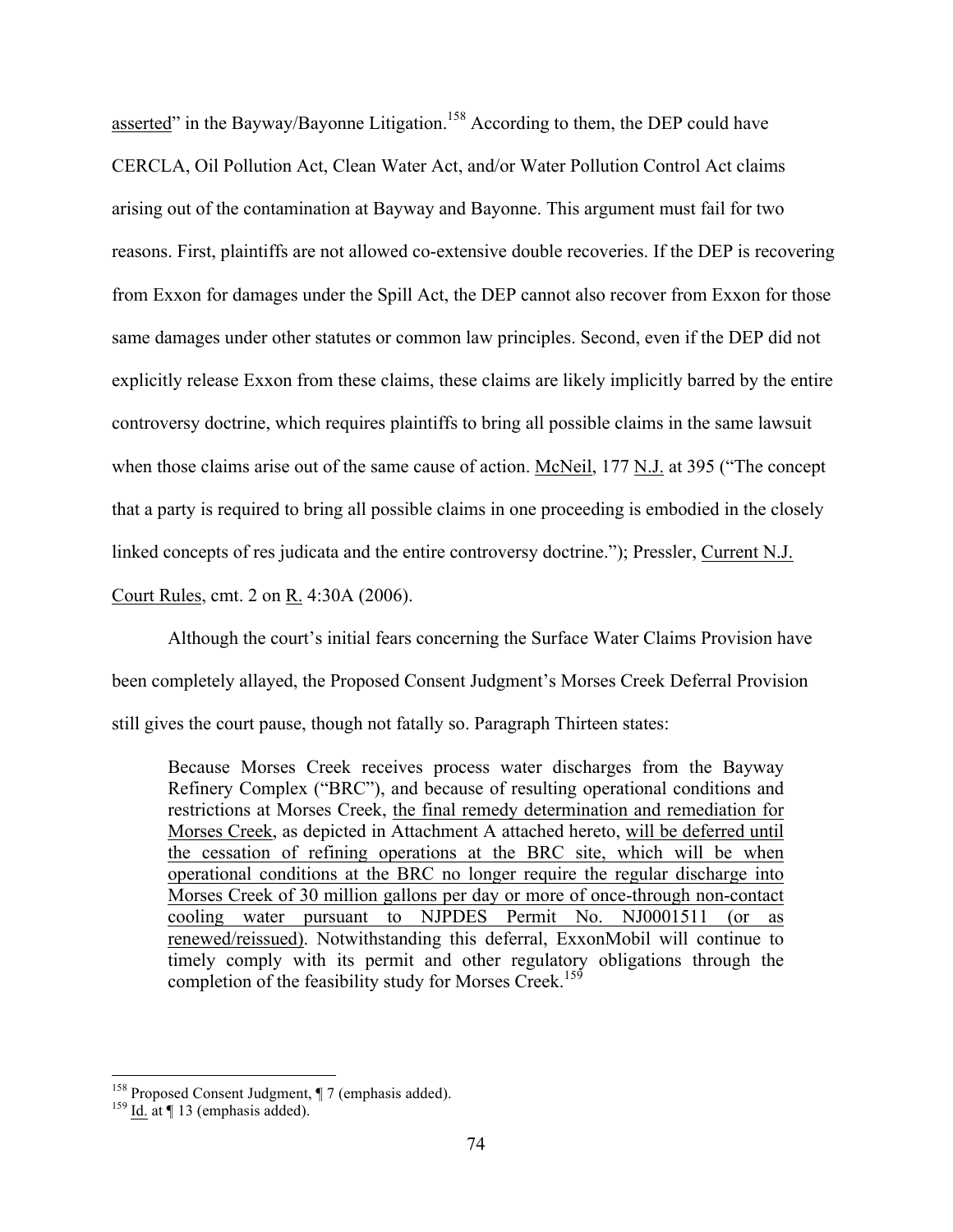On its face, a provision that delays remediation of a contaminated creek until the cessation of refining operations seems anathema to a statute and review standard that seeks to ensure the prompt, effective cleanup of hazardous wastes. There are, however, a number of plausible explanations for this paragraph's inclusion in the Consent Judgment. But first, some background is required.

The DEP introduced evidence at trial that demonstrated Morses Creek has been contaminated with hazardous substances. In fact, it is not a stretch to say that, because Exxon is required to remediate Morses Creek under the 1991 Bayway ACO, it is undisputed that the Creek is contaminated. Since 1909, the Creek has always served an integral role to the operation of the Bayway Refinery Complex. In order to provide cooling water for the refinery process, noncontact cooling water, which is not commingled with refinery product, is run through the plant and discharged back into the Creek. The discharge of cooling water into the Creek is allowed because every year the DEP, pursuant to their regulatory authority, grants the owner of the refinery a permit to do so, currently NJPDES Permit No. NJ0001511.

During trial, Exxon introduced evidence and extensively cross-examined Randy Horsak and Ronald Ostermiller in an attempt to show that primary restoration of the Creek was not practicable. They also provided testimony of plant personnel with knowledge of the refinery's operations. Basically, their argument boiled down to the assertion that to implement the DEP's restoration plan for the Creek, the refinery, which is currently owned by Phillips 66, would have to cease to operate as a viable refinery. In fact, for the past two decades, a debate has been ongoing between the parties concerning whether remediation can occur while the refinery still operates.160 Furthermore, although Exxon's successors in interest must allow Exxon onto the site so that they can comply with their remediation obligations, Exxon arguably does not have the

 <sup>160</sup> Oral Argument Transcript, Kanner, July, 30, 2015, Pg. 76, Ln. 24 – Pg. 77, Ln. 14.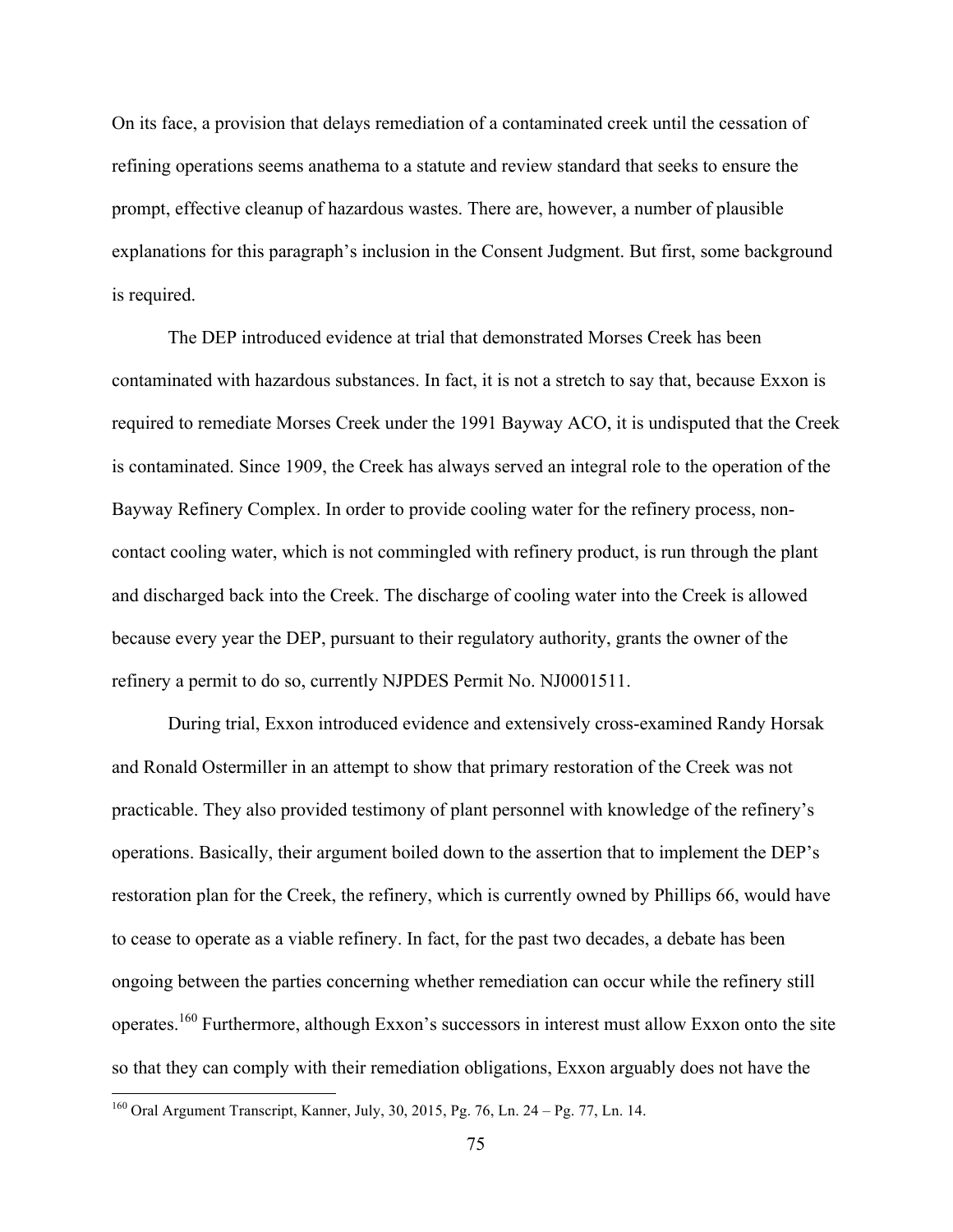power to force Phillips 66 to close the refinery so that Exxon can comply with these obligations. Taking these considerations into mind, the State and Exxon have proffered a number of reasonable explanations for this provision's inclusion.

First, if Exxon and the DEP attempted to remediate the Creek while 30 million gallons of water were being discharged into the Creek per-day, their task would be nearly impossible. There was no trial evidence that provided a practicable alternative for long-term water supply. For this reason, any remediation they attempted might not be possible, let alone effective. By waiting until the refinery no longer discharges 30 million gallons of water into the Creek, the public is guaranteed that remediation will be more complete and thorough. In this sense, the provision, like the rest of the Proposed Consent Judgment is a reasonable compromise, even with the extended deferral.

Second, the provision is in the public interest because it only defers remediation until "operational conditions at the BRC no longer require the regular discharge into Morses Creek of 30 million gallons per day or more of once-through non-contact cooling water  $\ldots$ <sup>161</sup>. In their critique, Amici have overlooked this clause and instead only focus on the "cessation of refining conditions" language. This clause defines what the cessation of refining conditions are under the Consent Judgment. Currently, technology does not exist that would allow one to operate the refinery without using at least 30 million gallons of non-contact cooling water. Once that technology is developed, either the refinery owner will voluntarily adopt the new technology, or the DEP will cease to issue "NJPDES Permit No. NJ0001511 (or as renewed/reissued)."<sup>162</sup> Once either of these events occur, the DEP will then have a right to require Exxon to fully remediate Morses Creek under the ACO and Consent Judgment.

<sup>&</sup>lt;sup>161</sup> Proposed Consent Judgment, ¶ 13.<br><sup>162</sup> Ibid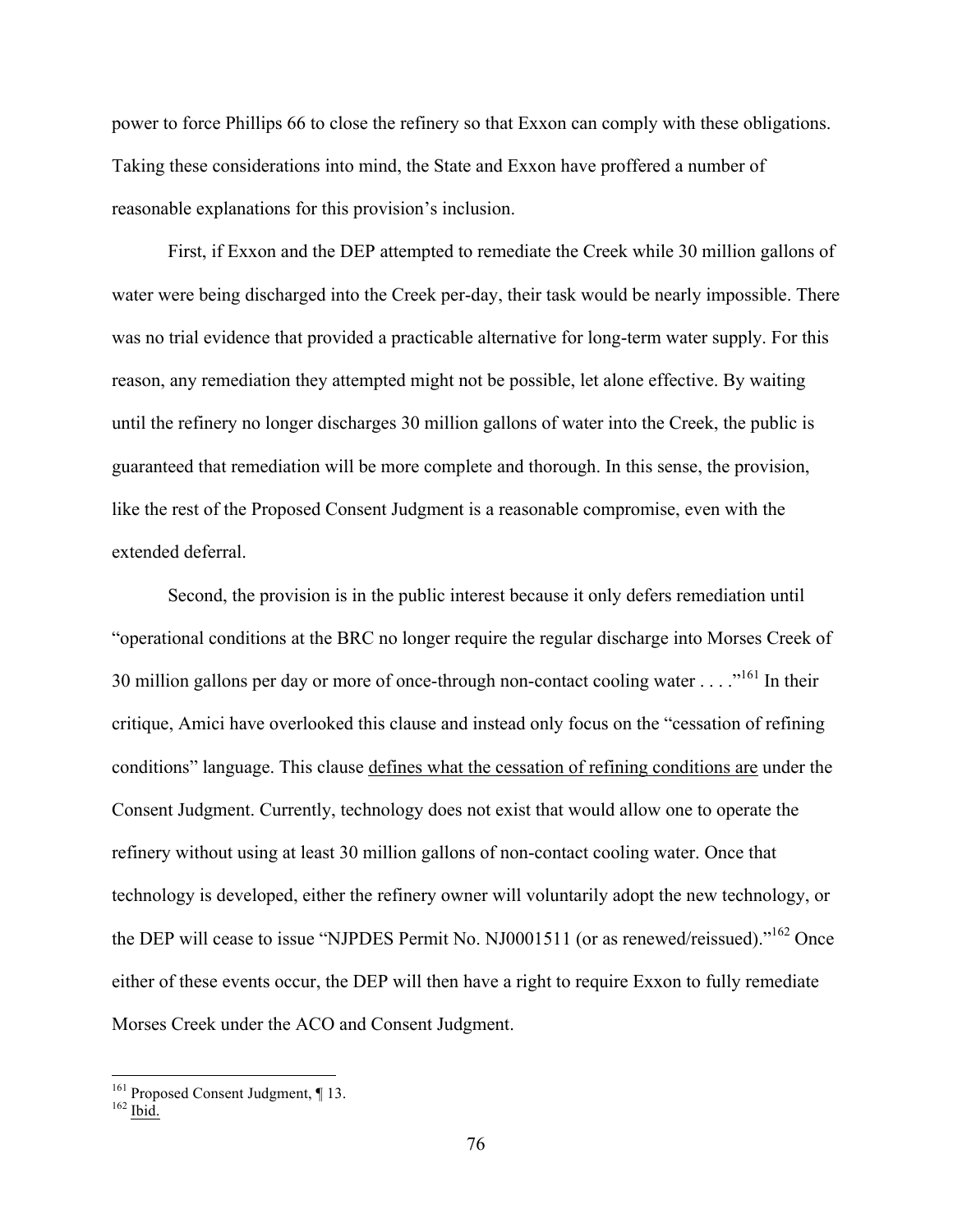Third, even if the court were to reject the Consent Judgment, Morses Creek could not be remediated anytime in the immediate future. Under the Bayway ACO, Exxon is obligated to complete a feasibility study for Morses Creek. This study will identify a range of options and available technology concerning how to go about remediation. After reviewing this study, the DEP will then select the best option and issue Exxon a permit allowing them to remediate the Creek. The Proposed Consent Judgment still requires Exxon to comply with its obligation to complete the feasibility study. The study, which recommends the appropriate technology, should therefore be completed by the "cessation of refining operations," allowing the DEP to select a remedy in a timely fashion.

Like settlement negotiations in general, the Morses Creek deferral has been an ongoing dispute between the DEP and Exxon. In their effort to achieve near global peace, they have included their resolution of this debate within the Proposed Consent Judgment. The Legislature has designated the DEP, not the courts, with the task of bringing and settling NRD lawsuits. The caselaw describing a court's task of reviewing trustee settlements is clear: when a court finds that the trustee has reviewed the underlying evidence and provided a plausible explanation for its decision, it must defer to the agency's expertise. See Tutu Water Wells, 326 F.3d at 207; Akzo, 949 F.2d at 1426; Cannons, 899 F.2d at 84 (stating that "the district court must refrain from second-guessing the Executive Branch"); In re MTBE, 33 F. Supp. 3d at 264 ("Under New Jersey law, a court will not 'second-guess those judgments of an administrative agency,' like the NJDEP, which 'fall squarely within the agency's expertise.'" (quoting In re Stream Encroachment Permit, 402 N.J. Super. at 597)); Gloucester, 591 F. Supp. 2d at 753 ("Agency action is arbitrary and capricious if it has 'no rational basis' or if the action is 'willful and unreasoning . . . without consideration and in disregard of circumstances.'" (alteration in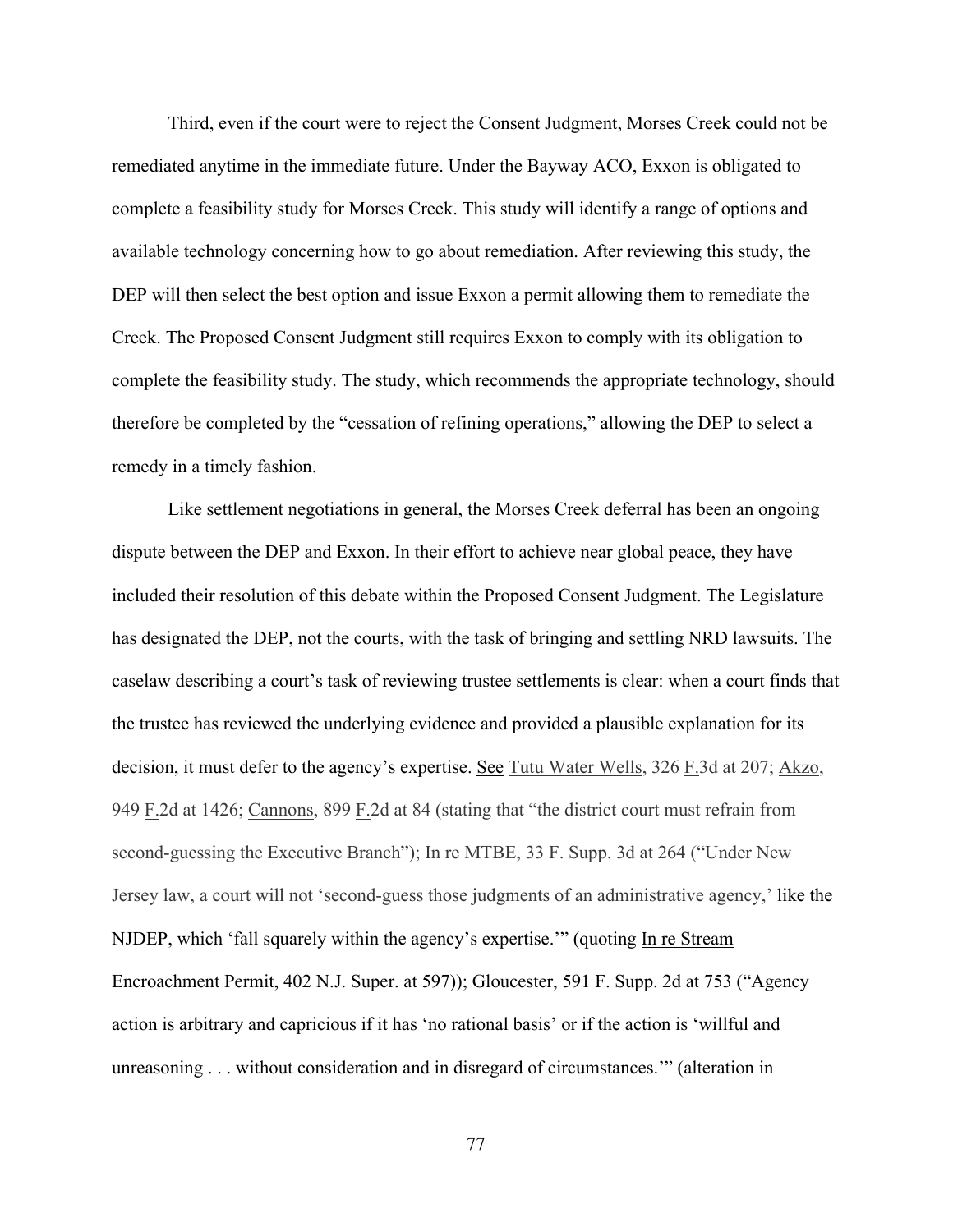original) (quoting In re Xanadu, 402 N.J. Super. at 642)); In re Stream Encroachment Permit, 402 N.J. Super. at 598 (stating that "'if there is any fair argument in support of the course taken [by the agency] or any reasonable grounds for difference of opinion among intelligent and conscientious officials, the decision conclusively is legislative and will not be disturbed unless patently corrupt, arbitrary or illegal. Doubts held by the courts as to the wisdom of the administrator's decision do not alter the case'" (alteration in original) (quoting N.J. Guild of Hearing Aid Dispensers v. Long, 75 N.J. 554, 562-63 (1978))). For years, the DEP has contemplated Morses Creek remediation and has now provided a reasonable explanation for why that remediation should be deferred.

One thing is for sure: Morses Creek will be remediated much faster through the parties' cooperation under the Consent Judgment than through prolonged battles in appellate courts. The public interest would not be served by an ineffective or incomplete Morses Creek remediation. Nor would it be served through the unintended consequence of closing the refinery. An attempted closure would undoubtedly generate years of litigation between Phillips 66, Exxon, and the State. This litigation would further delay remediation, which would not be in the public interest or effectuate the Spill Act's goals.

Finally, the Public Comments and Amici contend that the court has no authority to enter the Attachment C Facility and Retail Gas Station portions of the settlement. For support they rely on Local No. 93, Int'l Ass'n of Firefighters v. City of Cleveland, which they contend recognized "that a consent decree cannot provide greater relief than a court could have ordered after a trial." 478 U.S. 501, 524 (1986). Applying this general principle to the Proposed Consent Judgment, they argue that the court cannot approve it because it provides greater relief than the court could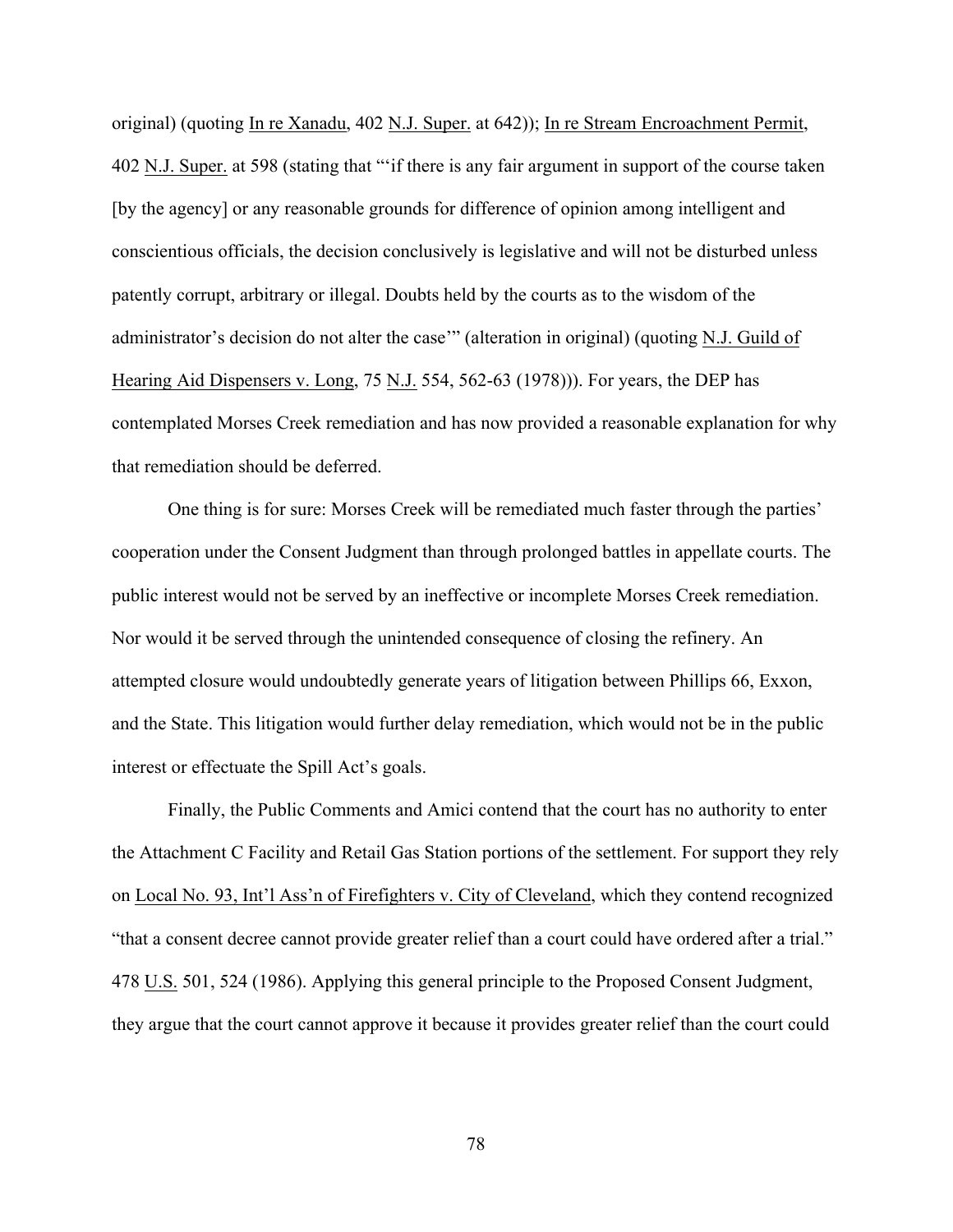have awarded after the Bayway/Bayonne Litigation. Assuming Firefighters applies to the present matter, the court is not convinced.

Firefighters laid out a three pronged test for when courts can enter consent decrees. The decree must (1) spring from and serve to resolve a dispute within the court's subject-matter jurisdiction; (2) come within the general scope of the case made by the pleadings; and (3) further the objectives of the law upon which the complaint was based. Firefighters, 478 U.S. at 525 (citations omitted). After laying out this test, Firefighters made clear that because "the parties' consent animates the legal force of a consent decree. . . . A federal court is not necessarily barred from entering a consent decree merely because the decree provides broader relief than the court could have awarded after a trial." Ibid. (citations omitted). When reviewing consent decrees under this test, courts have repeatedly declined to endorse Amici's "crabbed view." Natural Res. Def. Council v. Whitman, No. C 99-03701 WHA, 2001 U.S. Dist. LEXIS 18435, at \*36 (N.D. Cal. 2001); see also Alcan Aluminum Corp. v. Butler Aviation-Boston, Inc., No. CV-02-0562, 2003 U.S. Dist. LEXIS 16435, at \*20 (M.D. Pa. 2003) (noting that "a party can receive contribution protection with respect to a matter for which the government does not make a claim against that party"); Sierra Club v. Browner, No. 93-124 (NHJ), 1994 U.S. Dist. LEXIS 16400, at \*10 (D.D.C. 1994) (approving consent decree even though the "EPA voluntarily agreed to relief that may have been beyond this Court's power to order after trial" because "such relief is fair, within the general scope of a lawsuit within the subject matter jurisdiction of this Court, and consistent with Congress's Clean Air Act objectives").

For instance, the U.S. District Court for the Northern District of California has held that "a court may enter a consent decree that provides relief beyond what a court could otherwise accord so long as some substantial part of it was within its jurisdiction." Whitman, 2001 U.S.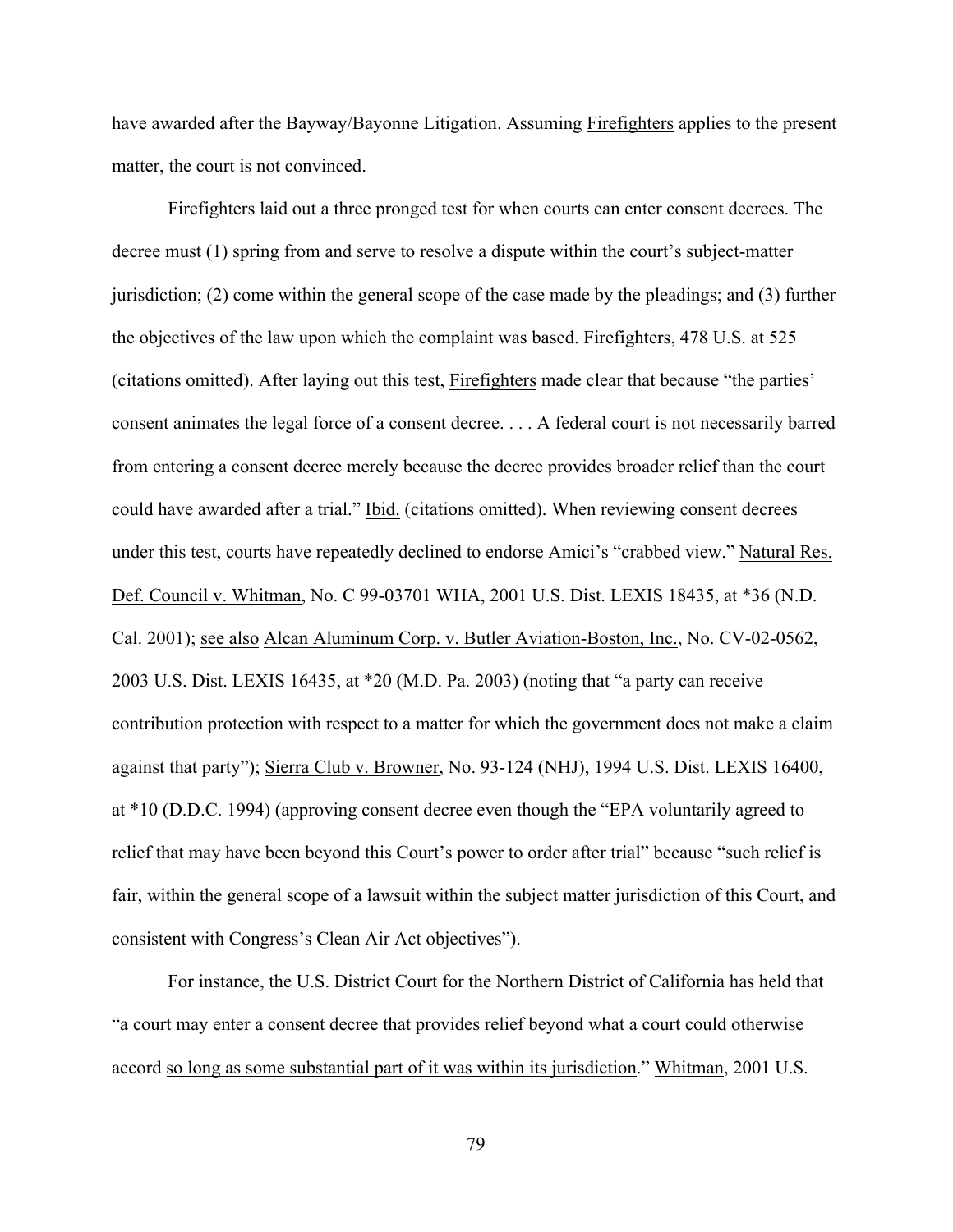Dist. LEXIS 18435, at \*35 (emphasis added). As to the second prong, a decree is within the general scope of the case made by the pleadings when the decree addresses the harm that was alleged in the complaint. Id. at \*38 (discussing the Third Circuit's approach in Sansom Comm. v. Lynn, 735 F.2d 1535, 1539 (3d Cir. 1984) and the Ninth Circuit's approach in Sierra Club, Inc. v. Elec. Controls Design, Inc., 909 F.2d 1350, 1355 (9th Cir. 1990)). Applying these principles, this court can approve the Proposed Consent Judgment.

As a New Jersey court of general jurisdiction, this court has subject-matter jurisdiction over Spill Act claims. The Consent Judgment is within the general scope of the case made out by the pleadings because the complaint alleges harm to the State's natural resources, and the Consent Judgment addresses that harm. Finally, as discussed in Section III.C., the Consent Judgment furthers the Spill Act's objectives. In fact, rejecting an argument similar to that which Amici make, the Northern District of Indiana has approved a CERCLA consent decree that released BP from liability for eight refineries when not all eight were listed in each count of the complaint. BP Exploration, 167 F. Supp. 2d at 1052. Any other result would be contrary to the Spill Act's settlement goal and contrary to the public interest.

## **V. Conclusion**

Nearly a year ago, the court began the task of drafting its decision on the multitude of issues raised by the parties during trial. In February of this year, and almost 300 pages later, the court was informed of the Proposed Consent Judgment. Putting the draft decision aside, the court took up the chore of determining whether the Consent Judgment is fair, reasonable, faithful to the Spill Act's goals, and in the public interest. In many respects, this effort was more difficult than consideration of the merits decision – and no less important.